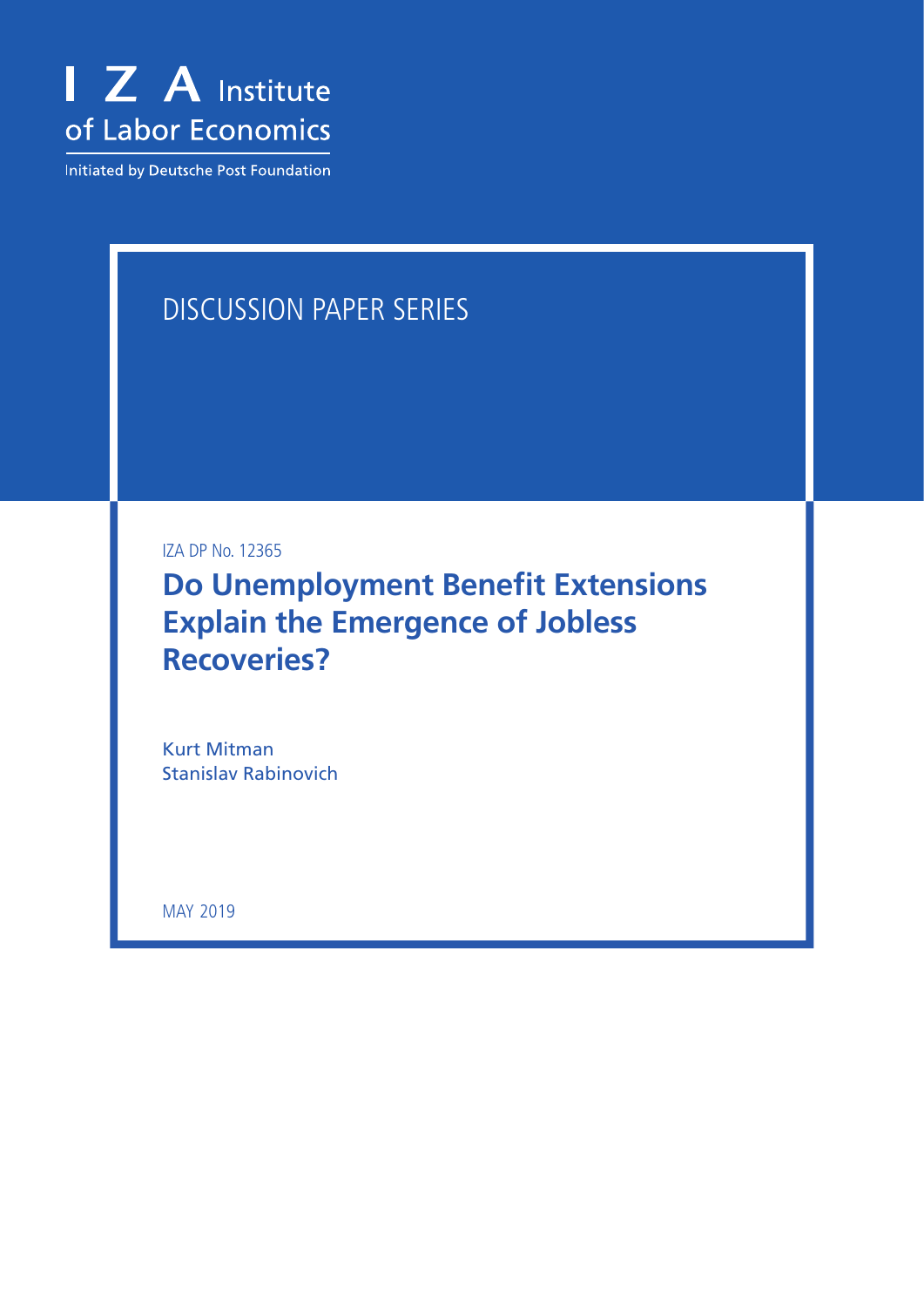

Initiated by Deutsche Post Foundation

# DISCUSSION PAPER SERIES

IZA DP No. 12365

# **Do Unemployment Benefit Extensions Explain the Emergence of Jobless Recoveries?**

**Kurt Mitman** *IIES and IZA*

**Stanislav Rabinovich** *University of North Carolina, Chapel Hill*

MAY 2019

Any opinions expressed in this paper are those of the author(s) and not those of IZA. Research published in this series may include views on policy, but IZA takes no institutional policy positions. The IZA research network is committed to the IZA Guiding Principles of Research Integrity.

The IZA Institute of Labor Economics is an independent economic research institute that conducts research in labor economics and offers evidence-based policy advice on labor market issues. Supported by the Deutsche Post Foundation, IZA runs the world's largest network of economists, whose research aims to provide answers to the global labor market challenges of our time. Our key objective is to build bridges between academic research, policymakers and society.

IZA Discussion Papers often represent preliminary work and are circulated to encourage discussion. Citation of such a paper should account for its provisional character. A revised version may be available directly from the author.

ISSN: 2365-9793

**IZA – Institute of Labor Economics**

| Schaumburg-Lippe-Straße 5-9 | Phone: +49-228-3894-0       |             |
|-----------------------------|-----------------------------|-------------|
| 53113 Bonn, Germany         | Email: publications@iza.org | www.iza.org |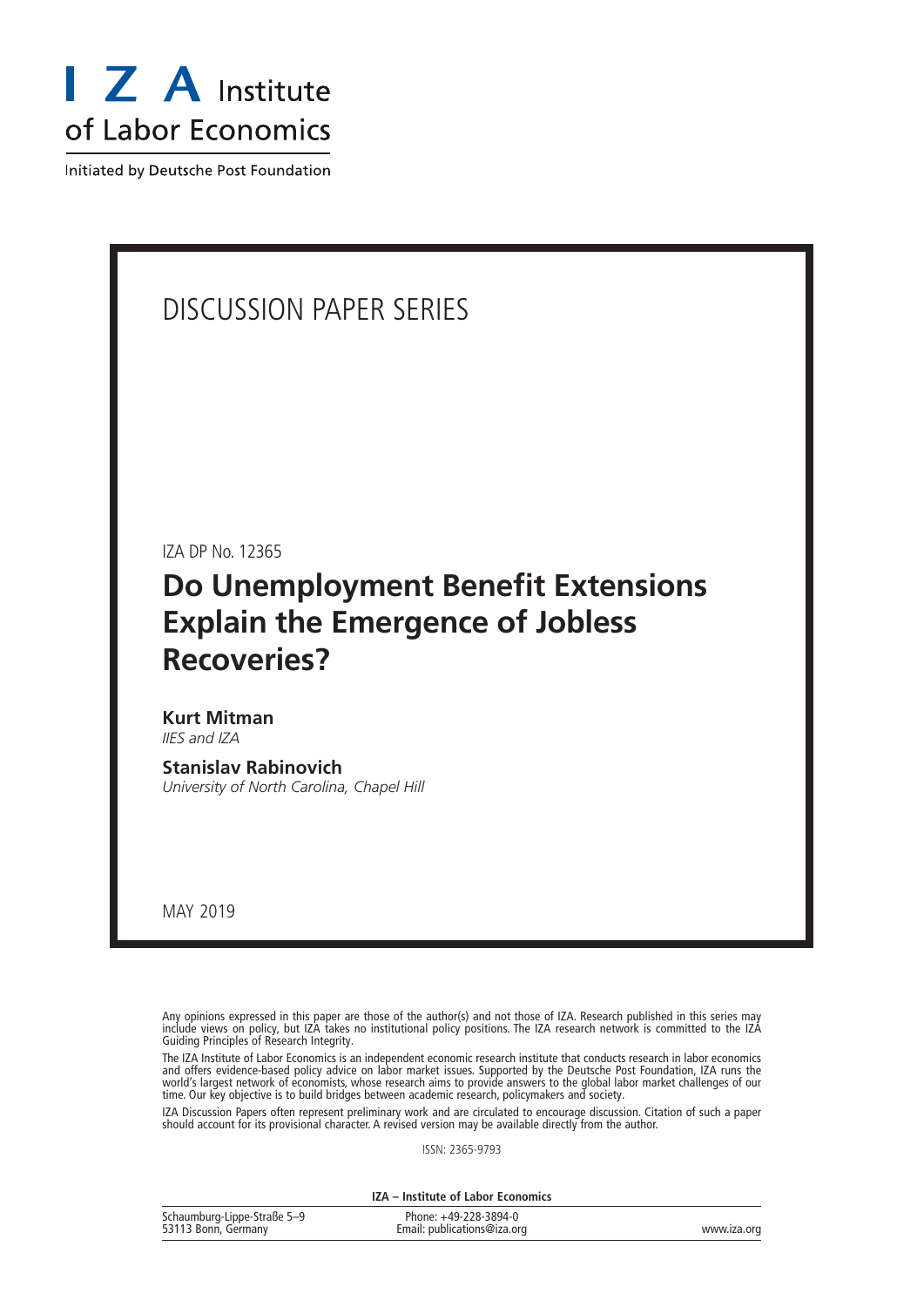# ABSTRACT

# **Do Unemployment Benefit Extensions Explain the Emergence of Jobless Recoveries?\***

Countercyclical unemployment benefit extensions in the United States act as a propagation mechanism, contributing to both the high persistence of unemployment and its weak correlation with productivity. We show this by modifying an otherwise standard frictional model of the labor market to incorporate a stochastic and state-dependent process for unemployment insurance estimated on US data. Accounting for movements in both productivity and unemployment insurance, our calibrated model is consistent with unemployment dynamics of the past 50 years. In particular, it explains the emergence of jobless recoveries in the 1990's as well as their absence in previous recessions, the low correlation between unemployment and labor productivity, and the apparent shifts in the Beveridge curve following recessions. Next, we embed this mechanism into a mediumscale DSGE model, which we estimate using standard Bayesian methods. Both shocks to unemployment benefits and their systematic component are shown to be important for the sluggish recovery of employment following recessions, in particular the Great Recession, despite the fact that shocks to unemployment benefits account for little of the overall variance decomposition. If we also incorporate other social safety nets, such as food stamps (SNAP), the estimated model assigns an even bigger role to policy in explaining sluggish labor market recovery. We also find that unemployment benefit extensions prevented deflation in the last three recessions, thus acting similarly to a wage markup shock.

| <b>JEL Classification:</b> | E24, E32, J65                                               |
|----------------------------|-------------------------------------------------------------|
| Keywords:                  | unemployment insurance, business cycles, jobless recoveries |

#### **Corresponding author:**

Kurt Mitman Institute for International Economic Studies Stockholm University SE-106 91, Stockholm Sweden E-mail: kurt.mitman@iies.su.se

<sup>\*</sup> We are grateful to the editor, Harald Uhlig, four anonymous referees, and colleagues at numerous institutions for constructive comments that significantly improved the paper.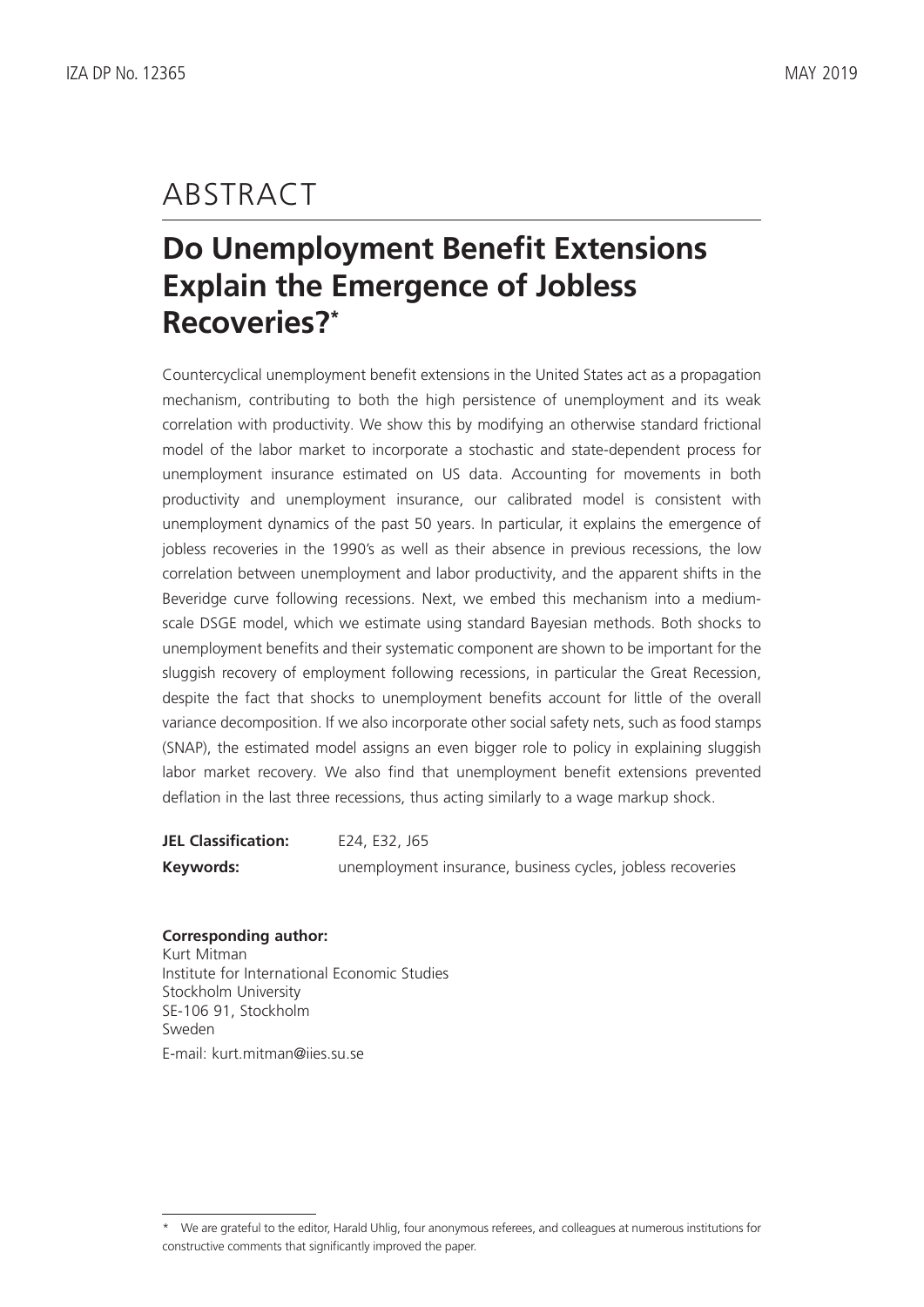## 1 Introduction

Unemployment is volatile, persistent, and only weakly correlated with productivity; this correlation, moreover, has become weaker still over time. The jobless recoveries observed following the recessions of 1990-1991, 2001, and 2007-2009 exemplify these stylized facts. Explaining the first fact — the volatility of unemployment — has been a focus of the macrolabor literature since at least [Andolfatto \(1996\)](#page-25-0) and [Shimer \(2005\)](#page-28-0), which has met with arguably mixed success. It is especially difficult for productivity-driven models to match all three facts at once—for a clear reason: matching the high volatility of unemployment requires unemployment to be very sensitive to productivity, which implies a high correlation between unemployment and productivity. The data does not support these predictions and suggests the presence of a countercyclical and persistent labor wedge [\(Hall \(1997\)](#page-27-0), [Chari](#page-26-0) [et al. \(2007\)](#page-26-0), [Shimer \(2009\)](#page-28-1), [Ohanian \(2010\)](#page-28-2)). One interpretation of such a labor wedge is as a countercyclical tax (implicit or explicit) on labor. Most of the literature trying to explain jobless recoveries has, however, dismissed the literal interpretation of the labor wedge as a policy wedge, on the grounds that such countercyclical policy distortions are not observed in practice (or are small), and instead focused on wage rigidity, aggregate demand, or structural reasons. In this paper, we recognize that such a countercyclical policy wedge actually exists, namely countercyclical unemployment insurance. We assess quantitatively the importance of this wedge in explaining post-war labor-market dynamics in the US.

The mechanism we propose is simple and motivated by the now-standard equilibrium search model, in conjunction with the unemployment insurance (UI) system in the United States. The latter features automatic triggers that increase the duration of unemployment benefits during periods of high unemployment. Moreover, in all but one of the previous eight recessions, the government has enacted discretionary policies that extended UI benefit duration further. Crucially, because unemployment benefit duration is generally tied to the unemployment rate, high benefit durations persist long after labor productivity begins to recover following a recession. The standard search model predicts that unemployment insurance increases unemployment through both reduced worker search effort and reduced firm vacancy creation (the latter follows because unemployment benefits lower the surplus from forming a match between a worker and a firm). Thus, countercyclical unemployment benefit extensions that lag productivity would be theoretically expected to forestall the recovery in the labor market. In fact, existing quantitative analysis of unemployment benefit extensions, in particular [Nakajima \(2012\)](#page-28-3), finds exactly this. The challenge is to quantify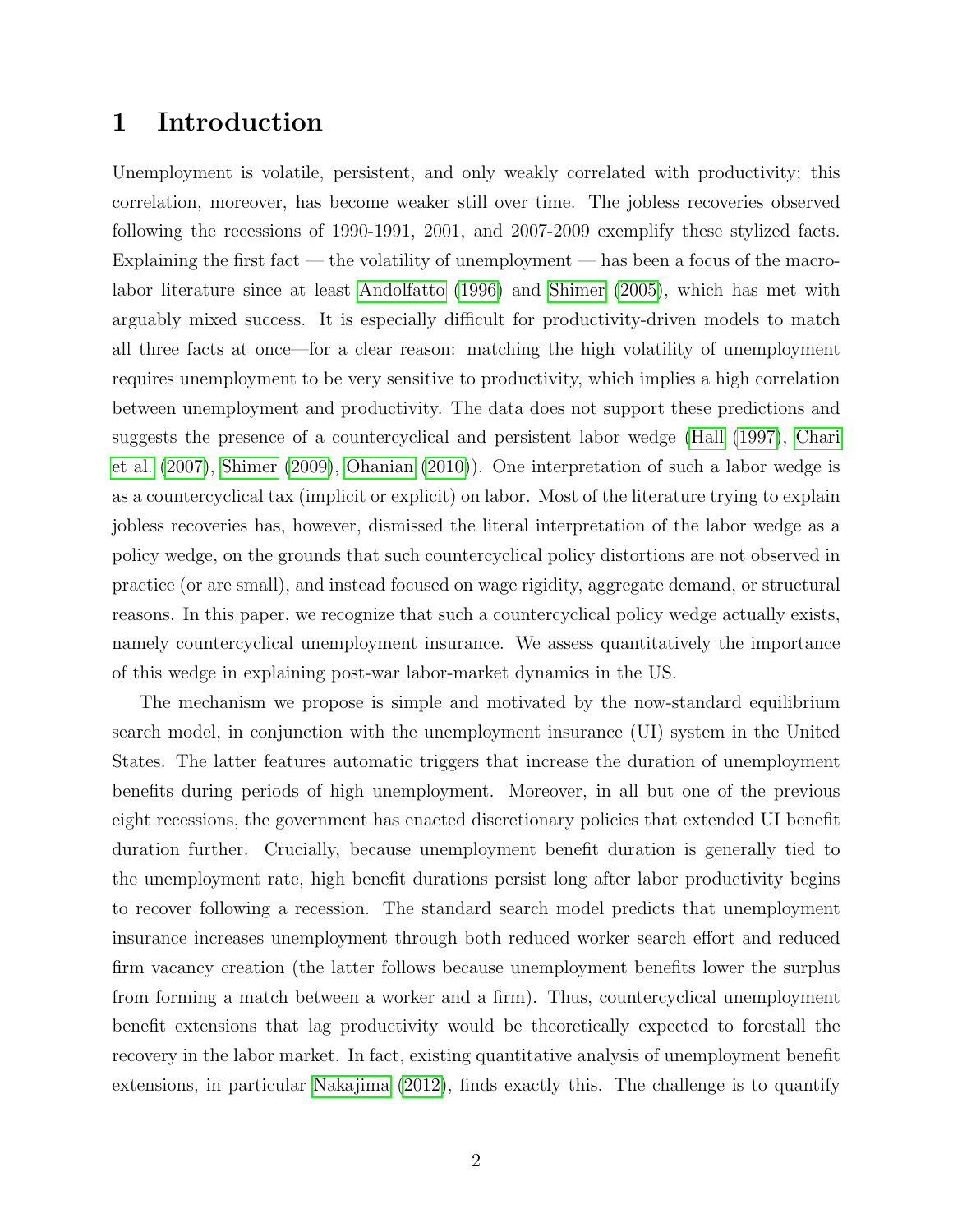the contribution of this mechanism, and in particular in the presence of competing ones, such as adverse productivity or aggregate demand shocks. The empirical literature on crosssectional effects of unemployment benefits on unemployment does not address this, since it says nothing about either the aggregate effects or, most importantly, the timing. We address this first in a simple dynamic model, and then in an estimated medium-scale DSGE framework.

Introducing countercyclical unemployment insurance into the equilibrium search model requires taking a stand on expectations. While there is a systematic component to unemployment benefits written into law (that automatically extends benefits when unemployment is high), they by no means depend deterministically on unemployment. In fact, while unemployment benefits typically get extended in recessions, the size and duration of the extension has varied and became progressively higher over the last 50 years. Moreover, as evidenced by the latest recession, Congress may reauthorize unemployment benefit extensions in a discretionary manner when they are scheduled to expire. We incorporate these observations in a rationalexpectations framework by assuming a stochastic state-dependent process for unemployment benefits, which we discipline from the data on actual unemployment benefit extensions, as detailed below.

We begin in Section [2](#page-8-0) by quantitatively evaluating the importance of this channel in a simple calibrated search model by simulating the series of productivity shocks observed in the 1960-2014 period and sequentially introducing the unemployment benefit extensions enacted during this period.<sup>[1](#page--1-0)</sup> We find that the model accounts well for the observed time series of unemployment, explaining 61% of unemployment fluctuations (as measured by the  $R<sup>2</sup>$ ) over our sample. In particular, the model-generated recoveries were not jobless prior to 1990 and became jobless thereafter. The key to generating this result is the fact that the UI benefit extensions enacted after the recessions of 1990-1991, 2001, and 2007-2009 were large *relative* to the productivity recovery following these recessions (see figure [1\)](#page-43-0). We also conduct counterfactual experiments to quantify the importance of the extensions: specifically, we examine how the cyclical behavior of unemployment would have been different had the extensions not occurred. The model predicts a much faster recovery of employment if the unemployment benefit extensions are not enacted. Without benefit extensions, the model only explains 30% of the fluctuations in unemployment (as measured by the  $R^2$ ), thus we attribute roughly 31% of the fluctuations in unemployment over this time period to

<sup>&</sup>lt;sup>1</sup>The model is calibrated by targeting, among other things, previously estimate cross-sectional elasticities of unemployment with respect to unemployment benefits. We will show in Section [4](#page-23-0) that this estimate is stable over time, in particular it is quite similar in the 1970's and 1980's to the jobless recoveries period.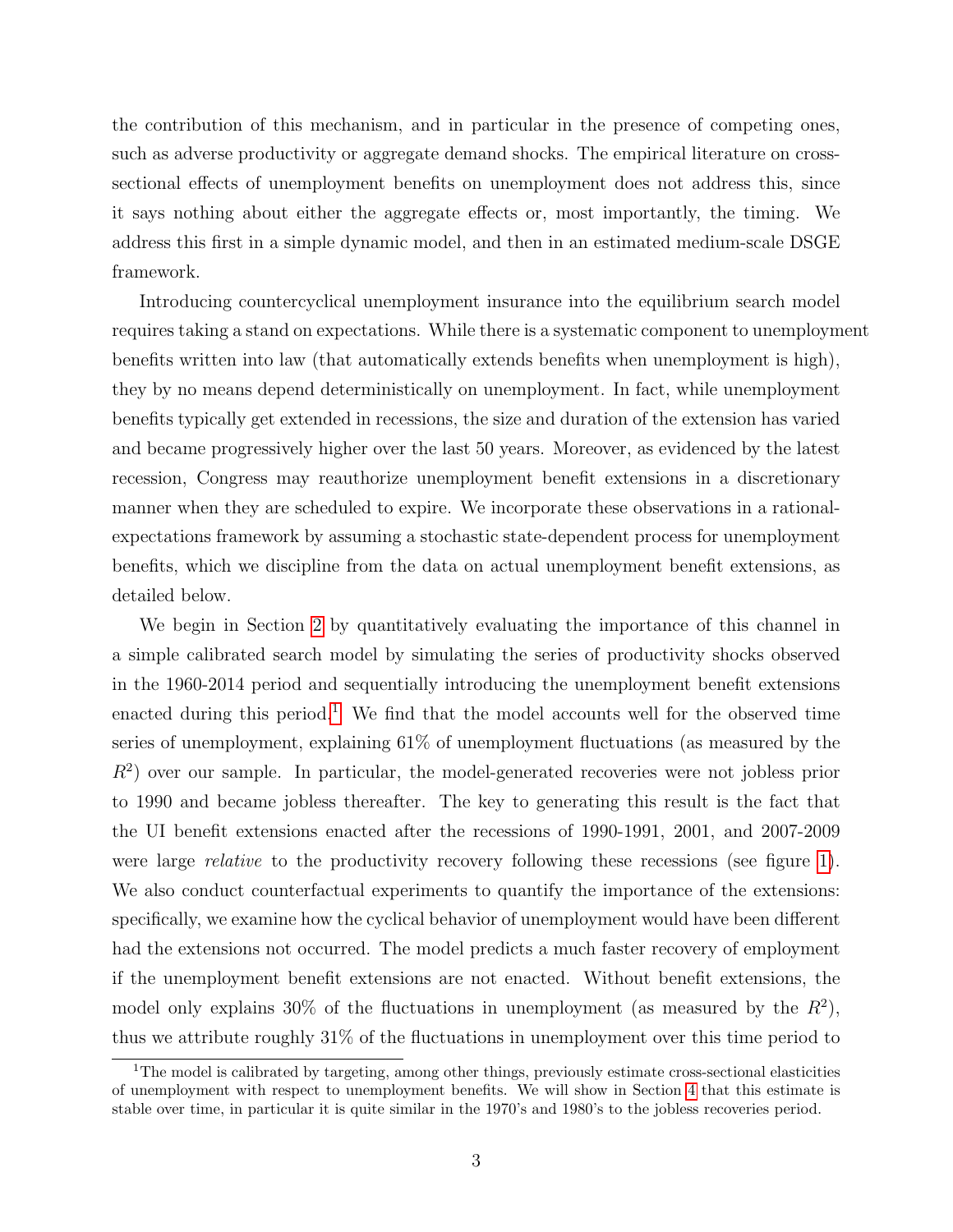unemployment benefit extensions.

In addition to matching the unemployment dynamics, we find that the model accounts for the dynamics of the Beveridge curve during recessions, including the apparent shift in the Beveridge curve observed following the  $2007-2009$  recession. The Beveridge curve — the observed negative correlation between unemployment and vacancies — is a robust feature of the post-war labor market, but weakens in the aftermath of recessions, in particular the Great Recession. We show that our simulated model reproduces an unemployment-vacancy correlation very similar to the one observed in the data - including the 2007-2013 period, during which the model reproduces the perceived shift in the simulated Beveridge curve. In other words, the large unemployment benefit extensions implemented during this period acted as shocks that induced a substantial departure from the theoretical Beveridge curve, making it appear as if the curve itself shifted, although all the parameters of our model, including the matching function, have remained the same. Through the same mechanism, our model reproduces the perceived shifts in the Beveridge curve in the previous recessions as well.[2](#page--1-0)

The analysis in the simple model elucidates the main mechanism through which unemployment benefit extensions shape the dynamics of unemployment, but raises several questions that require a richer framework to answer. How important are unemployment benefit shocks relative to other shocks? Moreover, how important are the shocks themselves, rather than the systematic component of unemployment insurance, which clearly depends on past unemployment rates? Finally, are unemployment benefit extensions also helpful for understanding the behavior of other aggregate variables, such as output and inflation? To answer these questions, in Section [3](#page-16-0) we embed our mechanism in a medium-scale DSGE model with labor market frictions. Specifically, we extend the framework of [Christiano et al. \(2016\)](#page-26-1) to include a state-dependent unemployment insurance policy rule. This policy rule includes both a stochastic shock and a feedback term that allows UI to depend on past unemployment. We estimate the model using standard Bayesian methods, as in [Smets and Wouters \(2007\)](#page-28-4), and use it to quantify the role of both the systematic and the stochastic components. We find that unemployment benefit shocks account for relatively little of the overall variance decomposition; our mechanism can thus be easily embedded in a standard multi-shock DSGE framework without at all sacrificing plausible effects of other shocks. On the other hand, both shocks to unemployment benefits and their systematic component are very important

<sup>2</sup>Such shifts, and in particular the fact that they are not unique to the Great Recession, are well documented; see e.g. Diamond and Sahin [\(2015\)](#page-26-2).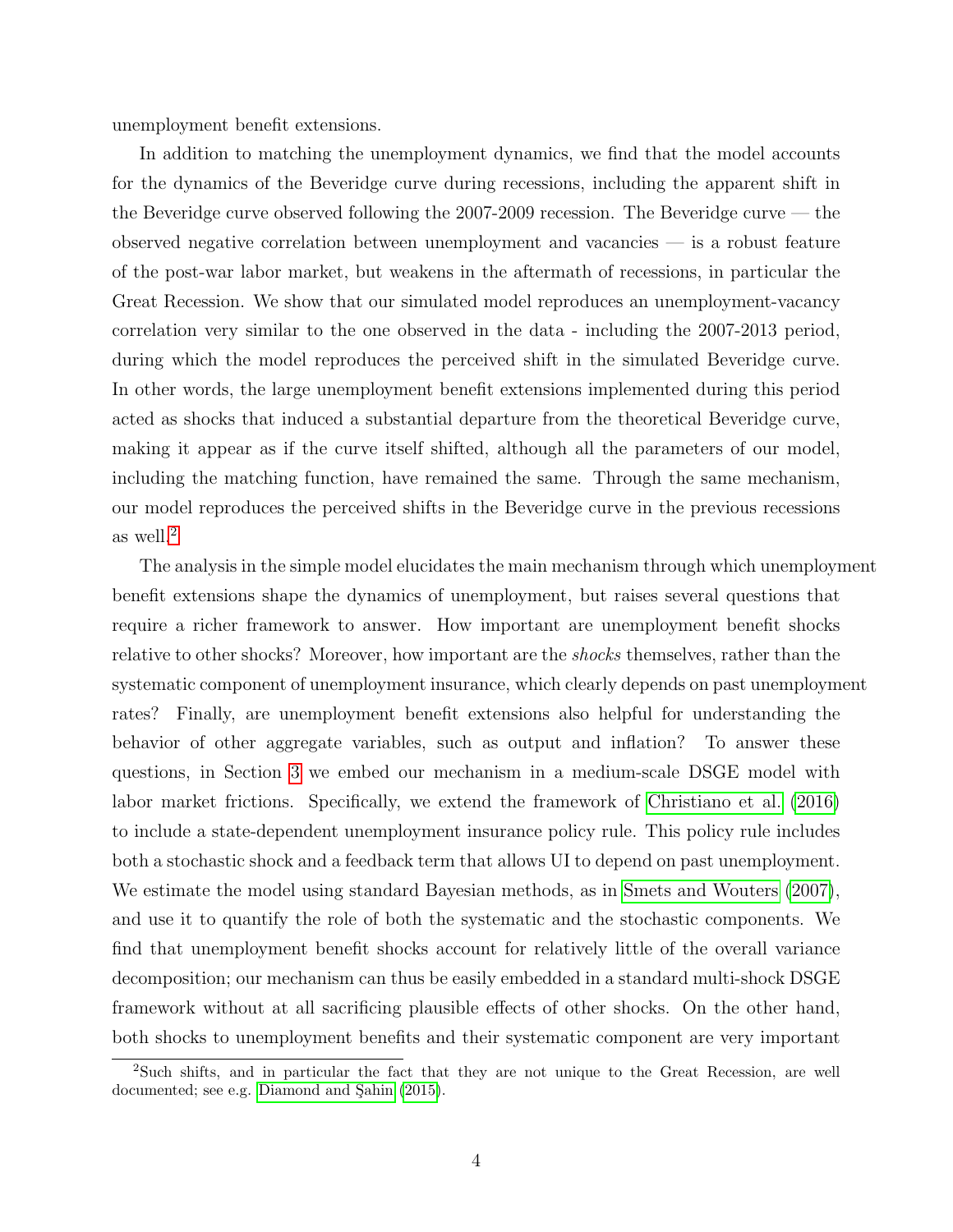for the recovery speed of employment following recessions. Consistent with our baseline model, we find that large positive shocks to unemployment benefits significantly slowed down the recovery of employment following the Great Recession. This is sharp contrast to the 1980's, when negative shocks to unemployment benefits prevented unemployment benefits from rising as much as warranted by the severity of the recession, and thereby prevented unemployment from persisting. Finally, we find that unemployment benefit shocks matter for other economic variables, in particular inflation. The large unemployment benefit shocks in the Great Recession prevented strong deflation during that period, acting similarly to a "wage markup" shock.

#### 1.1 Related Literature

First, our analysis contributes broadly to the literature assessing the ability of productivitydriven business cycle models to explain observed labor market dynamics. The existence of jobless recoveries suggests that productivity-driven models struggle to do so; an important line of research therefore attempts to substantially modify existing models to account for the sluggish recovery of employment.<sup>[3](#page--1-0)</sup> We argue that incorporating time-varying and statedependent unemployment insurance remarkably improves the model's ability to match observed dynamics; most notably this helps the model generate high unemployment persistence and low employment-productivity correlation without sacrificing on volatility.<sup>[4](#page--1-0)</sup>

Second, we build on the DSGE literature with frictional labor markets, exemplified by Walsh [\(2003,](#page-28-5) [2005\)](#page-28-6), [Gertler et al. \(2008\)](#page-26-3), [Trigari \(2009\)](#page-28-7), [Furlanetto and Groshenny](#page-26-4) [\(2016\)](#page-26-4), and [Christiano et al. \(2016\)](#page-26-1), by incorporating our mechanism into an estimated multivariate DSGE framework. This contributes to a broader, more all-encompassing effort

<sup>3</sup>There are a variety of approaches to explaining jobless recoveries. [Bernanke](#page-26-5) [\(2003\)](#page-26-5) attributes jobless recoveries to sluggish aggregate demand. [Groshen and Potter](#page-26-6) [\(2003\)](#page-26-6) propose structural change as an explanation, and [Bachmann](#page-25-1) [\(2011\)](#page-25-1) studies the role of labor hoarding. [Berger](#page-26-7) [\(2011\)](#page-26-7) has argued that countercyclical restructuring behavior of firms can generate jobless recoveries. Our paper is close in spirit to [McGrattan and Prescott](#page-27-1) [\(2014\)](#page-27-1), who likewise argue that small modifications to the benchmark model can be sufficient to explain the weak employment-productivity correlation, although their focus is not on policy. Our paper is also close in nature to the innovative work by [Herkenhoff](#page-27-2) [\(2013\)](#page-27-2), who argues that increased access to credit has led households to take on more debt and be pickier about finding jobs, leading to slower recoveries. Similar to that paper, we share the view that changes in the value of non-employment are important for generating observed unemployment patterns; our paper is distinct in emphasizing unemployment benefit extensions as the driving mechanism. This is by no means an exhaustive list.

<sup>&</sup>lt;sup>4</sup>This sets our analysis apart from the large body of research that tries to explain the high volatility of unemployment, following the [Shimer](#page-28-0) [\(2005\)](#page-28-0) puzzle. In comparison, nearly all of the theories put forth by the literature to resolve the Shimer puzzle (e.g. wage rigidities in [Hall](#page-27-3) [\(2005\)](#page-27-3), small surplus in [Hagedorn](#page-27-4) [and Manovskii](#page-27-4) [\(2008\)](#page-27-4), or marginal worker-firm matches in [Menzio and Shi](#page-27-5) [\(2011\)](#page-27-5)) feature a counterfactual correlation between labor productivity and unemployment close to unity. In contrast, our paper correctly predicts a much lower correlation between productivity and unemployment.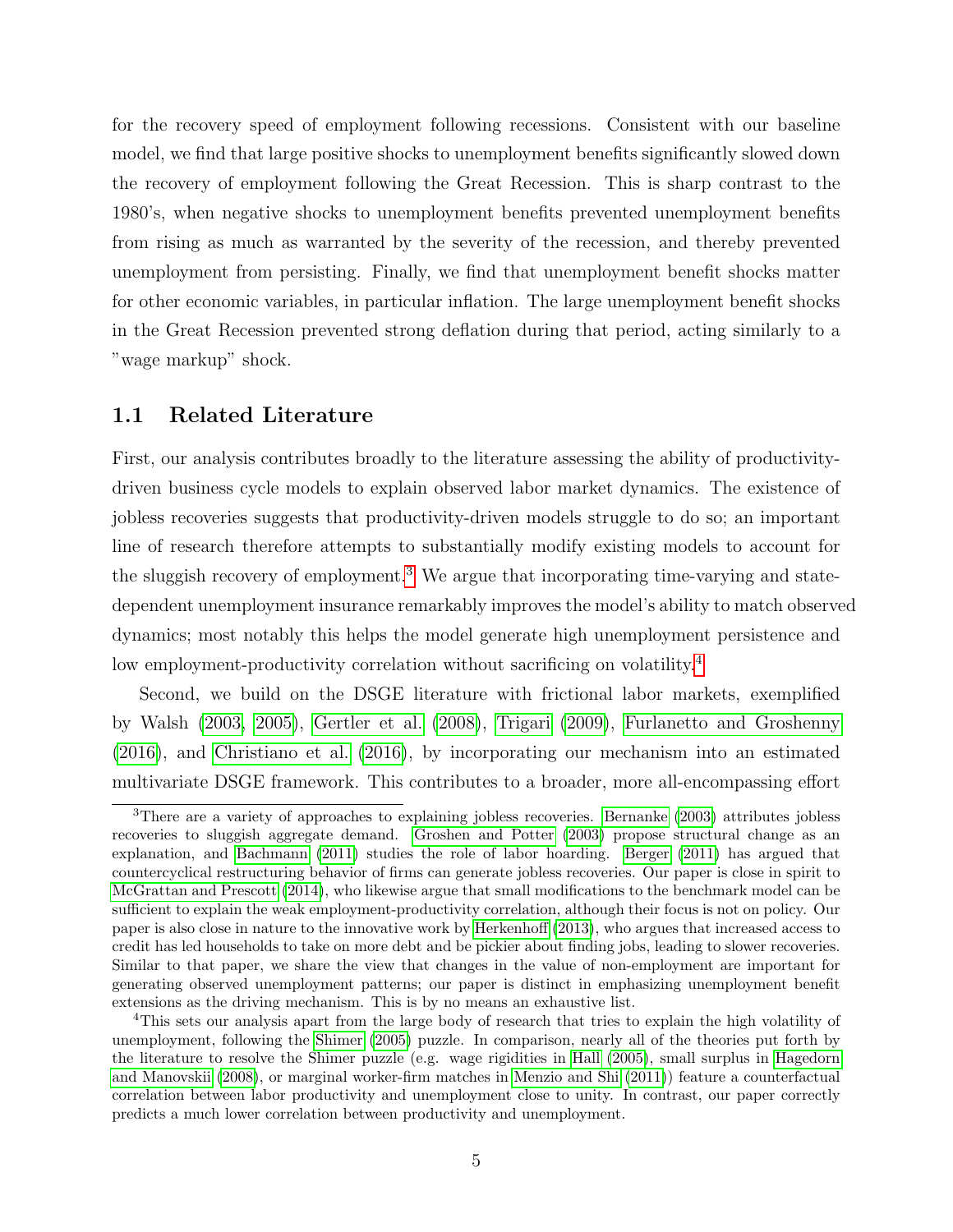of understanding which shocks drive observed fluctuations in the US economy at different points in time. Our results suggest incorporating a state-dependent UI policy rule is a useful extension that matters significantly for explaining particular historical episodes specifically, persistence during recessions - without generating unrealistic responses to other shocks. Closely related to [Fratto and Uhlig \(2014\)](#page-26-8), we take a diagnostic approach to the Great Recession, as well as previous ones, by asking to which shocks the estimated model attributes the observed aggregate behavior. Since unemployment benefit extensions are both an additional shock and an additional propagation mechanism, the results of our exercise are correspondingly different, though the approach is the same in spirit. For example, with regard to unemployment, we find that positive unemployment benefit shocks contributed to the high unemployment persistence in the last three recessions, whereas negative unemployment benefit shocks were important for the lack thereof in the recession of 1981. With regard to inflation, we uncover that unemployment benefit shocks, were important for explaining the lack of deflation in the last three recessions - a role that was instead played by price markup shocks in [Fratto and Uhlig \(2014\)](#page-26-8).

Finally, we view our analysis as complementary to the existing research on policy-induced labor market distortions: e.g. Mulligan [\(2002,](#page-28-8) [2010,](#page-28-9) [2012\)](#page-28-10), [Ohanian \(2010\)](#page-28-2), [Herkenhoff and](#page-27-6) [Ohanian \(2011\)](#page-27-6), and [Krause and Uhlig \(2012\)](#page-27-7), among others. The closest paper is [Nakajima](#page-28-3) [\(2012\)](#page-28-3), which, to our knowledge, is the first quantitative model-based evaluation of the role of unemployment insurance in the Great Recession. We share with this paper the methodology of using a quantitative model, calibrated to match cross-sectional evidence on the effects of UI, to conduct policy experiments. Our results are also fully consistent with the results of [Nakajima \(2012\)](#page-28-3) in that unemployment benefit extensions are, in fact, very important quantitatively. We hope to have pushed this line of research a step further, by arguing that this mechanism can and should be a component of more general frameworks, which account for the effects of other shocks on other aggregate variables. In this sense, this is less of a paper about the effects of unemployment insurance on unemployment, and more about the importance of accounting for state-dependent unemployment insurance in business cycle analysis in general.

In Section [2](#page-8-0) we describe the simple model environment with time-varying unemployment benefits, the calibration procedure and the results. The details of the simple model are described in Appendix [A,](#page-29-0) with tables and figures in Appendix [C.](#page-40-0) In Section [3](#page-16-0) we formalize the medium-scale DSGE environment, the estimation procedure and the results and counterfactual analysis. The details of the DSGE model are described in Appendix [B,](#page-35-0) with tables and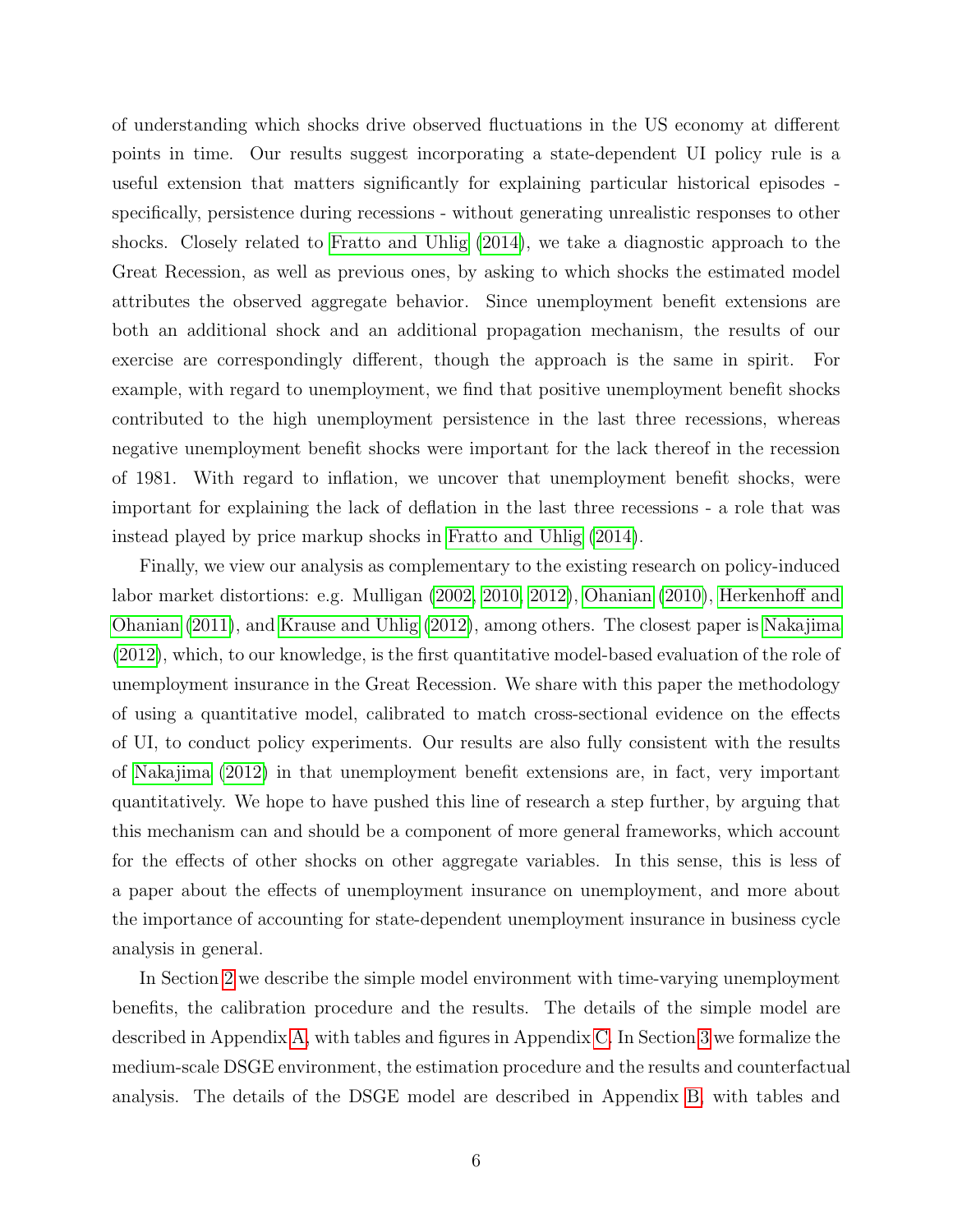figures in Appendix [D.](#page-75-0) In Section [4](#page-23-0) we provide empirical evidence for the mechanism, in particular evidence that the estimated cross-sectional effect of unemployment insurance on unemployment is stable over time. Section [5](#page-25-2) concludes.

## <span id="page-8-0"></span>2 Simple model

The model is a variant of the standard Mortensen-Pissarides model with aggregate productivity shocks, augmented to incorporate unemployment benefit expiration, and thereby accounting for the fact that the value of unemployment varies across unemployed workers. Specifically, workers in the model may lose UI eligibility when unemployed, and regain this eligibility when employed. The rate at which unemployment benefits expire may vary over time, and is the key policy variable that we focus on.

Time is discrete and the time horizon is infinite. The economy is populated by a unit measure of workers and a larger continuum of firms. In any given period, a worker can be either employed (matched with a firm) or unemployed. Workers are risk-neutral expected utility maximizers and have expected lifetime utility

$$
U = \mathbb{E}_0 \sum_{t=0}^{\infty} \beta^t (x_t - c(s_t)),
$$

where  $\mathbb{E}_0$  is the period-0 expectation operator,  $\beta \in (0,1)$  is the discount factor,  $x_t$  denotes consumption in period  $t$ , and  $s_t$  is search effort in period  $t$ , equal to zero if employed. An unemployed worker produces  $h$ , which stands for the combined value of leisure and home production. The cost of search function  $c(s)$  is strictly increasing and strictly concave. Firms are risk-neutral, maximize profits, and have the same discount factor  $\beta$ . A firm can be either matched to a worker or vacant. A firm posting a vacancy incurs a flow cost  $k$ .

Unemployed workers and vacancies match in pairs to produce output. The number of new matches in period t equals

$$
M(S_t u_t, v_t),
$$

where  $u_t$  is the unemployment level in period t,  $S_t$  is the aggregate search intensity, and  $v_t$ is the measure of vacancies posted in period  $t$ . The matching function  $M$  exhibits constant returns to scale, and is strictly increasing and strictly concave in both arguments. Define  $\theta_t = v_t/(S_t u_t)$  to be the market tightness in period t. A worker supplying search effort  $s_t$  then finds a job with probability  $s_t f(\theta_t)$ , where  $f(\theta_t) = M(1, \theta_t)$ , and a firm fills its vacancy with probability  $q(\theta_t)$ , where  $q(\theta_t) = M(1/\theta_t, 1)$ . Existing matches are exogenously destroyed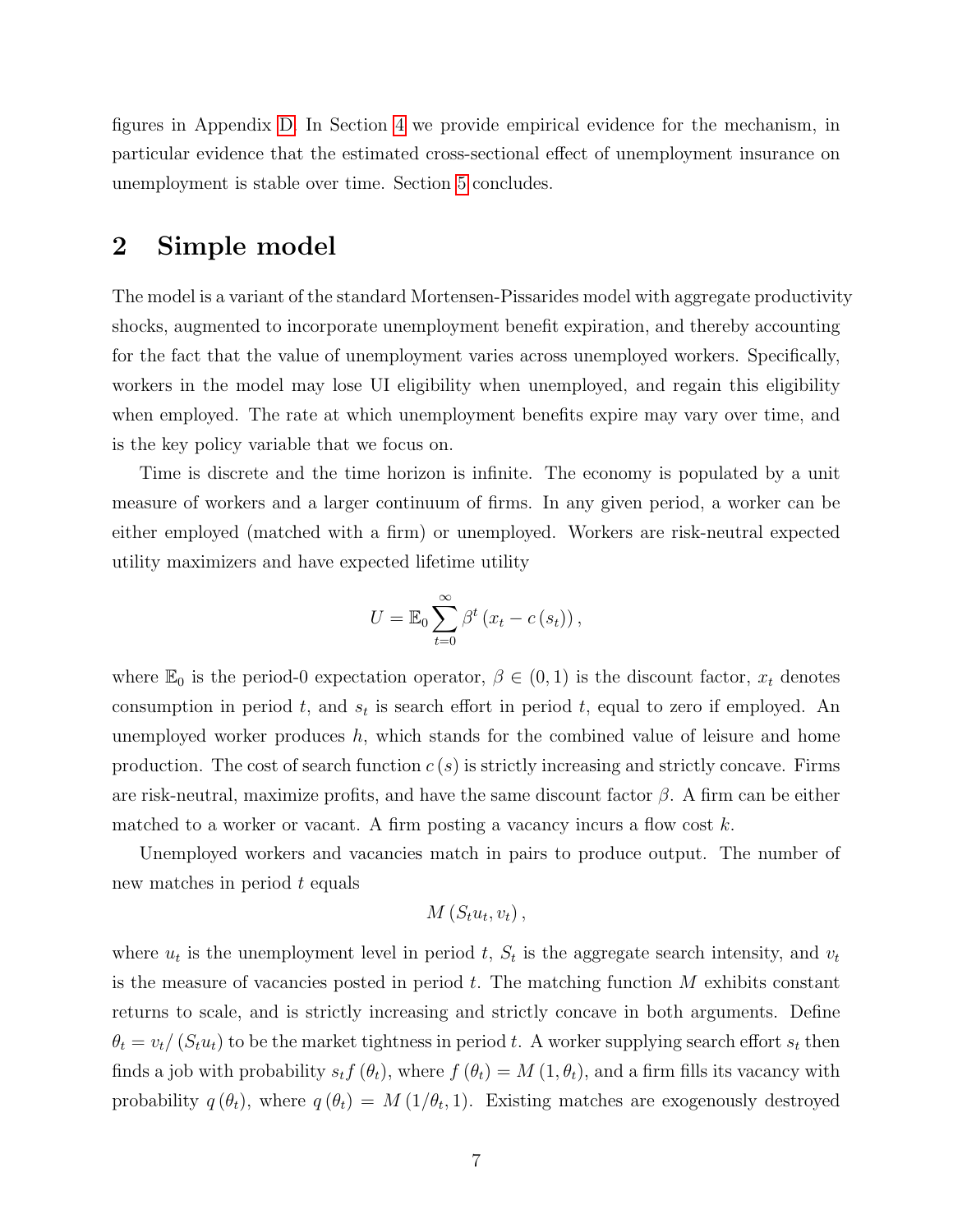with a constant job separation probability  $\delta$ . Thus, any of the  $1 - u_t$  workers employed in period t has a probability  $\delta$  of becoming unemployed in period  $t + 1$ .

All worker-firm matches are identical: the only shocks to labor productivity are aggregate shocks. Specifically, a matched worker-firm pair produces output  $z_t$  in period t, where  $z_t$  is aggregate labor productivity. We assume that  $\ln z_t$  follows an AR(1) process

<span id="page-9-0"></span>
$$
\ln z_t = \rho \ln z_{t-1} + \sigma_\varepsilon \varepsilon_t,\tag{1}
$$

where  $0 \leq \rho < 1$ ,  $\sigma_{\varepsilon} > 0$ , and  $\varepsilon_t$  are independent and identically distributed standard normal random variables.

Wages are determined by Nash bargaining. Define  $\Delta_t^i$  to be the surplus from being employed for a worker of eligibility type i, where  $i \in \{E, I\}$  can be either eligible  $(E)$  or ineligible (*I*). Similarly, define  $\Gamma_t^i$  to be the surplus for a firm from employing a worker of eligibility type *i*. The wage  $w_t^i$  is chosen to maximize the product

$$
\left(\Delta_t^i\right)^{\xi} \left(\Gamma_t^i\right)^{1-\xi},\tag{2}
$$

where  $\xi \in [0, 1]$  is the worker's bargaining weight.

The government levies a constant lump sum tax  $\tau$  on firm profits and uses its tax revenues to finance unemployment benefits b. Every worker, at each point in time, can be either *eligible* or *ineligible* for unemployment benefits, and receives b only if unemployed and eligible. We assume stochastic benefit expiration, similarly to [Fredriksson and Holmlund](#page-26-9) [\(2001\)](#page-26-9) and [Faig and Zhang \(2012\)](#page-26-10). Eligible workers may lose their eligibility if unemployed, and ineligible workers may regain eligibility when employed. Specifically, the eligibility status of a worker evolves as follows. A worker who is eligible for unemployment benefits retains his eligibility the following period with probability 1 if employed, and with probability  $1 - e_t$  if unemployed; with probability  $e_t$  he instead becomes ineligible. A worker who is ineligible for unemployment benefits remains ineligible the following period if unemployed, and becomes re-entitled to unemployment benefits with probability  $r$  if employed. This assumption is made to mimic the actual system of benefit expiration and re-entitlement in the US while ensuring the stationarity of the workers' and firms' decision problems. The key innovation is allowing  $e_t$  to be stochastic and state-dependent. The process for  $e_t$  will be described below. Note that we assume all agents have rational expectations about this process.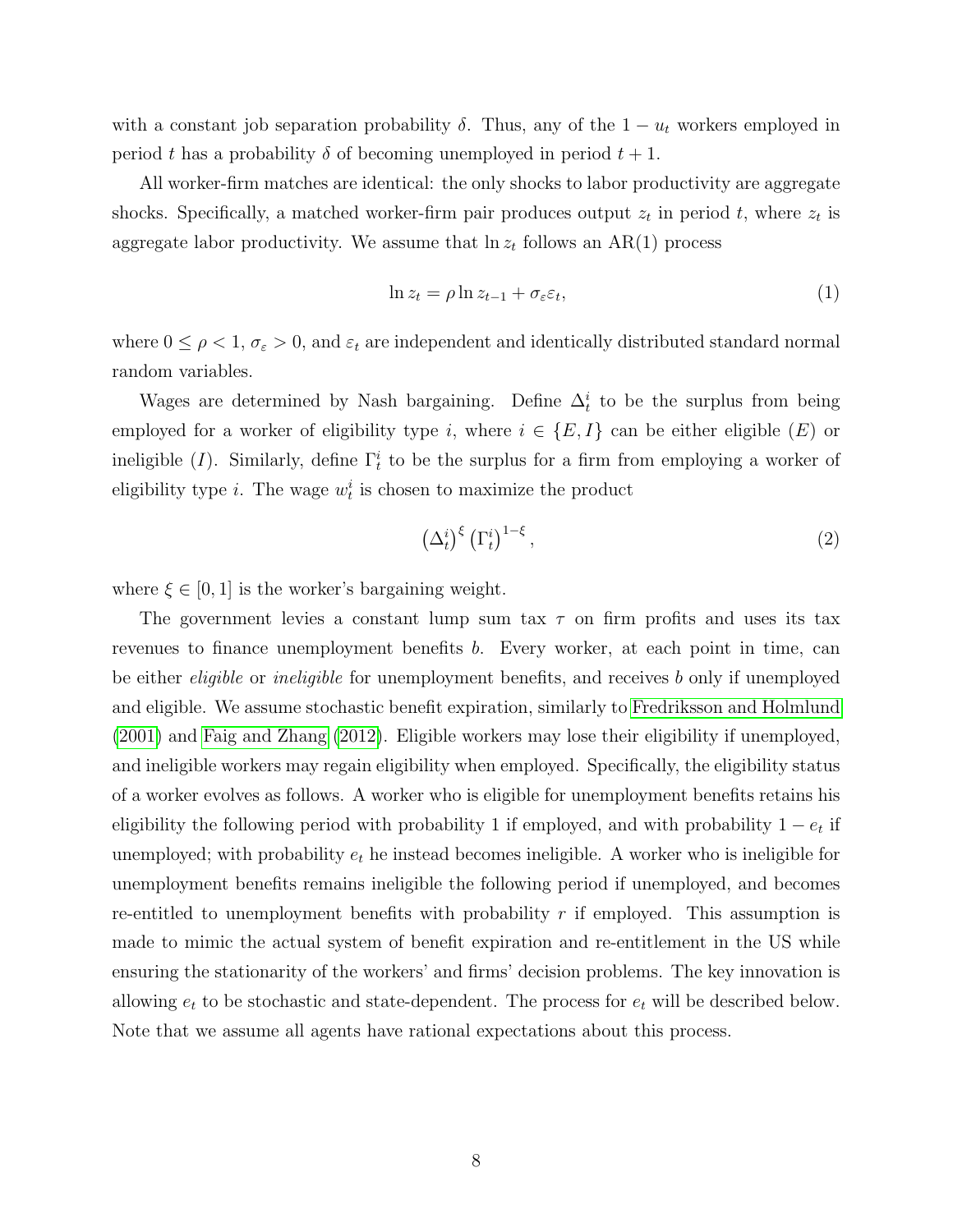### 2.1 Calibration

We calibrate the model to match aggregate US data targets over the 1960-2005 period and then assess the model's fit with respect to the time series of unemployment. As explained below, we target aggregate moments of the key data series over this period. We also use, as calibration targets, the literature's estimates on the elasticity of unemployment with respect to UI benefits. We do not target the correlation between unemployment and productivity, nor any other moment that directly affects the timing of unemployment or the speed of the recovery. The success of the model can then be assessed by how well it matches the time series of unemployment and its correlation with productivity.

The model period is taken to be 1 week. We normalize mean weekly productivity to one. Following [Shimer \(2005\)](#page-28-0), labor productivity  $z_t$  is taken to mean real output per worker in the non-farm business sector. This measure of productivity is taken from the quarterly data constructed by the BLS. We also use the seasonally adjusted unemployment series constructed by the BLS, and measure vacancies using the seasonally adjusted help-wanted index constructed by the Conference Board.

We set the discount factor  $\beta = 0.99^{1/12}$ , implying a yearly discount rate of 4\%. The parameters for the productivity shock process are estimated, at the weekly level, to be  $\rho = 0.9895$  and  $\sigma_{\varepsilon} = 0.0034$ . The job separation parameter  $\delta$  is set to 0.0081 to match the average weekly job separation rate. We set  $k = 0.58$  following [Hagedorn and Manovskii](#page-27-4) [\(2008\)](#page-27-4), who estimate the combined capital and labor costs of vacancy creation to be 58% of weekly labor productivity.

Following [den Haan et al. \(2000\)](#page-26-11), we assume the functional form of the matching function to be

$$
M(Su, v) = \frac{Su \cdot v}{\left[ (Su)^{\lambda} + v^{\lambda} \right]^{1/\lambda}}
$$

We assume the functional form of the cost of search to be

$$
c(s) = A \frac{s^{1+\psi}}{1+\psi} \tag{3}
$$

Following [Hall and Milgrom \(2008\)](#page-27-8) we set  $b = 0.25$ . This is below the average replacement rate of unemployment insurance, and at the lower end of the range used in the literature, but we deliberately opt for this low number to account for the fact that UI take-up rates are less than 100%.<sup>[5](#page--1-0)</sup> The tax rate is set so that the government balances its budget on average,

<sup>&</sup>lt;sup>5</sup>Note that a higher level of UI benefits would only increase the sensitivity of the worker's outside option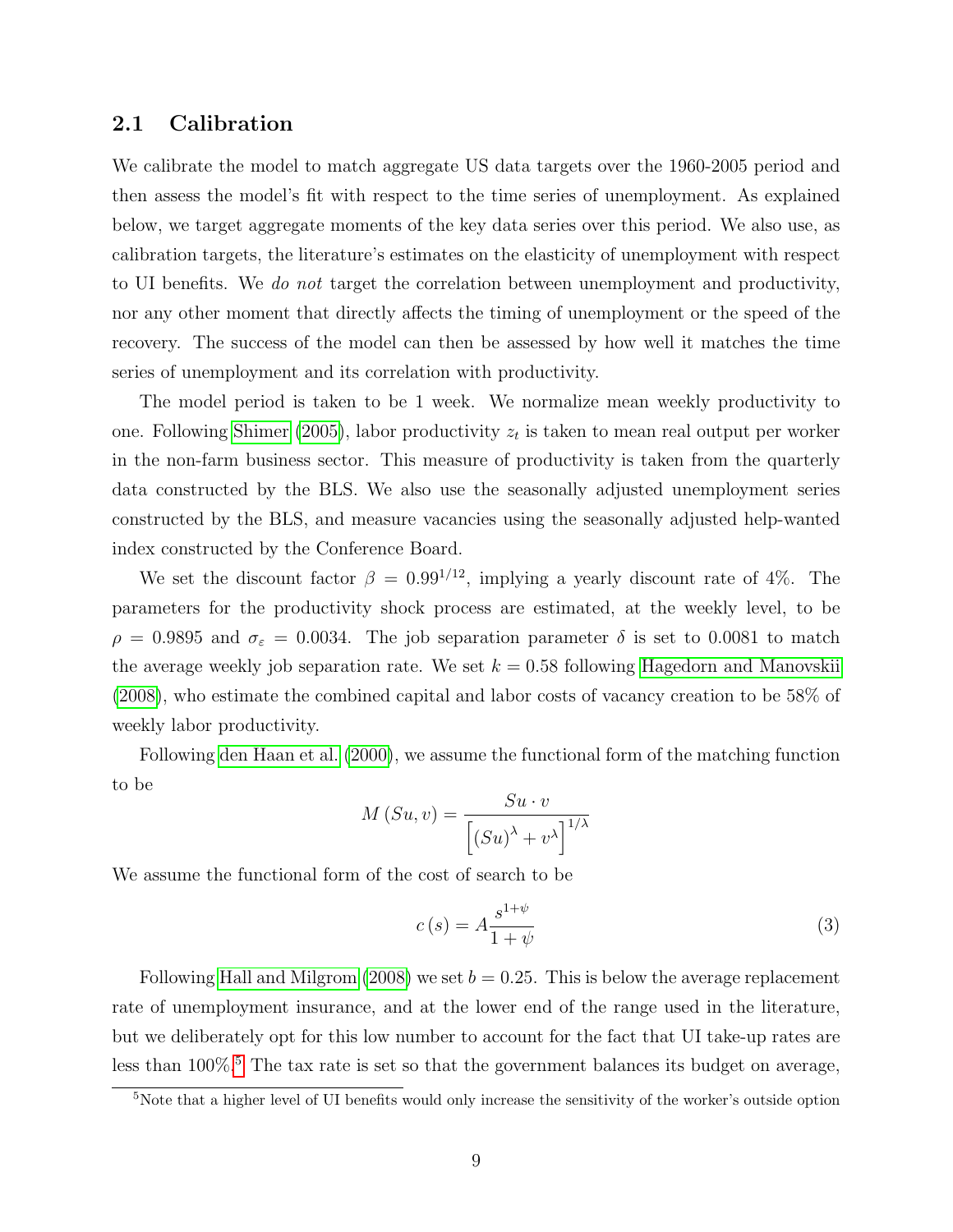resulting in  $\tau = 0.023$ . We set the re-entitlement rate to  $r = 1/24$  to account for the fact that it takes 6 months of employment to gain eligibility for unemployment benefits.

Next, we turn to calibrating the stochastic process for  $e_t$ . Since  $e_t$  is the stochastic expiration rate of unemployment benefit eligibility, it is equal to the inverse of the expected unemployment benefit duration:

$$
e_t = \frac{1}{\overline{D} + I_t^{EB} D^{EB} + I_t^{EUC} D_t^{EUC}} \tag{4}
$$

The expected duration of unemployment benefits has three components. First, there is a baseline duration of unemployment insurance in normal times,  $\overline{D}$ , which is set to equal 26 weeks. Second, there are automatic triggers for extending unemployment benefits when unemployment is high. We denote these triggers "extended benefits" or  $EB$ .  $I_t^{EB}$  is an indicator variable, equal to 1 when the trigger is on, and 0 when it is off;  $D^{EB}$  denotes the added weeks of unemployment insurance when the trigger is on. To mimic the existing system, we set  $D^{EB}$  to 13 weeks, and

$$
I_t^{EB} = \begin{cases} 1, & \text{if } u_t > 6.5\%, \\ 0, & \text{otherwise} \end{cases}
$$

Third, there are discretionary extensions, which we call "emergency unemployment compensation," or EUC.  $I_t^{EUC}$  is an indicator variable, equal to 1 when such an extension is in effect, and 0 when it is not;  $D^{EUC}$  denotes the added weeks of unemployment insurance when the discretionary extension is on. To account for the average size of such extensions in the data, we set

$$
D_t^{EUC} = \begin{cases} 20, & \text{if } u_t > 8\%, \\ 13, & \text{otherwise} \end{cases}
$$

In other words, either 20 or 13 weeks are added depending on the severity of the labor market conditions. Turning to  $I_t^{EUC}$ , we seek to account for the fact that, while these extensions and reauthorizations do not follow any pre-set rule (and are therefore not perfectly predictable, even given the unemployment rate), they are nevertheless persistent and correlated with unemployment. To this end, we estimate a transition probabilities for  $I_t^{EUC}$  by from the data on actual unemployment benefit extensions and reauthorizations, with transition probabilities between t and  $t + 1$  dependent on the unemployment rate in period  $t^6$  $t^6$ .

with respect to the duration of these UI benefits, which is the key policy variable of interest.

<sup>&</sup>lt;sup>6</sup>Specifically, we estimate separate probit models for the probability that a discretionary extension is passed and for the probability that a discretionary extension is reauthorized conditional on being in placed, as a function of the unemployment rate. For the authorization regression, we find a constant of 10.99, and a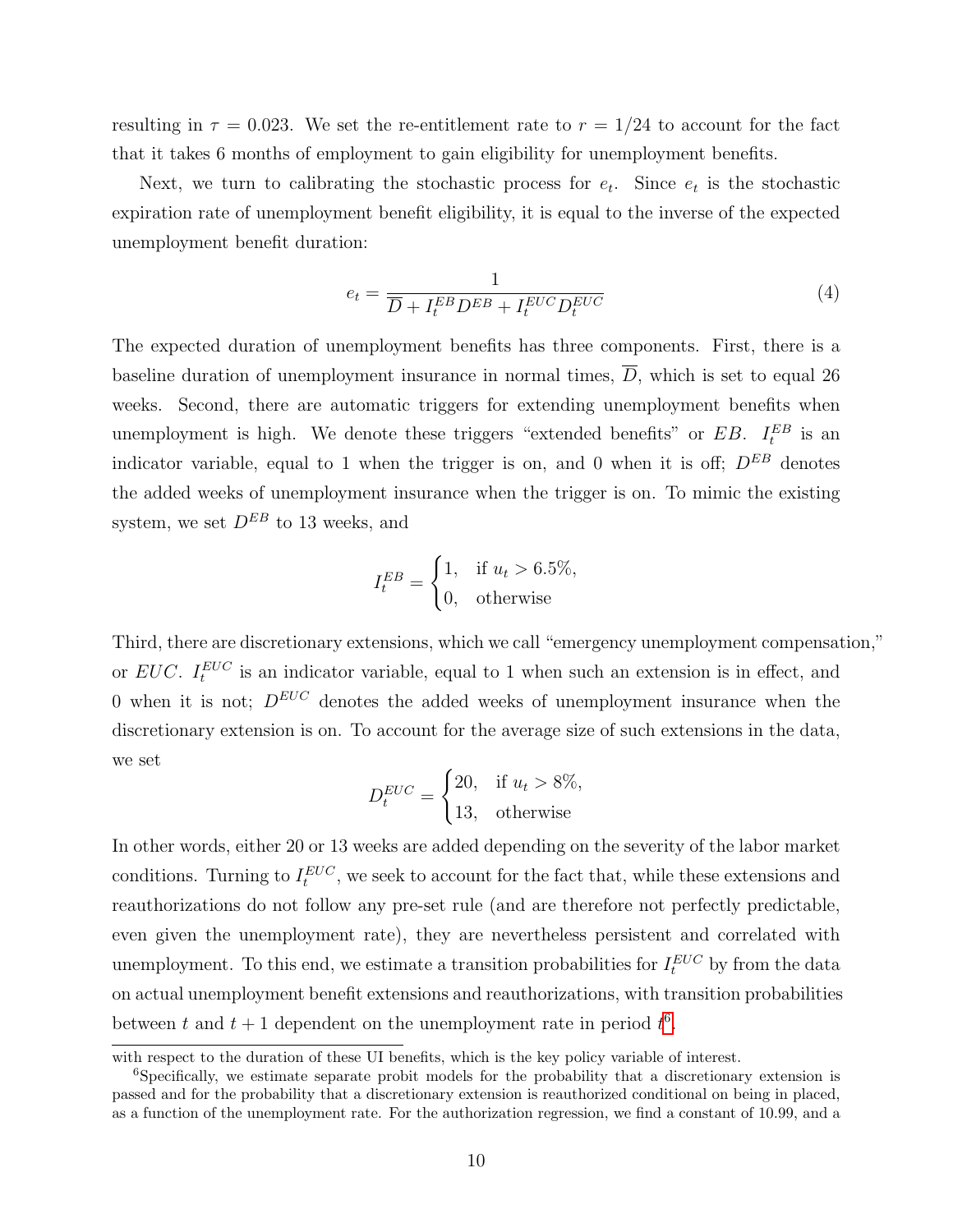This leaves five parameters to be internally calibrated: the value  $h$  of non-market activity; the worker's bargaining weight  $\xi$ ; the matching function parameter  $\lambda$ ; and the level and elasticity of the cost of search, A and  $\psi$ . We calibrate these five parameters jointly to match five data targets, chosen to capture relevant statistics from the US labor market. The first three of these statistics are aggregate targets: the average vacancy-unemployment ratio of 0.634, the average job-finding rate of 0.139, and the time-series elasticity of wages with respect to productivity, equal to  $0.449$ .<sup>[7](#page--1-0)</sup> The final two targets are the micro and macro elasticities of unemployment duration with respect to unemployment benefit generosity. The model counterpart of the latter is the percent change in average unemployment duration in response to a one-percent increase in unemployment benefit duration. The model counterpart of the former is holding fixed the value of  $\theta$ ; in other words, this captures the response that would be observed if only search intensity, not vacancy creation, responds to UI.

Research by [Moffitt and Nicholson \(1982\)](#page-28-11), [Moffitt \(1985\)](#page-28-12), and [Katz and Meyer \(1990\)](#page-27-9), among others, reached consensus estimates that a one week increase in benefit duration increases the average duration of unemployment spells by 0.1 to 0.2 weeks. We target a macro elasticity of 0.1, the lower end of this range. In section [4,](#page-23-0) we further discuss the choice of this estimate, in particular its stability over time. With regard to the micro elasticity, we target the estimate obtained by [Chetty \(2008\)](#page-26-12), indicating that a 10% increase in unemployment benefit level is associated with a 3-5% increase in unemployment duration. Table [1](#page-40-1) reports the calibrated parameters.

### 2.2 Results

The simulated model is able to account for key features of the post-war labor market. In Figure [8,](#page-50-0) we plot the unemployment rate generated from the model and that observed in the data. The model with the implemented US unemployment benefit policy generates a time series of unemployment that closely matches what is seen in the data  $(R^2 = 0.93)$ . In addition, in Figure [9](#page-51-0) we plot the log deviations from trend both in the data and in the model. Again, notice that the model does an excellent job of matching the data  $(R^2 = 0.61)$ . As shown in Figures [4-](#page-46-0)[11,](#page-53-0) the model also does an excellent job of capturing the time-series of the vacancy rate, the vacancy-unemployment ration, the job-finding rate and employment. Next, we confirm the model's ability to match key business cycle statistics. Tables [2](#page-41-0) and [3](#page-41-1)

coefficient on the unemployment rate of 0.99. For the re-authorization regression we find a constant of 8.89 and a coefficient on the unemployment rate of 1.47.

<sup>7</sup>Empirical estimates of the elasticity of wages with respect to productivity range from 0.45 to 0.7, depending on whether new hires only or all wages are used.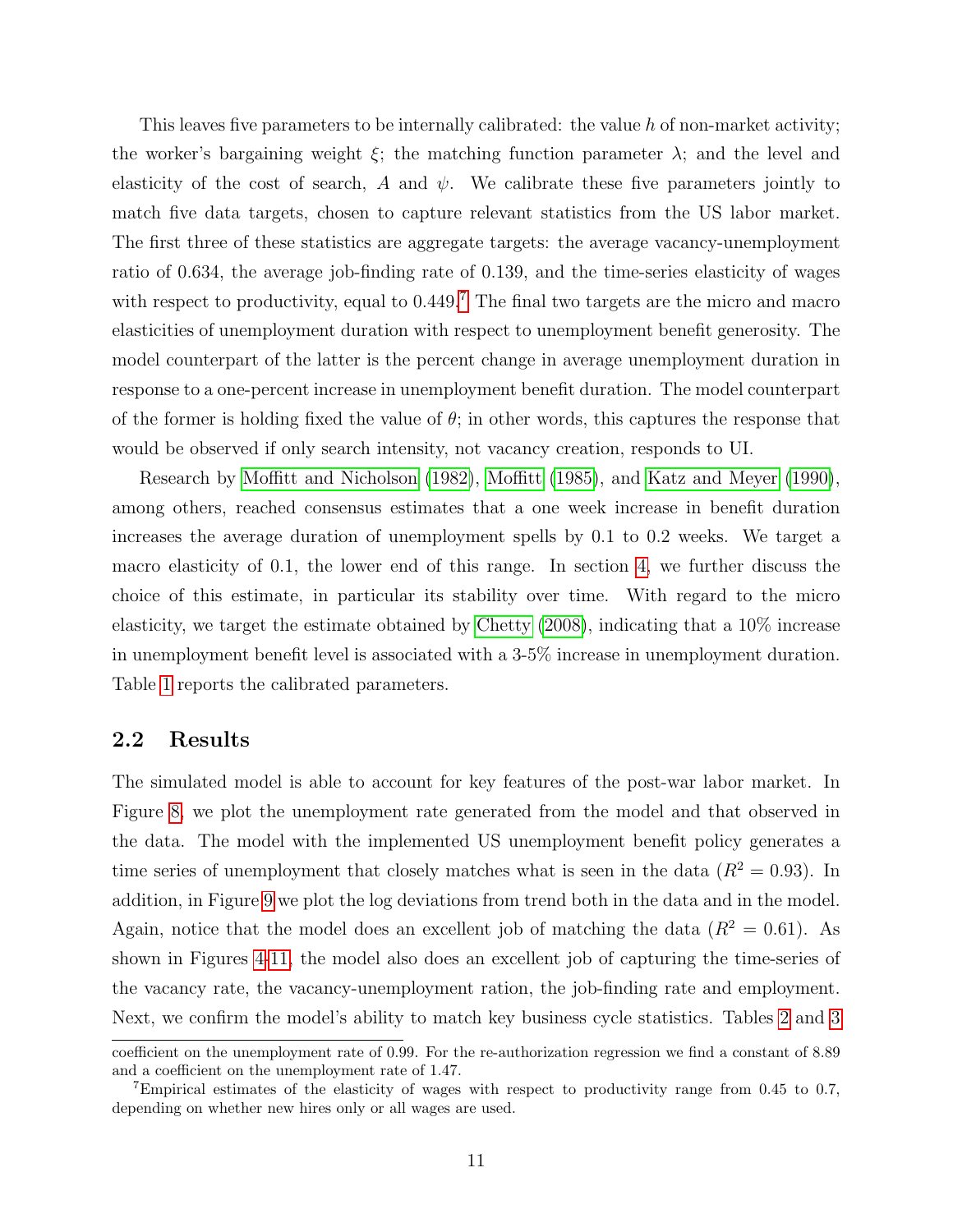report the summary statistics from US data and from the model. The model slightly underpredicts the volatility of the labor market. This can also be seen in the time series plots: the model does not attain the same peaks in unemployment as in the data. In the model we have assumed a constant job separation rate, whereas layoffs typically spike at the beginning of recessions. Indeed, our estimates seem consistent with the finding that fluctuations in the job-finding rate (the source of variation in our model) account for roughly three-quarters of the fluctuations in unemployment [Shimer \(2012\)](#page-28-13). We will confirm this in section [2.3.2,](#page-15-0) where we consider an extension with endogenous separations and show that this modification affects mostly the initial unemployment spikes at the start of each recession.

Table [4](#page-41-2) reports the same summary statistics from the simulated model with no benefit extensions. In addition, we report in Table [5](#page-42-0) the autocorrelation of unemployment and, in Table [6,](#page-42-1) the correlation of labor market variables with productivity lagged one quarter. These results show that the calibrated model performs well in matching the cyclical behavior of the labor market. Furthermore, shutting down time-varying unemployment benefit extensions would substantially worsen the model's ability to match the observed dynamics, in particular the persistence of unemployment, the weak correlation between labor market variables and productivity, and the comparatively strong correlation between unemployment and lagged productivity.<sup>[8](#page--1-0)</sup> The  $R^2$  between model and data falls to 0.30 in the model without extensions, thus we infer that unemployment benefit extensions explain roughly 31% of observed unemployment fluctuations.

We next investigate whether the model is consistent with the emergence of jobless recoveries. In Figure [12,](#page-54-0) we plot the change in employment - actual<sup>[9](#page--1-0)</sup> and predicted by the model<sup>[10](#page--1-0)</sup> - relative to the NBER peak before the 1973-1975, 1980 and 1981-1982 recessions. The model replicates the response of employment over those periods quite well. Next, in Figure [14,](#page-56-0) we similarly plot the change in employment for the 1990-1991, 2001 and 2007- 2009 recessions. The model is able to replicate the observation that, unlike the previous three recessions, the recovery of productivity was not matched in this case by a rapid rise in employment. To understand the role of unemployment benefit extensions in generating jobless recoveries, we perform a counterfactual experiment in which we shut down all benefit extensions (i.e. fix the weeks of benefits at 26) and re-simulate the model. The result is shown

<sup>&</sup>lt;sup>8</sup>Note that the inclusion of time-varying unemployment benefit extensions was not guaranteed to improve the model's fit, since what matters for the latter is the timing of the extensions relative to productivity, which was not targeted in the calibration.

<sup>9</sup>Measured in the Current Population Survey.

<sup>&</sup>lt;sup>10</sup>In order to generate employment numbers we take the labor force from the data.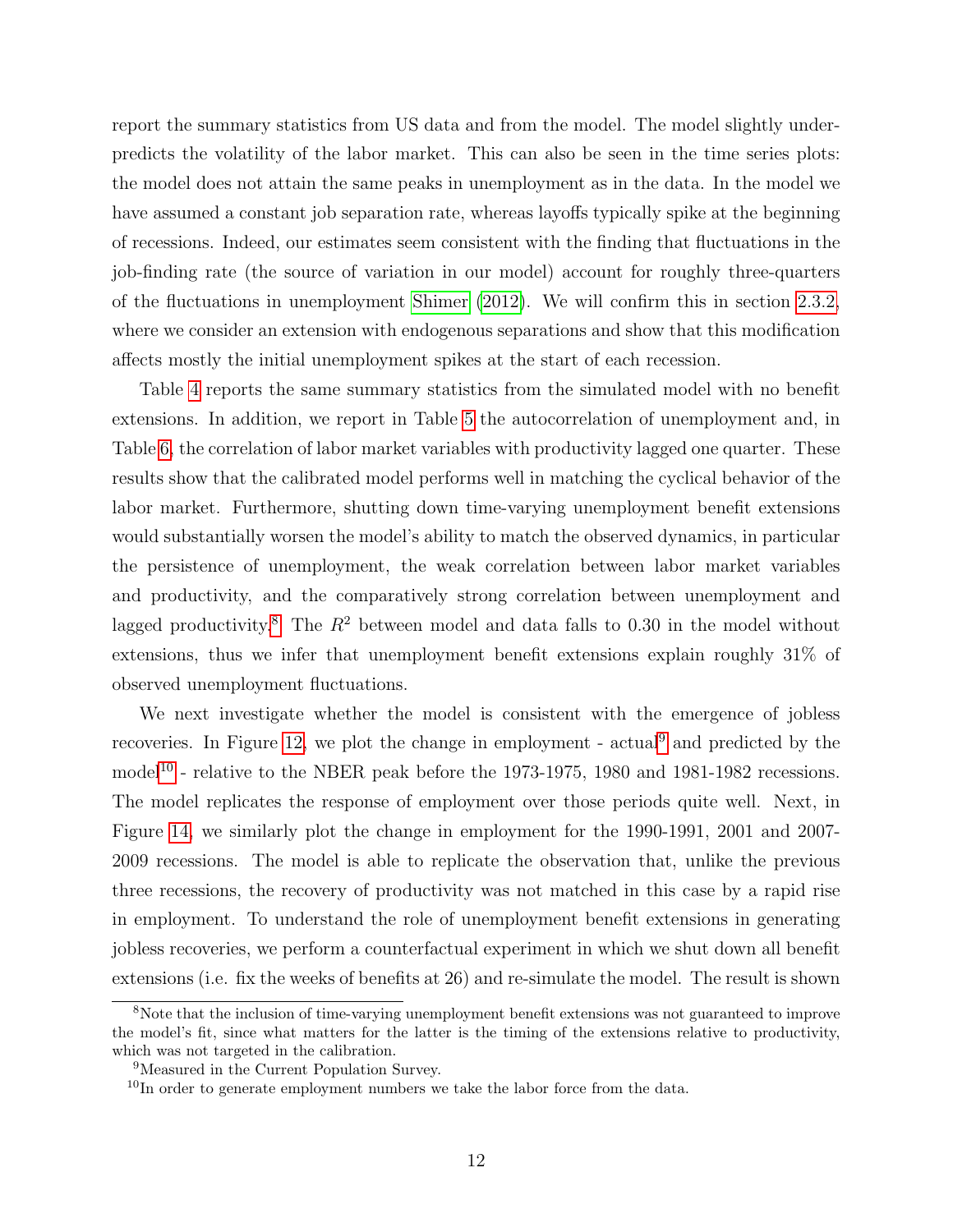in Figure [15](#page-57-0) for the 1990-1991, 2001 and 2007-2009 recessions. The figure illustrates that the model without the additional extensions does not generate jobless recoveries: employment recovers much faster in the model than it does in the data. Unemployment benefit extensions are thus quantitatively important for explaining the cyclical behavior of employment. In addition, in figure [32](#page-74-0) we show that the model with extensions is able to match well the fall in the correlation between employment and labor productivity—the phenomenon that labor productivity has become more acyclical<sup>[11](#page--1-0)</sup>. Whereas the when we shut down the extensions in the model the correlation between labor productivity and employment remains high post-1990.

As shown in Figures [25](#page-67-0)[-31,](#page-73-0) the model is also consistent with apparent "shifts" in the Beveridge curve in recessions - not only in the Great Recession, but also in previous ones. Theoretically, the Beveridge curve is a steady-state relationship between vacancies and unemployment, and movements along it in the standard DMP model are generated by changing labor productivity. It is important to note that tightness (and vacancies) adjust immediately (they are jump variables), but unemployment takes time to adjust. Thus, at a weekly frequency, a drop in productivity would imply an immediate drop in tightness (and vacancies) but a fixed unemployment rate. This would be a downward departure from the theoretical Beveridge curve. But, the model would transit in the upward-right direction along a path of constant tightness until it returned to the Beveridge curve. This is inconsequential for small shocks: when aggregated to quarterly frequency, this movement would be masked and it would appear as if the economy remained on the theoretical Beveridge curve. However, for large shocks - such as unemployment benefit extensions in recessions - it would take the economy time to return to the Beveridge curve and what appear to be "departures" from the "true" Beveridge curve would emerge.

### 2.3 Robustness checks and extensions

Two of the important assumptions made in our baseline were exogenous separations and Nash-bargained wages, both of which are known to affect the model-implied cyclical behavior of the labor market. We therefore conduct exercises in which these assumptions are relaxed, recalibrating the model in each case.

<sup>&</sup>lt;sup>11</sup>Specifically, we compute the sixteen quarter rolling autocorrelation between log deviations from HP trend of employment and productivity in the data and model.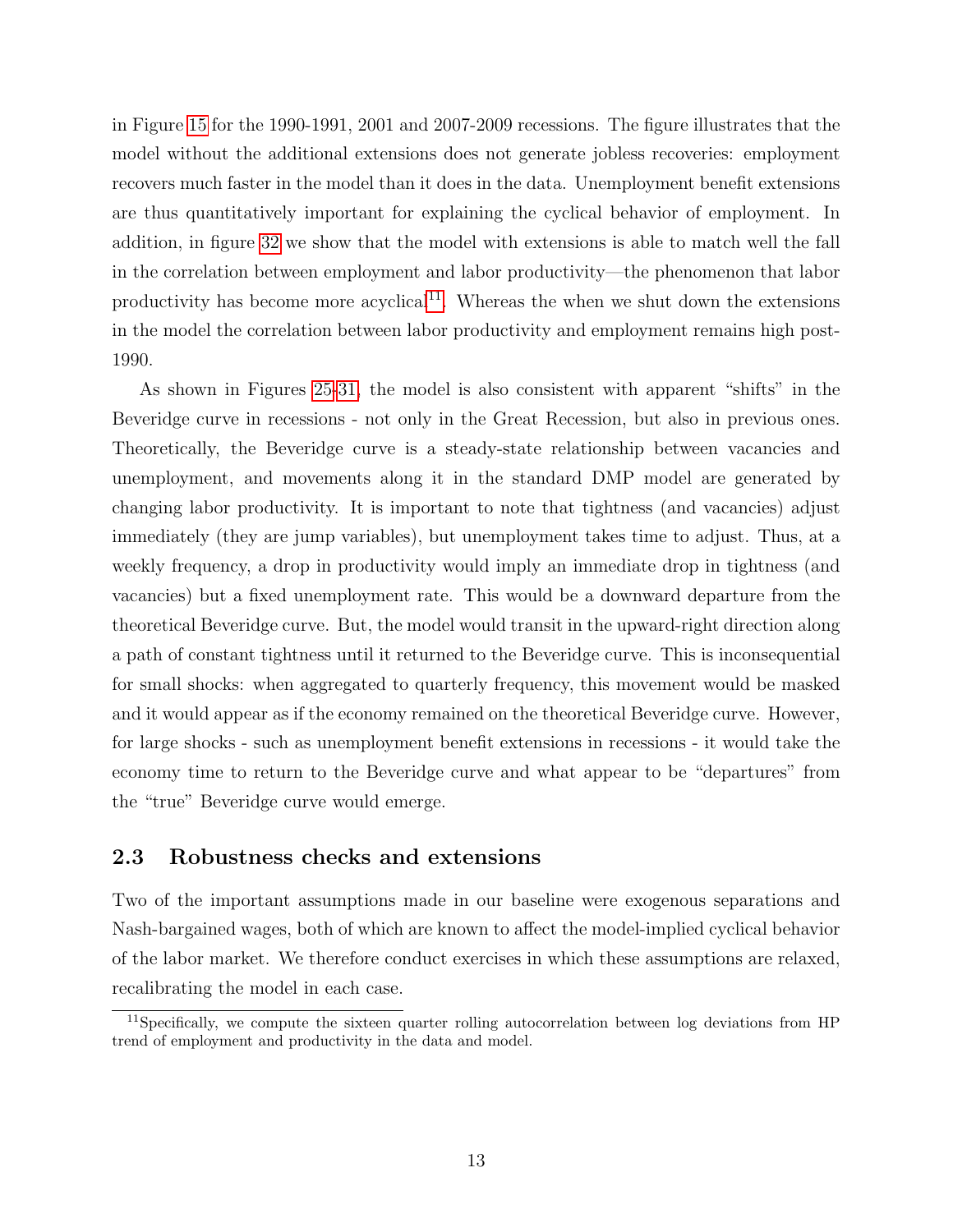#### 2.3.1 Wage rigidity

In the baseline model, there are two channels through which unemployment insurance affects unemployment - worker search effort and vacancy posting - the latter effect being operative due to Nash-bargained wages. In this section, we relax the assumption of Nash bargaining in our model. There are two reasons for doing so. First, despite the evidence in, e.g., [Hagedorn et al. \(2013\)](#page-26-13) that we discuss below, the effect of UI on wages is a controversial topic.[12](#page--1-0) Second, the main intuition for our argument hinges on the total effect of UI on unemployment combined with the timing of shocks and unemployment benefit extensions. We therefore consider the cyclical effects of UI in an environment where its only effect is through worker search effort. Specifically, we assume that the wage now is an exogenously specified function of productivity:  $w_t = \overline{w} z_t^{\epsilon_{wz}}$ , where  $\overline{w}$  and  $\epsilon_{wz}$  are parameters. We calibrate the level parameter  $\overline{w}$  to match average wages, and pick the elasticity parameter  $\epsilon_{wz}$  to match the elasticity of wages with respect to productivity of 0.449 in the data - the same moment that was used to calibrate the Nash bargaining parameter in the baseline model. We then recalibrate the model - in particular the parameters of the search cost function A and  $\psi$  - so as to still match the macro elasticity of unemployment duration with respect to unemployment benefit duration. In the absence of Nash bargaining, the model attributes the entire macro elasticity to search effort. Thus, under the new calibration the model still matches both the degree of wage rigidity in the time series and the observed elasticity of unemployment duration with respect to unemployment benefit duration in the cross-section, but through different channels. The results are displayed in Figures [16](#page-58-0) and [17,](#page-59-0) which show the analogues of Figures [8](#page-50-0) and [9](#page-51-0) for the rigid wage model. While the model somewhat understates the persistence of unemployment in the last three recessions compared to the Nash-bargaining model, unemployment benefits still generate considerable persistence solely through worker search effort.

#### <span id="page-15-0"></span>2.3.2 Endogenous separations

In the baseline model, we have assumed that the separation rate  $\delta$  is exogenous and fixed. In an extension, described in Appendix [A.9,](#page-34-0) we endogenize the job separation rate by assuming that match productivity contains an idiosyncratic component. We re-calibrate the model, choosing the variance of the idiosyncratic productivity shock to target the cyclicality

 $12\text{As}$  we discuss in our DSGE analysis below, the general equilibrium effect of UI on unemployment through Nash bargaining can be quite large even when its observed effect on wages is somewhat modest; this is because the effect of wages itself is mitigated by the falling job-finding rate, which in turn lowers the workers' outside option in general equilibrium.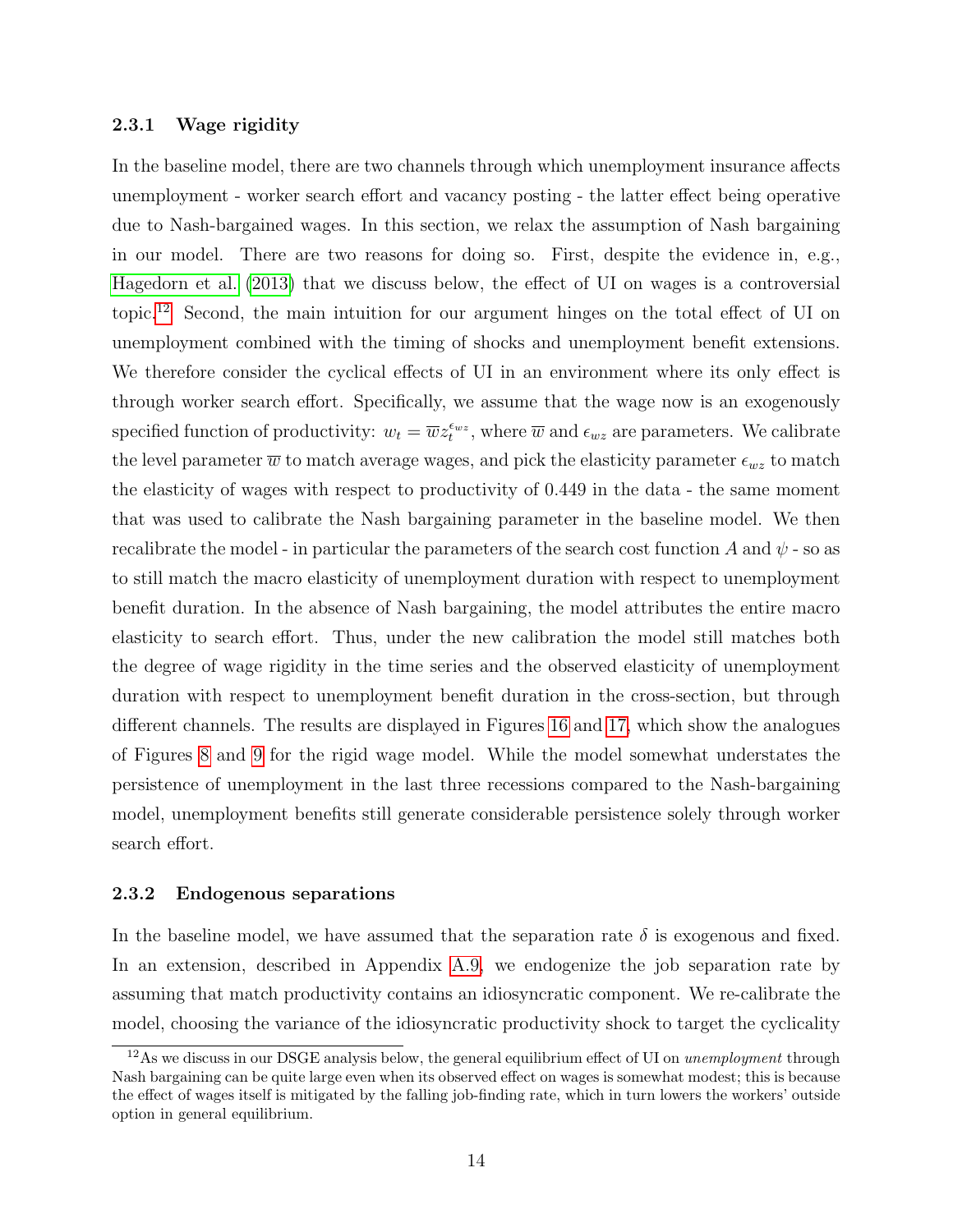of job separations in the data. The simulation results from the model with endogenous separations are shown in Figure [18.](#page-60-0) In the data, job separations are countercyclical and, moreover, layoffs typically spike at the beginning of a recession. In line with these facts, introducing endogenous separations improves the model's ability to match the initial rise in unemployment at the beginning of recessions. It matters less quantitatively for the ability to match unemployment persistence along the recovery, which is driven - both in the model and in the data - by the slow recovery of the job finding rate.

# <span id="page-16-0"></span>3 Unemployment insurance in a DSGE framework

The previous analysis illustrated, in the context of a very simple search model, that countercyclical unemployment benefit extensions can be very important for unemployment persistence. This simple search model, however, cannot address the importance of unemployment insurance relative to other shocks. Moreover, it raises the question of whether this mechanism can be plausibly embedded in an aggregate model without generating unrealistic effects of other shocks. To address this, we show how to embed a stochastic UI policy rule in a medium-scale DSGE model with labor market frictions.

### 3.1 Model description

We use a fairly standard DSGE model with labor market frictions.<sup>[13](#page--1-0)</sup> Our own model is closest to the Christiano, Eichenbaum and Trabandt (2016) model, henceforth CET, with Nash bargaining.<sup>[14](#page--1-0)</sup> Relative to CET, we introduce additional shocks and estimate the model using standard Bayesian techniques, similarly to [Smets and Wouters \(2007\)](#page-28-4) (CET match impulse responses). The most important departure from CET is that we make UI follow a stochastic policy rule, while it is a fixed parameter in CET; one of the shocks in our model will therefore be to unemployment benefits. The other aspects of the model are very similar to CET.<sup>[15](#page--1-0)</sup>

<sup>&</sup>lt;sup>13</sup>This builds on Walsh [\(2003,](#page-28-5) [2005\)](#page-28-6), [Gertler et al.](#page-26-3) [\(2008\)](#page-26-3), and [Trigari](#page-28-7) [\(2009\)](#page-28-7), which in turn employ the large-household construct of [Andolfatto](#page-25-0) [\(1996\)](#page-25-0) and [Merz](#page-27-10) [\(1995\)](#page-27-10).

 $14$ CET emphasize the comparison between Nash bargaining and alternative wage determination mechanisms, in particular alternating offer bargaining. We opt for the conventional Nash bargaining solution, to preserve the similarity to the workhorse equilibrium search model as well as our own baseline model; but also to shift the emphasis to the role of unemployment insurance.

<sup>15</sup>See Appendix [B.1](#page-35-1) for the full description of the model.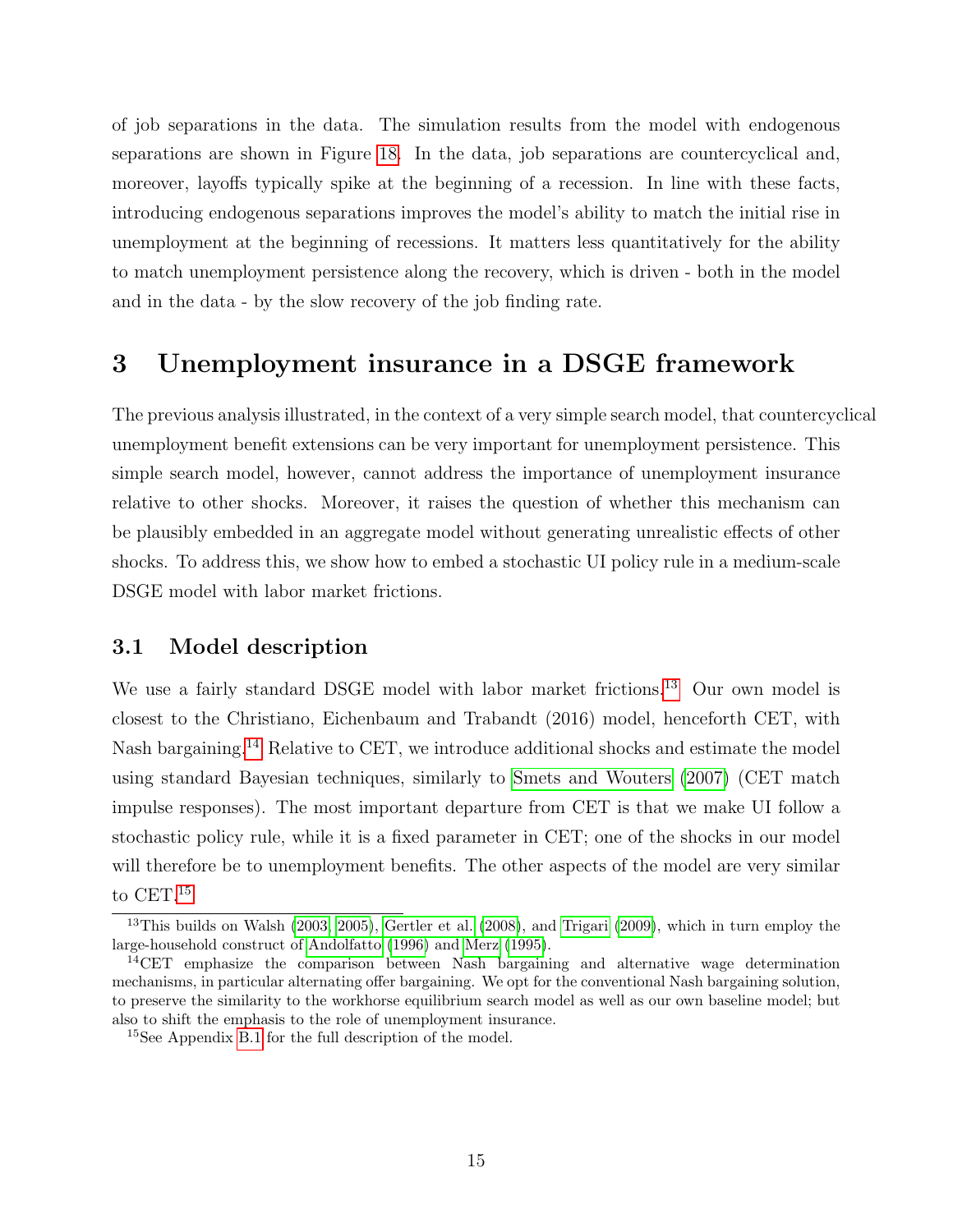There is a large representative household with preferences

$$
\mathbb{E}_0 \sum_{t=0}^{\infty} \ln \left( C_t - h C_{t-1} \right),\tag{5}
$$

where  $h$  is the habit formation parameter. The household faces a budget constraint

$$
P_{t}C_{t} + P_{I,t}I_{t} + B_{t+1} \leq (R_{K,t}u_{t}^{K} - \varpi(u_{t}^{K}) P_{I,t}) K_{t} + (1 - l_{t}) P_{t}D_{t} + W_{t}l_{t} + \zeta_{t}^{B}R_{t-1}B_{t} - T_{t} (6)
$$

where  $C_t$  and  $I_t$  are consumption and investment,  $K_t$  denotes capital services,  $B_t$  denotes bonds, and  $T_t$  denotes lump-sum transfers. All the prices are in nominal terms;  $P_t$  and  $P_{I,t}$ denote the price of consumption and investment goods, respectively;  $R_{K,t}$  denotes the rental rate on capital, and  $\varpi(u_t^K)$  is the cost of capital utilization  $u_t^K$ . The gross nominal interest rate in period t is  $R_t$ , and  $\zeta_t^B$  denotes the stochastic risk premium shock. A fraction  $l_t$  of the household is employed and earns nominal wage  $W_t$ . A fraction  $1 - l_t$  of the household is unemployed and earns unemployment benefits  $D_t$ , which will be the key object of interest in what follows. The capital stock  $K_t$  evolves according to

$$
K_{t+1} = (1 - \delta_K) K_t + (1 - S_K (I_t / I_{t-1})) I_t
$$
\n(7)

where  $S_K$  is a convex adjustment cost.

The final good,  $Y_t$ , can be used to produce either consumption or investment. Consumption is produced from output one-for-one, while the investment technology converts one unit of  $Y_t$  into  $\Psi_t^I$  units of  $I_t$ , where  $\Psi_t^I$  is the investment-specific technology process. The final good  $Y_t$ , in turn, is produced by aggregating specialized inputs  $Y_{jt}$  according to the technology

$$
Y_t = \left(\int_0^1 \left(Y_{jt}\right)^{\tau_t} dj\right)^{1/\tau_t},\tag{8}
$$

where  $\tau_t$  denotes the price markup. A representative final goods firm chooses the inputs  $Y_{jt}$ to maximize profits

$$
P_t Y_t - \int_0^1 P_{jt} Y_{jt} dj \tag{9}
$$

Specialized inputs  $Y_{jt}$  are produced by monopolistically competitive retailers according to the technology

$$
Y_{jt} = k_{jt}^{\alpha} \left( z_t \iota_{jt} \right)^{1-\alpha} - \Phi_t \tag{10}
$$

where  $\Phi_t$  is a fixed cost of production (which grows at a rate that guarantees a balanced growth path),  $k_{jt}$  is capital,  $z_t$  is the neutral technology shock, and  $\iota_{jt}$  is an intermediate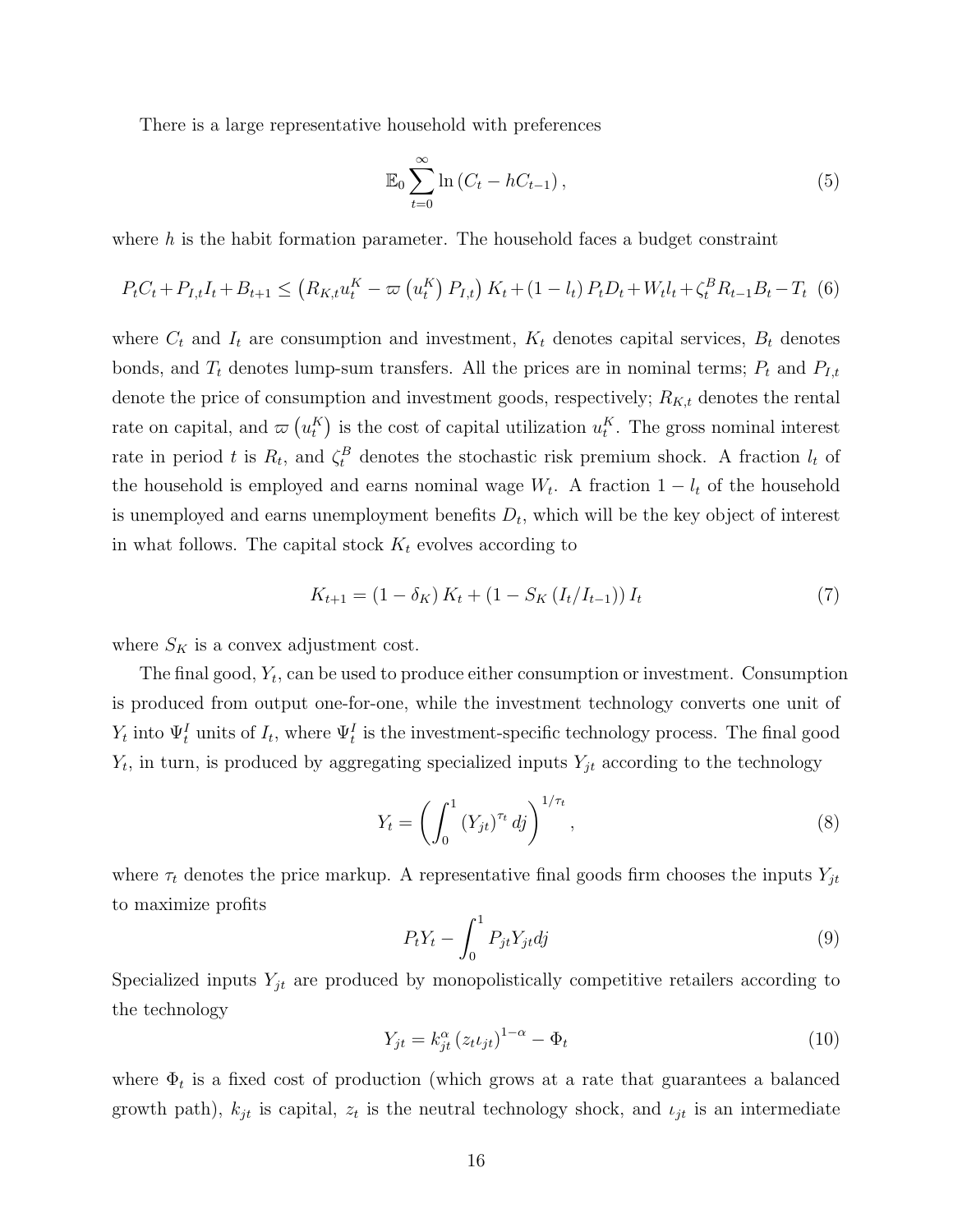good, purchased in a competitive market from wholesale firms. As in CET, we assume Calvo price stickiness: retailers can reoptimize their price every period with probability  $\vartheta_p$ , and with probability  $1 - \vartheta_p$  they keep their price unchanged from the previous period.

Wholesale firms hire labor in a frictional labor market and produce the intermediate good using labor one-for-one. Aggregate employment,  $l_t$ , evolves according to

$$
l_t = (1 - \delta_L) l_{t-1} + M (1 - (1 - \delta_L) l_{t-1}, v_t)
$$
\n(11)

where  $\delta_L$  is the job separation rate and  $M(1-(1-\delta_L)l_{t-1}, v_t)$  is the aggregate matching technology, with  $v_t$  the measure of vacancies and  $1 - (1 - \delta_L) l_{t-1}$  the measure of searching unemployed workers.<sup>[16](#page--1-0)</sup> Firms face an ex ante cost  $\kappa_t^v$  of posting a vacancy and an ex post cost  $\kappa_t^e$  of hiring; both costs grow at the same rate as aggregate productivity to guarantee a balanced growth path.

As in the simple model, we assume that wages are determined by Nash bargaining, i.e. the wage is set to maximize

$$
\left(\Delta_t^i\right)^{\xi_t} \left(\Gamma_t^i\right)^{1-\xi_t},\tag{12}
$$

where  $\xi_t$  is a stochastic bargaining weight. In this environment,  $\Gamma_t$  is the marginal value of an additional worker to the wholesale firm, and  $\Delta_t$  is the marginal value of an extra employed member to the large household.

Our specification of fiscal and monetary policy is standard. Government consumption as a share of GDP follows the process

$$
\ln g_t = (1 - \rho_g) \ln g + \rho_g \ln g_{t-1} + \sigma_g \nu_t^g \tag{13}
$$

Monetary policy follows the Taylor rule

$$
\ln (R_t/R) = \rho_R \ln (R_{t-1}/R) + (1 - \rho_R) (r_{\pi} \ln (\pi_t/\overline{\pi}) + r_y \ln (y_t/\overline{y}_t)) + \sigma_R \nu_t^R, \qquad (14)
$$

where R is the steady-state interest rate,  $\pi_t/\overline{\pi}$  is the deviation of inflation from its target, and  $y_t/\overline{y}_t$  is the deviation of GDP from its non-stochastic growth path.

The novel part of the model lies in the specification of the unemployment insurance process,  $D_t$ . The motivation for our specification is two-fold. First, since the DSGE model will be log-linearized and estimated via maximum likelihood, we need to specify a smooth process for  $D_t$ . This rules out the exact modeling of the individual extensions

<sup>&</sup>lt;sup>16</sup>The time period is a quarter; to deal with time aggregation, we assume that workers laid off in period  $t$ can immediately search for a job in the same period.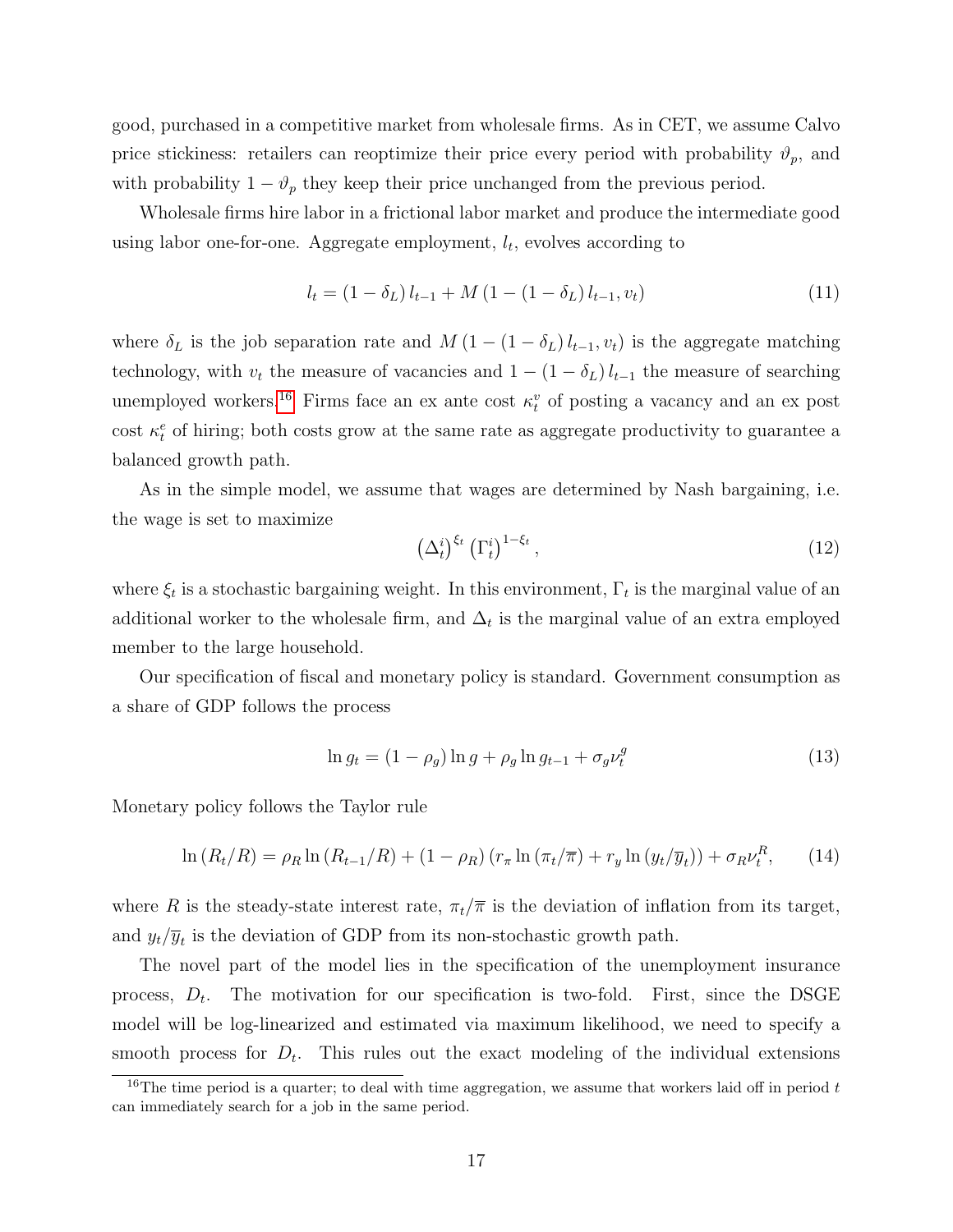that we employed with our simple model. Instead, we will assume that unemployment insurance follows a smooth stochastic process, which will be identified using data on dollars of unemployment insurance (which, as we will show, follows the observed extensions very closely). Second, we want to incorporate both a stochastic component (unexpected changes to unemployment insurance) and a systematic component (dependence on unemployment insurance on unemployment). The latter, in particular, usually specifies for unemployment insurance to rise when unemployment is unusually high. We capture this by assuming that unemployment insurance depends on the deviation of unemployment from its twoyear moving average, consistent with existing legislation on the extended benefit program. Motivated by these two considerations, we assume the following specification for  $D_t$ :

$$
\ln(D_t/\overline{D}) = \rho_D \ln(D_{t-1}/\overline{D}) + \rho_{D,U} (u_t - \tilde{u}_t) + \sigma_D \nu_t^{UI}
$$
\n(15)

Here, D is the steady-state value of unemployment benefits,  $u_t = 1 - l_t$  is unemployment,  $\tilde{u}_t$  is the two-year moving average of unemployment, and  $\nu_t^{UI}$  is the i.i.d. shock to unemployment insurance.

The sources of fluctuations in the model are thus eight shocks: two technology shocks - neutral and investment-specific; monetary policy shocks; government spending shocks; risk premium shocks; shocks to price markups; shocks to bargaining power; and shocks to unemployment insurance.

### 3.2 Estimation

We estimate our model using standard Bayesian techniques, as in [Smets and Wouters \(2007\)](#page-28-4). The estimation period is 1959Q1:2008Q3. The starting date of the sample is dictated by the availability of data on unemployment insurance. We end the estimation sample in 2008 to avoid the distortions from the zero lower bound (see Galí et al. (2012) and [Furlanetto](#page-26-4) [and Groshenny \(2016\)](#page-26-4) for a similar strategy). After estimating the model on this restricted sample, we will, however, simulate it until the end of 2013 and conduct counterfactuals over the 2008-2013 period, so as to discuss the effects of unemployment benefit extensions in the Great Recession.[17](#page--1-0)

The model includes as many shocks as observables. We use quarterly data on the following 8 observables: real GDP per capita, real consumption per capita, real investment per capita, real wages, inflation, the nominal interest rate, the unemployment rate, and unemployment

<sup>&</sup>lt;sup>17</sup>We have also estimated the model on the full sample following the strategy of [Fratto and Uhlig](#page-26-8)  $(2014)$ . The results are not substantially different.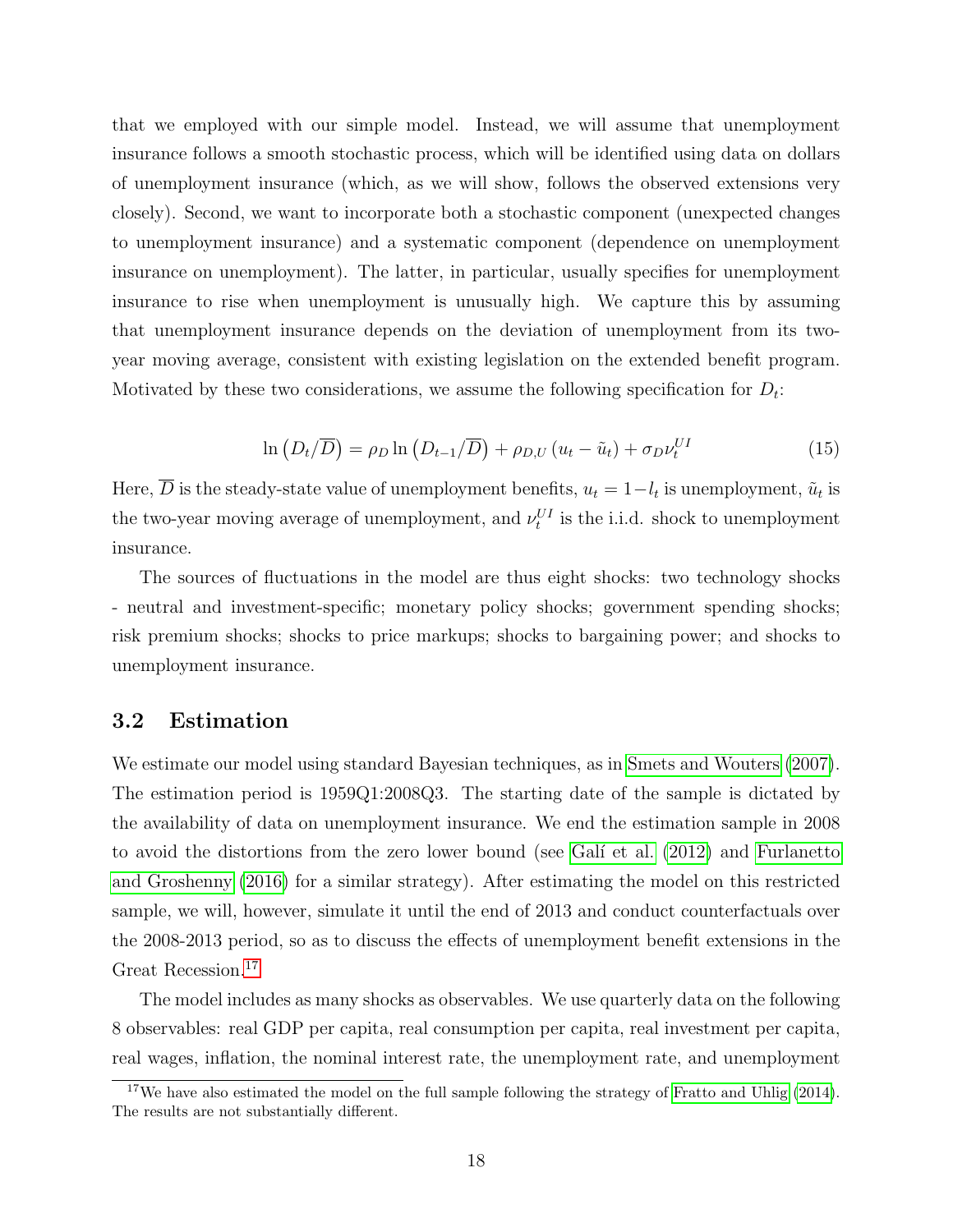insurance. The first six series are standard and common in DSGE model estimation, and the use of the unemployment rate is standard in estimation of models with labor market frictions. Our unemployment insurance series is constructed as real unemployment benefit dollars per unemployed worker. The data construction is described in detail in Appendix [B.2.](#page-38-0) Table [8](#page-76-0) in Appendix [D](#page-75-0) reports the priors and posteriors of the estimated parameters.

### 3.3 Results: the role of unemployment insurance

Figure [34](#page-79-0) shows the impulse responses of key aggregate variables to the unemployment benefits shock (Appendix [D](#page-75-0) also shows the impulse responses to all the other shocks). As expected, a shock to the stochastic component of unemployment insurance raises unemployment and lowers output. Interestingly, this shock does not have a radical effect on wages, despite the fact that its effect on unemployment clearly operates through wage bargaining. The reason for this is two-fold. First, because wages are much larger than profits, small effects on wages translate into large effects on profits and therefore unemployment. Second, the worker's outside option in wage bargaining depends not only on the contemporaneous unemployment benefit, but also on the probability of finding another job. The latter is an endogenous object that falls in response to an increase in unemployment benefits. As a consequence, the unemployment benefit shock itself and the endogenous response of the job-finding rate have offsetting effects on wages, as evidenced by the non-monotonic wage response. This mechanism plays a crucial role in understanding why unemployment benefits can have a significant effect on unemployment without generating unrealistically large wage movements.

We next ask whether including unemployment benefits in the model radically changes its predictions for the contributions of other shocks. Table [9](#page-77-0) reports the infinite-horizon variance decomposition of several aggregate variables. The main drivers of output and unemployment fluctuations are the two technology shocks. Predictably, the unemployment benefit shock explains a large fraction of the fluctuations in unemployment benefits, though far from all, due to the presence of the systematic component. However, the unemployment benefit shock plays only a minor role in the variance decomposition of other aggregate variables. Thus, despite the addition of the stochastic unemployment benefit policy, the overall variance decomposition is quite standard and not extremely different from other studies. In spite of this, unemployment benefits play a key role in explaining individual historical episodes. This is illustrated in figure [33,](#page-78-0) which plots the historical decomposition of the unemployment rate over the 1959Q1-2013Q2 period. The neutral and investment-specific technology shocks play a major role in driving unemployment fluctuations over this period. Unemployment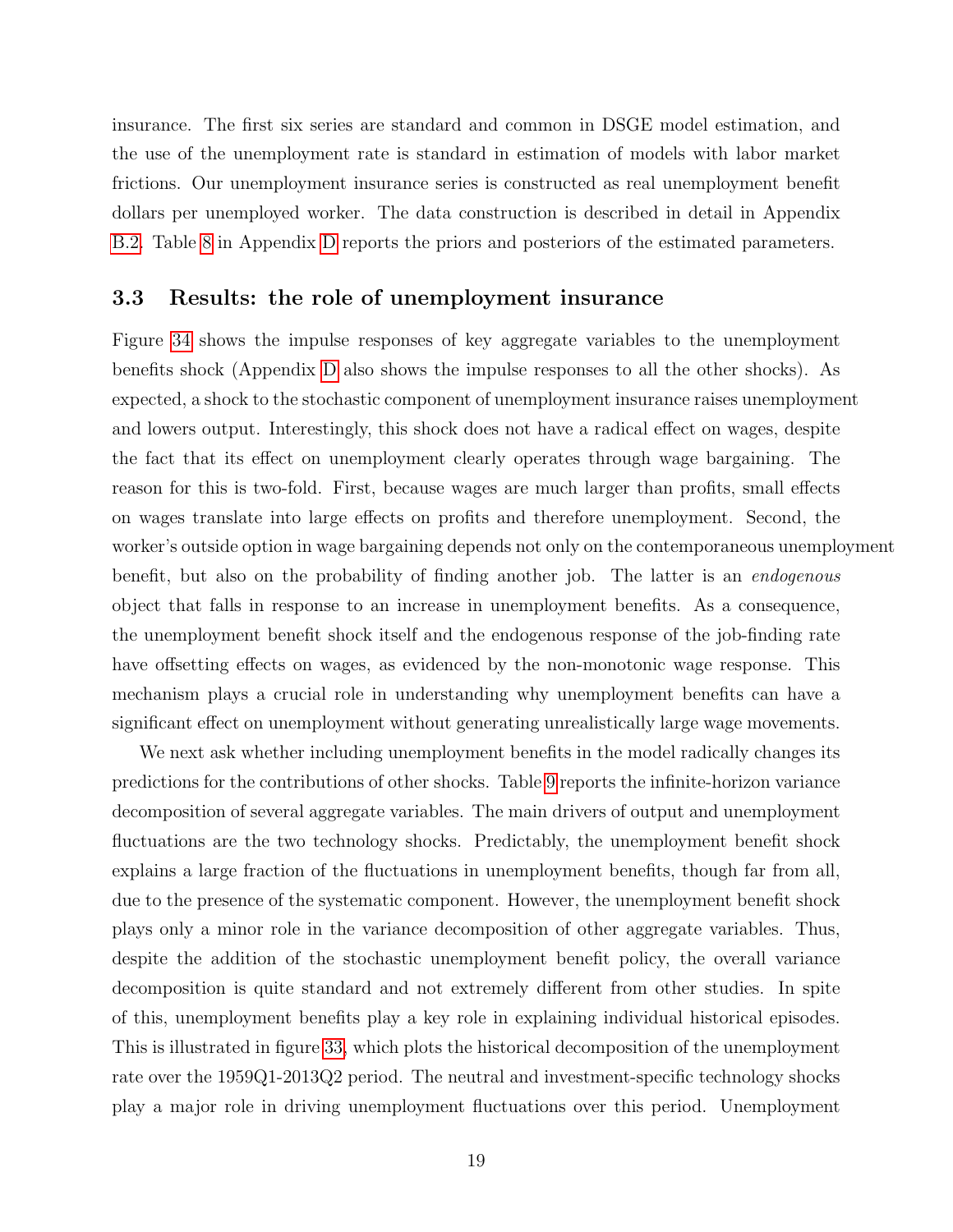benefits shocks, on the other hand, are particularly important for explaining persistently high unemployment in individual recessions: 1990-1991, 2001, and 2007-2009, as well as 1975. This is remarkably consistent with the narrative evidence: there were unprecedentedly large extensions of unemployment benefits in the 1970's, as well as in the three most recent recessions, while the extensions of the 1980's were somewhat smaller by the 1970's standards. Another important message from this figure is the significant role assigned by the estimated model to negative UI shocks, which are shown to be important for post-recession labor market recoveries. For example, the model implies that negative UI shocks in the 1980's recession dampened the unemployment response.

### 3.4 Counterfactual analysis

To assess the importance of unemployment insurance for unemployment dynamics, we perform counterfactual experiments in which fluctuations in unemployment insurance are shut down. Note that there are two parts to our estimated unemployment benefit policy: i.i.d. shocks to unemployment benefits and a systematic component that depends on unemployment. In what follows, we investigate the role of each of these elements.

We simulate the model for the 1959-2013 period. Figure [42](#page-87-0) shows the simulated path of unemployment, along with the counterfactual path in which unemployment insurance is restricted to be constant. Comparison of the baseline with the constant UI case clearly shows that shutting down fluctuations in unemployment insurance significantly dampens fluctuations in unemployment. Moreover, UI is quantitatively more important in the jobless recoveries period. We computed an  $R^2$  value of 0.68 for the model with constant UI. However, this measure of fit is 0.81 for the pre-1985 period, and 0.51 for the post-1985 period, indicating that UI fluctuations account for more of unemployment fluctuations in the latter period.

The effect of UI on fluctuations, furthermore, stems from a combination of shocks and a systematic component that depends on current and past unemployment. To disentangle these two forces, figure [43](#page-88-0) shows the simulated path of unemployment together with three counterfactuals. The first is the path of unemployment obtained when the systematic component is shut down, i.e. the feedback coefficient  $\rho_{D,U}$  on  $u_t - \tilde{u}_t$  is set to zero, but the shocks to unemployment benefits are still present. The second is the path of unemployment obtained when when shocks to unemployment benefits are absent, but the feedback component is present, so the variation in unemployment benefits is deterministic. Finally, in the third counterfactual we shut down both sources of variation, so unemployment insurance is constant (as in figure [42\)](#page-87-0).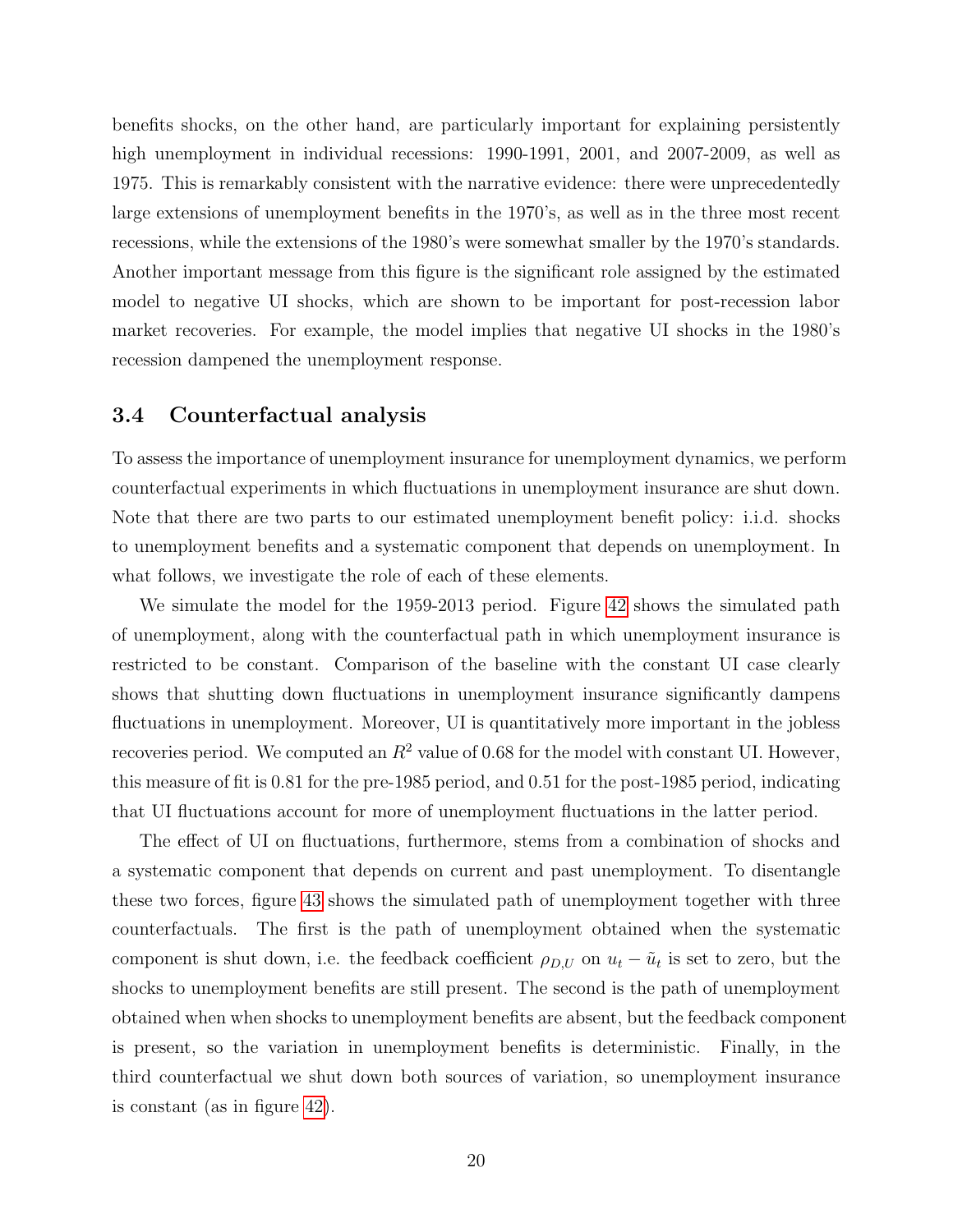The two intermediate counterfactuals reveal important insights into the decomposition of the effect of UI. In particular, the systematic component and the i.i.d. shocks may have either dampening or amplifying effects, and are of various importance at different points in the sample. Consider the recession of the 1980's. Our model implies that there were negative shocks to UI during that period, which had a stabilizing effect. In other words, the rise in unemployment induced by other adverse shocks prescribed a larger systematic increase in unemployment insurance than was observed. Thus, shutting down the feedback effect but letting the shocks operate would have led to significantly lower unemployment. If only the systematic component had been operative, in the absence of the UI shocks, unemployment would have been even higher than it actually was in 1981. This contrasts sharply with the experience of the three recent jobless recoveries, in particular the Great Recession. In the latter, the systematic component prescribed only a mild rise in unemployment insurance; it was the unexpected shocks to unemployment benefits that dramatically increased unemployment, and its persistence, in 2007-2013.

Finally, we examine the effects of UI on variables other than unemployment. Figure [44,](#page-89-0) which plots the simulated and counterfactual GDP series, illustrates that shutting down fluctuations in unemployment insurance somewhat dampens fluctuations in GDP. More interestingly, figure [45](#page-90-0) reveals that unemployment insurance extensions prevented deflation in the last three recessions. In other words, inflation would have fallen more in response to negative aggregate demand shocks had UI not been extended. Unemployment insurance, by putting upward pressure on wages, acts as a negative supply shock, akin to a shock to the disutility of labor. This confirms the claim that our model serves to endogenize the labor wedge, which is important not only to understanding unemployment per se, but also for other key variables: in this case, an endogenous labor wedge helps rationalize the missing disinflation in the Great Recession. It is useful to compare this result to [Fratto and](#page-26-8) [Uhlig \(2014\)](#page-26-8). Like that paper, we take a diagnostic approach to explaining the behavior of aggregate variables, in particular inflation, in the Great Recession. In [Fratto and Uhlig](#page-26-8) [\(2014\)](#page-26-8), it is price markup shocks that account for the lack of deflation. Here, UI shocks - whose estimation is disciplined by actual observed UI benefit extensions - act similarly to markup shocks; as a consequence, the model attributes correspondingly less explanatory power to actual price markup shocks.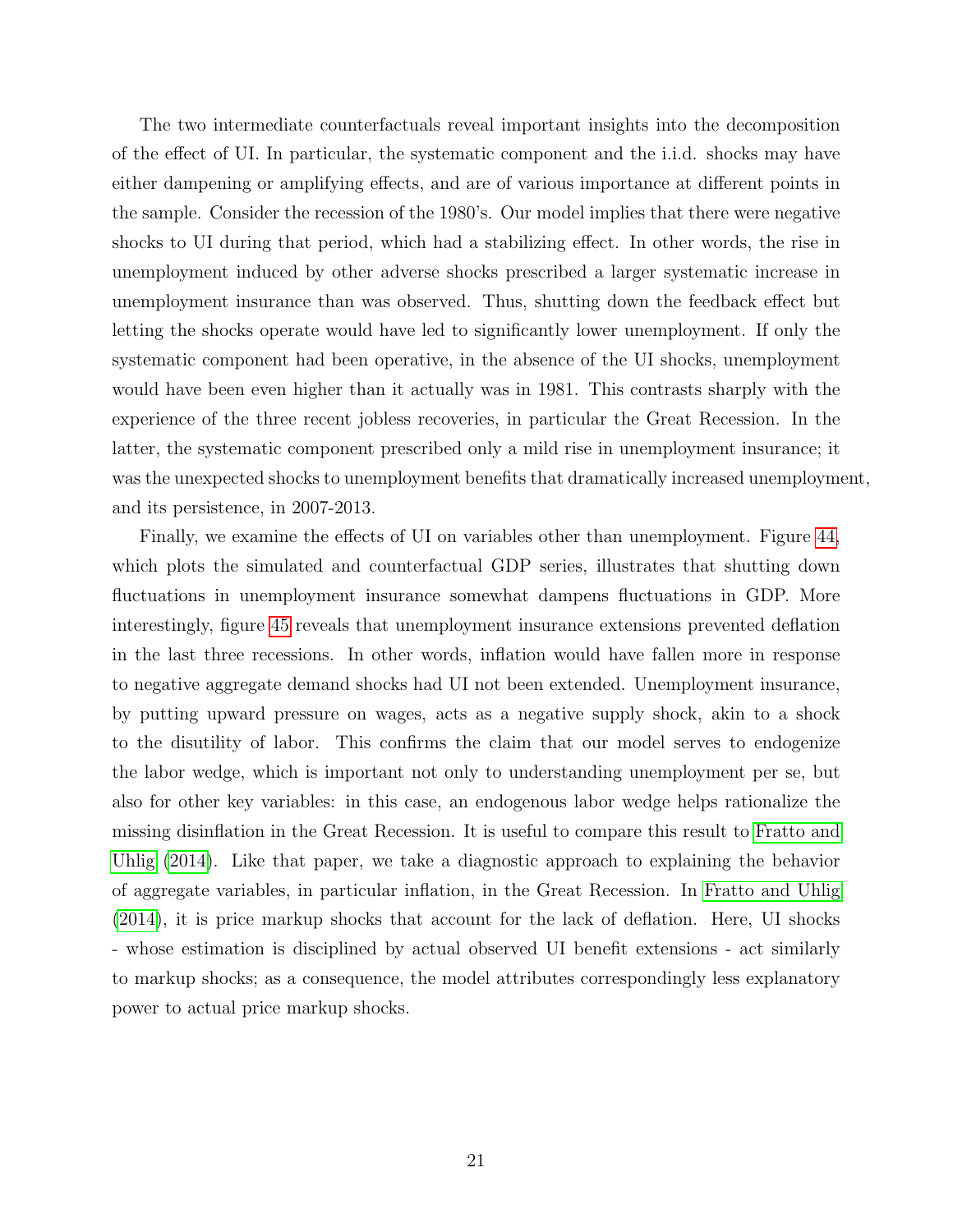### 3.5 The role of other policies

As pointed out by [Mulligan \(2012\)](#page-28-10) among others, unemployment insurance was not the only social safety net that expanded during the Great Recession. In particular, eligibility for the Supplemental Nutrition Assistance Program (SNAP) likewise expanded over the 2007-2010 period, resulting in about 20% increase in spending per participant in real terms.<sup>[18](#page--1-0)</sup> Such eligibility expansions included, e.g. the suspension of time limits for individuals not meeting work requirements [\(Eslami et al. \(2011\)](#page-26-15), 8). To the extent that this program increased the opportunity cost of work, looking at UI alone would understate the contribution of social insurance to unemployment persistence over this period. To account for this, we modify the Great Recession counterfactual for the 2008-2013 so that benefits accruing to the unemployed are a combination of UI and SNAP data. Not surprisingly, the estimated model then attributes an even larger role to social insurance in explaining unemployment persistence over this period. This is illustrated in figure [46,](#page-91-0) which compares the observed unemployment rate to two counterfactual scenarios. The unemployment rate would have over 1 percentage point lower in 2013 had the SNAP expansion not occurred, and smaller still had unemployment insurance been constant as well.

## <span id="page-23-0"></span>4 Evidence for the mechanism

In this section we aim to provide direct empirical evidence of the effect of unemployment benefit extensions on employment in the pre-jobless recovery time period and to show the empirical estimates have remained constant across the pre- and post-jobless recovery periods. Research starting with the seminal work of [Moffitt and Nicholson \(1982\)](#page-28-11), [Moffitt \(1985\)](#page-28-12), and [Katz and Meyer \(1990\)](#page-27-9) reached consensus estimates that a ten-week increase in benefit duration increases the average duration of unemployment spells by 1 to 2 weeks. However, [Katz \(2014\)](#page-27-11) and [Rothstein \(2011\)](#page-28-14), among others, have argued that those estimates were driven by temporary layoffs, and may not be relevant for the experience during the Great Recession. Whether the difference in findings is due to a change in the nature of the labor market, or due to the fact that more recent studies rely on survey data and use a different identification strategy, is unclear.[19](#page--1-0)

<sup>18</sup>Source: data on Supplemental Nutrition Assistance Program Participation and Costs, and authors' calculations.

<sup>&</sup>lt;sup>19</sup>Indeed, a recent study by [Johnston and Mas](#page-27-12) [\(2018\)](#page-27-12) using administrative data exploiting a natural experiment in Missouri in 2011 finds effects of similar magnitude to the earlier literature. See [Hagedorn et al.](#page-27-13) [\(2016\)](#page-27-13) for a review of recent quasi-experimental studies on the effects of unemployment benefit extensions.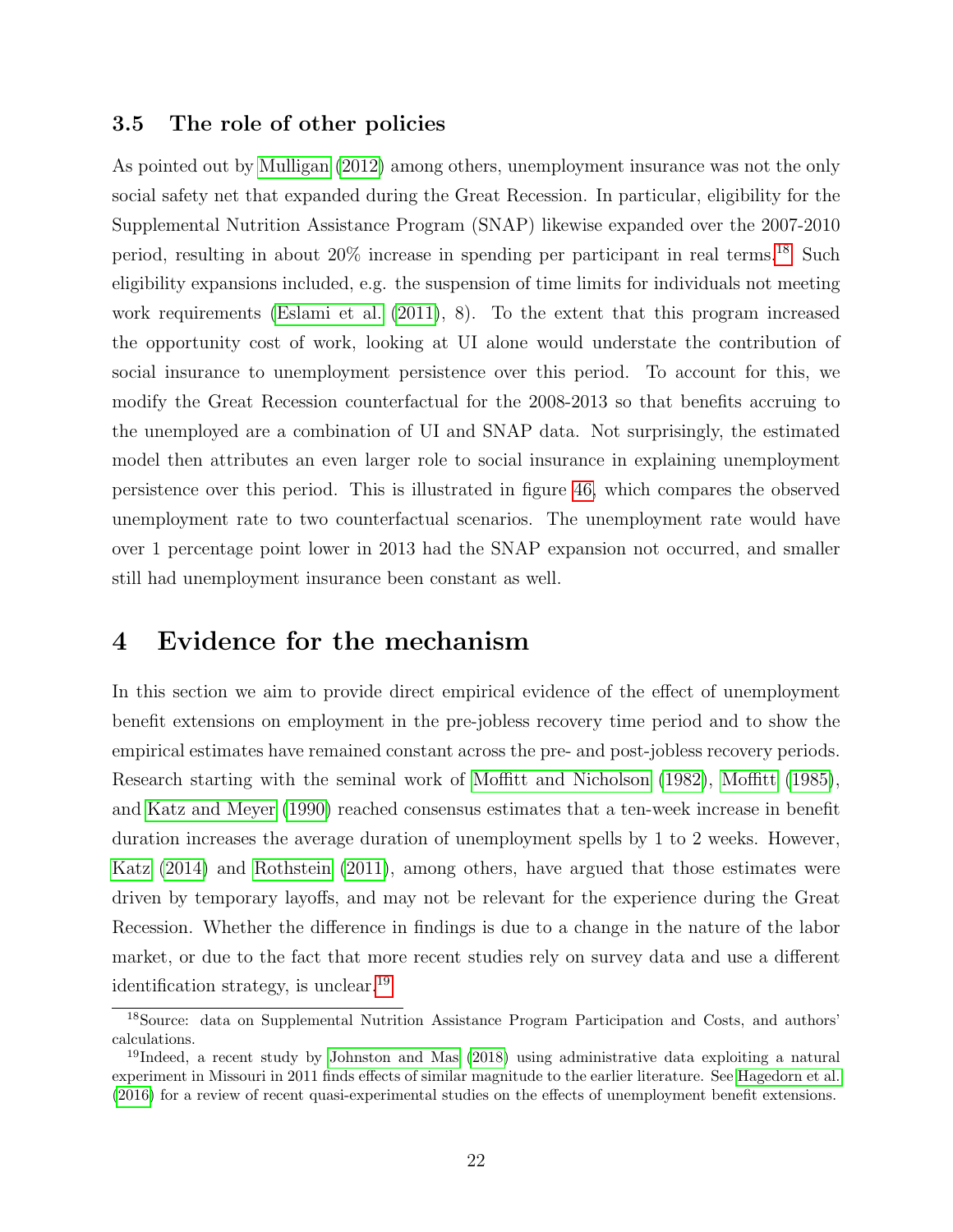To address this concern, we seek to provide a consistent estimate of the effect of unemployment benefits on employment using the same data and methodology in the pre- and post-jobless recovery period. To do so, we follow the empirical methodology of [Hagedorn et al. \(2013\)](#page-26-13) who develop a semi-structural estimator that controls for expectations of future policy changes. That paper focuses on the experience during the Great Recession,  $20$  and finds effects of benefits on unemployment consistent with the earlier concensus estimates. We extend their methodology to: 1) provide additional direct empirical evidence on the mechanism and 2) show that the empirical estimates were stable in the pre-and post-jobless recoveries periods. Thus, we will be the first to provide estimates on the effect of benefits across the pre- and post-jobless recoveries period using consistent methodology and data sources.

As discussed in [Hagedorn et al. \(2013\)](#page-26-13), there are two main challenges in estimating the effect of unemployment benefits on employment. First, benefits are extended in periods of high unemployment, creating a challenge for identification due to potential endogeneity problems. Second, since the decision to post a vacancy or exert search effort is a forwardlooking decision, expectations about future policies affect labor market variables today. To overcome the first problem we perform the analysis by comparing the evolution of employment in counties that border each other but belong to different states (since the benefits extensions are a function of state level unemployment rate and federal law). To overcome the second problem, we use the quasi-difference estimator proposed by [Hagedorn](#page-26-13) et al.  $(2013)$  that controls for expectations.<sup>[21](#page--1-0)</sup>

We perform our analysis using data from the Quarterly Census of Employment and Wages from 1976-1984. Our empirical estimates are highly statistically significant and imply that extending benefits by 10 weeks permanently would decrease employment by 1.6 percent. This number is slightly larger than the effect found by [Hagedorn et al. \(2013\)](#page-26-13) in the 2001 and 2007 recessions, but the implied magnitudes are not significantly different from each other in a statistical sense. Thus, applying a consistent methodology across time and using the same data sources, we conclude that the empirical estimate have remained stable across the pre-jobless and jobless recovery time periods, validating the mechanism in both the simple and DSGE model.

It is worth noting that our empirical estimates are consistent with the "concensus elasticities" estimated based on the 1970s and 1980s recessions that a 10 week extension leads to 1-2

<sup>20</sup>The main specification in that paper covers the Great Recession period, 2005-2012, but also includes results for the 1991 and 2002 recessions.

 $^{21}$ Since we are not innovating in terms of the estimator applied, we refer the interested reader to [Hagedorn](#page-26-13) [et al.](#page-26-13) [\(2013\)](#page-26-13) for the full details.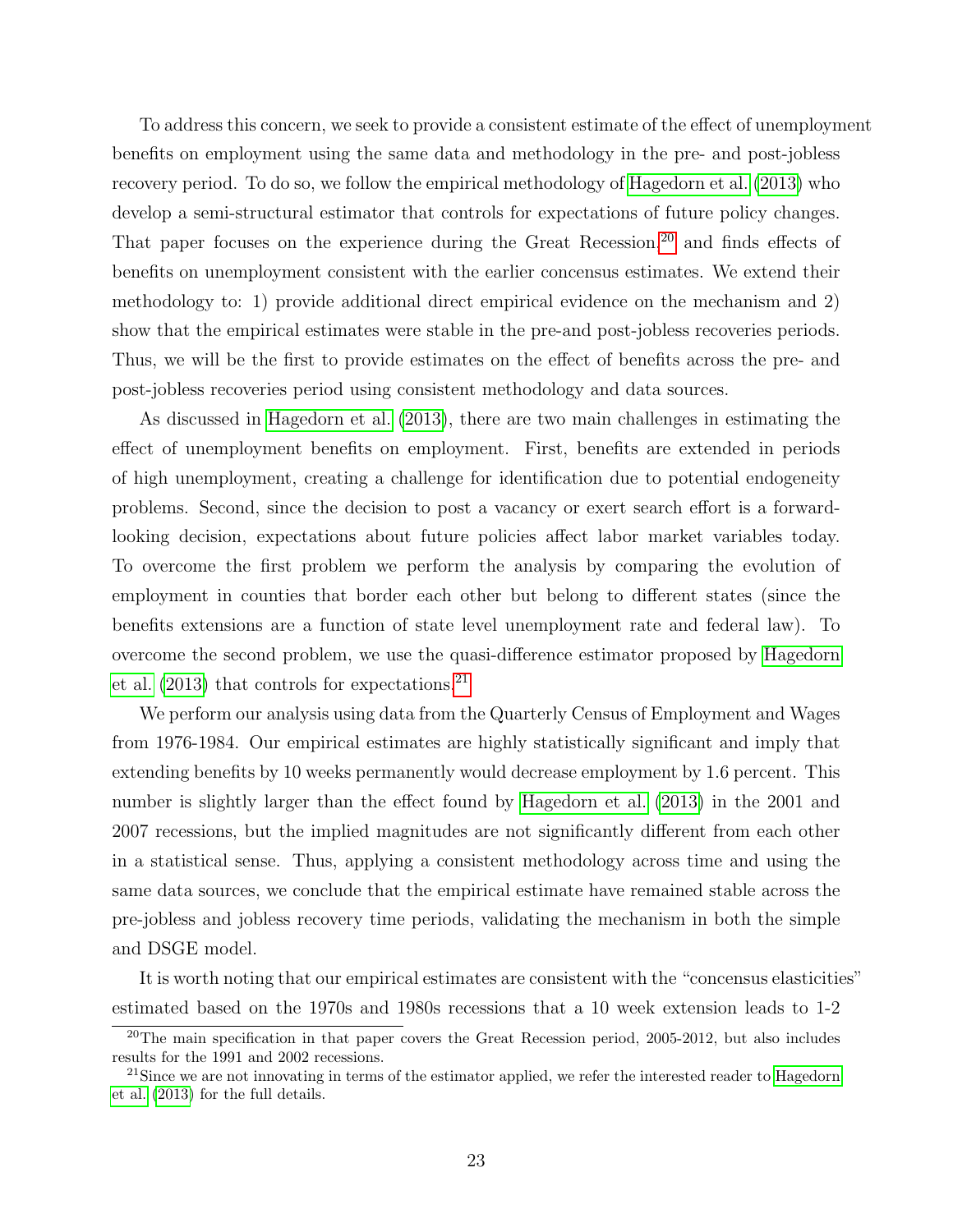week increase in unemployment duration. Although this elasticity might appear small, it is far from innocuous, for two reasons. First, an apparently small increase in unemployment duration can correspond to a large increase in the aggregate unemployment rate: a simple back-of-the-envelope calculation implies a 10-week increase in benefit duration leads to a 0.7 percentage point increase in the unemployment rate.<sup>[22](#page--1-0)</sup> Second, the unemployment benefit extensions we consider are large, especially the extensions in the most recent recession, which increased potential benefit duration by up to 73 weeks (for a maximum of 99 weeks).

# <span id="page-25-2"></span>5 Conclusion

We have argued that unemployment benefit extensions act as an important propagation mechanism, contributing to both the persistence of unemployment and its weak correlation with productivity. More generally, our analysis implies that unemployment benefit extensions are a natural and compelling candidate for the endogenous labor wedge needed to reconcile an apparently weak productivity-labor market correlation with a theory of business cycles driven by "neoclassical" shocks. Further, unemployment benefit extensions explain a significant part of the volatility of GDP and can explain the "missing deflation" in the Great Recession.

Our analysis has been positive in nature. An important future direction for research is studying the optimal provision of unemployment benefits over the business cycle. [Mitman](#page-27-14) [and Rabinovich \(2015\)](#page-27-14) make progress in this dimension by solving the Ramsey problem in a model analagous to our simple model. A full quantitative evaluation would require performing this analysis in an extended model that incorporates more frictions and explicit heterogeneity and incomplete markets (e.g. [Hagedorn et al. \(2019\)](#page-27-15)). We leave this for future research.

# References

<span id="page-25-0"></span>ANDOLFATTO, D. (1996): "Business cycles and labor-market search," The american economic review, 112–132.

<span id="page-25-1"></span>BACHMANN, R.  $(2011)$ : "Understanding the Jobless Recoveries After 1991 and 2001," working paper.

<sup>&</sup>lt;sup>22</sup>In particular, set the unemployment rate equal to its steady-state value,  $u = \frac{\delta}{\delta + f}$ , where  $\delta$  is the job separation rate and  $f$  is the job-finding rate, and use the fact that expected unemployment duration is equal to the reciprocal of the job-finding rate. At a weekly frequency,  $f \approx 0.14$ , and  $\delta$  is an order of magnitude smaller ( $\delta \approx 0.0081$ ). Then, a ten-week increase in unemployment duration is equivalent to slightly more than a 10% decrease in the job-finding rate, which, in turn, translates into a 0.7 percentage point increase in the unemployment rate.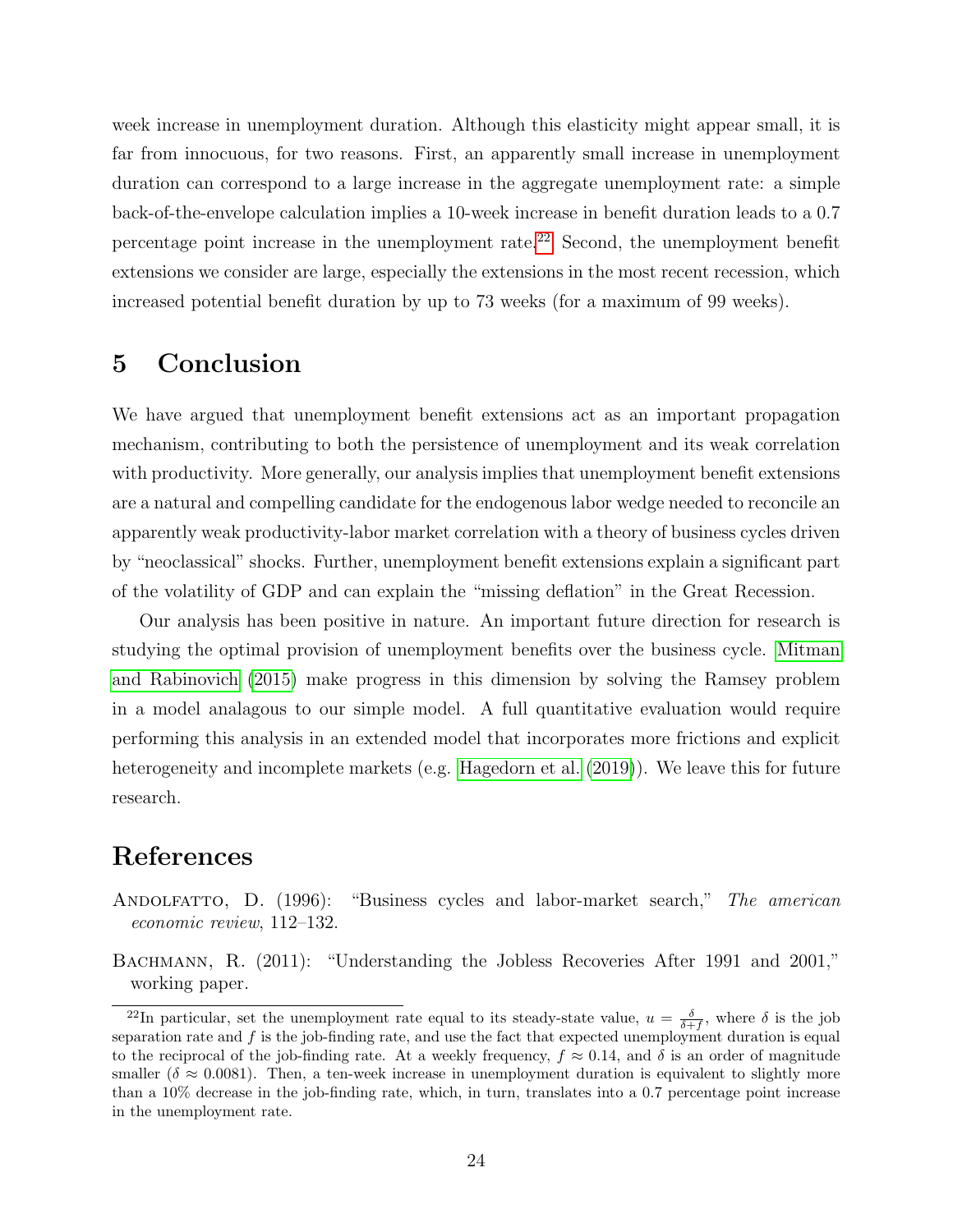- <span id="page-26-7"></span>Berger, D. (2011): "Countercyclical Restructuring and Jobless Recoveries," working paper.
- <span id="page-26-5"></span>Bernanke, B. S. (2003): "The Jobless Recovery," Remarks by Governor Ben S. Bernanke at the Global Economic and Investment Outlook Conference, Carnegie Mellon University, Pittsburgh Pennsylvania, November 6, 2003.
- <span id="page-26-0"></span>Chari, V. V., P. J. Kehoe, and E. R. McGrattan (2007): "Business cycle accounting," Econometrica, 75, 781–836.
- <span id="page-26-12"></span>CHETTY, R. (2008): "Moral hazard versus liquidity and optimal unemployment insurance," Journal of political Economy, 116, 173–234.
- <span id="page-26-1"></span>CHRISTIANO, L. J., M. S. EICHENBAUM, AND M. TRABANDT (2016): "Unemployment and business cycles," Econometrica, 84, 1523–1569.
- <span id="page-26-11"></span>den Haan, W. J., G. Ramey, and J. Watson (2000): "Job Destruction and Propagation of Shocks," American Economic Review, 90, 482–498.
- <span id="page-26-2"></span>DIAMOND, P. A. AND A. ŞAHIN (2015): "Shifts in the Beveridge curve," Research in Economics, 69, 18–25.
- <span id="page-26-15"></span>Eslami, E., K. Filion, and M. Strayer (2011): "Characteristics of Supplemental Nutrition Assistance Program (SNAP) Households: Fiscal Year 2010 (Summary)," Mathematica policy research reports, Mathematica Policy Research.
- <span id="page-26-10"></span>FAIG, M. AND M. ZHANG (2012): "Labor Market Cycles, Unemployment Insurance Eligibility, and Moral Hazard," Review of Economic Dynamics, 15, 41–56.
- <span id="page-26-8"></span>FRATTO, C. AND H. UHLIG (2014): "Accounting for post-crisis inflation and employment: A retro analysis," Tech. rep., National Bureau of Economic Research.
- <span id="page-26-9"></span>FREDRIKSSON, P. AND B. HOLMLUND (2001): "Optimal Unemployment Insurance in Search Equilibrium," Journal of Labor Economics, 19, 370–99.
- <span id="page-26-4"></span>FURLANETTO, F. AND N. GROSHENNY (2016): "Mismatch shocks and unemployment during the Great Recession," Journal of Applied Econometrics, 31, 1197–1214.
- <span id="page-26-14"></span>GALÍ, J., F. SMETS, AND R. WOUTERS (2012): "Unemployment in an Estimated New Keynesian Model," NBER Macroeconomics Annual, 26, 329–360.
- <span id="page-26-3"></span>Gertler, M., L. Sala, and A. Trigari (2008): "An Estimated Monetary DSGE Model with Unemployment and Staggered Nominal Wage Bargaining," Journal of Money, Credit and Banking, 40, 1713–1764.
- <span id="page-26-6"></span>GROSHEN, E. L. AND S. POTTER (2003): "Has structural change contributed to a jobless recovery?" Current Issues in Economics and Finance.
- <span id="page-26-13"></span>HAGEDORN, M., F. KARAHAN, I. MANOVSKII, AND K. MITMAN (2013): "The Effect of Unemployment Benefits on Unemployment: the Role of Macro Effects," working paper.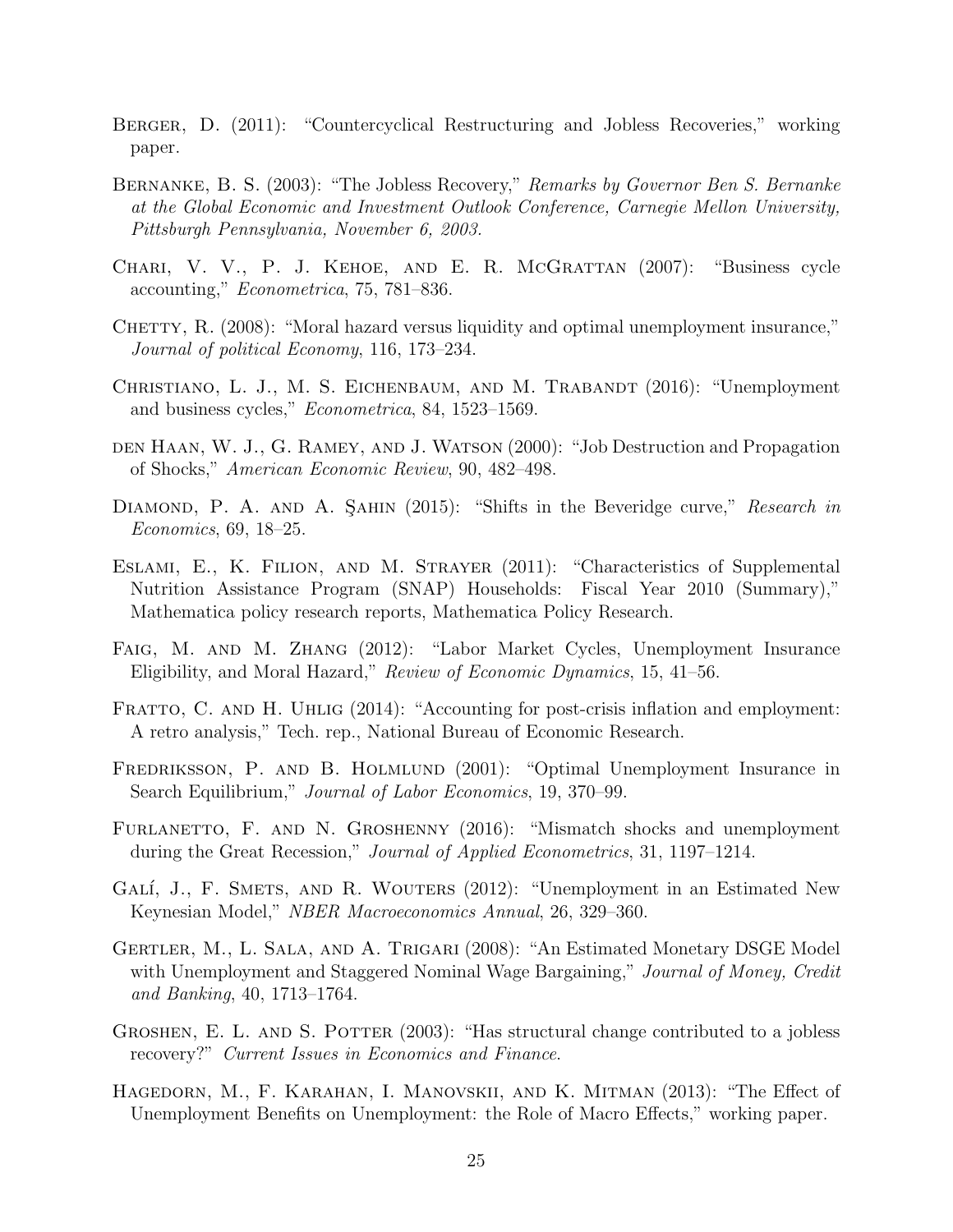- <span id="page-27-4"></span>Hagedorn, M. and I. Manovskii (2008): "The Cyclical Behavior of Equilibrium Unemployment and Vacancies Revisited," American Economic Review, 98, 1692–1706.
- <span id="page-27-13"></span>HAGEDORN, M., I. MANOVSKII, AND K. MITMAN (2016): "Interpreting recent quasiexperimental evidence on the effects of unemployment benefit extensions," Tech. rep., National Bureau of Economic Research.
- <span id="page-27-15"></span> $(2019)$ : "The fiscal multiplier," Tech. rep., National Bureau of Economic Research.
- <span id="page-27-0"></span>HALL, R. E. (1997): "Macroeconomic fluctuations and the allocation of time," *Journal of* labor Economics, 15, S223–S250.
- <span id="page-27-3"></span> $-$  (2005): "Employment Fluctuations with Equilibrium Wage Stickiness," American Economic Review, 95, 50–65.
- <span id="page-27-8"></span>HALL, R. E. AND P. R. MILGROM (2008): "The Limited Influence of Unemployment on the Wage Bargain," American Economic Review, 98, 1653–74.
- <span id="page-27-2"></span>Herkenhoff, K. F. (2013): "The impact of consumer credit access on unemployment," working paper.
- <span id="page-27-6"></span>Herkenhoff, K. F. and L. E. Ohanian (2011): "Labor Market Dysfunction During the Great Recession," NBER Working Papers 17313, National Bureau of Economic Research, Inc.
- <span id="page-27-12"></span>JOHNSTON, A. C. AND A. MAS (2018): "Potential unemployment insurance duration and labor supply: The individual and market-level response to a benefit cut," *Journal of* Political Economy, 126, 2480–2522.
- <span id="page-27-11"></span>KATZ, L. (2014): "Long-term unemployment in the Great Recession," Members-only Library.
- <span id="page-27-9"></span>Katz, L. F. and B. D. Meyer (1990): "The impact of the potential duration of unemployment benefits on the duration of unemployment," Journal of Public Economics, 41, 45–72.
- <span id="page-27-7"></span>Krause, M. U. and H. Uhlig (2012): "Transitions in the German labor market: Structure and crisis," Journal of Monetary Economics, 59, 64–79.
- <span id="page-27-1"></span>MCGRATTAN, E. R. AND E. C. PRESCOTT (2014): "A Reassessment of Real Business Cycle Theory," American Economic Review, 104, 177–82.
- <span id="page-27-5"></span>Menzio, G. and S. Shi (2011): "Efficient Search on the Job and the Business Cycle," Journal of Political Economy, 119, 468 – 510.
- <span id="page-27-10"></span>Merz, M. (1995): "Search in the Labor Market and the Real Business Cycle," Journal of Monetary Economics, 36, 269–300.
- <span id="page-27-14"></span>Mitman, K. and S. Rabinovich (2015): "Optimal Unemployment Insurance in an Equilibrium Business-Cycle Model," Journal of Monetary Economics, 71, 99–118.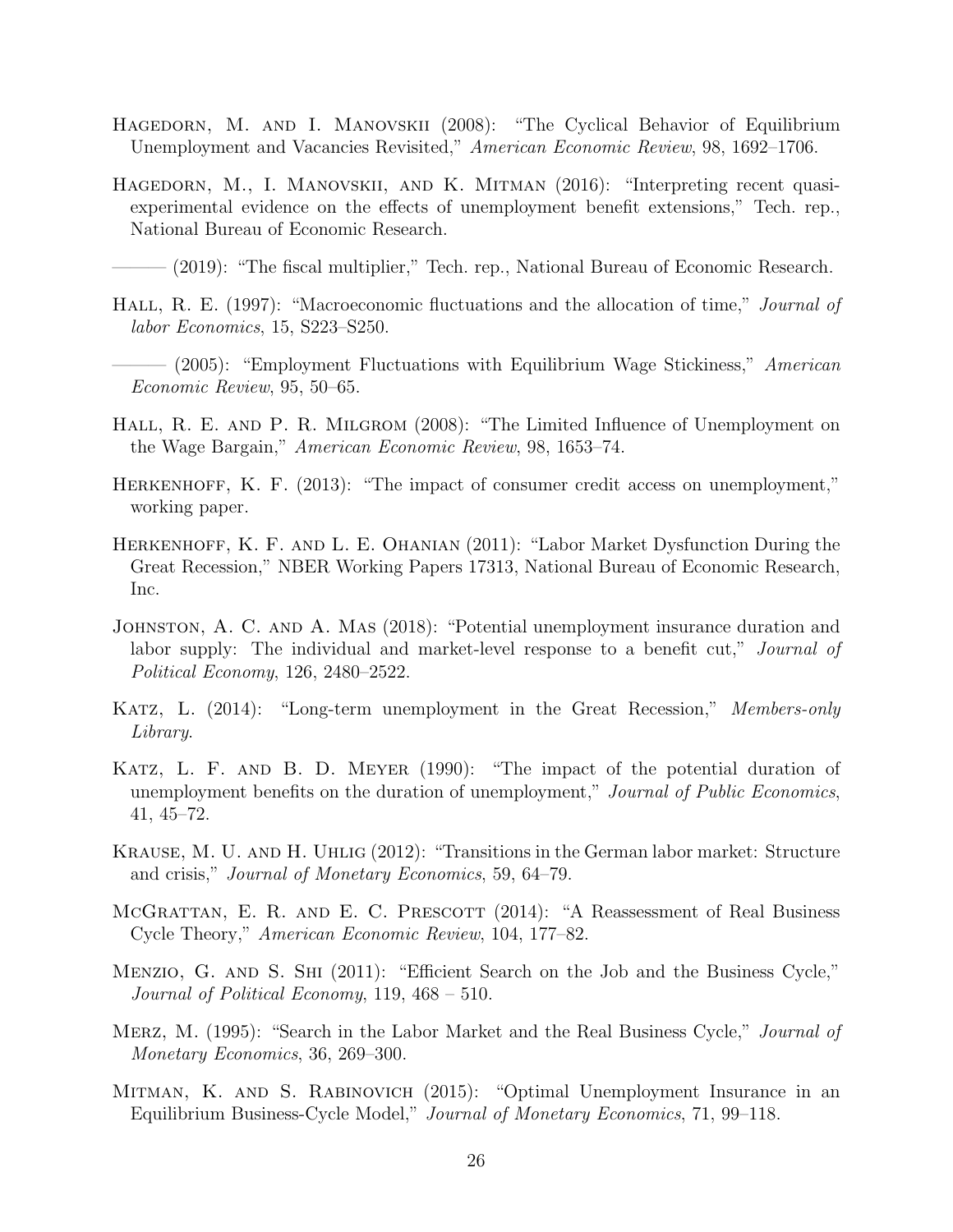- <span id="page-28-12"></span>MOFFITT, R. (1985): "Unemployment Insurance and the Distribution of Unemployment Spells," Journal of Econometrics, 28, 85–101.
- <span id="page-28-11"></span>Moffitt, R. and W. Nicholson (1982): "The Effect of Unemployment Insurance on Unemployment: The Case of Federal Supplemental Benefits," The Review of Economics and Statistics, 64, 1–11.
- <span id="page-28-9"></span><span id="page-28-8"></span>Mulligan, C. B. (2002): "A Century of Labor-Leisure Distortions," NBER Working Papers 8774, National Bureau of Economic Research, Inc.
	- ——— (2010): "Aggregate Implications of Labor Market Distortions: The Recession of 2008- 9 and Beyond," NBER Working Papers 15681, National Bureau of Economic Research, Inc.
- <span id="page-28-10"></span> $-$  (2012): The Redistribution Recession: How Labor Market Distortions Contracted the Economy, no. 9780199942213 in OUP Catalogue, Oxford University Press.
- <span id="page-28-3"></span>Nakajima, M. (2012): "A Quantitative Analysis of Unemployment Benefit Extensions," Journal of Monetary Economics, 59, 686–702.
- <span id="page-28-2"></span>Ohanian, L. E. (2010): "The Economic Crisis from a Neoclassical Perspective," Journal of Economic Perspectives, 24, 45–66.
- <span id="page-28-14"></span>ROTHSTEIN, J. (2011): "Unemployment Insurance and Job Search in the Great Recession," NBER Working Papers 17534, National Bureau of Economic Research, Inc.
- <span id="page-28-0"></span>SHIMER, R. (2005): "The Cyclical Behavior of Equilibrium Unemployment and Vacancies," American Economic Review, 95, 25–49.
- <span id="page-28-1"></span> $-$  (2009): "Convergence in macroeconomics: The labor wedge," *American Economic* Journal: Macroeconomics, 1, 280–97.
- <span id="page-28-13"></span> $-$  (2012): "Reassessing the ins and outs of unemployment," Review of Economic Dynamics, 15, 127 – 148.
- <span id="page-28-4"></span>Smets, F. and R. Wouters (2007): "Shocks and frictions in US business cycles: A Bayesian DSGE approach," American economic review, 97, 586–606.
- <span id="page-28-7"></span>Trigari, A. (2009): "Equilibrium Unemployment, Job Flows, and Inflation Dynamics," Journal of Money, Credit and Banking, 41, 1–33.
- <span id="page-28-6"></span><span id="page-28-5"></span>WALSH, C. E. (2003): "Labor Market Search and Monetary Shocks," *Elements of Dynamic* Macroeconomic Analysis, 451–486.
	- (2005): "Labor Market Search, Sticky Prices, and Interest Rate Policies," *Review of* Economic Dynamics, 8, 829–849.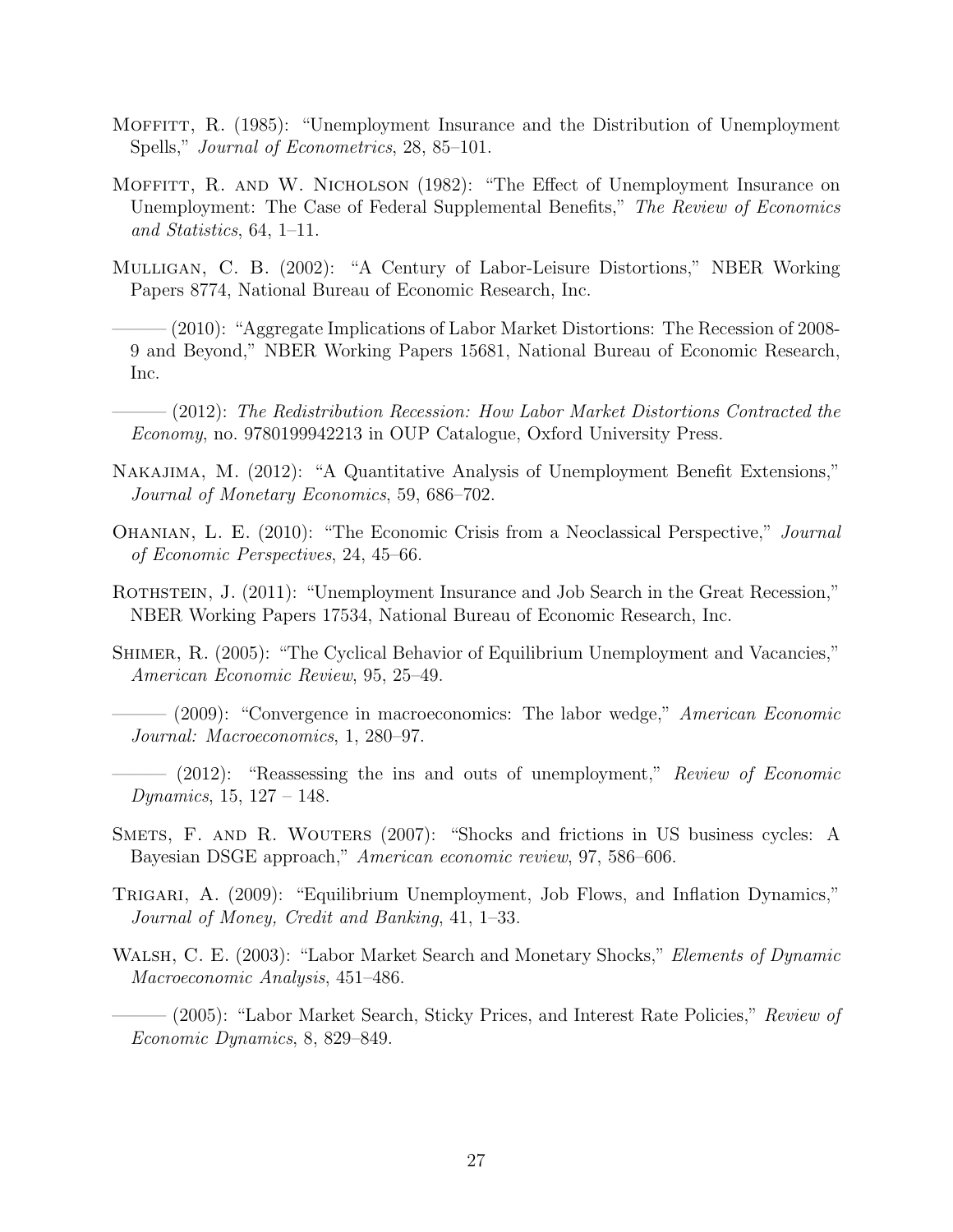## <span id="page-29-0"></span>A Details on the simple model analysis

In this section we describe in greater detail the policy, timing, value functions and definition of equilibrium for the simple model in Section [2.](#page-8-0)

### A.1 Law of motion for policy

A policy consists of an unemployment benefit level  $b$ , a re-entitlement rate  $r$ , and the expiration rate  $e_t$ . The level b and the re-entitlement rate r are assumed fixed. The expiration rate  $e_t$  is given by:

$$
e_t^{-1} = \overline{D} + I_t^{EB} D^{EB} + I_t^{EUC} D^{EUC}
$$
\n
$$
(16)
$$

where:

- $e_t^{-1}$ , the inverse of the expiration rate, is the expected duration of benefits
- $\overline{D}$  is the baseline, equal to 26 weeks
- $I_t^{EB}$  and  $I_t^{EUC}$  are indicator functions (equal to 0 or 1) for whether the EB and EUC programs are active
- $D^{EB}$  and  $D^{EUC}$  are the additional weeks of benefits provided under EB and EUC; both are constant over time in the calibration. In the simulation,  $D^{EB}$  is constant, but  $D^{EUC}$  unexpectedly changes in each recession. Agents expect  $D^{EUC}$  to be whatever it was in the previous time it was turned on.

The EB program follows the law of motion:

$$
I_t^{EB} = \begin{cases} 1 & \text{if } u_t \ge \hat{u} \\ 0 & \text{otherwise} \end{cases}
$$

where  $\hat{u}$  is some pre-specified threshold.

The EUC program follows the law of motion  $Prob(I_t^{EUC} = 1 | I_{t-1}^{EUC} = i) = \Lambda_i(u_t)$ , where  $\Lambda_0$ is the (activation) probability that the EUC program gets turned on conditional on being off in the previous period, and  $\Lambda_1$  is the (renewal) probability that EUC continues being on conditional on being on in the previous period.

### A.2 Timing

- 1. The economy enters period t with some distribution of workers across employment and eligibility states:
	- $l_t^E$  = measure of eligible employed workers;
	- $l_t^I$  = measure of ineligible employed workers;
	- $u_t^E$  = measure of eligible unemployed workers;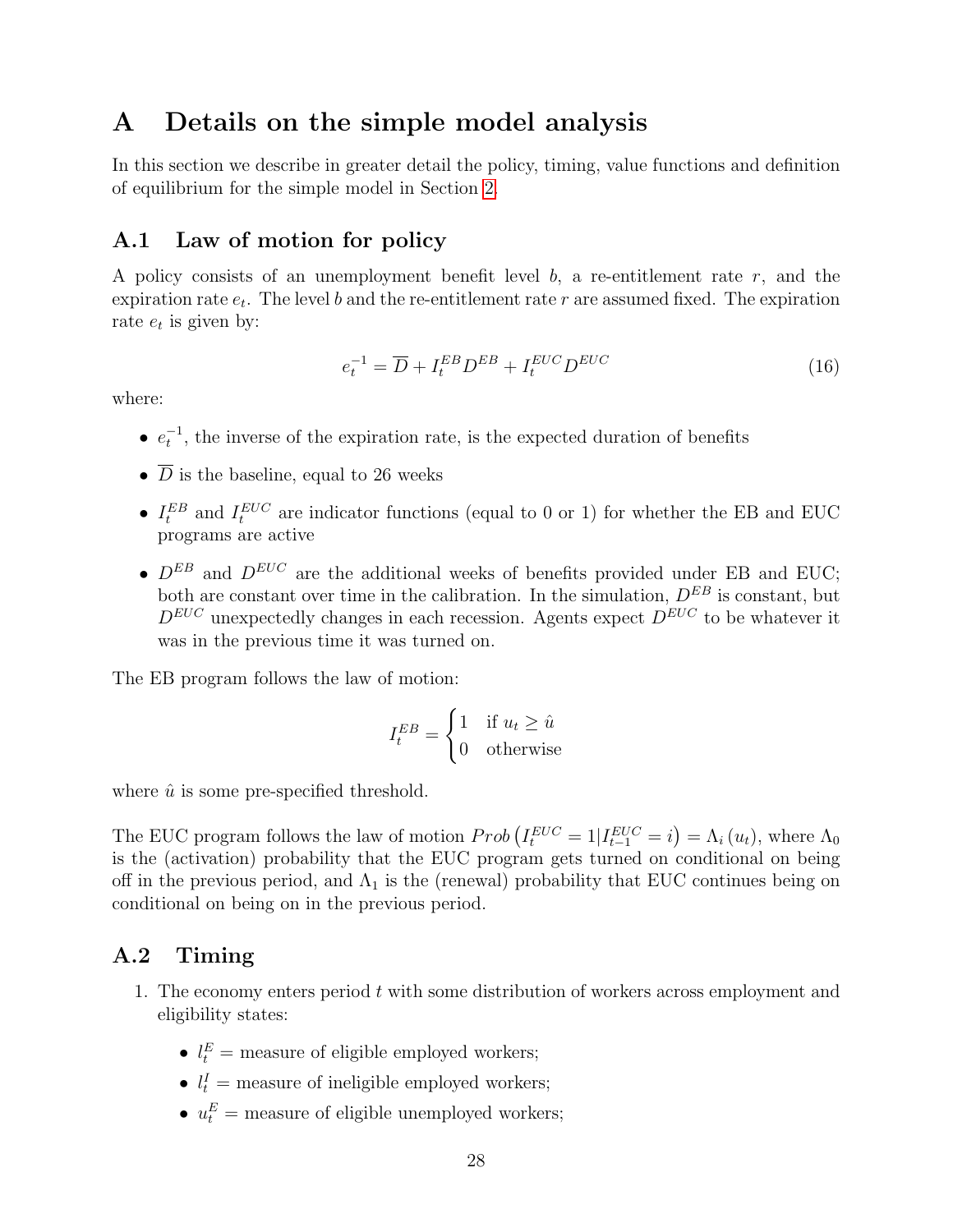•  $u_t^I$  = measure of ineligible unemployed workers.

Note that  $l_t^E + l_t^I + u_t^E + u_t^I = 1$ .

- 2. The aggregate shock  $z_t$  then realizes and is publicly observed. The EUC policy shock realizes and is also publicly observed. Production and consumption then take place: employed workers get wage  $w_t^E$  if eligible for unemployment benefits and  $w_t^I$  if ineligible (see below for how wages are determined). Unemployed workers receive  $h + b$  if eligible for benefits and  $h$  if ineligible.
- 3. Firms decide how many vacancies  $v_t$  to post, at cost k per vacancy. Workers decide on search effort:  $S_t^E$  for UI-eligible workers, and  $S_t^I$  for UI-ineligible workers. This determines the market tightness

$$
\theta_t = \frac{v_t}{S_t^E u_t^E + S_t^I u_t^I} \tag{17}
$$

- 4. Job-finding outcomes are realized: in particular, each worker who supplied search effort s<sub>t</sub> finds a job with probability s<sub>f</sub>  $f(\theta_t)$ . At the same time, a fraction  $\delta$  of the existing  $l_t = l_t^E + l_t^I$  matches are exogenously destroyed.
- 5. UI eligibility is updated. We assume that an eligible employed person who loses his job may immediately lose eligibility with probability  $e_t$ , just like an eligible unemployed person who did not find a job. Similarly, an ineligible unemployed person who finds a job may immediately regain eligibility with re-entitlement probability  $r$ , just like an ineligible employed person who retains his job. The laws of motion for worker stocks are therefore:

<span id="page-30-0"></span>
$$
l_{t+1}^{E} = (1 - \delta) l_t^{E} + S_t^{E} f(\theta_t) u_t^{E} + r [(1 - \delta) l_t^{I} + S_t^{I} f(\theta_t) u_t^{I}] \qquad (18)
$$

$$
l_{t+1}^I = (1-r) \left[ (1-\delta) l_t^I + S_t^I f(\theta_t) u_t^I \right]
$$
\n(19)

$$
u_{t+1}^{E} = (1 - e_t) \left[ \delta l_t^{E} + (1 - S_t^{E} f(\theta_t)) u_t^{E} \right]
$$
 (20)

$$
u_{t+1}^I = \delta l_t^I + (1 - S_t^I f(\theta_t)) u_t^I + e_t \left[ \delta l_t^E + (1 - S_t^E f(\theta_t)) u_t^E \right]
$$
 (21)

Note that  $l_{t+1}^E + l_{t+1}^I + u_{t+1}^E + u_{t+1}^I = 1$ .

The aggregate state of the economy is  $\Omega_t = \left\{ z_t, l_t^E, u_t^E, u_t^I, e_t, I_t^{EUC} \right\}$ .

### A.3 Worker value functions

The values functions for workers are given below. For ease of exposition, we suppress the explicit dependence of value functions on  $\Omega_t$  throughout. Denote by  $W_t^E$  and  $W_t^I$ , respectively, the value functions of UI-eligible and UI-ineligible employed workers. Similarly, denote by  $U_t^E$  and  $U_t^I$ , respectively, the value functions of UI-eligible and UI-ineligible employed workers. Then: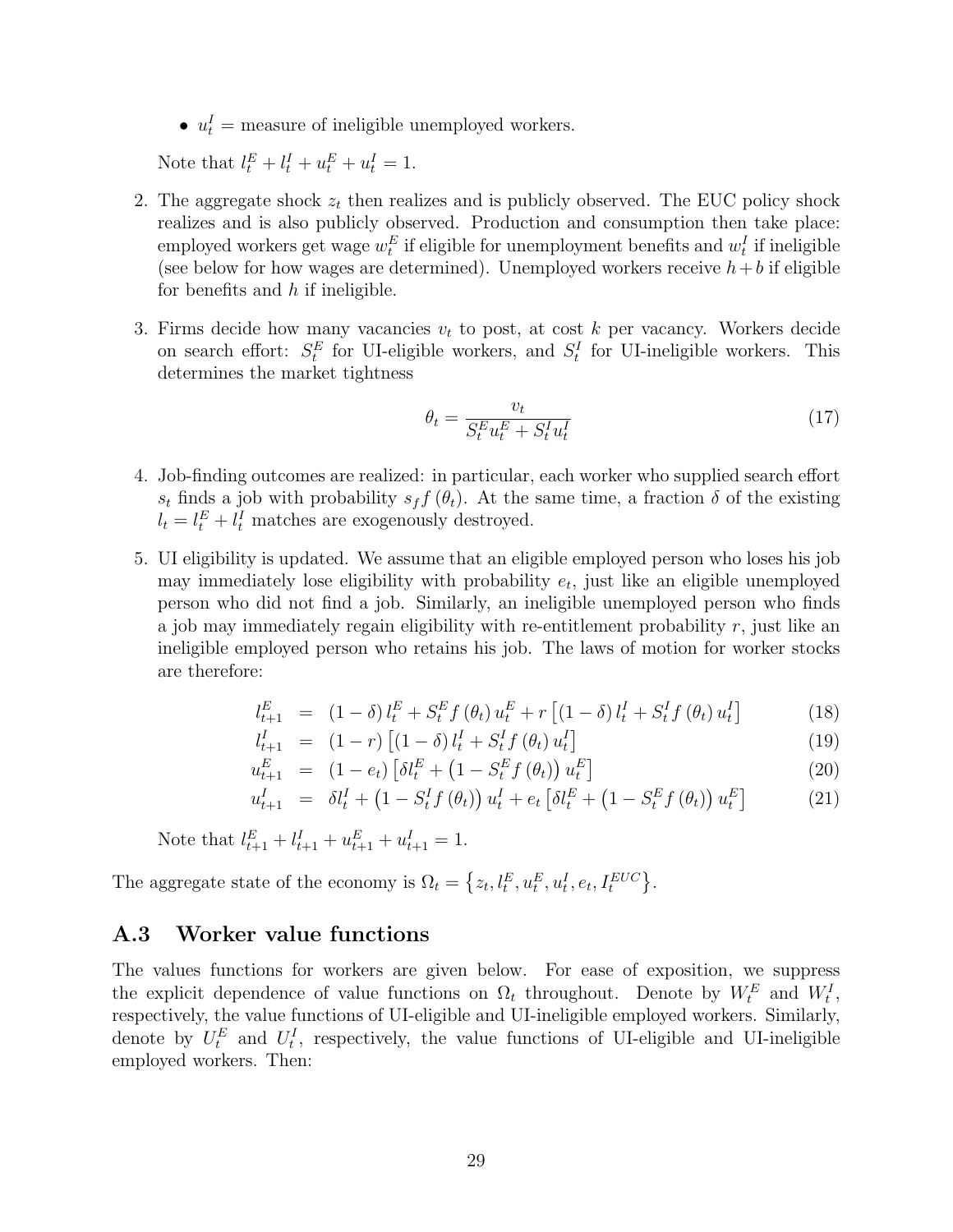<span id="page-31-0"></span>
$$
W_t^E = w_t^E + \beta (1 - \delta) \mathbb{E} W_{t+1}^E + \beta \delta (1 - e_t) \mathbb{E} U_{t+1}^E + \beta \delta e_t \mathbb{E} U_{t+1}^I
$$
 (22)

$$
W_t^I = w_t^I + \beta (1 - \delta) r E W_{t+1}^E + \beta (1 - \delta) (1 - r) E W_{t+1}^I + \beta \delta E U_{t+1}^I
$$
 (23)

$$
U_t^E = \max_{s^E} h + b - c\left(s^E\right) + \beta s^E f\left(\theta_t\right) \mathbb{E} W_{t+1}^E
$$
  
+  $\beta \left(1 - s^E f\left(\theta_t\right)\right) \left(1 - e_t\right) \mathbb{E} U_{t+1}^E + \beta \left(1 - s^E f\left(\theta_t\right)\right) e_t \mathbb{E} U_{t+1}^I$  (24)

$$
U_t^I = \max_{s^I} h - c\left(s^I\right) + \beta s^I f\left(\theta_t\right) r \mathbb{E} W_{t+1}^E + \beta s^I f\left(\theta_t\right) (1-r) \mathbb{E} W_{t+1}^I
$$
  
+  $\beta \left(1 - s^I f\left(\theta_t\right)\right) \mathbb{E} U_{t+1}^I$  (25)

We use the following notation:

- $\Delta_t^E = W_t^E U_t^E$  = an eligible worker's surplus from being employed
- $\Delta_t^I = W_t^I U_t^I$  = an ineligible worker's surplus from being employed
- $\Phi_t = U_t^E U_t^I$  = an unemployed worker's surplus from being eligible

The first-order conditions for search intensity are then:

<span id="page-31-1"></span>
$$
\frac{c'(S_t^E)}{f(\theta_t)} = \beta (1 - e_t) \left( \mathbb{E} W_{t+1}^E - \mathbb{E} U_{t+1}^E \right) + \beta e_t \left( \mathbb{E} W_{t+1}^E - \mathbb{E} U_{t+1}^I \right)
$$
\n
$$
= \beta \mathbb{E} \Delta_{t+1}^E + \beta e_t \mathbb{E} \Phi_{t+1}
$$
\n
$$
\frac{c'(S_t^I)}{f(\theta_t)} = \beta r \left( \mathbb{E} W_{t+1}^E - \mathbb{E} U_{t+1}^I \right) + \beta (1 - r) \left( \mathbb{E} W_{t+1}^I - \mathbb{E} U_{t+1}^I \right)
$$
\n
$$
= \beta r \mathbb{E} \Delta_{t+1}^E + \beta (1 - r) \Delta_{t+1}^I + \beta r \mathbb{E} \Phi_{t+1}
$$
\n(27)

Next, combining equations  $(22)-(25)$  $(22)-(25)$  with equations  $(26)-(27)$  $(26)-(27)$ , we get the following laws of motion:

<span id="page-31-2"></span>
$$
\Delta_t^E = w_t^E - h - b + c \left( S_t^E \right) + \left( 1 - \delta - S_t^E f \left( \theta_t \right) \right) \left\{ \beta \mathbb{E} \Delta_{t+1}^E + \beta e_t \mathbb{E} \Phi_{t+1} \right\} \tag{28}
$$

$$
\Delta_t^I = w_t^I - h + c \left( S_t^I \right) + \left( 1 - \delta - S_t^I f \left( \theta_t \right) \right) \left\{ \beta r \mathbb{E} \Delta_{t+1}^E + \beta \left( 1 - r \right) \Delta_{t+1}^I + \beta r \mathbb{E} \Phi_{t+1} \right\}
$$
(29)

$$
\Phi_t = b - c \left( S_t^E \right) + c \left( S_t^I \right) + S_t^E c' \left( S_t^E \right) - S_t^I c' \left( S_t^I \right) + \beta \left( 1 - e_t \right) \mathbb{E} \Phi_{t+1} \tag{30}
$$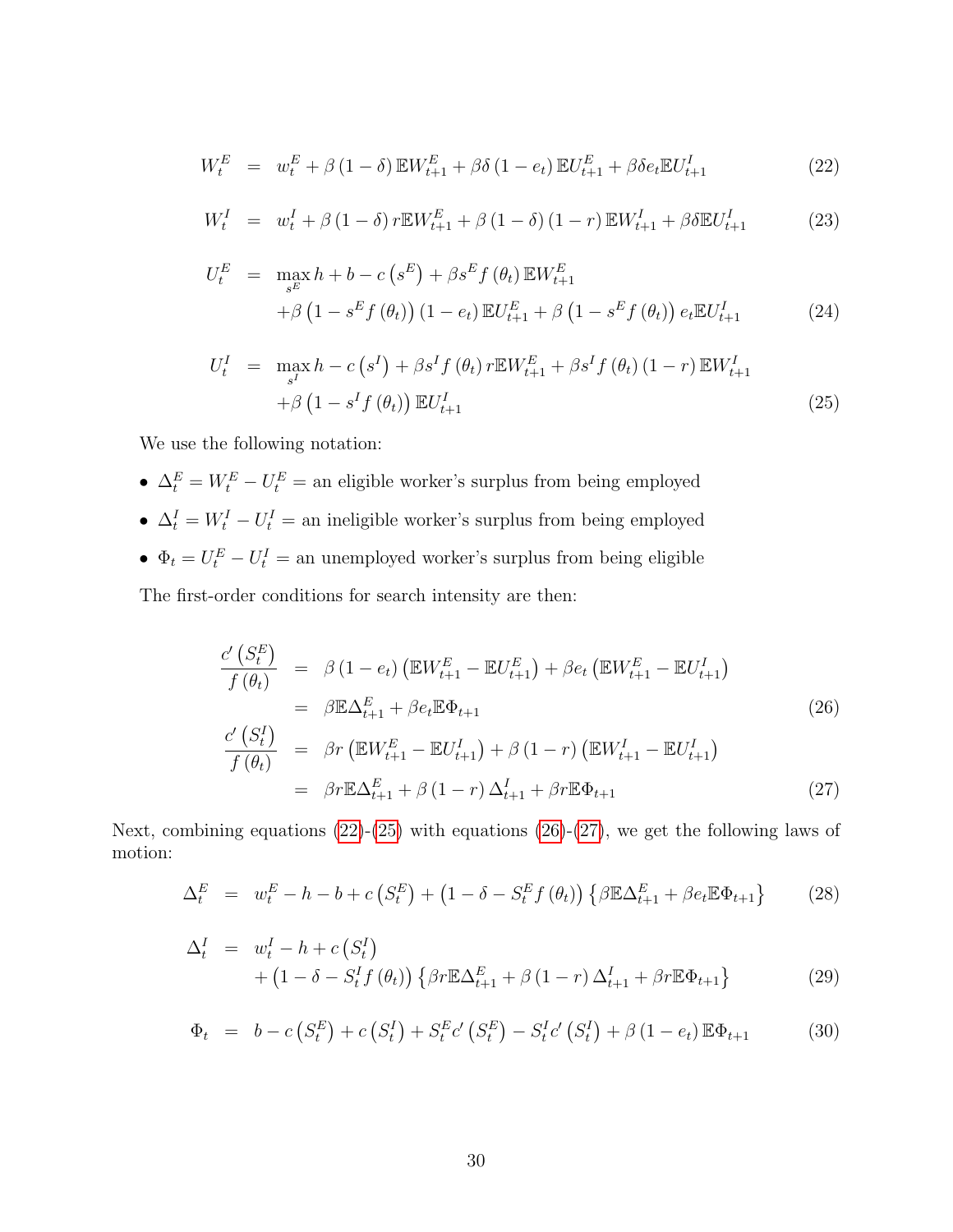### A.4 Firm value functions

Denote by  $J_t^i$  the value of a firm employing a worker whose current UI eligibility status is  $i \in \{E, I\}$ . Then these values are given by:

<span id="page-32-0"></span>
$$
J_t^E = z_t - w_t^E - \tau + \beta (1 - \delta) \mathbb{E} J_{t+1}^E
$$
 (31)

$$
J_t^I = z_t - w_t^I - \tau + \beta (1 - \delta) (1 - r) \mathbb{E} J_{t+1}^I + \beta (1 - \delta) r \mathbb{E} J_{t+1}^E
$$
 (32)

Next, the value of a vacancy is

<span id="page-32-1"></span>
$$
V_t = -k + \beta q(\theta_t) \left[ \varpi_t \mathbb{E} J_{t+1}^E + (1 - \varpi_t) \mathbb{E} J_{t+1}^I \right]
$$
 (33)

where

<span id="page-32-4"></span>
$$
\varpi_t = \frac{S_t^F u_t^E + r S_t^I u_t^I}{S_t^F u_t^E + S_t^I u_t^I} = \frac{\varsigma_t u_t^E + r u_t^I}{\varsigma_t u_t^E + u_t^I}
$$
\n(34)

is the probability of hiring a UI-eligible worker conditional on hiring, and we define  $\varsigma_t = \frac{S_t^E}{S_t^I}$ .

In equilibrium, free entry of firms will imply that  $V_t = 0$  and hence the surplus from hiring a worker of eligibility status *i* is simply  $J_t^i$ .

### A.5 Wage bargaining

Worker bargaining power is denoted by  $\xi$ . Define the total eligible and ineligible surplus by  $Y_t^E = \Delta_t^E + J_t^E$  and  $Y_t^I = \Delta_t^I + J_t^I$ . Then, Nash bargaining implies that for the UI-eligible,

<span id="page-32-2"></span>
$$
\Delta_t^E = \xi Y_t^E \tag{35}
$$

and for the ineligible,

<span id="page-32-3"></span>
$$
\Delta_t^I = \xi Y_t^I \tag{36}
$$

### A.6 Equilibrium

We now define the recursive equilibrium of the model.

**Definition 1** An equilibrium is a set of functions for wages  $w^E\left(\Omega_t\right)$ ,  $w^I\left(\Omega_t\right)$ , market tightness  $\theta\left(\Omega_{t}\right)$ , search intensity  $S^{E}\left(\Omega_{t}\right)$ ,  $S^{I}\left(\Omega_{t}\right)$  and value functions

$$
\left\{W^{E}\left(\Omega_{t}\right),W^{I}\left(\Omega_{t}\right),U^{E}\left(\Omega_{t}\right),U^{I}\left(\Omega_{t}\right),J^{E}\left(\Omega_{t}\right),J^{I}\left(\Omega_{t}\right),V\left(\Omega_{t}\right)\right\}
$$

such that:

- 1. The value functions satisfy the worker and firm Bellman equations [\(22\)](#page-31-0)-[\(25\)](#page-31-0), [\(31\)](#page-32-0)-[\(33\)](#page-32-1)
- 2. Free entry: The value  $V(\Omega_t)$  of a vacant firm is zero for all  $\Omega_t$
- 3. Nash bargaining: The wage  $w^E(\Omega_t)$  satisfies [\(35\)](#page-32-2), and  $w^I(\Omega_t)$  satisfies [\(36\)](#page-32-3)
- 4. Laws of motion: The aggregate state  $\Omega_t$  evolves according to equations [\(1\)](#page-9-0), [\(18\)](#page-30-0)-[\(21\)](#page-30-0).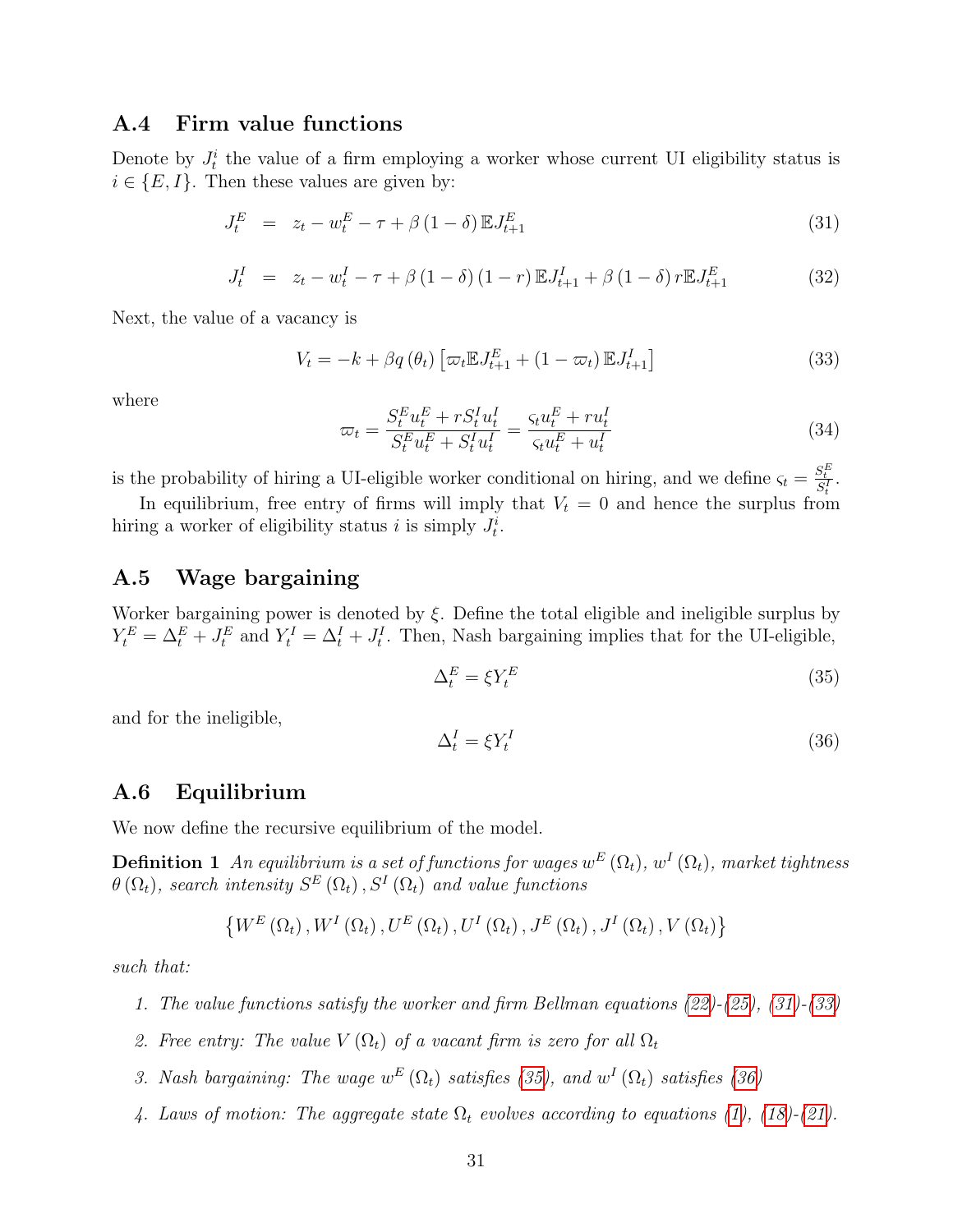### A.7 Equilibrium characterization

In this section we simplify the equilibrium conditions by rewriting them in terms of  $Y_t^E$ ,  $Y_t^I$ and  $\Phi_t$ , using the Nash bargaining conditions [\(35\)](#page-32-2) and [\(36\)](#page-32-3).

#### A.7.1 Transforming the first-order conditions for search intensity

The optimal search conditions [\(26\)](#page-31-1) and [\(27\)](#page-31-1) for workers can be rewritten as

<span id="page-33-0"></span>
$$
\frac{c'\left(S_t^E\right)}{f\left(\theta_t\right)} = \beta \mathbb{E}\Delta_{t+1}^E + \beta e_t \mathbb{E}\Phi_{t+1} \n= \beta \xi \mathbb{E}Y_{t+1}^E + \beta e_t \mathbb{E}\Phi_{t+1}
$$
\n(37)

$$
\frac{c'(S_t^I)}{f(\theta_t)} = \beta r \mathbb{E} \Delta_{t+1}^E + \beta (1-r) \Delta_{t+1}^I + \beta r \mathbb{E} \Phi_{t+1}
$$
  
=  $\beta r \xi \mathbb{E} Y_{t+1}^E + \beta (1-r) \xi \mathbb{E} Y_{t+1}^I + \beta r \mathbb{E} \Phi_{t+1}$  (38)

#### A.7.2 Laws of Motion for the Surplus

Adding [\(28\)](#page-31-2) and [\(31\)](#page-32-0) we get:

<span id="page-33-2"></span>
$$
Y_t^E = z_t - h - b - \tau + c \left( S_t^E \right) + \beta \left( 1 - \delta - \xi S_t^E f \left( \theta_t \right) \right) \mathbb{E} Y_{t+1}^E
$$
  
+ 
$$
\beta \left( 1 - \delta - S_t^E f \left( \theta_t \right) \right) e_t \mathbb{E} \Phi_{t+1}
$$
(39)

Adding [\(29\)](#page-31-2) and [\(32\)](#page-32-0) we get:

<span id="page-33-3"></span>
$$
Y_t^I = z_t - h - \tau + c \left( S_t^I \right) + \beta r_t \left( 1 - \delta - \xi S_t^I f \left( \theta_t \right) \right) \mathbb{E} Y_{t+1}^E
$$
  
+ 
$$
\beta \left( 1 - r \right) \left( 1 - \delta - \xi S_t^I f \left( \theta_t \right) \right) \mathbb{E} Y_{t+1}^I
$$
  
+ 
$$
\beta r \left( 1 - \delta - S_t^I f \left( \theta_t \right) \right) \mathbb{E} \Phi_{t+1}
$$
(40)

The third law of motion, for  $\Phi_t$ , is given by [\(30\)](#page-31-2).

#### A.7.3 Free Entry Condition

The free entry condition for firms implies that

<span id="page-33-1"></span>
$$
k = \beta q\left(\theta_t\right) \left(1 - \xi\right) \left[\varpi_t \mathbb{E} Y_{t+1}^E + \left(1 - \varpi_t\right) \mathbb{E} Y_{t+1}^I\right] \tag{41}
$$

where  $\varpi_t$  is still given by [\(34\)](#page-32-4).

### A.8 Computation

The equilibrium is computed as follows. The aggregate state is  $\Omega_t = \{z_t, l_t^E, u_t^E, u_t^I, I_t^{EUC}\}.$ We discretize the productivity process using Tauchen's method. We discretize the endogenous aggregate states (unemployment, fraction of eligible employed and fraction of eligible unemploymed). We then solve the model non-linearly by iterating on the surplus equations: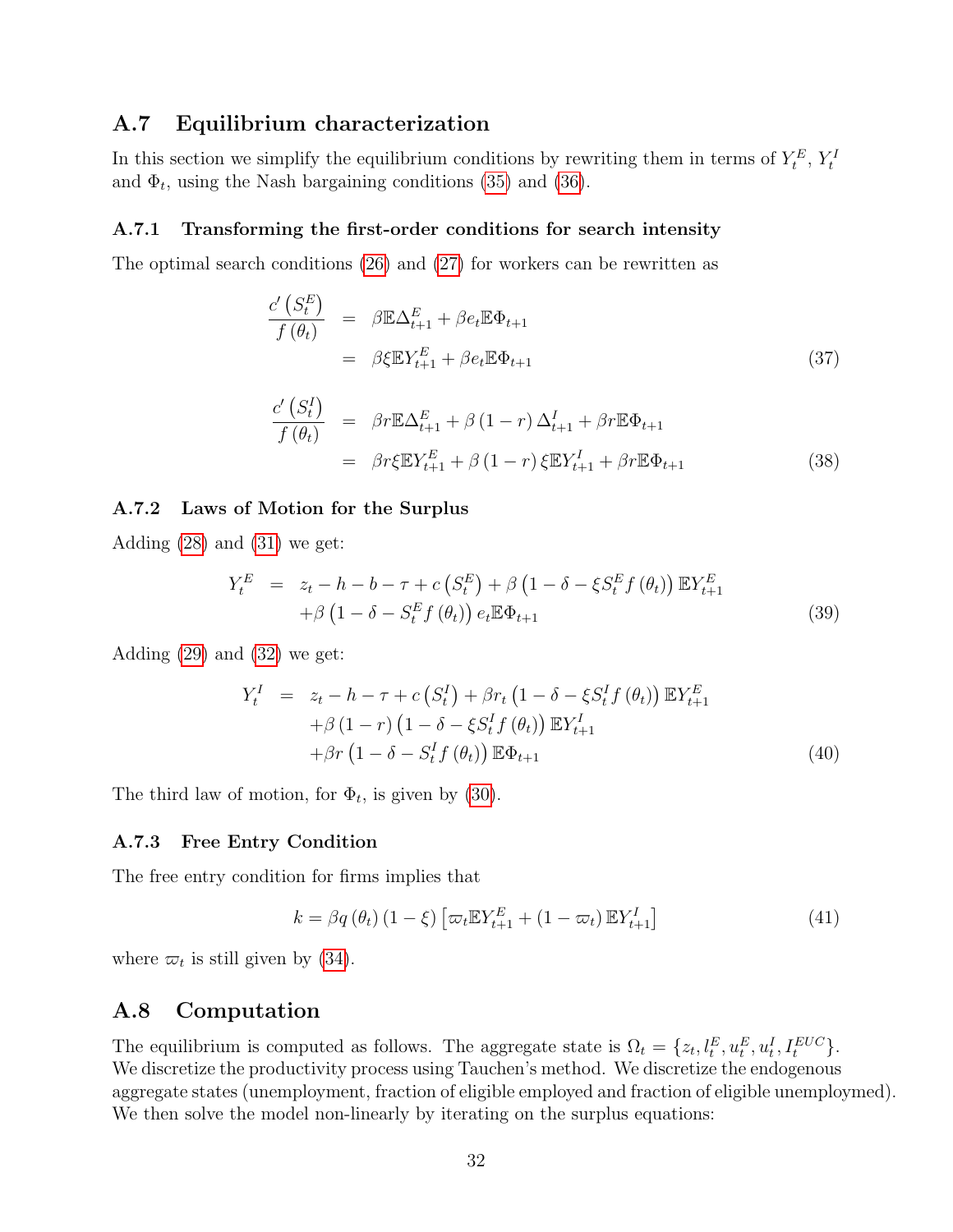- 1. Guess  $Y_t^E(\Omega_t)$ ,  $Y_t^I(\Omega_t)$ ,  $\Phi_t(\Omega_t)$ ,  $l_{t+1}^E(\Omega_t)$ ,  $u_{t+1}^E(\Omega_t)$ ,  $u_{t+1}^I(\Omega_t)$ .
- 2. Get  $\varsigma_t = \frac{S_t^E}{S_t^I}$  by using the ratio of [\(37\)](#page-33-0) and [\(38\)](#page-33-0). Specifically, using the functional form  $c(s) = A \frac{s^{1+\psi}}{1+b}$  $\frac{s^{1+\psi}}{1+\psi}$ , we can derive

$$
\varsigma_t^{\psi} = \frac{\beta \xi \mathbb{E} Y_{t+1}^E + \beta e_t \mathbb{E} \Phi_{t+1}}{\beta r \xi \mathbb{E} Y_{t+1}^E + \beta (1-r) \xi \mathbb{E} Y_{t+1}^I + \beta r \mathbb{E} \Phi_{t+1}}
$$
(42)

- 3. Get  $\theta_t$  using the free entry condition [\(41\)](#page-33-1) and [\(34\)](#page-32-4).
- 4. Get  $S_t^E$ ,  $S_t^I$  using the optimal search conditions [\(37\)](#page-33-0) and [\(38\)](#page-33-0).
- 5. Update using [\(18\)](#page-30-0)-[\(21\)](#page-30-0), [\(39\)](#page-33-2), [\(40\)](#page-33-3), [\(30\)](#page-31-2).

In steady state we keep  $D^{EB}$  and  $D^{EUC}$  constant. When conducting the main experiment of simulating the time series of productivity and extensions, the extension functions,  $D^{EB}$ and  $D^{EUC}$ , are changing over time (e.g. in 1960 the EB program did not yet exist). We need to take a stand on what agents' expectations about the path of future  $D^{EB}$  and  $D^{EUC}$  will be. We assume that households believe that the extensions of the most recent recession will be the extensions enacted in all future recessions. For example, in the 1975 recession the government provided up to 26 weeks of benefits during the recession as part of the discretionary extensions. Going into the 1982 recession, agents' expectations were for discretionary extensions up to 26 weeks (that occur stochastically with the estimated transition probabilities that are kept constant). In September 1982 agents are surprised when the government instead only enacts a up to 10 weeks of extensions (i.e. it is a probability 0 event). But going forward, they assume that this is the expected discretionary response of the government until they are "surprised again." We found this to be a parsimonious and plausible way to handle the beliefs about future discretionary actions. To be clear, throughout the all time periods agents beliefs about the probability that an extension will occur or expire are constant functions of the unemployment rate and current extension status, with the actual realization taken from the data. Thus, the simulation forward of the model is by a sequence of MIT shocks whenever the  $D^{EB}$  and  $D^{EUC}$  policies change, but agents always have full rational expectations over  $z_t, I_t^{EB}$ , and  $I_t^{EUC}$ .

### <span id="page-34-0"></span>A.9 Model with Endogenous Separations

Here we describe the extension with endogenous separations discussed in Section [2.3.2.](#page-15-0) We assume match productivity is  $z_t a_t$ , where  $z_t$  is aggregate productivity, whose logarithm follows an AR(1) process, and  $a_t$  is match-specific idiosyncratic productivity, drawn i.i.d. each period from a cumulative distribution G. If  $a_t$  is above an endogenous threshold  $\bar{a}_t$ , it is decided to continue the match. This decision applies both to existing matches and to newly formed matches. In addition, there is an exogenous job separation rate  $\delta^x$ .

Every period consists of the following stages: search, matching, separations, and production. Having observed the aggregate shock  $z_t$ , firms decide on vacancy posting, and workers make job search decisions. This determines, as in the baseline model, the aggregate market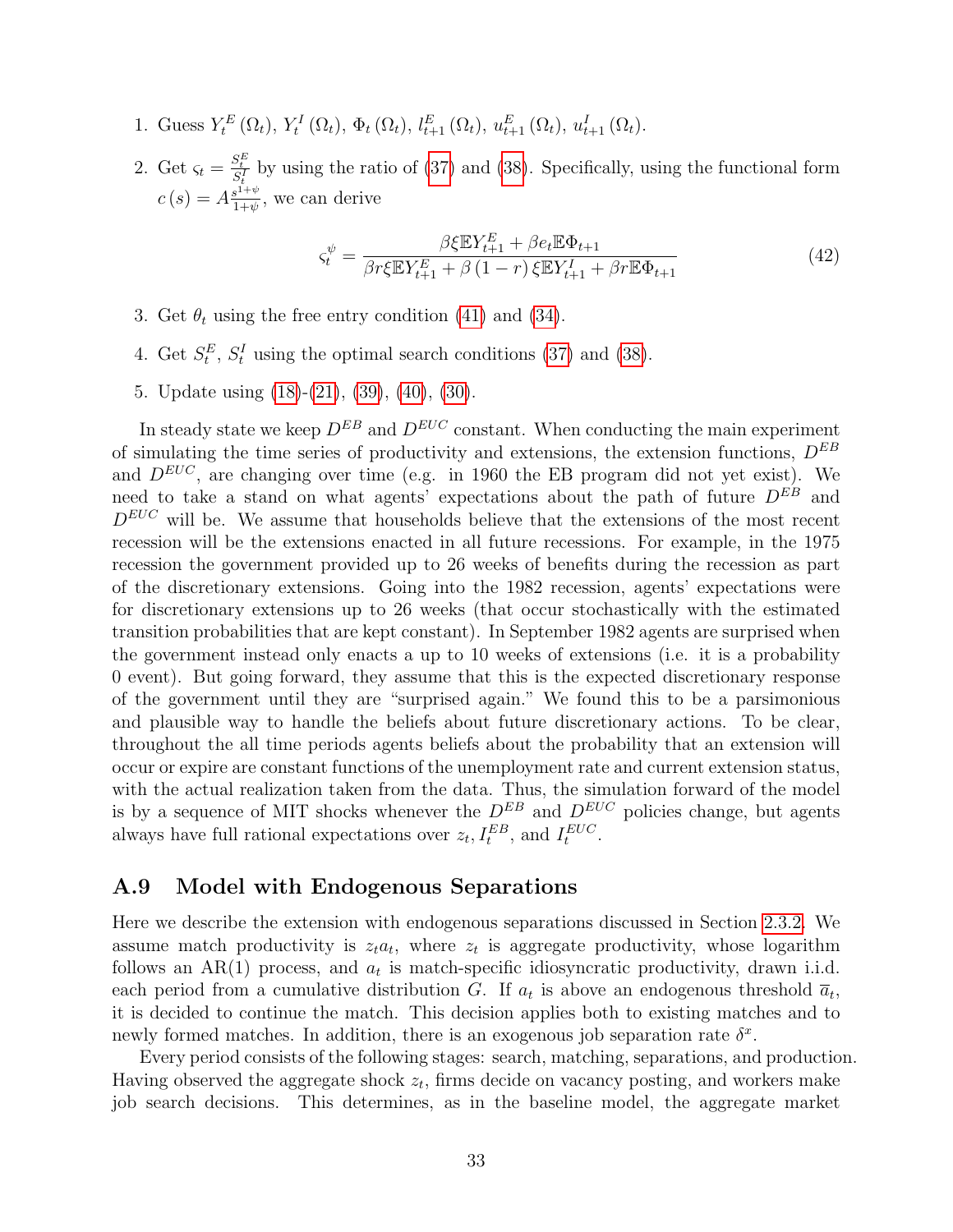tightness  $\theta_t$ . Workers and firms are then matched. Both new and existing matches draw idiosyncratic productivity  $a_t$  from the distribution G. New matches decide whether or not to continue, and existing matches decide whether or not to separate. Matches that remain then produce, and wages and unemployment benefits get paid. As before, unemployment benefits for eligible unemployed workers expire with probability  $e_t$ , and ineligible employed workers become re-entitled with probability r.

Note that the threshold  $\bar{a}_t$  for continuing a match, in addition to depending on the aggregate state, will also depend on the worker's UI eligibility status. Let  $\overline{a}_t^E = \overline{a}^E(\Omega_t)$ ,  $\overline{a}_t^I =$  $\overline{a}^{I}(\Omega_{t})$  be the reservation values for continuing an eligible and ineligible match, respectively. Define the continuation probabilities

$$
A_t^i = A^i \left( \Omega_t \right) = 1 - G \left( \overline{a}^i \left( \Omega_t \right) \right), \quad i = E, I
$$

Then the destruction rate is

$$
\delta_t^i = \delta^i (\Omega_t) = \delta^x + (1 - \delta^x) (1 - A^i (\Omega_t))
$$

The laws of motion for this model (suppressing dependence on  $\Omega_t$  for notational convenience) are:

$$
l_t^E = (1 - \delta_t^E) l_{t-1}^E + S_t^E f(\theta_t) A_t^E u_{t-1}^E + r [(1 - \delta_t^I) l_{t-1}^I + S_t^I f(\theta_t) A_t^I u_{t-1}^I] \tag{43}
$$

$$
l_t^I = (1 - r) \left[ \left( 1 - \delta_t^I \right) l_{t-1}^I + S_t^I f \left( \theta_t \right) A_t^I u_{t-1}^I \right]
$$
\n(44)

$$
u_t^E = (1 - e_t) \left[ \delta_t^E l_{t-1}^E + (1 - S_t^E f(\theta_t) A_t^E) u_{t-1}^E \right]
$$
\n(45)

$$
u_t^I = \delta_t^I l_{t-1}^I + (1 - S_t^I f(\theta_t) A_t^I) u_{t-1}^I + e_t \left[ \delta^E l_{t-1}^E + (1 - S_t^E f(\theta_t) A_t^E) u_{t-1}^E \right] \tag{46}
$$

Value functions for workers and firms are easily derived similarly to the baseline model.

## <span id="page-35-0"></span>B Details on the DSGE analysis

In this section we describe the model, data and estimation employed in section [3.](#page-16-0)

### <span id="page-35-1"></span>B.1 Model

#### B.1.1 Households

There is a large representative household with preferences

$$
\mathbb{E}_0 \sum_{t=0}^{\infty} \ln \left( C_t - h C_{t-1} \right), \tag{47}
$$

where  $h$  is the habit formation parameter. The household faces a budget constraint

$$
P_{t}C_{t} + P_{I,t}I_{t} + B_{t+1} \leq (R_{K,t}u_{t}^{K} - \varpi(u_{t}^{K}) P_{I,t}) K_{t} + (1 - l_{t}) P_{t}D_{t} + W_{t}l_{t} + \zeta_{t}^{B}R_{t-1}B_{t} - T_{t} (48)
$$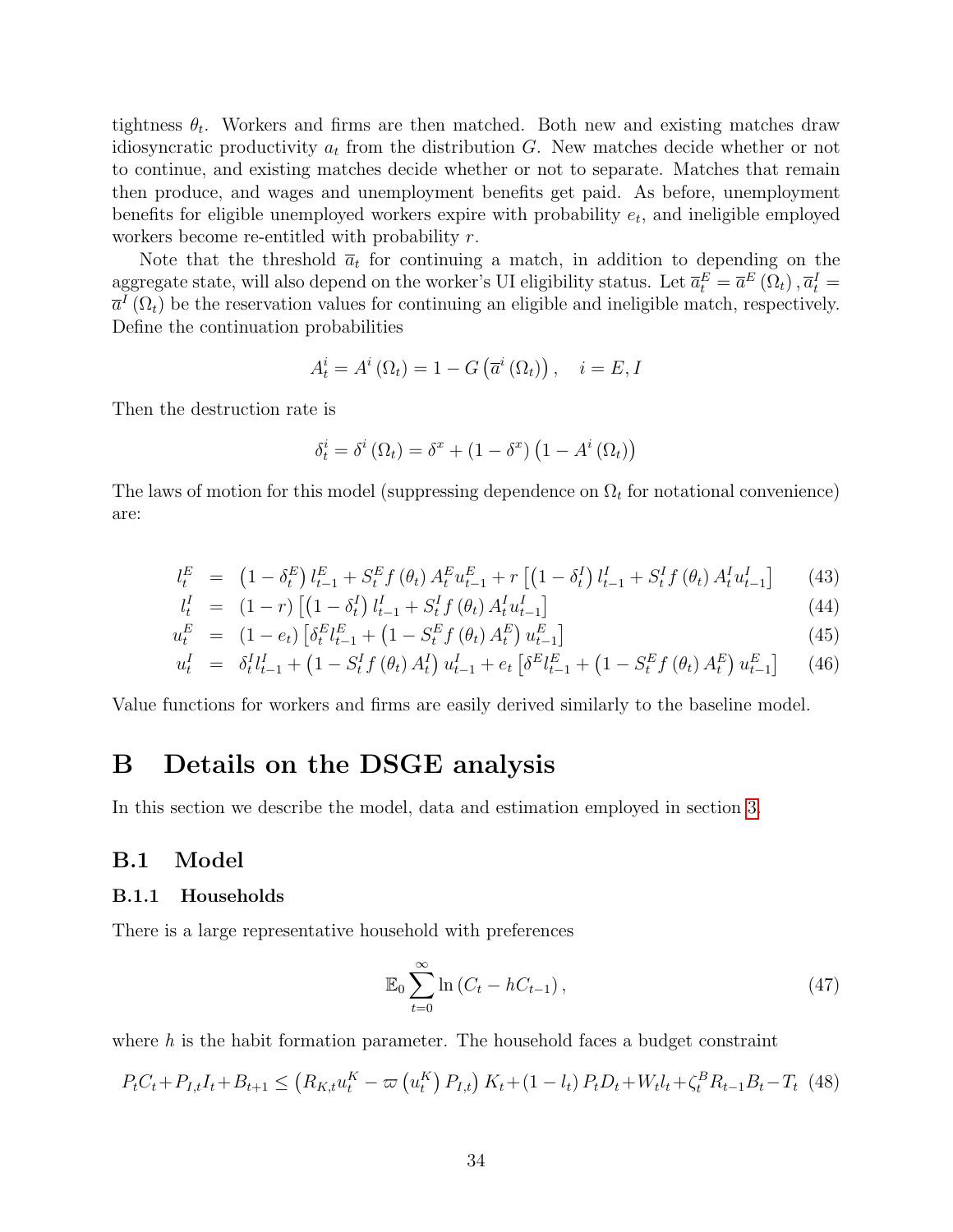where  $C_t$  and  $I_t$  are consumption and investment,  $K_t$  denotes capital services,  $B_t$  denotes bonds, and  $T_t$  denotes lump-sum transfers. The gross nominal interest rate in period t is  $R_t$ , and  $\zeta_t^B$  denotes the risk premium shock, which evolves according to

$$
\ln \zeta_t^B = \rho_\zeta \ln \zeta_{t-1}^B + \sigma_\zeta \nu_t^B,\tag{49}
$$

where  $\nu_t^B$  is an i.i.d. standard normal random variable.  $P_t$  and  $P_{I,t}$  denote the nominal price of consumption and investment goods, respectively. A fraction  $l_t$  of the household is employed and earns nominal wage  $W_t$ . A fraction  $1 - l_t$  of the household is unemployed and earns unemployment benefits  $D_t$ . The evolution of  $l_t$  will be described below.  $R_{K,t}$  denotes the nominal rental rate on capital, and  $\varpi(u_t^K)$  is the cost of capital utilization  $u_t^K$ . The capital utilization cost takes the functional form<sup>[23](#page--1-0)</sup>

$$
\varpi\left(u_t^K\right) = \omega_0 \omega_1 \left(u_t^K\right)^2 / 2 + \omega_1 \left(1 - \omega_0\right) u_t^K + \omega_1 \left(\omega_0 / 2 - 1\right) \tag{50}
$$

The capital stock  $K_t$  evolves according to

$$
K_{t+1} = (1 - \delta_K) K_t + (1 - S_K (I_t / I_{t-1})) I_t
$$
\n(51)

where  $S_K$  is a convex adjustment cost, taking the functional form

$$
S_K(I_t/I_{t-1}) = \frac{1}{2} \left[ \exp(\sqrt{S''}(I_t/I_{t-1} - \gamma_I)) + \exp(-\sqrt{S''}(I_t/I_{t-1} - \gamma_I)) \right] - 1,
$$
\n(52)

where  $\gamma_I$  is the growth rate of investment in the non-stochastic steady state.

#### B.1.2 Firms and production

The final good,  $Y_t$ , can be used to produce either consumption or investment. Consumption is produced from output one-for-one, while the investment technology converts one unit of  $Y_t$  into  $\Psi_t^I$  units of  $I_t$ ; the investment-specific technology process  $\Psi_t^I$  is assumed to follow

$$
\ln\left(\Psi_t^I/\Psi_{t-1}^I\right) = \ln \gamma_\Psi + \sigma_\Psi \nu_t^I,\tag{53}
$$

with  $\nu_t^I$  is an i.i.d. standard normal random variable.

The final good  $Y_t$ , in turn, is produced by aggregating specialized inputs  $Y_{jt}$  according to the technology

$$
Y_t = \left(\int_0^1 \left(Y_{jt}\right)^{\tau_t} dj\right)^{1/\tau_t} \tag{54}
$$

The price markup  $\tau_t$  evolves according to

$$
\ln \tau_t = (1 - \rho_\tau) \ln \overline{\tau} + \rho_\tau \ln \tau_{t-1} + \sigma_\tau \nu_t^\tau, \tag{55}
$$

<sup>&</sup>lt;sup>23</sup>As in CET,  $\omega_1$  is picked given  $\omega_0$  so that  $u_t^K$  is 1 in steady state (a normalization), and  $\omega_0$  is a parameter to be estimated.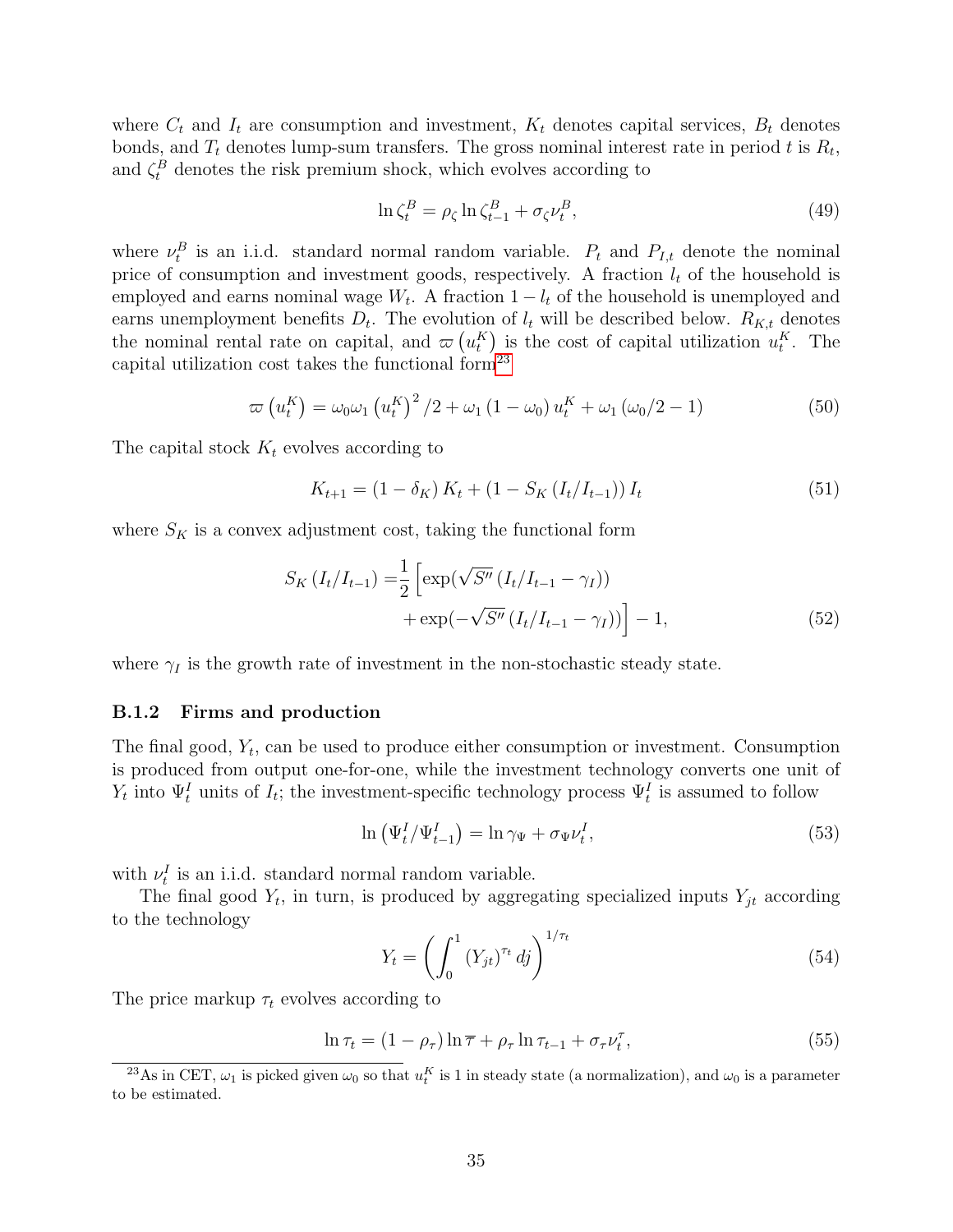where  $\nu_t^{\tau}$  is an i.i.d. standard normal random variable.

A representative final goods firm chooses the inputs  $Y_{jt}$  to maximize profits

$$
P_t Y_t - \int_0^1 P_{jt} Y_{jt} dj \tag{56}
$$

Specialized inputs  $Y_{jt}$  are produced by monopolistically competitive retailers according to the technology

$$
Y_{jt} = k_{jt}^{\alpha} \left( z_t \iota_{jt} \right)^{1-\alpha} - \Phi_t \tag{57}
$$

where  $\Phi_t$  is a fixed cost of production (which grows at a rate that guarantees a balanced growth path),  $k_{jt}$  is capital,  $z_t$  is the neutral technology shock, and  $\iota_{jt}$  is an intermediate good. We assume Calvo price stickiness: each retailer can reoptimize its price  $P_{jt}$  every period with probability  $1 - \vartheta_p$ , and with probability  $\vartheta_p$  it keeps its price unchanged from the previous period. The retailers rent capital in a competitive market from households and purchase the intermediate good in a competitive market from wholesale firms. The neutral technology shock evolves according to

$$
\ln(z_t/z_{t-1}) = \ln \gamma + \sigma_z \nu_t^z,\tag{58}
$$

where  $\nu_t^z$  is an i.i.d. standard normal random variable.

#### B.1.3 Labor market frictions

Wholesale firms hire labor in a frictional labor market and produce the intermediate good using labor one-for-one. Aggregate employment,  $l_t$ , evolves according to

$$
l_t = (1 - \delta_L) l_{t-1} + M (1 - (1 - \delta_L) l_{t-1}, v_t)
$$
\n(59)

where  $\delta_L$  is the job separation rate and

$$
M\left(1 - \left(1 - \delta_L\right)l_{t-1}, v_t\right) = \mu_m\left(1 - \left(1 - \delta_L\right)l_{t-1}\right)^{1 - \sigma_m} v_t^{\sigma_m} \tag{60}
$$

is the aggregate matching technology.  $\mu_m$  denotes aggregate matching efficiency and  $\sigma_m$  is the elasticity of the matching function. Vacancies,  $v_t$ , are posted at a cost  $\kappa_t^v$ . In addition, a firm hiring a worker incurs a fixed ex post recruiting cost  $\kappa_t^e$ . Both  $\kappa_t^v$  and  $\kappa_t^e$  grow at a rate proportional to aggregate productivity so as to guarantee a balanced growth path. Denote by  $\kappa^v$  and  $\kappa^e$  the steady-state ratio of the vacancy cost to output and the steady state ratio of the recruiting cost to output, respectively;  $\kappa^v$  and  $\kappa^e$  are parameters to be estimated.

#### B.1.4 Wages

Wages are determined by Nash bargaining, i.e. the wage is set to maximize

$$
\left(\Delta_t^i\right)^{\xi_t} \left(\Gamma_t^i\right)^{1-\xi_t} \tag{61}
$$

In this environment,  $\Gamma_t$  is the marginal value of an additional worker to the wholesale firm, and  $\Delta_t$  is the marginal value of an extra employed member to the large household. The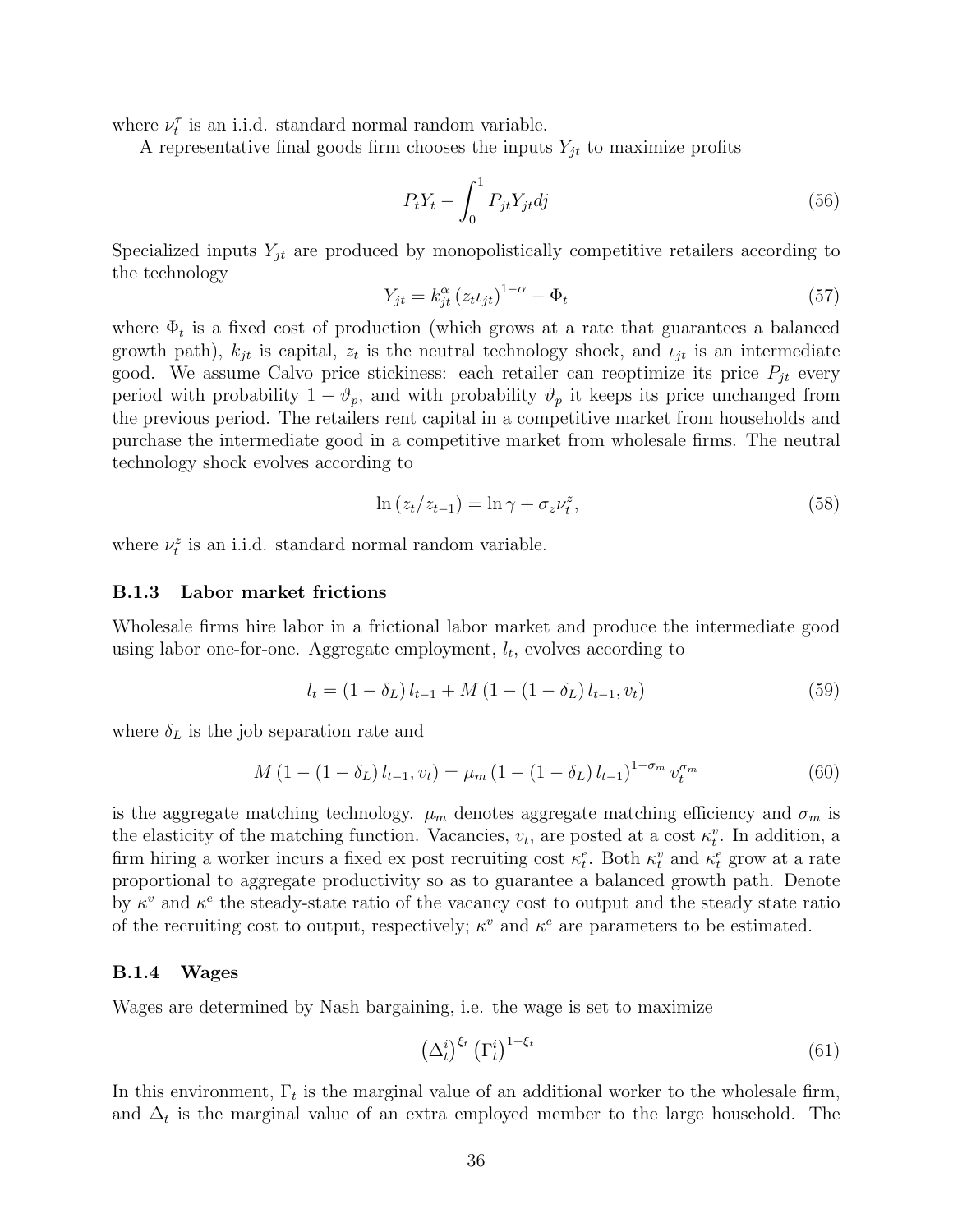bargaining weight  $\xi_t$  follows the process

$$
\ln \xi_t = (1 - \rho_{\xi}) \overline{\xi} + \rho_{\xi} \ln \xi_{t-1} + \sigma_{\xi} \nu_t^{\xi}, \tag{62}
$$

where  $\nu_t^{\xi}$  $t_i$  is an i.i.d. standard normal random variable.

#### B.1.5 Balanced growth path

Long-run growth is driven by neutral and investment-specific technological progress. Along the non-stochastic balanced growth path,  $z_t/z_{t-1} = \gamma$  and  $\Psi_t/\Psi_{t-1} = \gamma_{\Psi}$ , so that output grows at the rate  $Y_t/Y_{t-1} = \gamma_Y = \gamma \cdot \gamma_{\Psi}^{\alpha/(1-\alpha)}$ , and investment grows at the rate  $I_t/I_{t-1} =$  $\gamma_I = \gamma \cdot \gamma_\Psi^{1/(1-\alpha)} = \gamma_Y \cdot \gamma_\Psi.$ 

#### B.1.6 Fiscal and monetary policy

Government consumption as a share of GDP follows the process

$$
\ln g_t = (1 - \rho_g) \ln g + \rho_g \ln g_{t-1} + \sigma_g \nu_t^g,\tag{63}
$$

where  $\nu_t^g$  $t_i$  is an i.i.d. standard normal random variable. Monetary policy follows the Taylor rule

$$
\ln (R_t/R) = \rho_R \ln (R_{t-1}/R) + (1 - \rho_R) (r_{\pi} \ln (\pi_t/\overline{\pi}) + r_y \ln (y_t/\overline{y}_t)) + \sigma_R \nu_t^R, \qquad (64)
$$

where R is the steady-state interest rate,  $\pi_t/\overline{\pi}$  is the deviation of inflation from its target,  $y_t/\overline{y}_t$  is the deviation of GDP from its non-stochastic growth path, and  $\nu_t^R$  is an i.i.d. standard normal random variable.

#### B.1.7 Unemployment insurance

Unemployment benefits  $D_t$  follow the process

$$
\ln(D_t/\overline{D}) = \rho_D \ln(D_{t-1}/\overline{D}) + \rho_{D,U} (u_t - \tilde{u}_t) + \sigma_D \nu_t^{UI}
$$
\n(65)

Here,  $\overline{D}$  is the steady-state value of unemployment benefits,  $u_t = 1 - l_t$  is unemployment,  $\tilde{u}_t$  is the two-year moving average of unemployment, and  $\nu_t^{UI}$  is an i.i.d. standard normal random variable.

### B.2 Data and estimation

The estimation period is 1959Q1:2008Q3. The model includes 8 shocks and is estimated using quarterly data on 8 observables: output, consumption, investment, wages, inflation, the nominal interest rate, the unemployment rate, and unemployment insurance.

These variables are constructed as follows. Nominal output is taken to be nominal GDP. Nominal consumption is measured as nominal consumption expenditures of nondurables and services. Nominal investment is measured as the sum of gross private domestic investment and nominal consumption of durables. The real per capita variables are constructed by dividing the nominal variable by the GDP deflator and by the population. Real wages are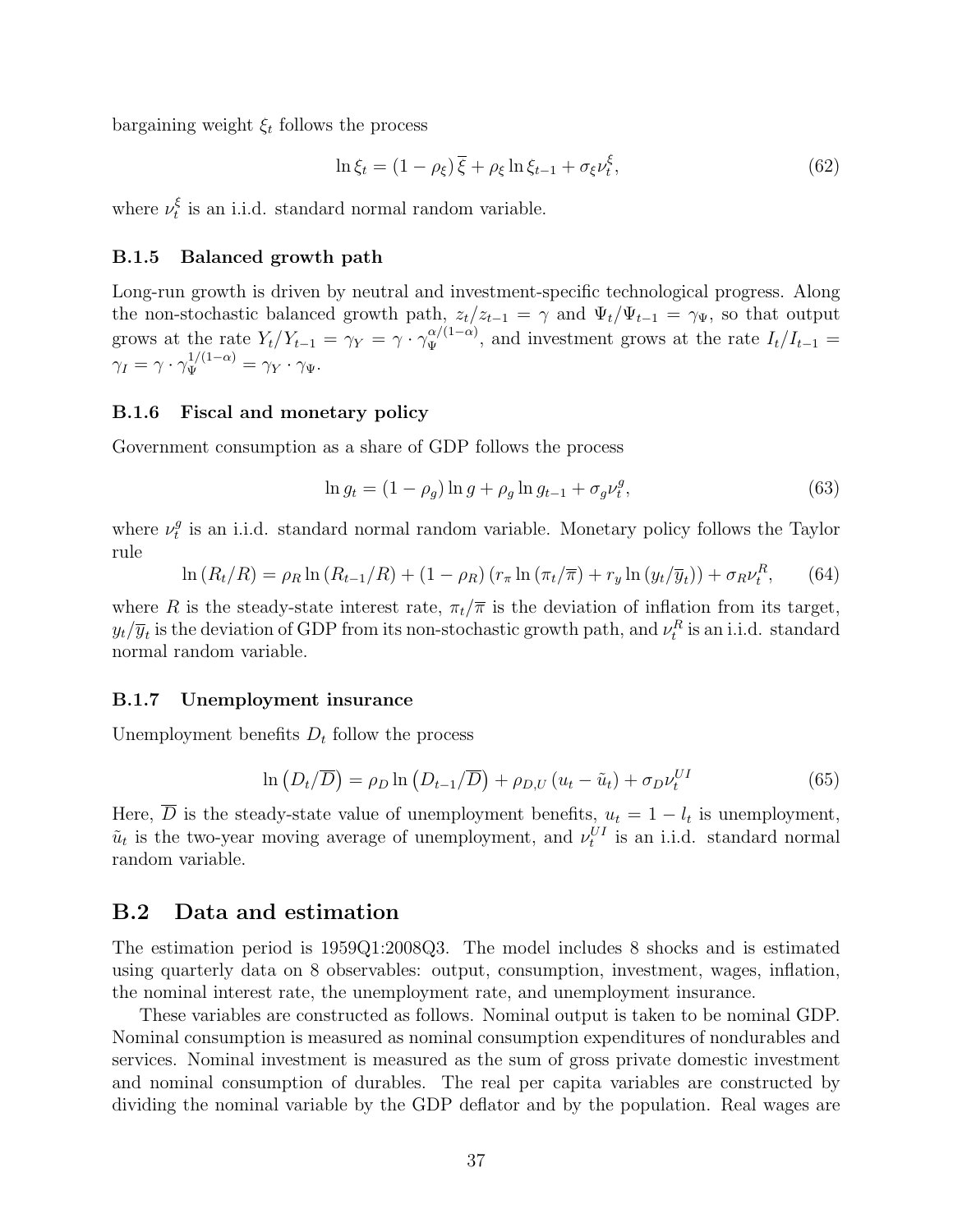taken to be nominal compensation per hour, divided by the GDP deflator. The price level is also measured by the GDP deflator. The nominal interest rate is measured by the gross effective federal funds rate. The unemployment rate is the number of unemployed persons 16 and older divided by the labor force. Finally, unemployment benefits data is obtained from NIPA table 2.6, line 21. This data is aggregated to quarterly frequency and divided by the GDP deflator and the number of unemployed persons to obtain the series of real unemployment benefits per unemployed person.

These variables are then used to construct the 8 observables used in the estimation, namely: the quarterly growth rate of real GDP per capita, the quarterly growth rate of real consumption per capita, the quarterly growth rate of real investment per capita, the quarterly growth rate of real wages, the quarterly inflation rate, the quarterly nominal interest rate, the unemployment rate, and unemployment benefits per unemployed worker. The first six are expressed in log deviations from the respective sample mean. The unemployment rate and the unemployment benefit series are detrended using the Hodrick-Prescott filter with a smoothing parameter of  $10<sup>5</sup>$ .

We estimate the model using Bayesian maximum likelihood (Smets and Wouters, 2007). Table [7](#page-75-0) reports the values for parameters fixed a priori, and table [8](#page-76-0) reports the priors and posteriors for the estimated parameters.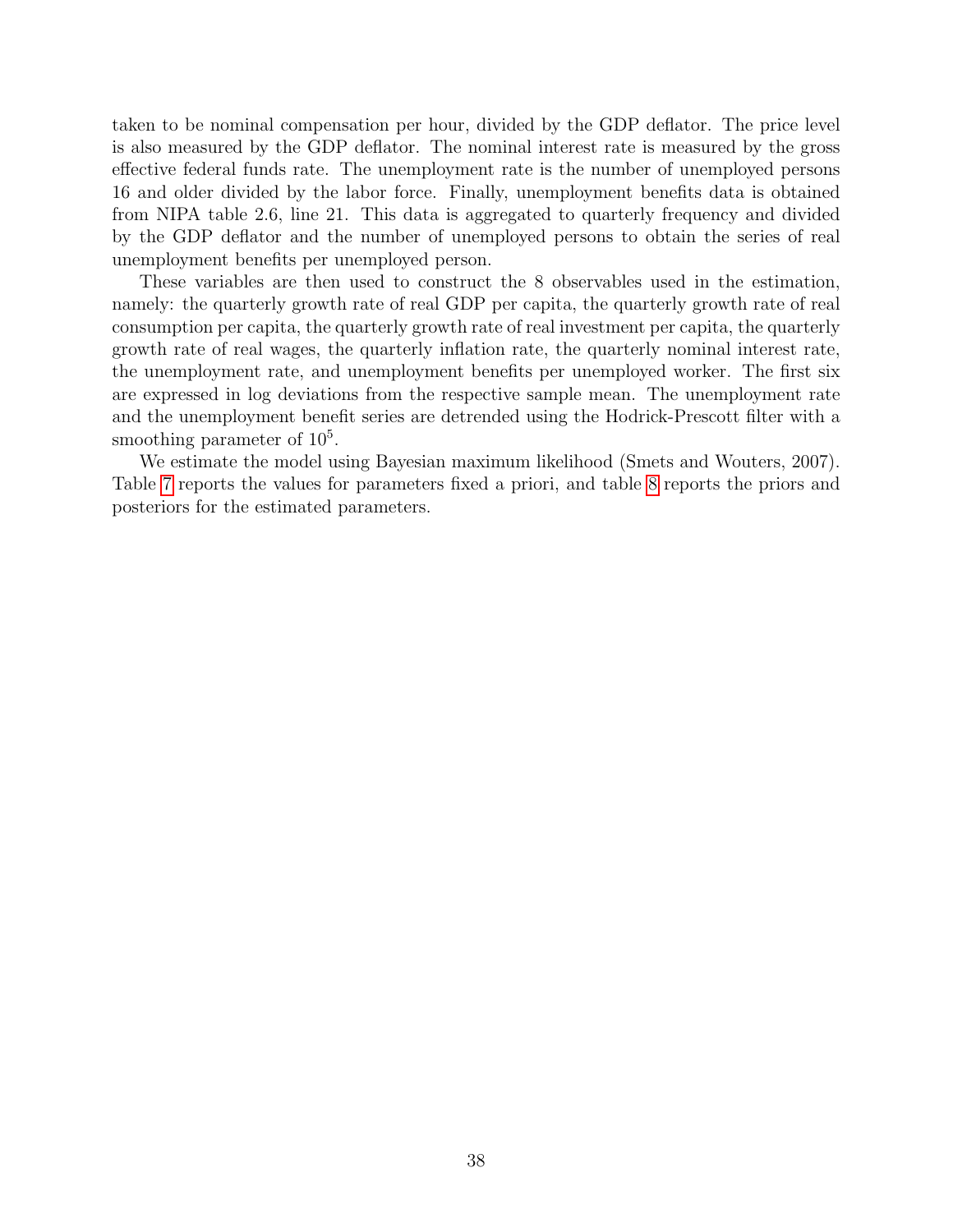# C Tables and figures

## C.1 Tables and figures for section [2](#page-8-0)

|        | Parameter                         | Value | Target                                                | Value |
|--------|-----------------------------------|-------|-------------------------------------------------------|-------|
|        | $h$ Value of non-market activity  | 0.80  | Average $v/u$                                         | 0.634 |
|        | Bargaining power                  | 0.15  | Wage elasticity w.r.t. productivity                   | 0.449 |
|        | Matching parameter                | 0.57  | Job-finding rate                                      | 0.139 |
|        | A Level disutility of search      | 0.90  | Micro elasticity of unemp. duration w.r.t. $b$        | 0.3   |
| $\psi$ | Curvature of disutility of search |       | 1.38 Macro elasticity of unemp. duration w.r.t. $1/e$ | 0.1   |

Table 1: Internally Calibrated Parameters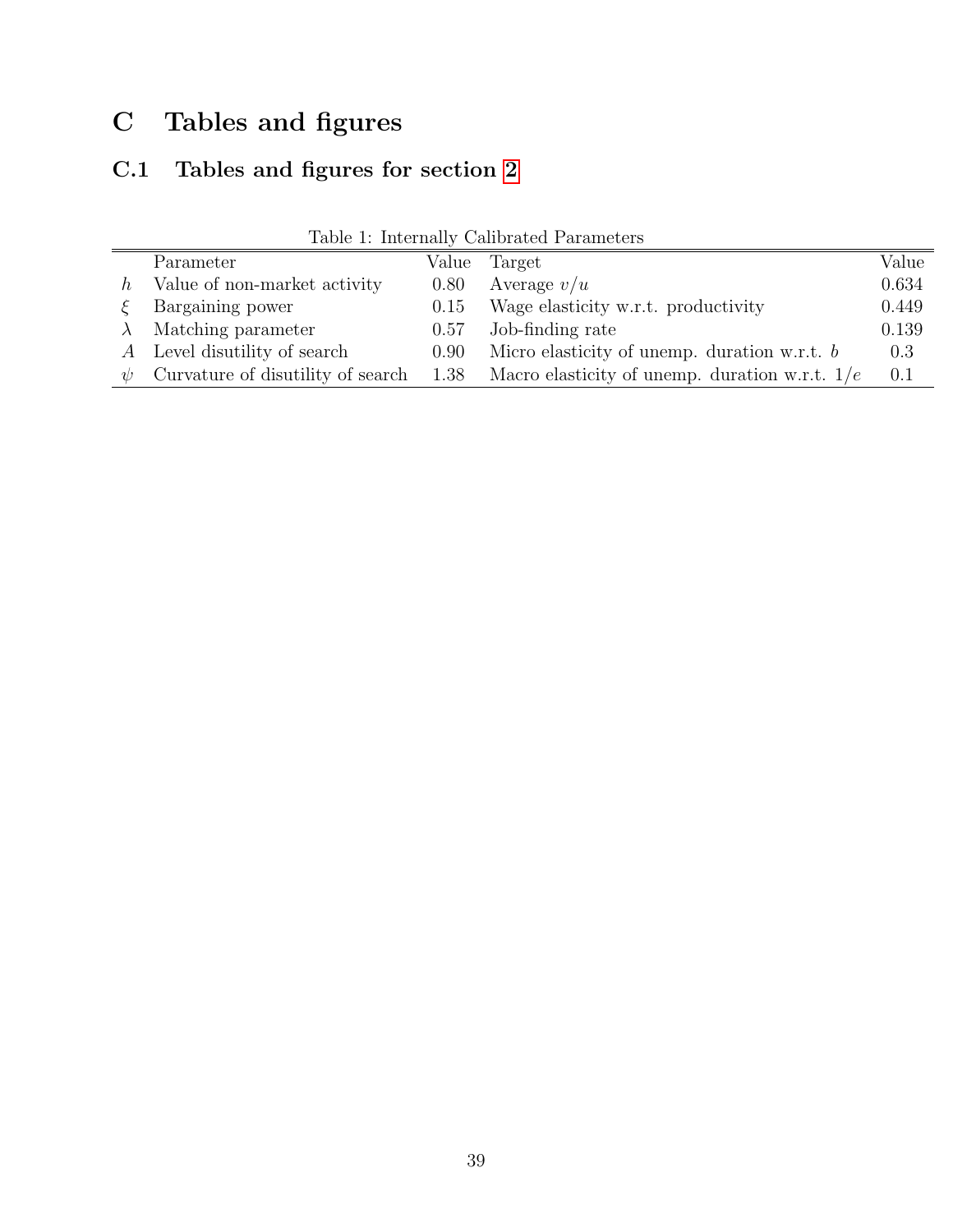| $\alpha$ and $\alpha$ . Summary Secondron, when $\alpha$ is $\alpha$ is $\alpha$ is $\alpha$ is $\alpha$ is $\alpha$ is $\alpha$ |                  |                           |            |           |        |                     |                  |
|----------------------------------------------------------------------------------------------------------------------------------|------------------|---------------------------|------------|-----------|--------|---------------------|------------------|
|                                                                                                                                  |                  | $\boldsymbol{\mathit{u}}$ | $\upsilon$ | v/u       |        | w                   | $\boldsymbol{z}$ |
| Standard Deviation $0.1191$ $0.1353$                                                                                             |                  |                           |            | 0.2556    | 0.0864 | 0.0087              | 0.0125           |
|                                                                                                                                  | $\boldsymbol{u}$ |                           | $-0.9236$  | $-0.9587$ |        | $-0.9064$ $-0.0188$ | $-0.2124$        |
| Correlation                                                                                                                      | $\boldsymbol{v}$ |                           |            | 0.9846    | 0.8900 | $-0.0039$           | 0.3872           |
| Matrix                                                                                                                           | v/u              |                           |            |           | 0.9176 | 0.0130              | 0.3253           |
|                                                                                                                                  |                  |                           |            |           |        | $-0.0079$           | 0.2120           |
|                                                                                                                                  | w                |                           |            |           |        |                     | 0.1797           |
|                                                                                                                                  | $\boldsymbol{z}$ |                           |            |           |        |                     |                  |

Table 2: Summary Statistics, Quarterly US Data, 1960:I to 2014:IV

Table 3: Results from the Calibrated Model

|                    |                  | $\boldsymbol{\mathit{u}}$ | $\boldsymbol{v}$ | v/u       |           | w      | $\boldsymbol{z}$ |
|--------------------|------------------|---------------------------|------------------|-----------|-----------|--------|------------------|
| Standard Deviation |                  | 0.0976                    | 0.1145           | 0.2048    | 0.1140    | 0.0121 | 0.0125           |
|                    | $\boldsymbol{u}$ |                           | $-0.7776$        | $-0.9194$ | $-0.9256$ | 0.0235 | $-0.3004$        |
| Correlation        | $\boldsymbol{v}$ |                           |                  | 0.9509    | 0.9533    | 0.1857 | 0.5135           |
| Matrix             | v/u              |                           |                  |           | 0.9981    | 0.0834 | 0.4325           |
|                    |                  |                           |                  |           |           | 0.0963 | 0.4450           |
|                    | w                |                           |                  |           |           |        | 0.5299           |
|                    | $\boldsymbol{z}$ |                           |                  |           |           |        |                  |

Table 4: Results from the Model with No Benefit Extensions  $u \hspace{1.2cm} v \hspace{1.2cm} v/u \hspace{1.2cm} f \hspace{1.2cm} w \hspace{1.2cm} z$ Standard Deviation 0.0794 0.0877 0.1610 0.0896 0.0091 0.0125 u 1 -0.8139 -0.9436 -0.9449 -0.7503 -0.7562  $\mbox{Correlation} \qquad v \qquad \qquad 1 \qquad \quad 0.9561 \quad \ 0.9575 \quad \ 0.8960 \quad \ 0.8876$ Matrix  $v/u$  1 0.9994 0.8639 0.8661 f 1 0.8632 0.8634 w  $1$  0.9860  $z \sim 1$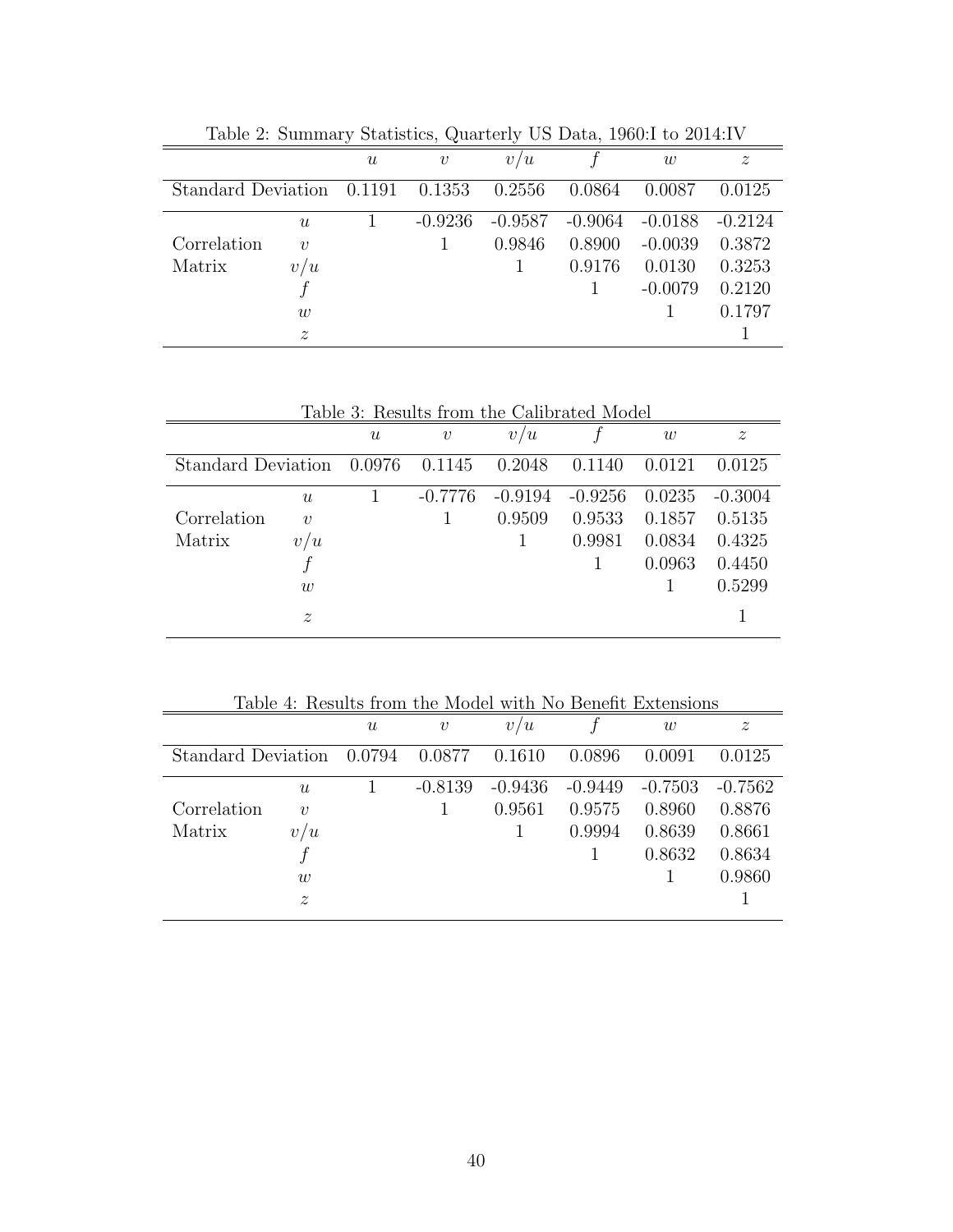| rable 5. Autocorrelation or Unemployment |           |           |                   |  |  |  |
|------------------------------------------|-----------|-----------|-------------------|--|--|--|
| Quarter Lag                              | Data      | Model     | Model             |  |  |  |
|                                          |           |           | $w$ /o Extensions |  |  |  |
| $\theta$                                 | 1         | 1         | 1                 |  |  |  |
| 1                                        | 0.9182    | 0.8765    | 0.8576            |  |  |  |
| $\overline{2}$                           | 0.7536    | 0.6391    | 0.5598            |  |  |  |
| 3                                        | 0.5485    | 0.4072    | 0.2408            |  |  |  |
| 4                                        | 0.3336    | 0.1973    | $-0.0336$         |  |  |  |
| 5                                        | 0.1413    | 0.0183    | $-0.2302$         |  |  |  |
| 6                                        | $-0.0207$ | $-0.1115$ | $-0.3484$         |  |  |  |
|                                          | $-0.1643$ | $-0.1885$ | $-0.3919$         |  |  |  |

Table 5: Autocorrelation of Unemployment

Table 6: Correlation with lagged productivity,  $z_{t-1}$ 

| Variable  | Data      | Model     | Model             |
|-----------|-----------|-----------|-------------------|
|           |           |           | $w$ /o Extensions |
| $u_t$     | $-0.3998$ | $-0.4348$ | $-0.8150$         |
| $v_t$     | 0.5369    | 0.3854    | 0.7309            |
| $v_t/u_t$ | 0.4950    | 0.4265    | 0.8236            |
| $f_t$     | 0.4110    | 0.4396    | 0.8219            |
| $w_t$     | 0.1791    | 0.3591    | 0.7339            |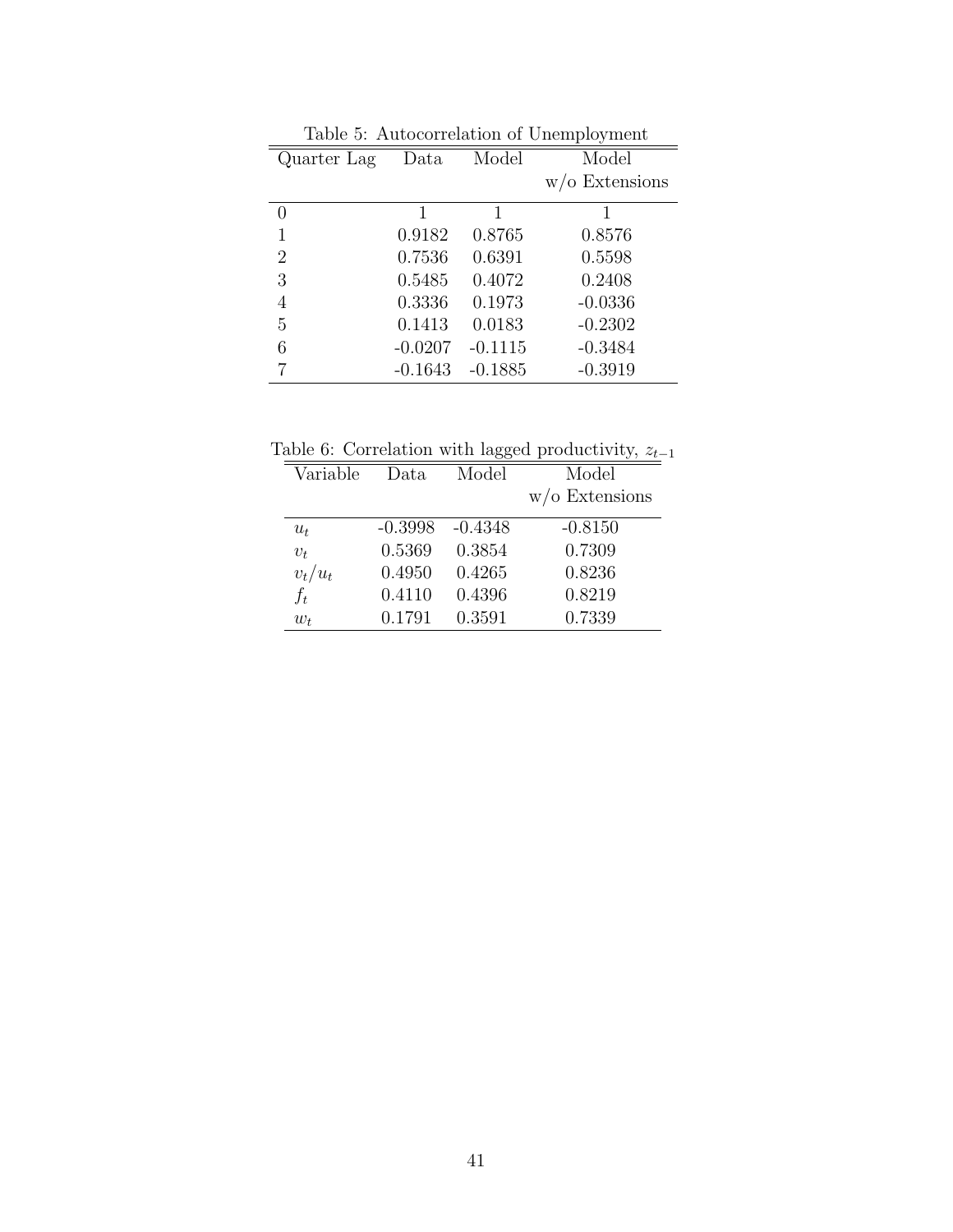

Figure 1: Labor productivity (in log-deviations from trend), left axis and maximum potential unemployment benefit duration, right axis, January 1960 through September 2014. NBER dated recessions are shaded.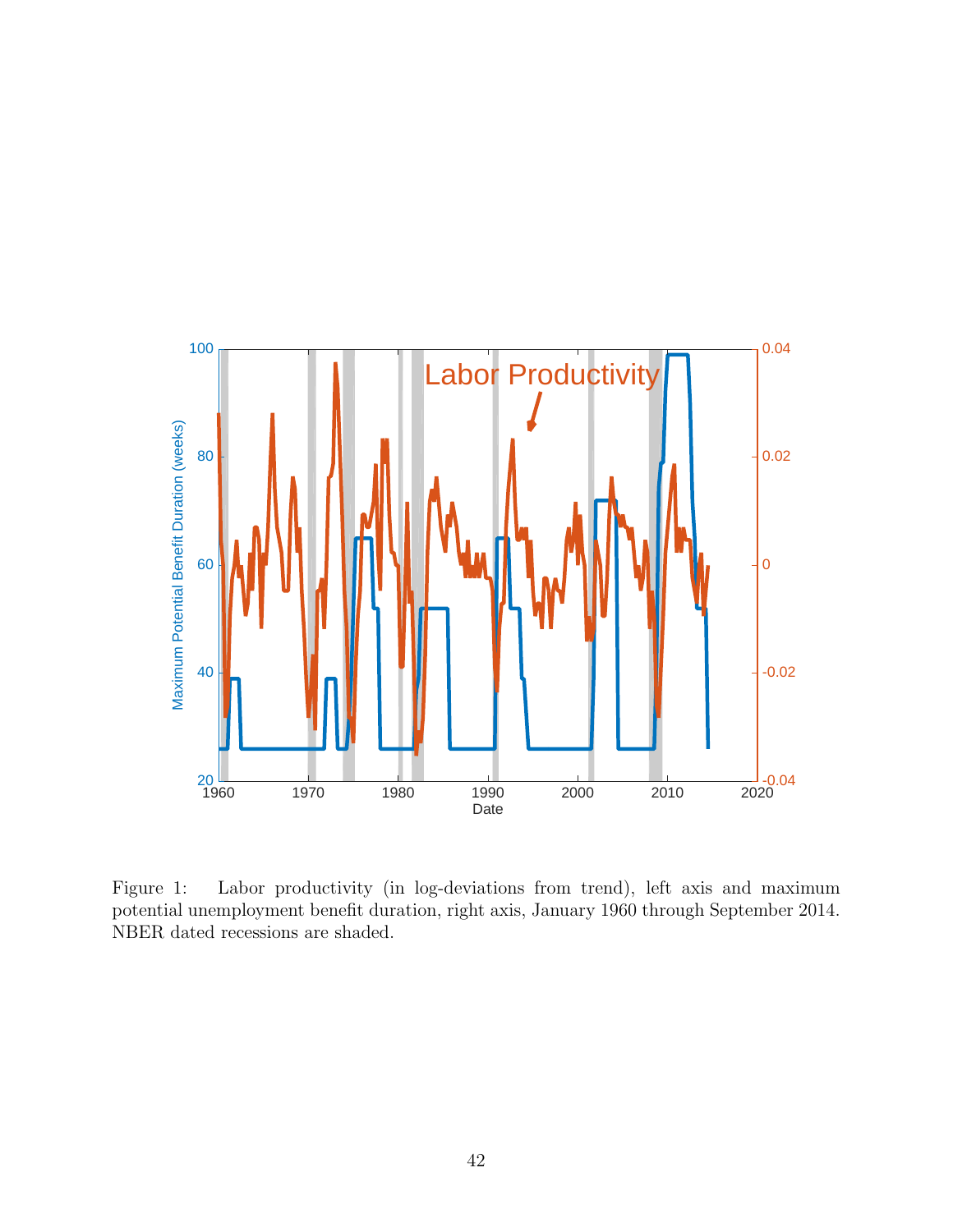

Figure 2: Simulated and actual unemployment from January 1960 through September 2014. NBER dated recessions are shaded.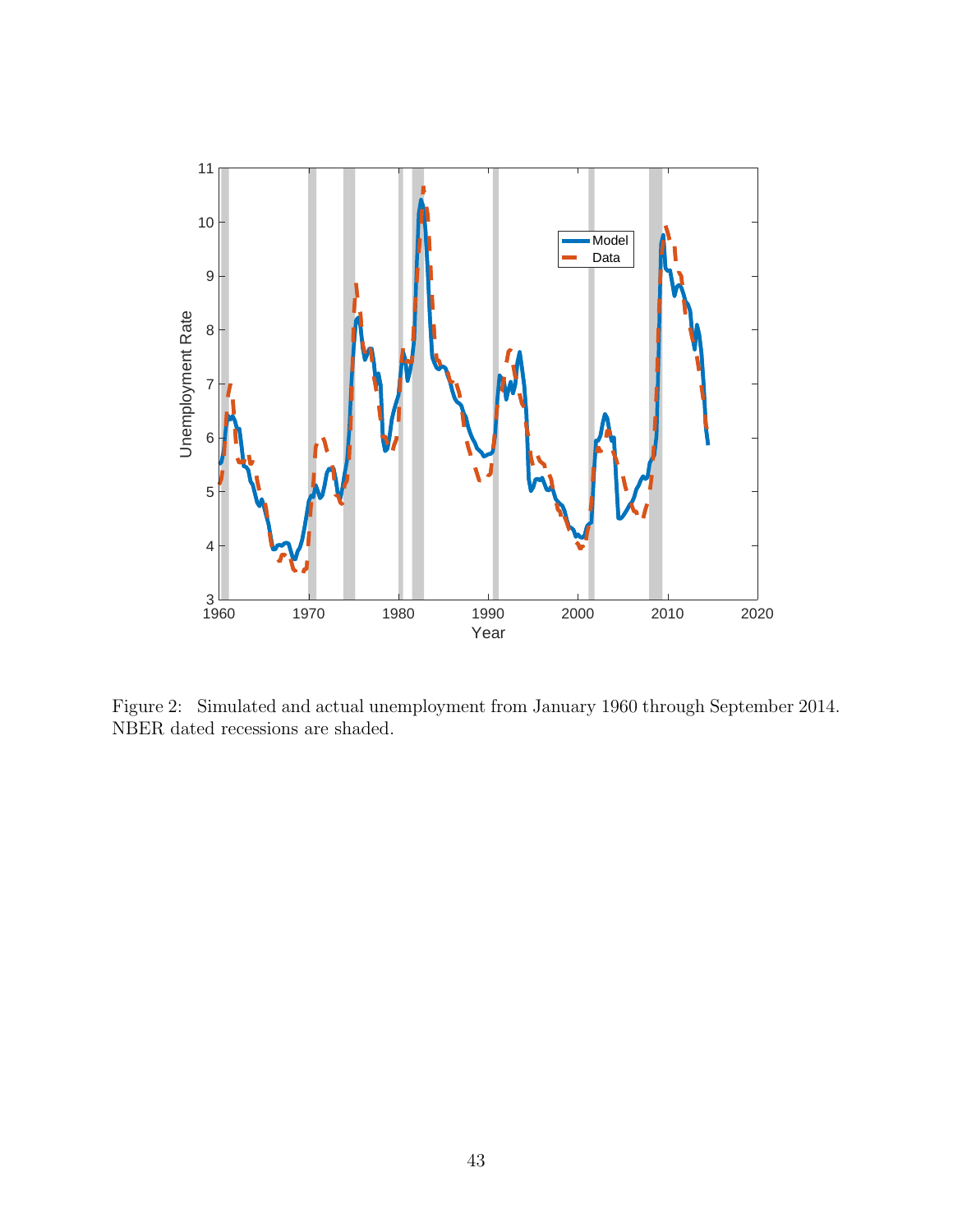

Figure 3: Log deviations from HP filtered trend for simulated and actual unemployment from January 1960 through September 2014. NBER dated recessions are shaded.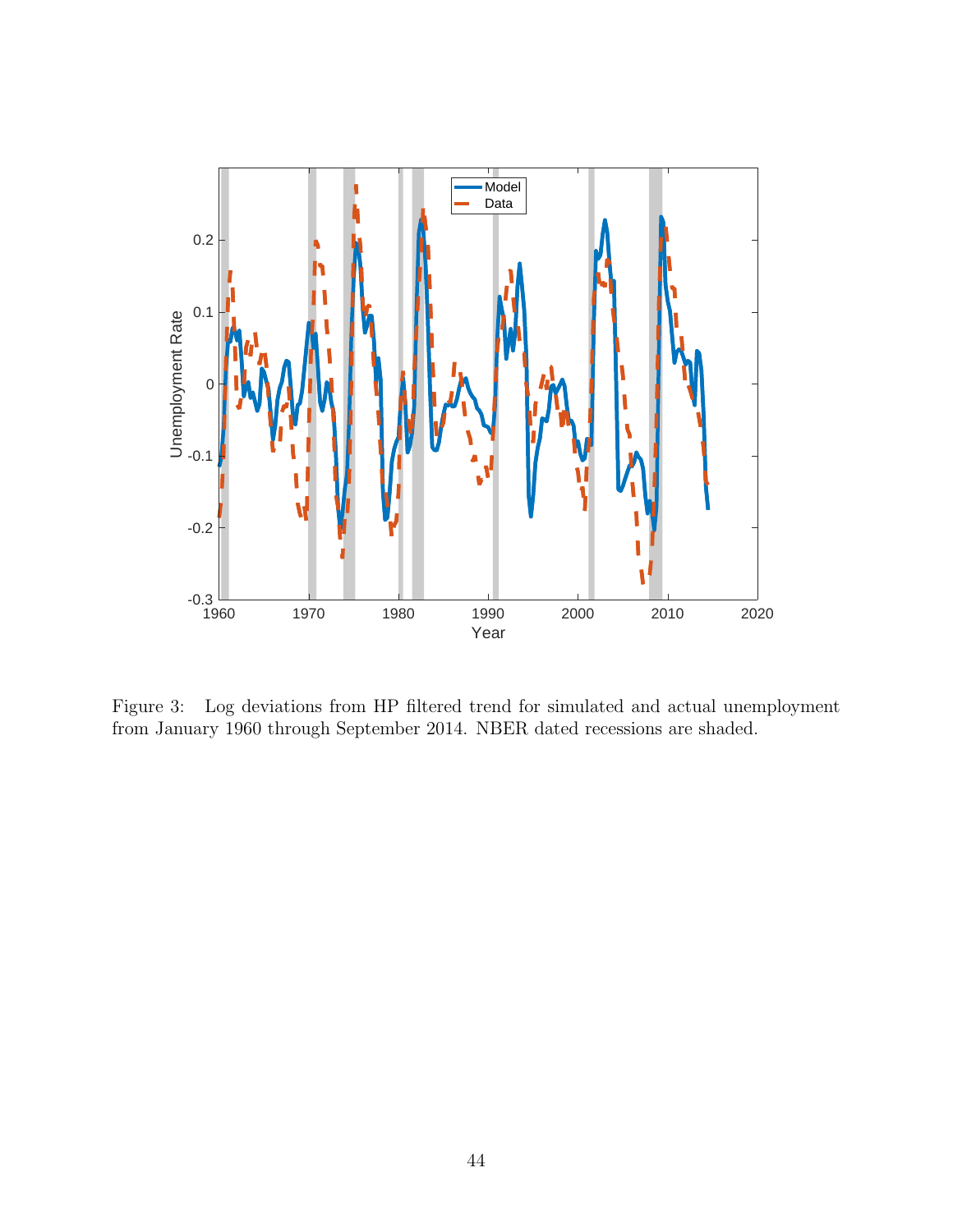

Figure 4: Simulated and actual vacancy rate from January 1960 through September 2014. NBER dated recessions are shaded.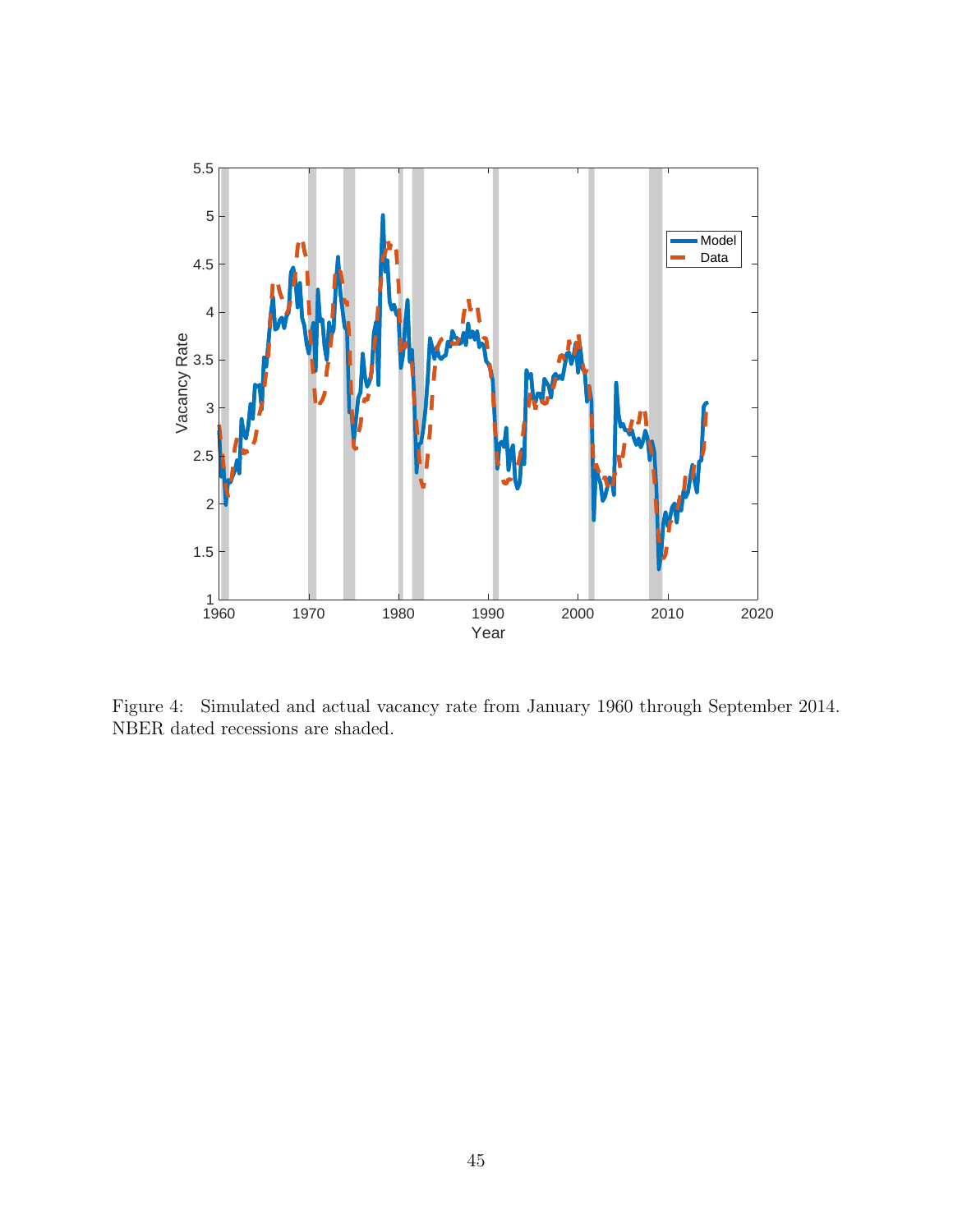

Figure 5: Log deviations from HP filtered trend for simulated and actual vacancy rate from January 1960 through September 2014. NBER dated recessions are shaded.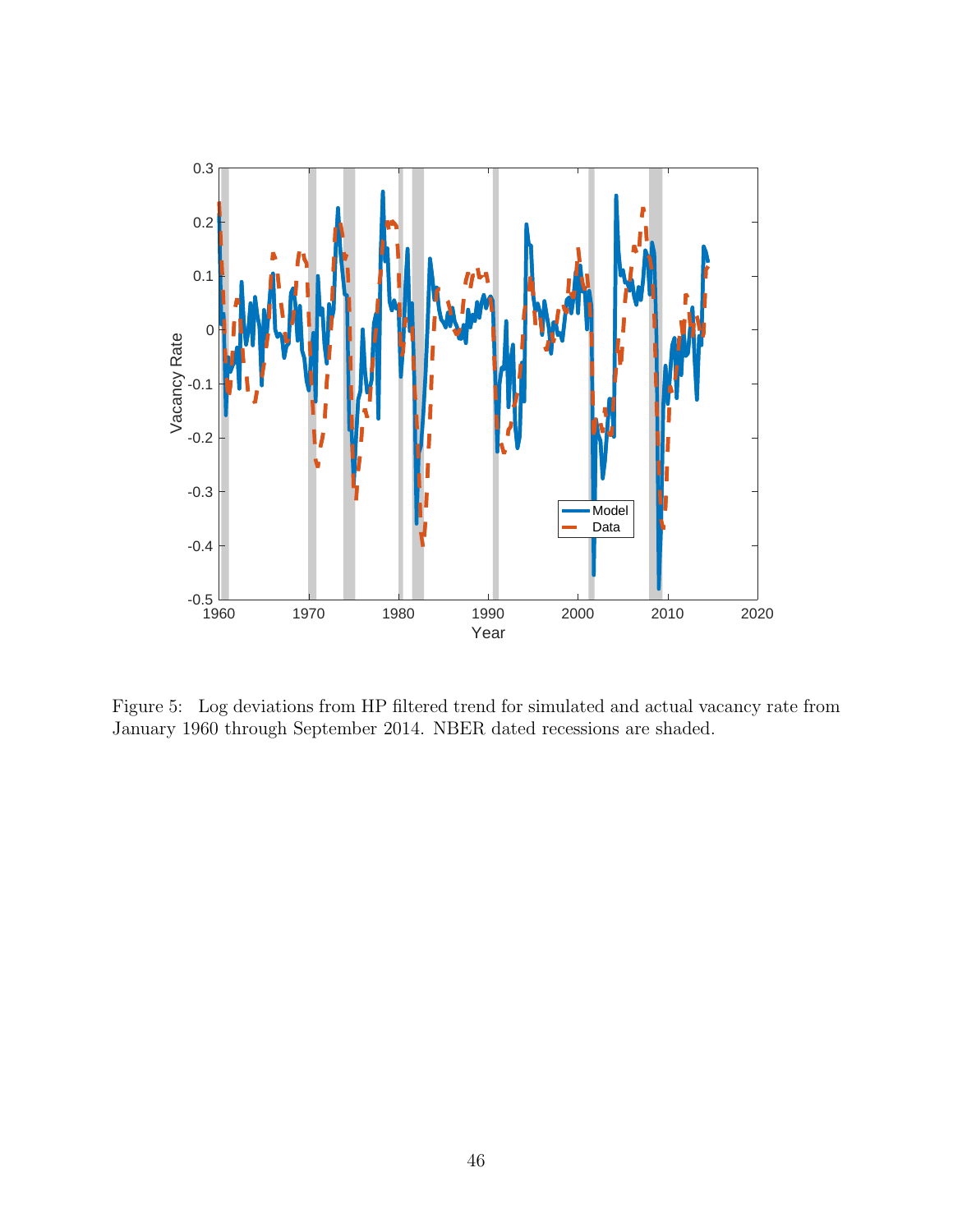

Figure 6: Simulated and actual vacancy/unemployment ratio from January 1960 through September 2014. NBER dated recessions are shaded.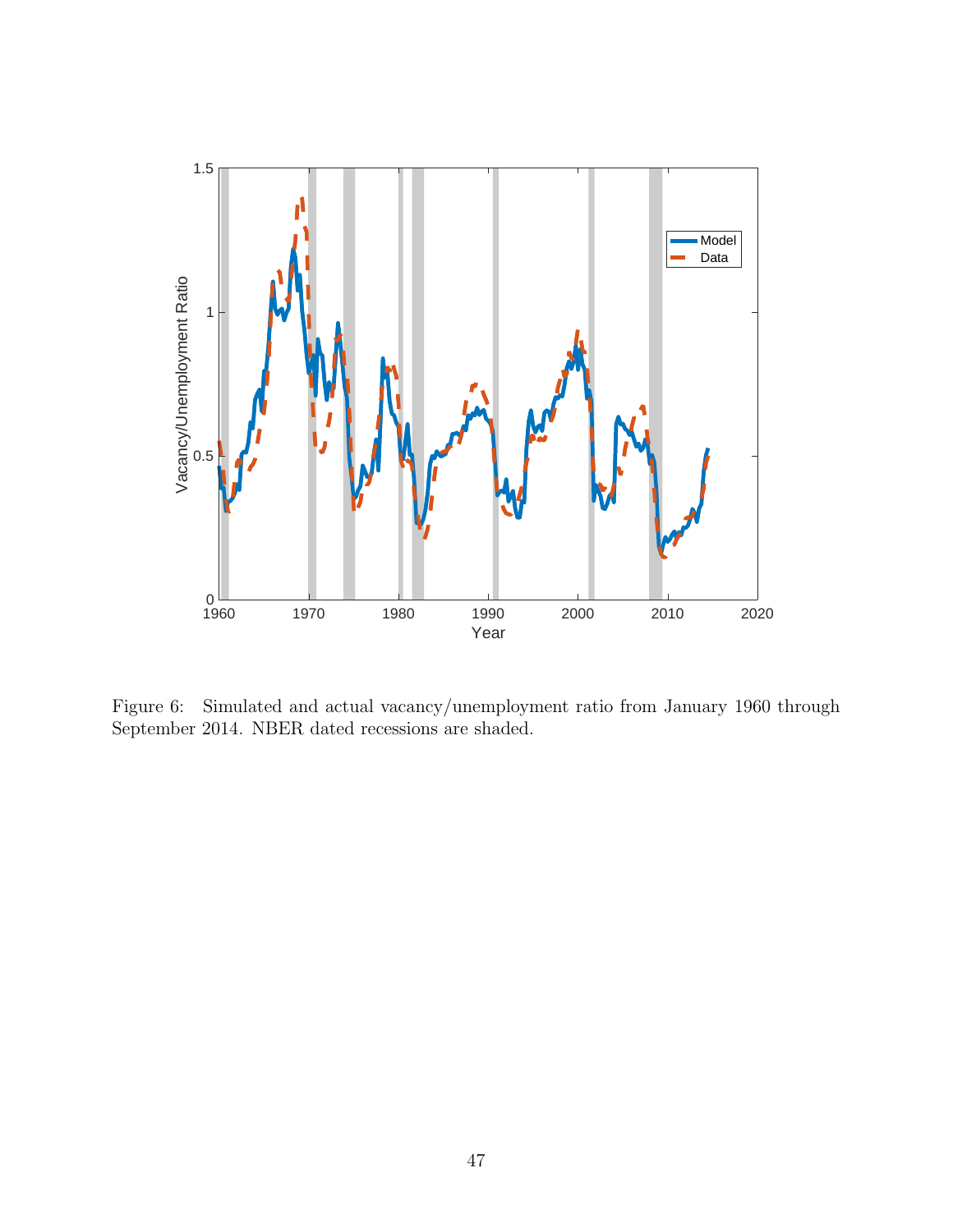

Figure 7: Log deviations from HP filtered trend for simulated and actual vacancy/unemployment ratio from January 1960 through September 2014. NBER dated recessions are shaded.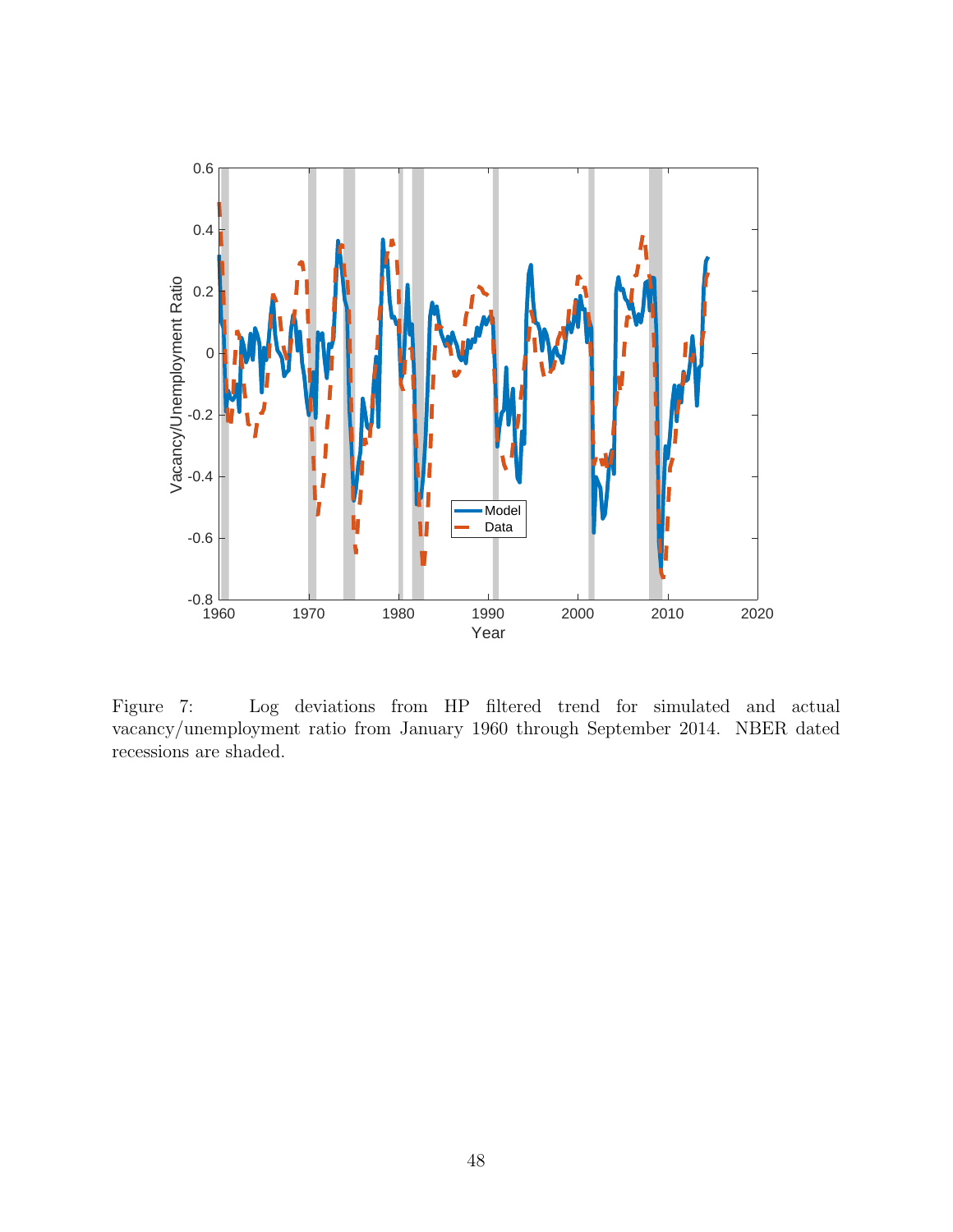

Figure 8: Simulated and actual employment from January 1960 through September 2014. NBER dated recessions are shaded.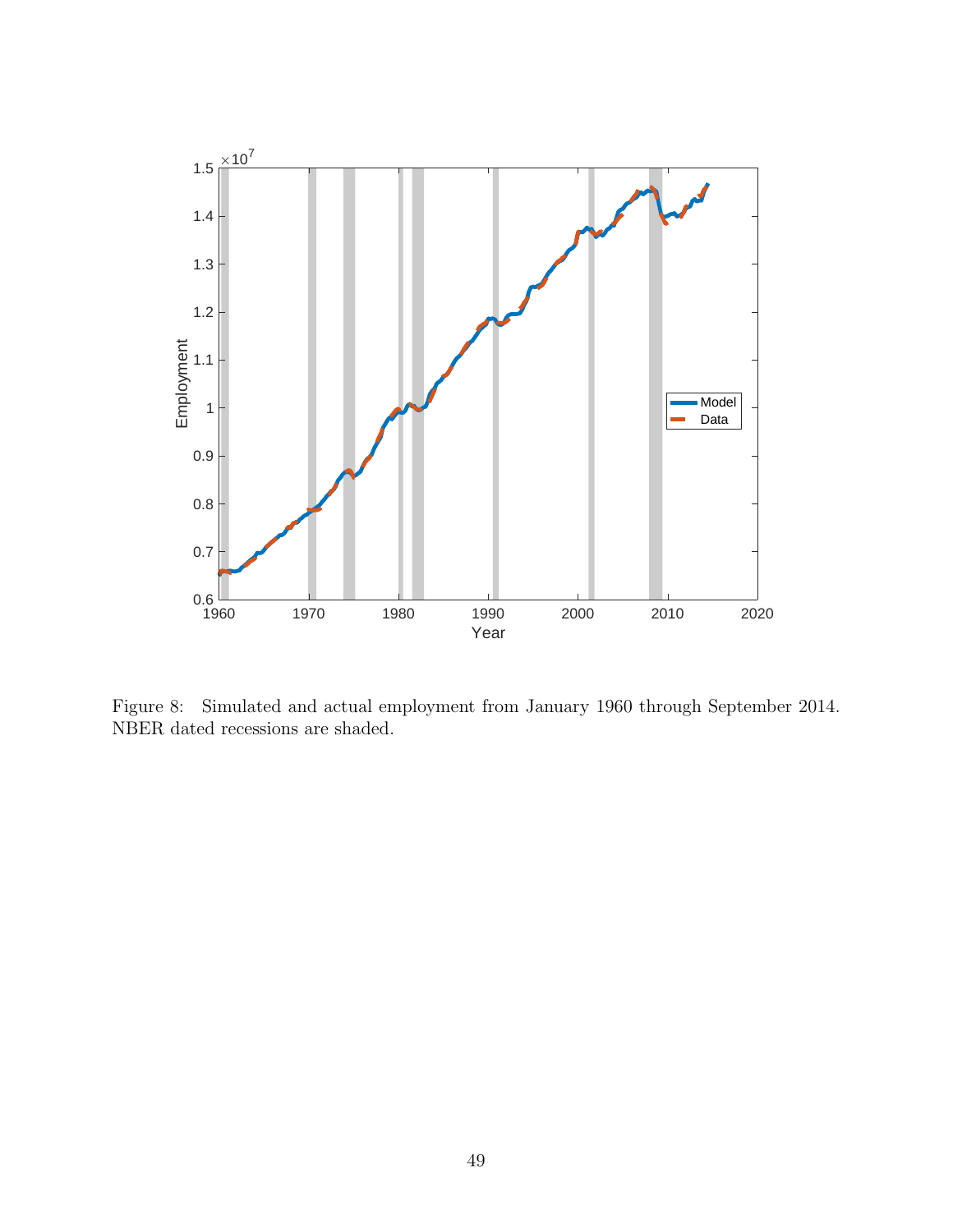

Figure 9: Log deviations from HP filtered trend for simulated and actual employment from January 1960 through September 2014. NBER dated recessions are shaded.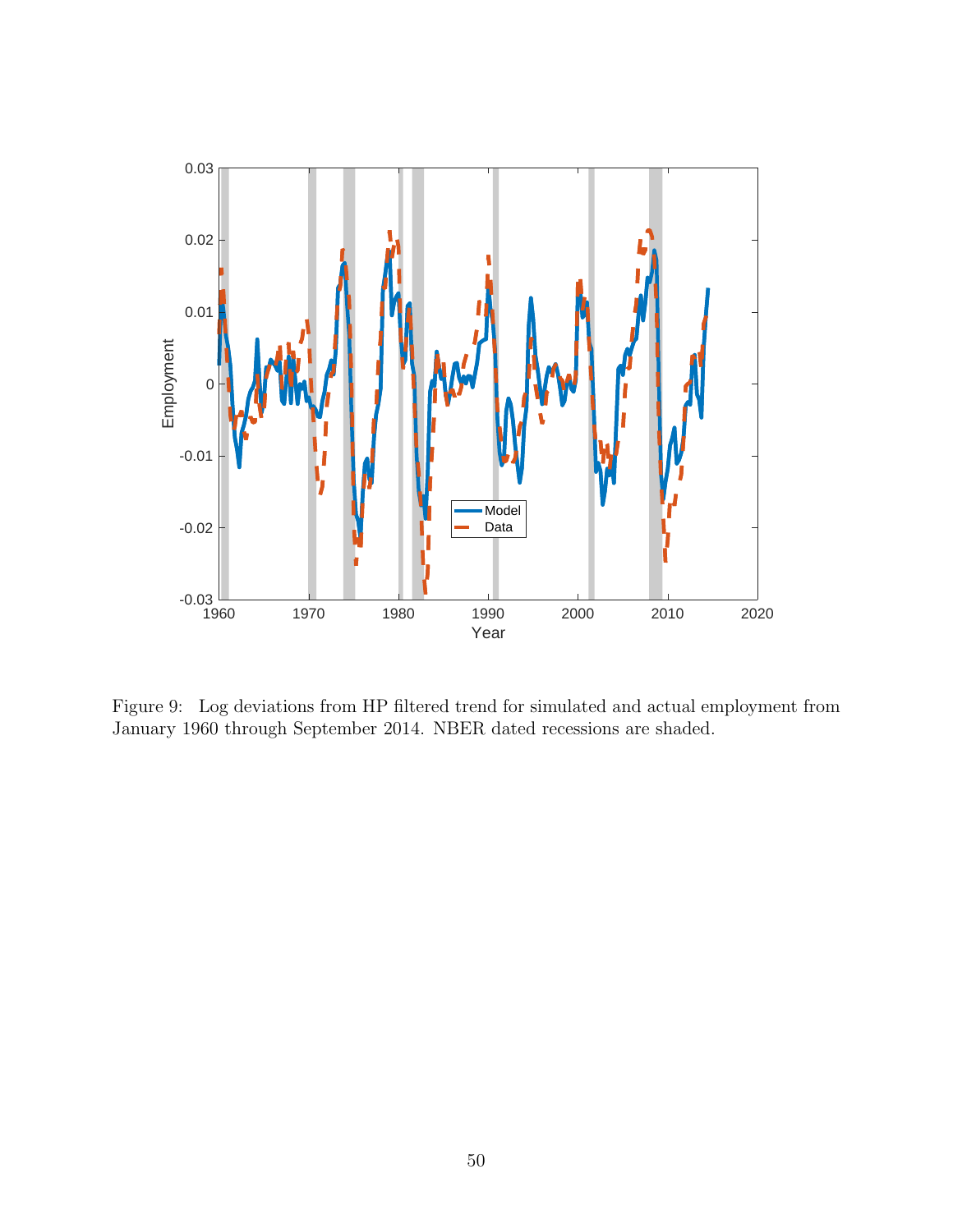

Figure 10: Simulated and actual simulated and actual job-finding rate from January 1960 through September 2014. NBER dated recessions are shaded.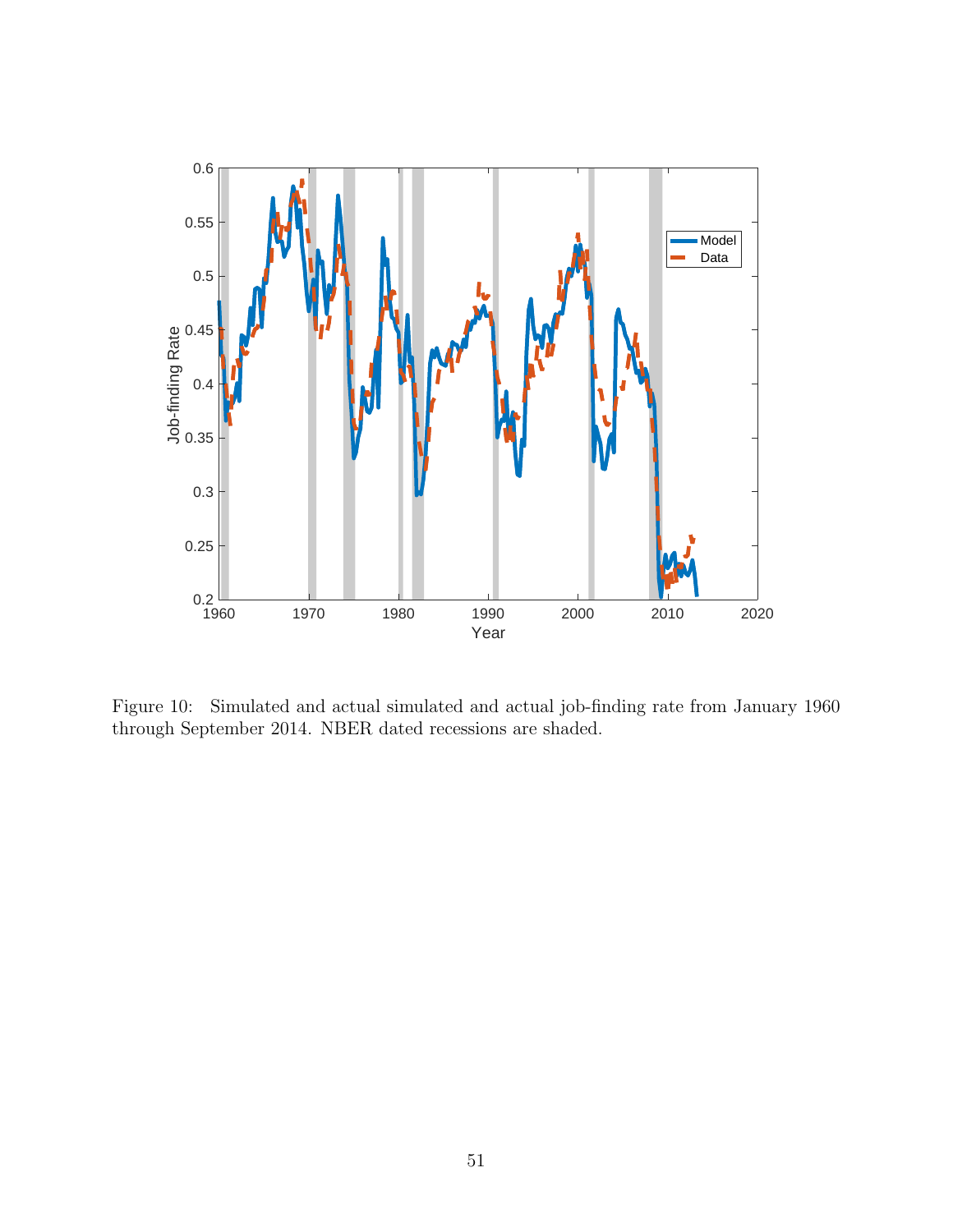

Figure 11: Log deviations from HP filtered trend for simulated and actual job-finding rate from January 1960 through September 2014. NBER dated recessions are shaded.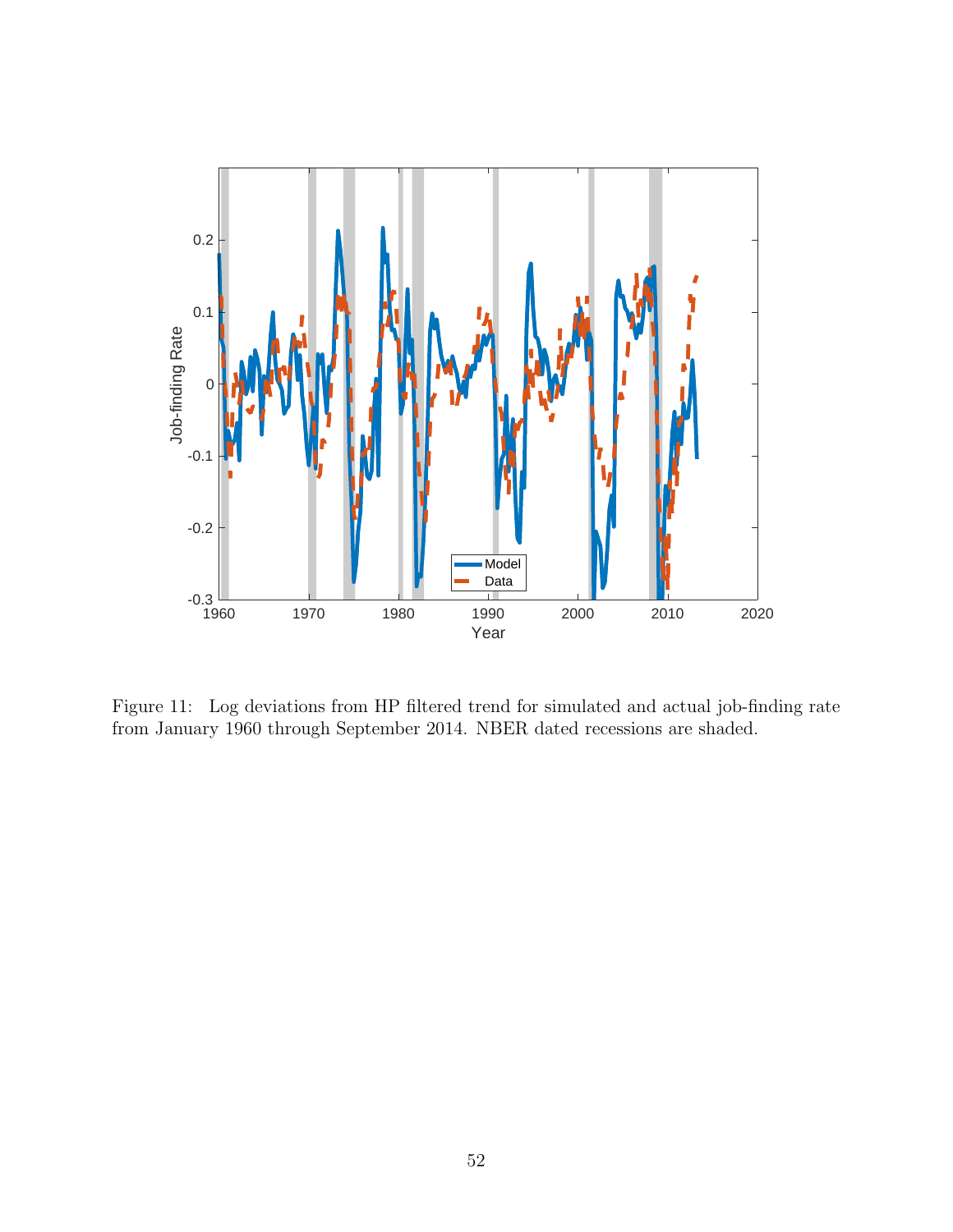

Figure 12: Simulated and actual percentage change in employment from NBER peak before the 1973-75, 1980 and 1981-82 recessions. The blue line is the model and dashed red line is the data. Data and model are not filtered. Data is from CPS, total non-farm employment.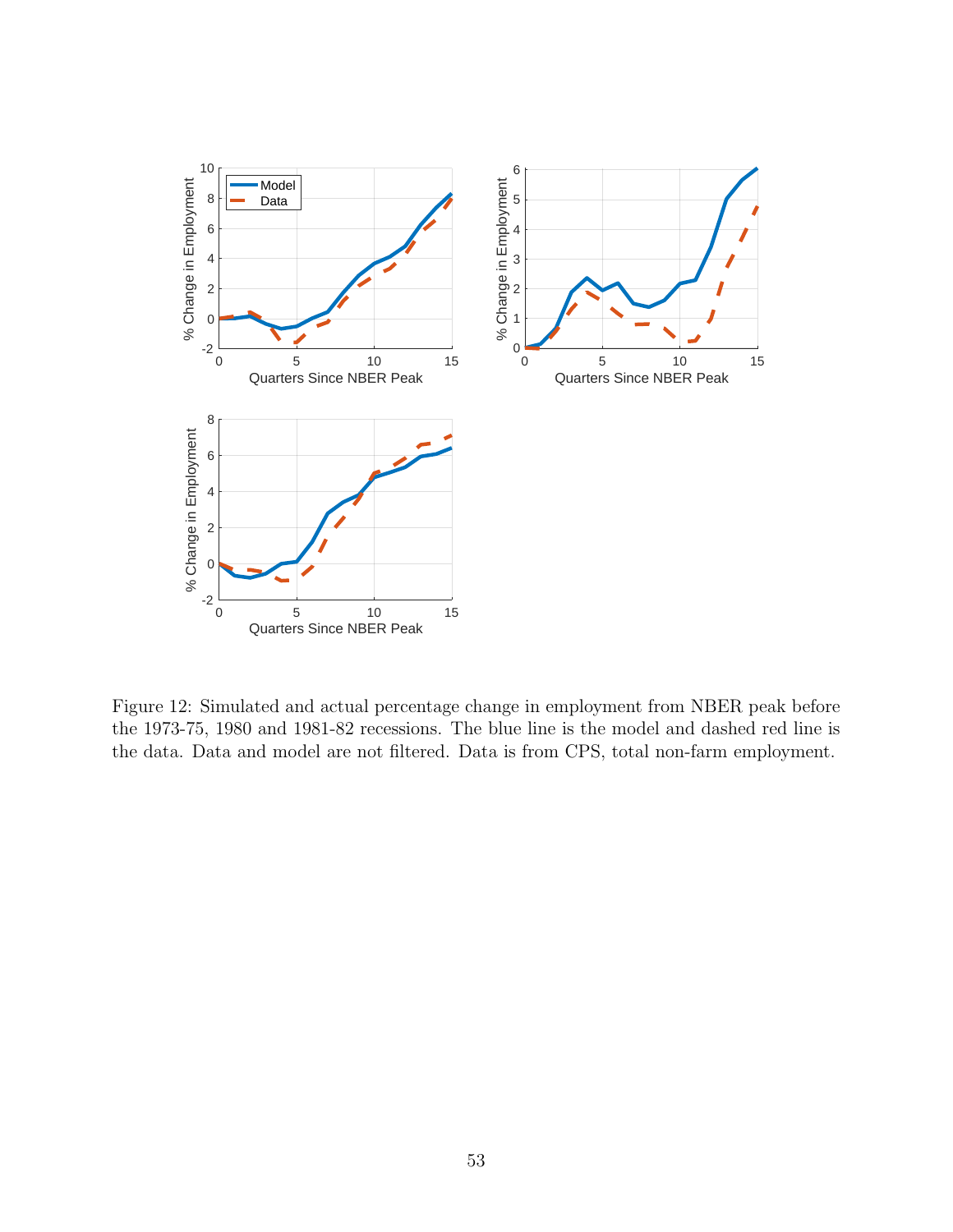

Figure 13: Simulated and actual percentage change in employment from NBER peak before the 1973-75, 1980 and 1981-82 recessions. The blue line is the model, dashed red line is the data, and the yellow dot-dashed line is the model without extensions. Data and model are not filtered. Data is from CPS, total non-farm employment.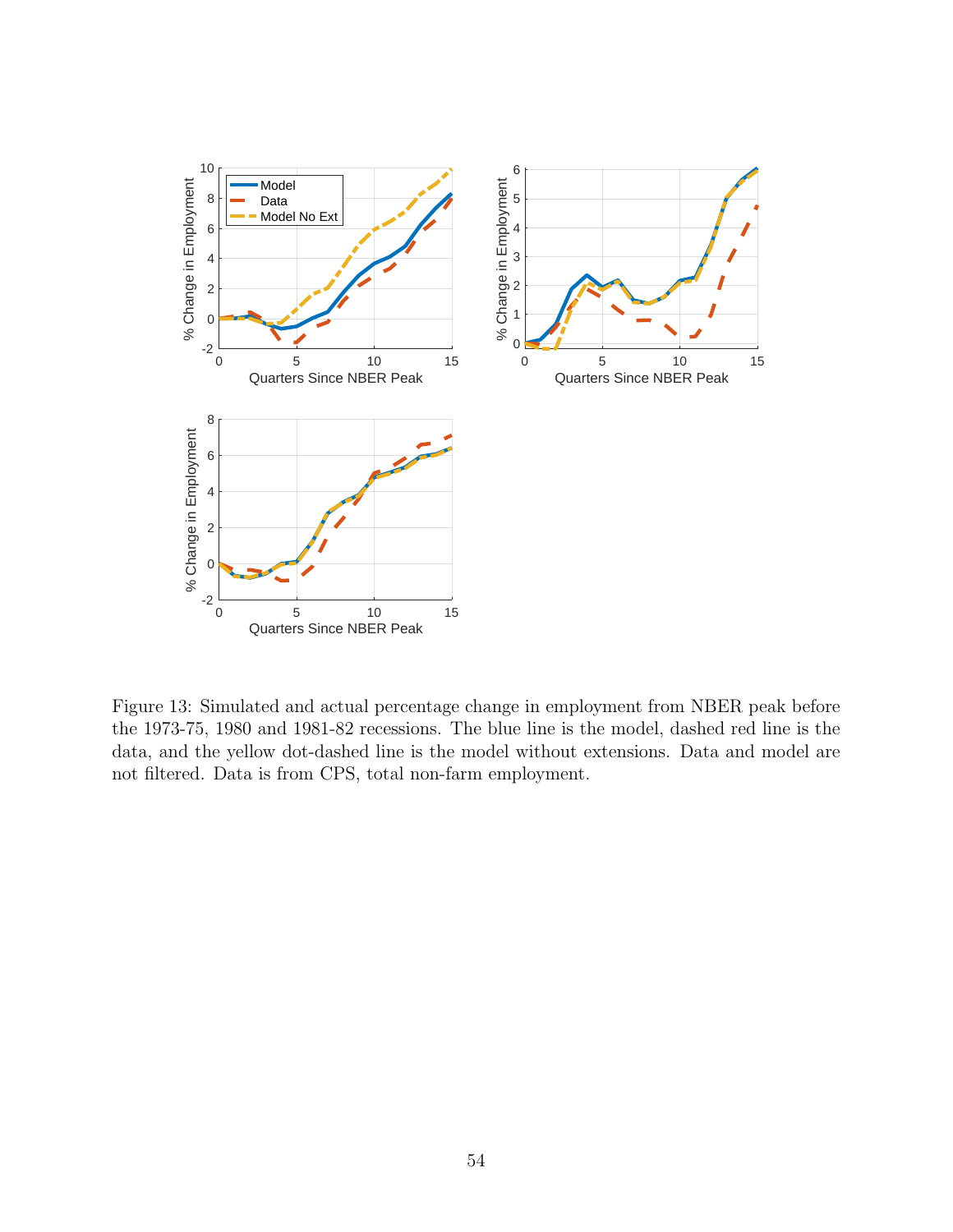

Figure 14: Simulated and actual percentage change in employment from NBER peak before the 1990-91, 2001 and 2007-09 recessions. The blue line is the model and dashed red line is the data. Data and model are not filtered. Data is from CPS, total non-farm employment.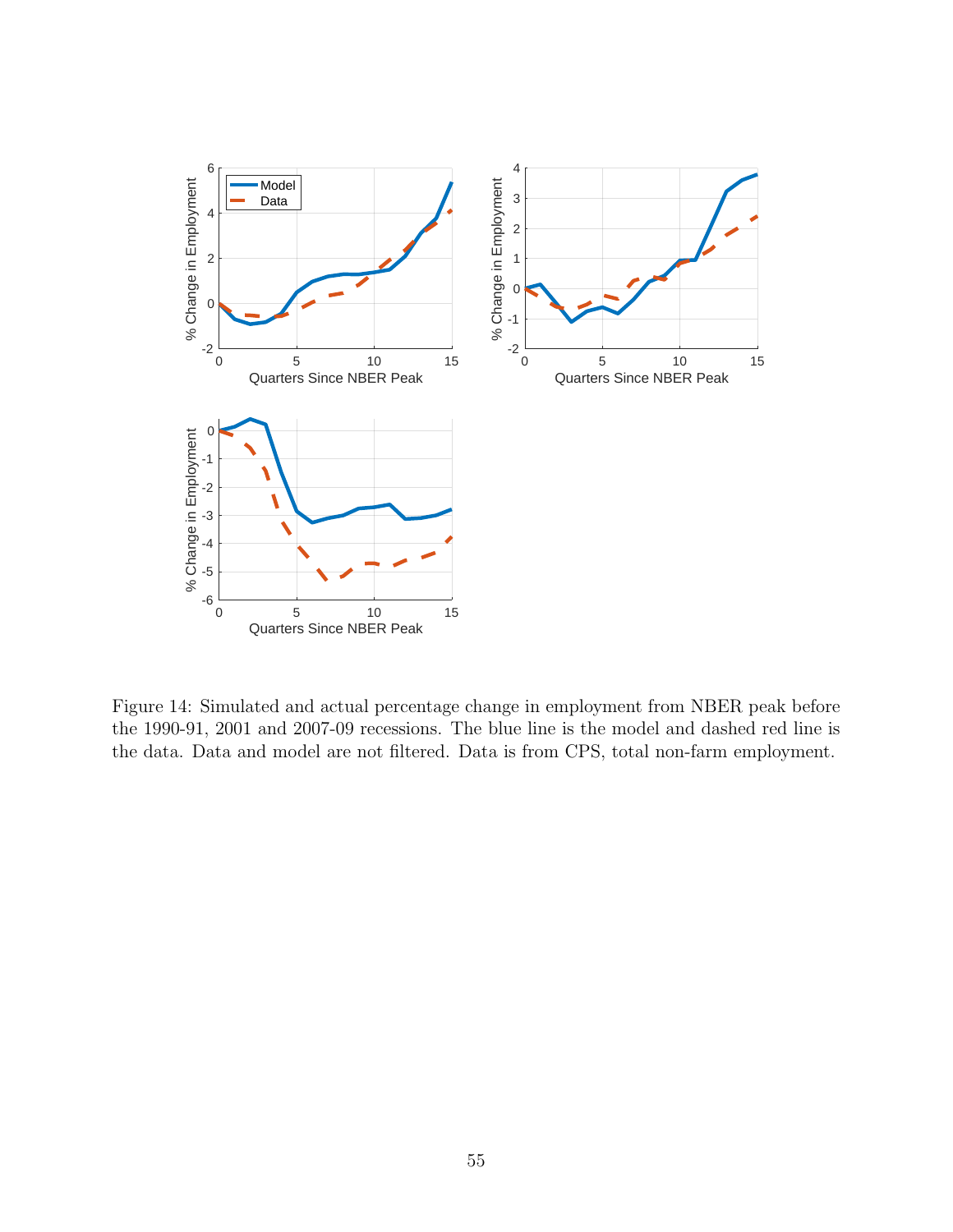

Figure 15: Simulated and actual percentage change in employment from NBER peak before the 1990-91, 2001 and 2007-09 recessions. The blue line is the model, dashed red line is the data, and the yellow dot-dashed line is the model without extensions. Data and model are not filtered.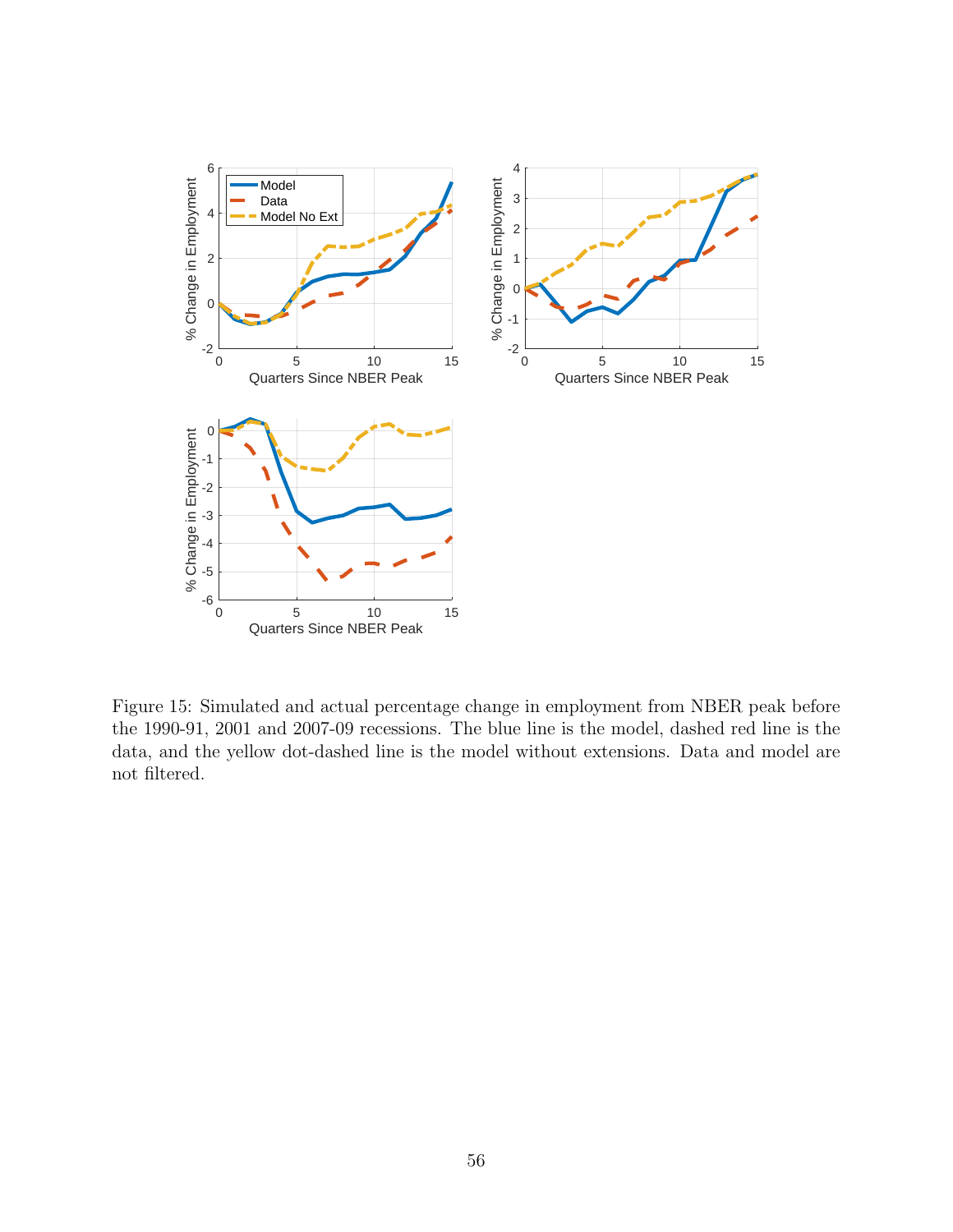

Figure 16: Simulated unemployment under rigid wages and actual unemployment from January 1960 through September 2014. NBER dated recessions are shaded.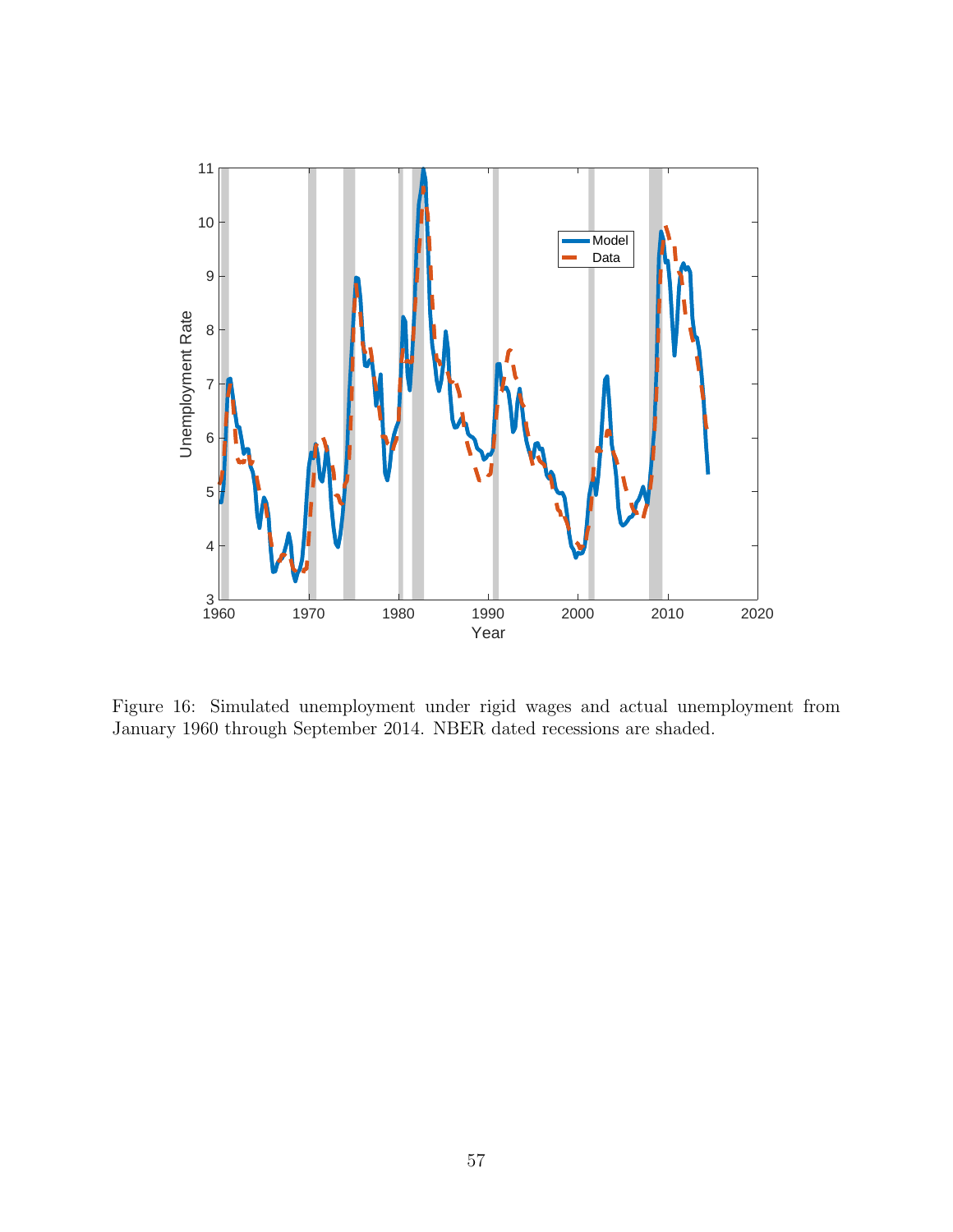

Figure 17: Log deviations from HP filtered trend for simulated unemployment under rigid wages and actual unemployment from January 1960 through September 2014. NBER dated recessions are shaded.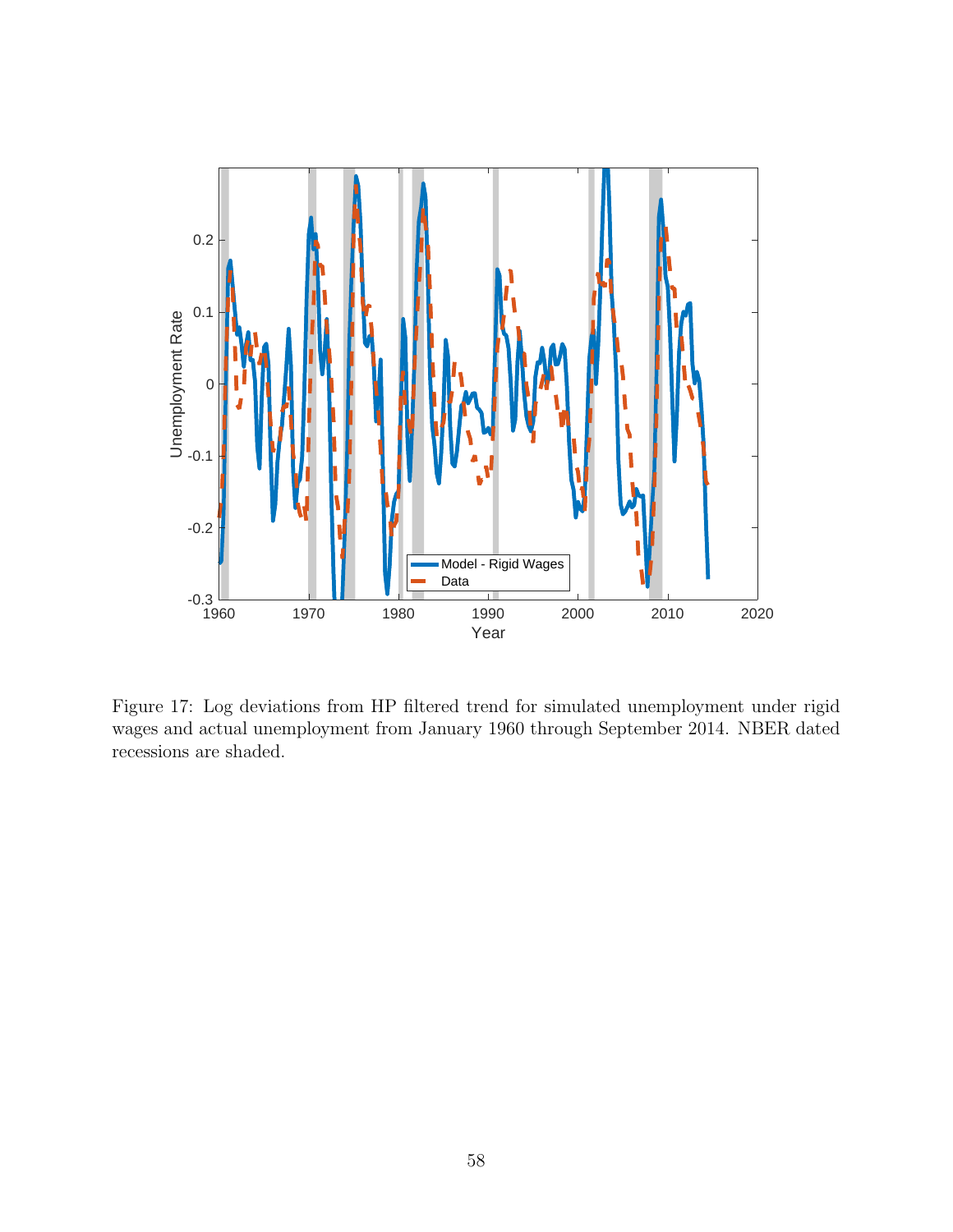

Figure 18: Simulated unemployment under endogenous separations and actual unemployment from January 1960 through September 2014. NBER dated recessions are shaded.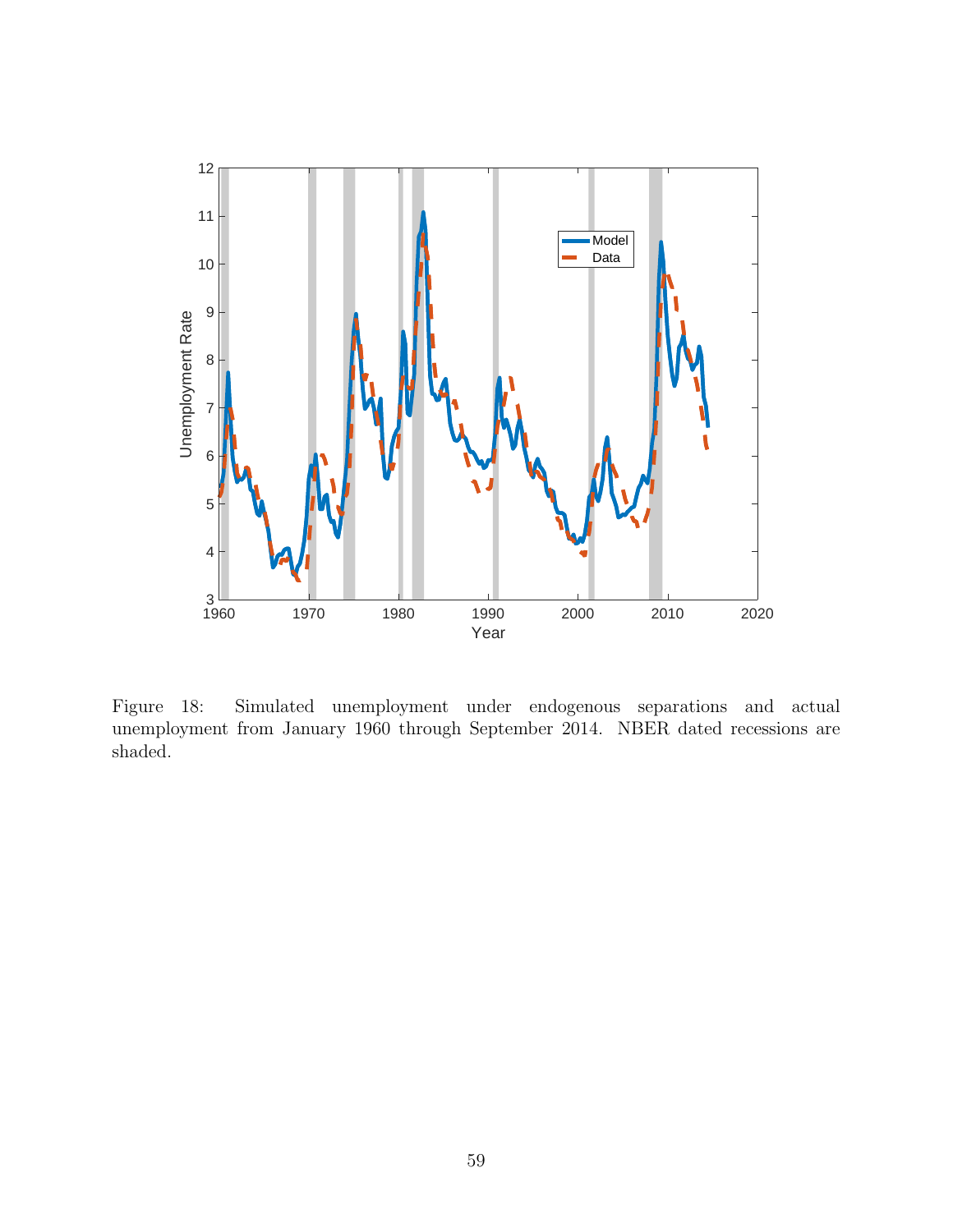

Figure 19: Beveridge curve (deviations from trend).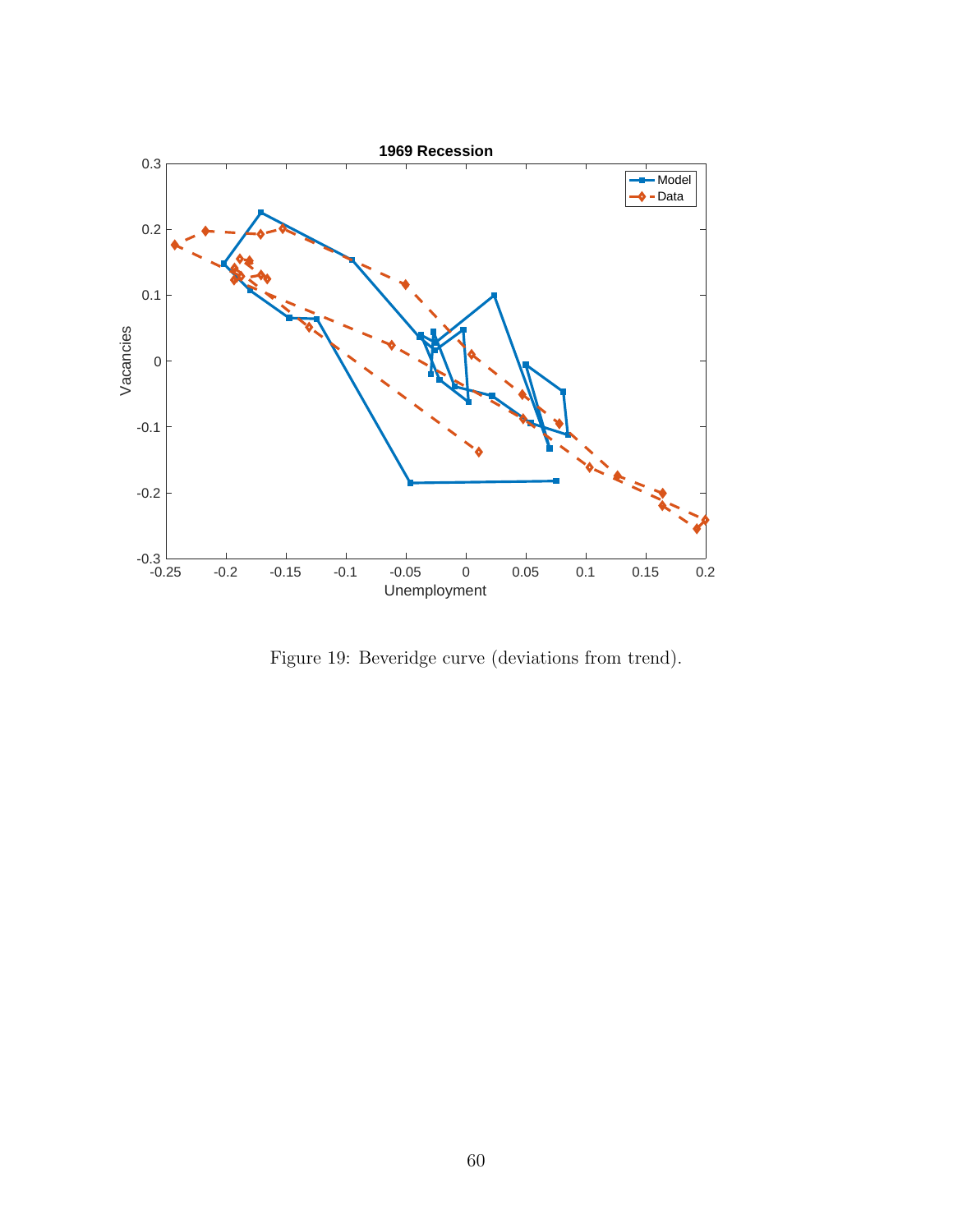

Figure 20: Beveridge curve (deviations from trend).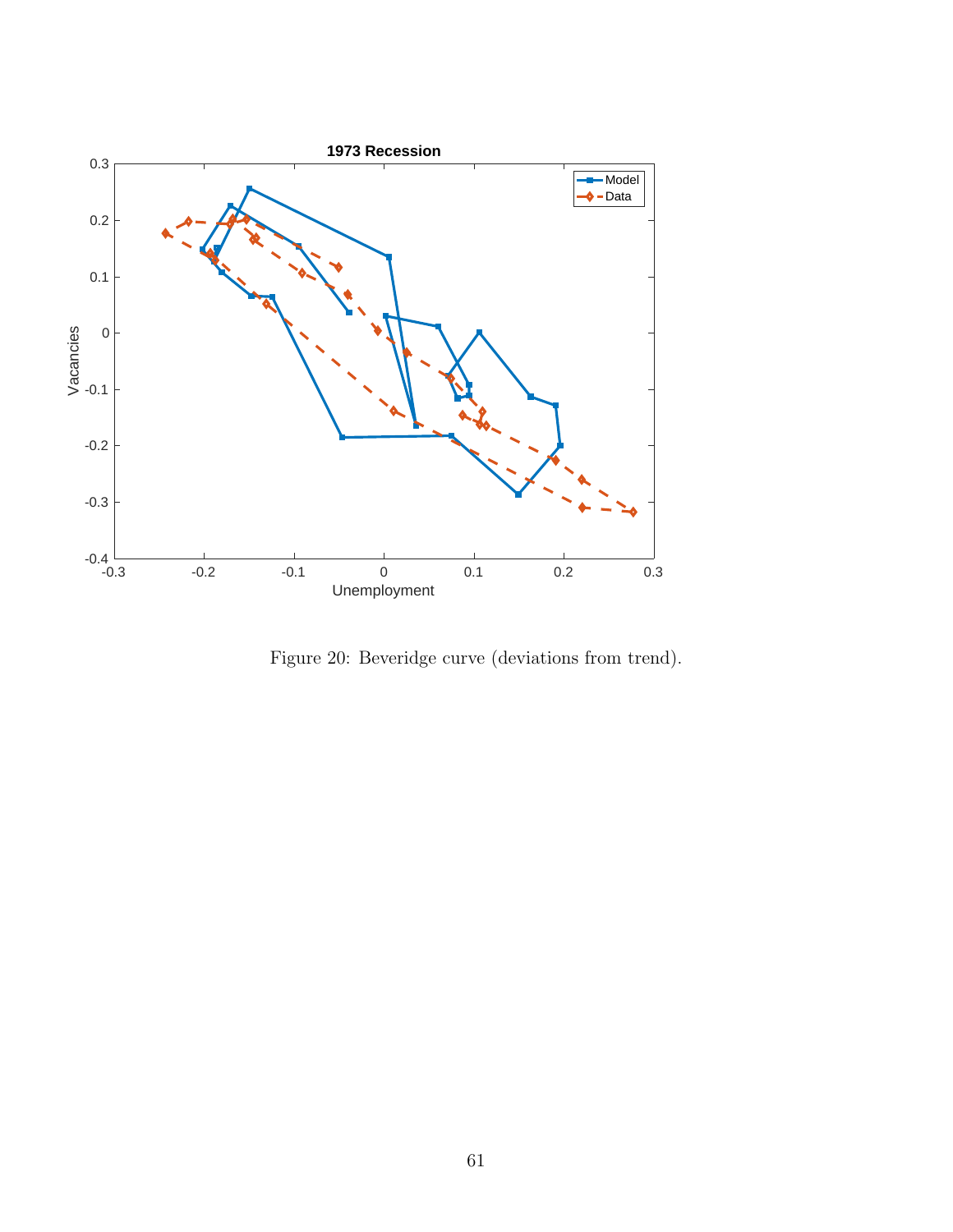

Figure 21: Beveridge curve (deviations from trend).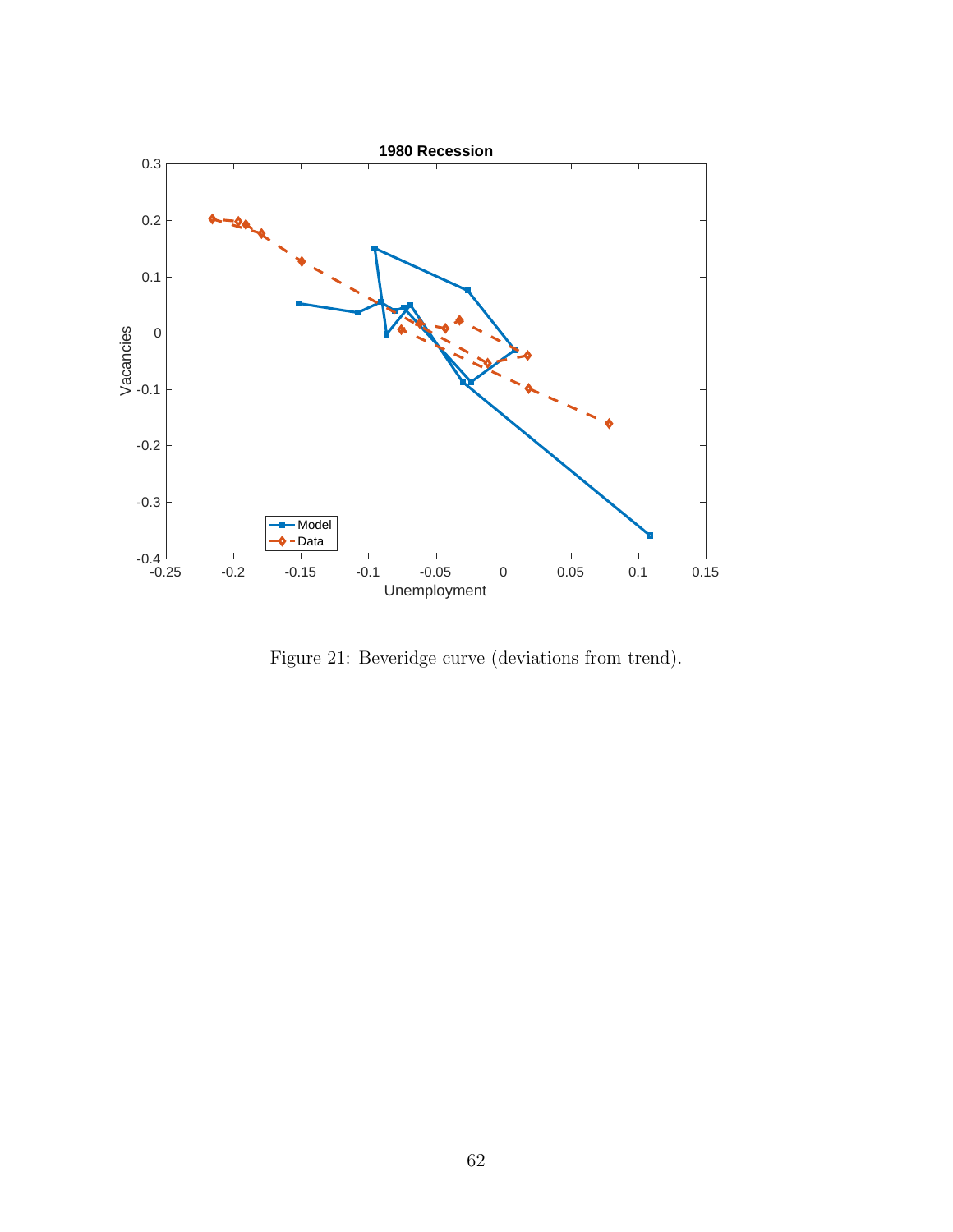

Figure 22: Beveridge curve (deviations from trend).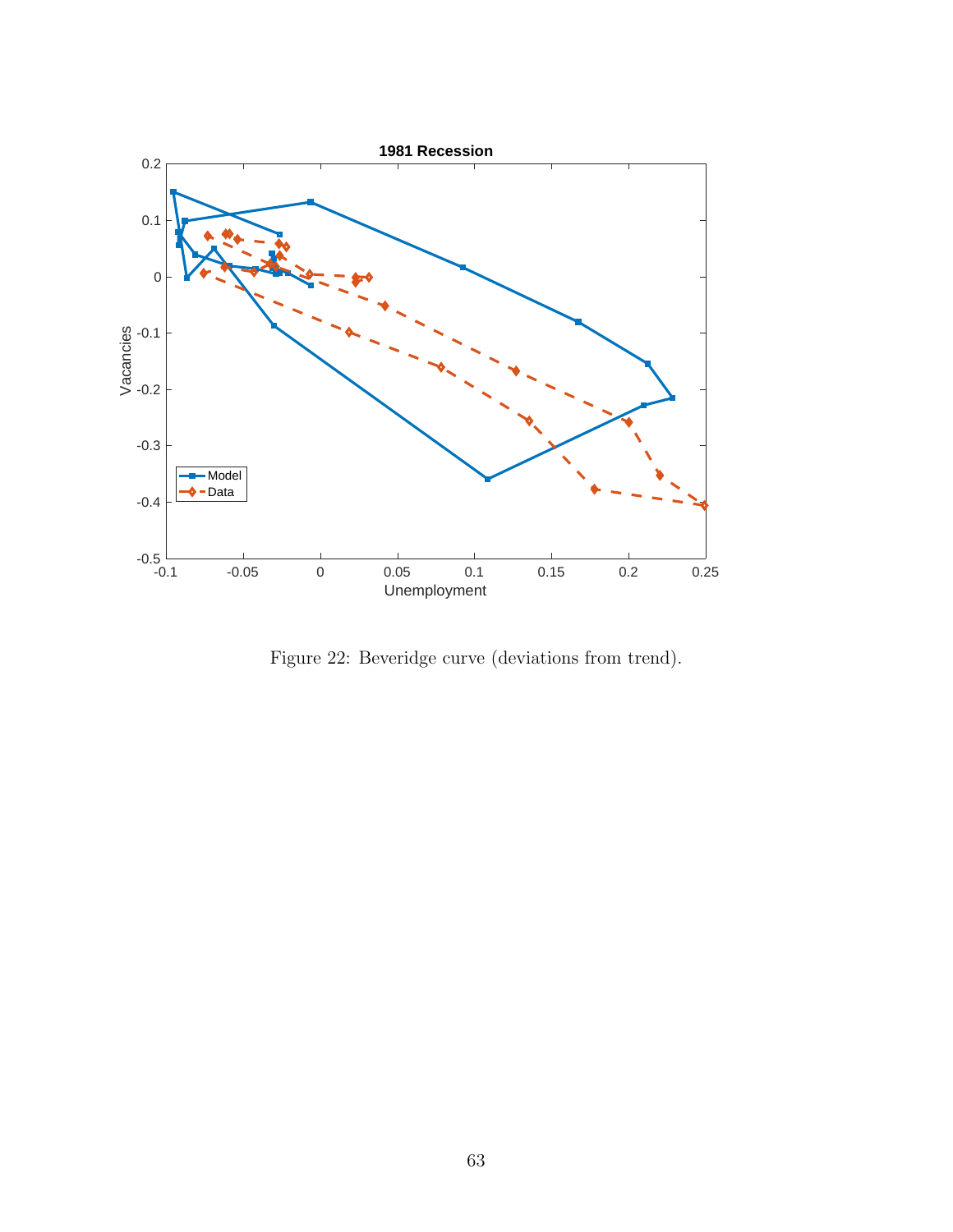

Figure 23: Beveridge curve (deviations from trend).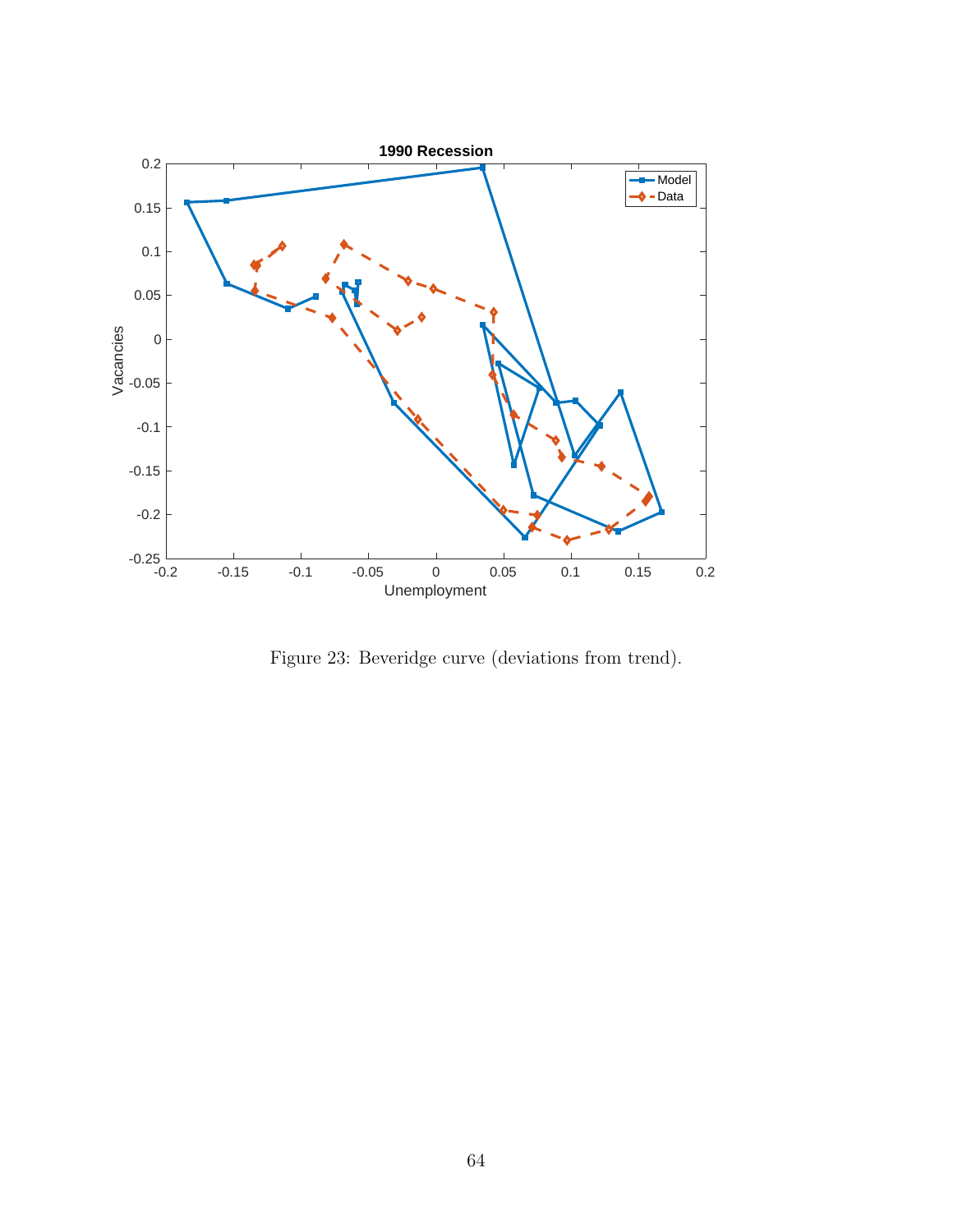

Figure 24: Beveridge curve (deviations from trend).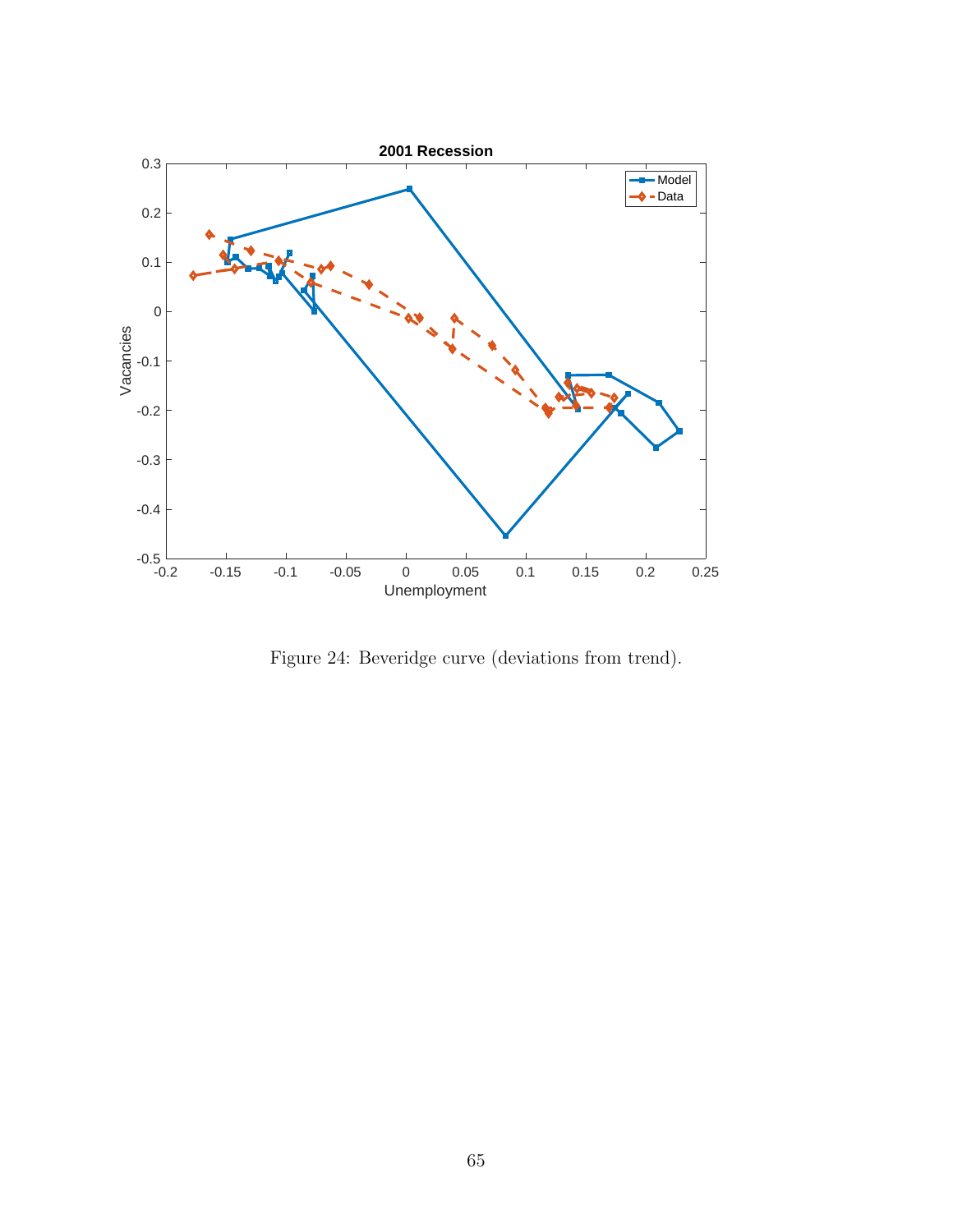

Figure 25: Beveridge curve (deviations from trend).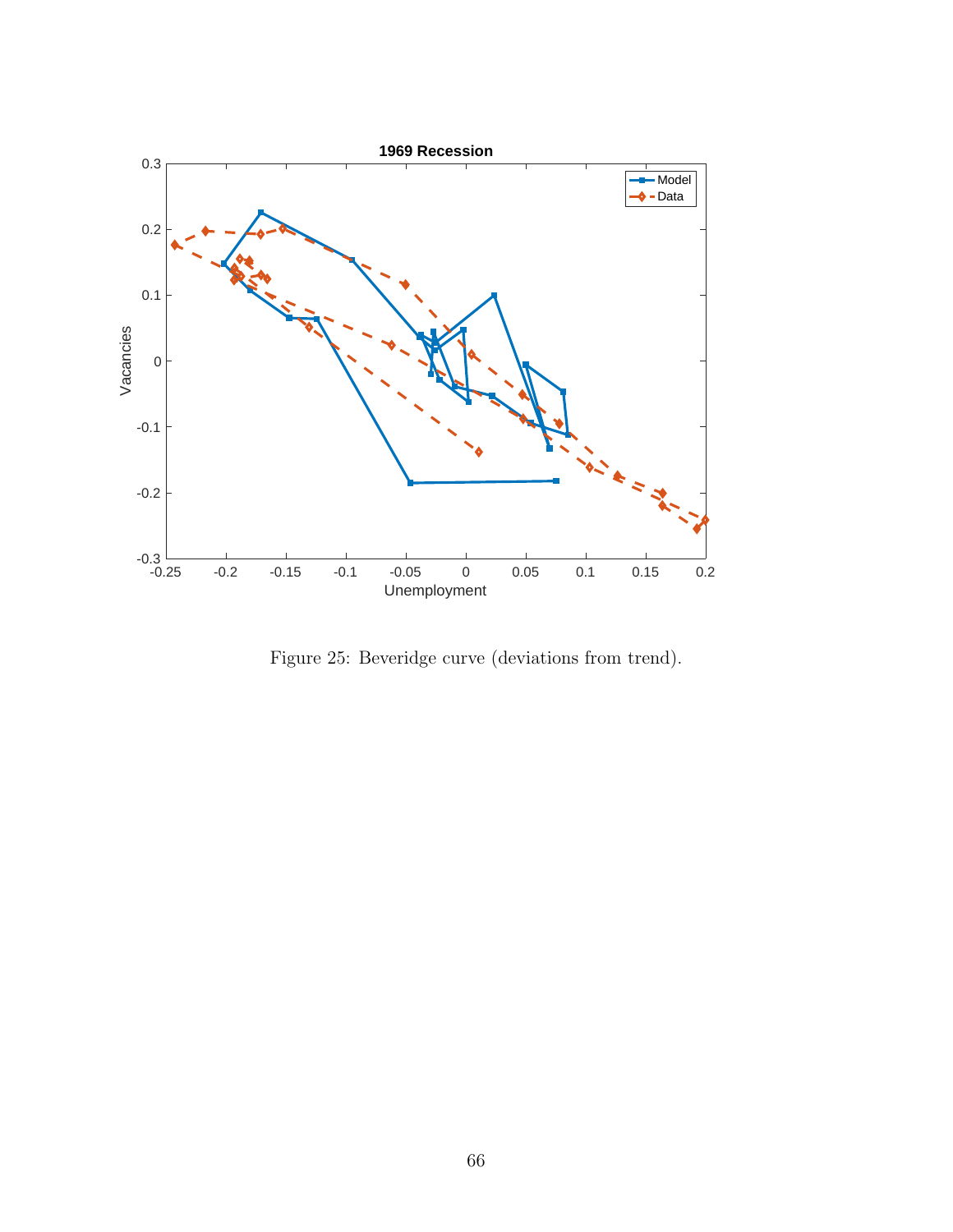

Figure 26: Beveridge curve (levels).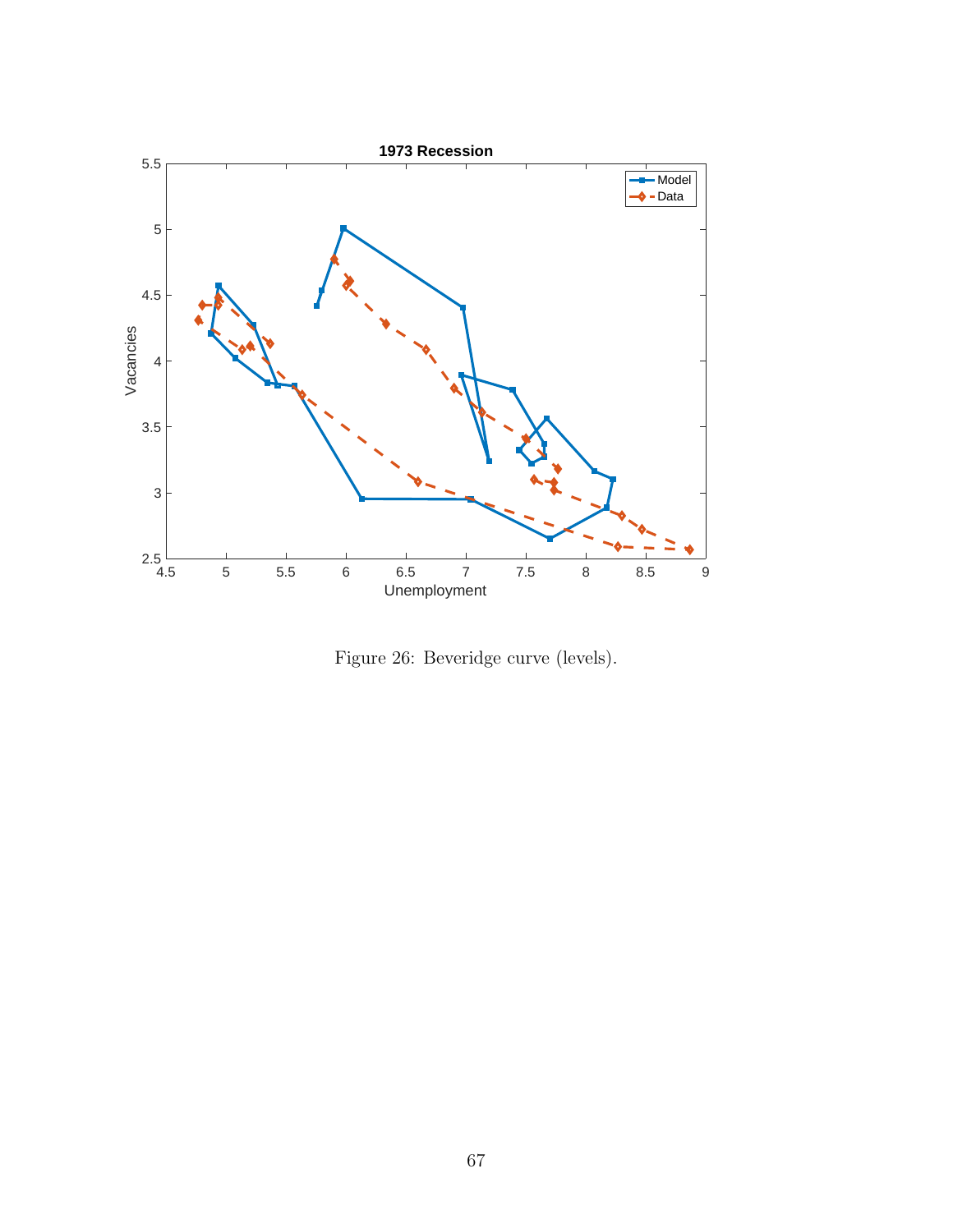

Figure 27: Beveridge curve (levels).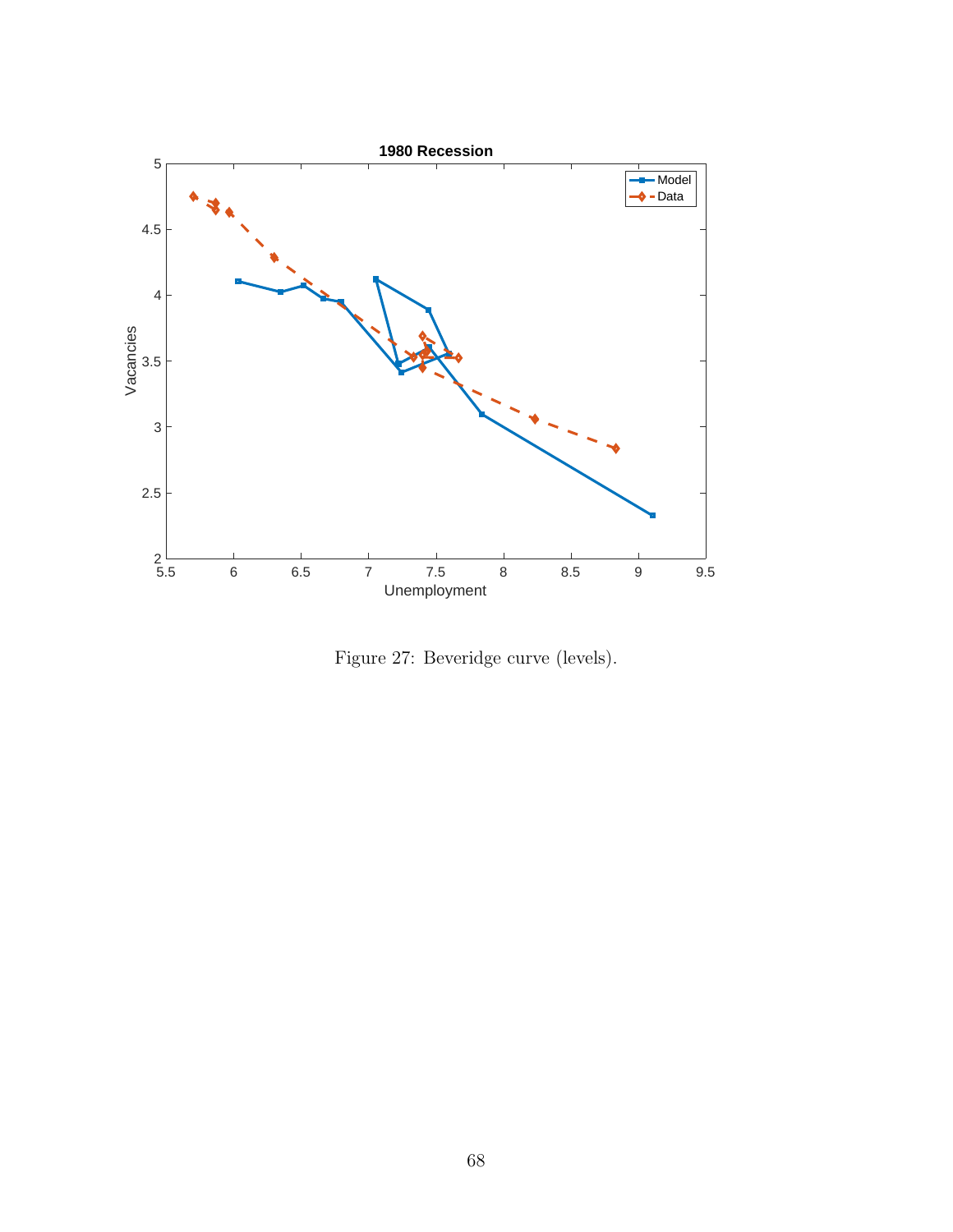

Figure 28: Beveridge curve (levels).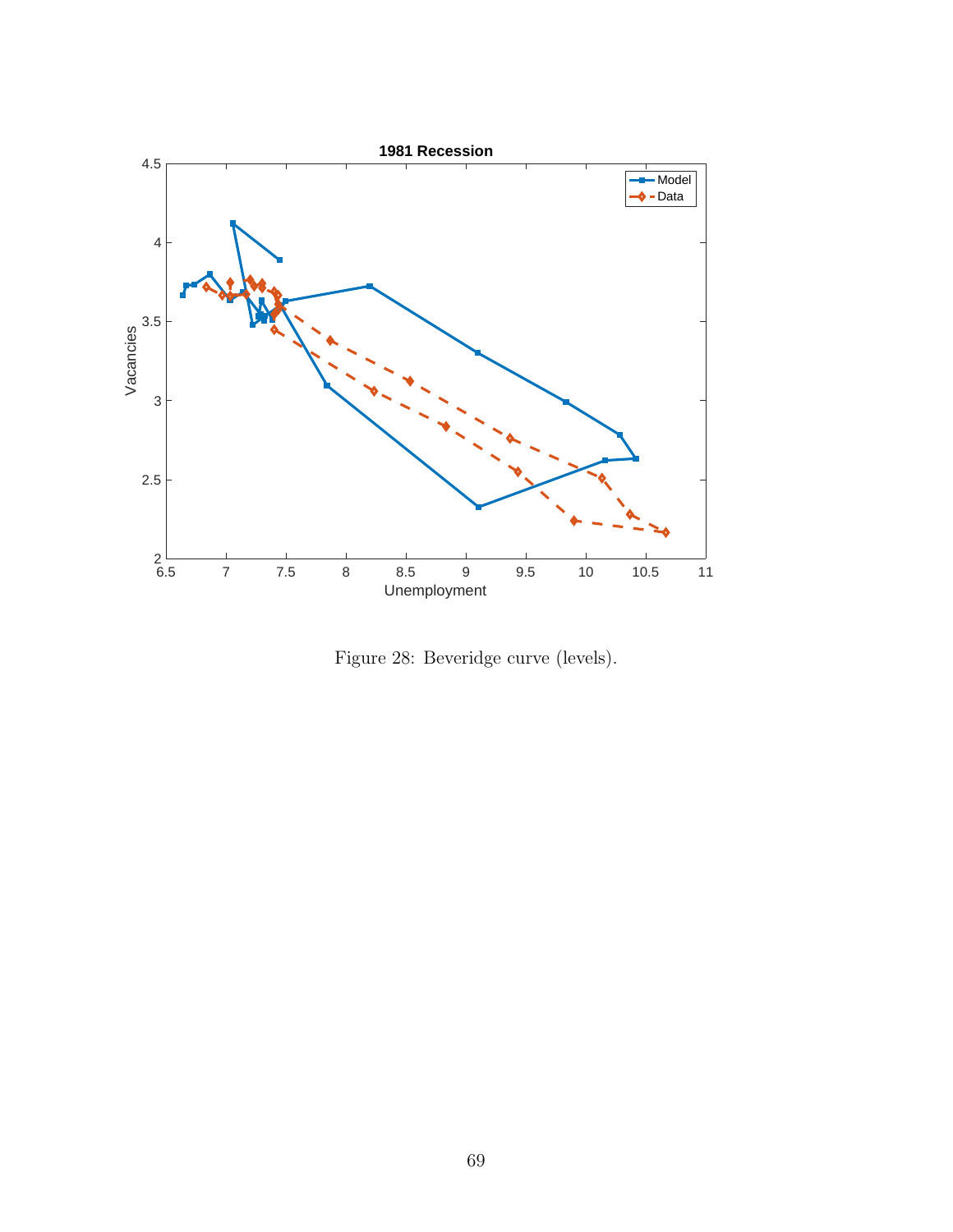

Figure 29: Beveridge curve (levels).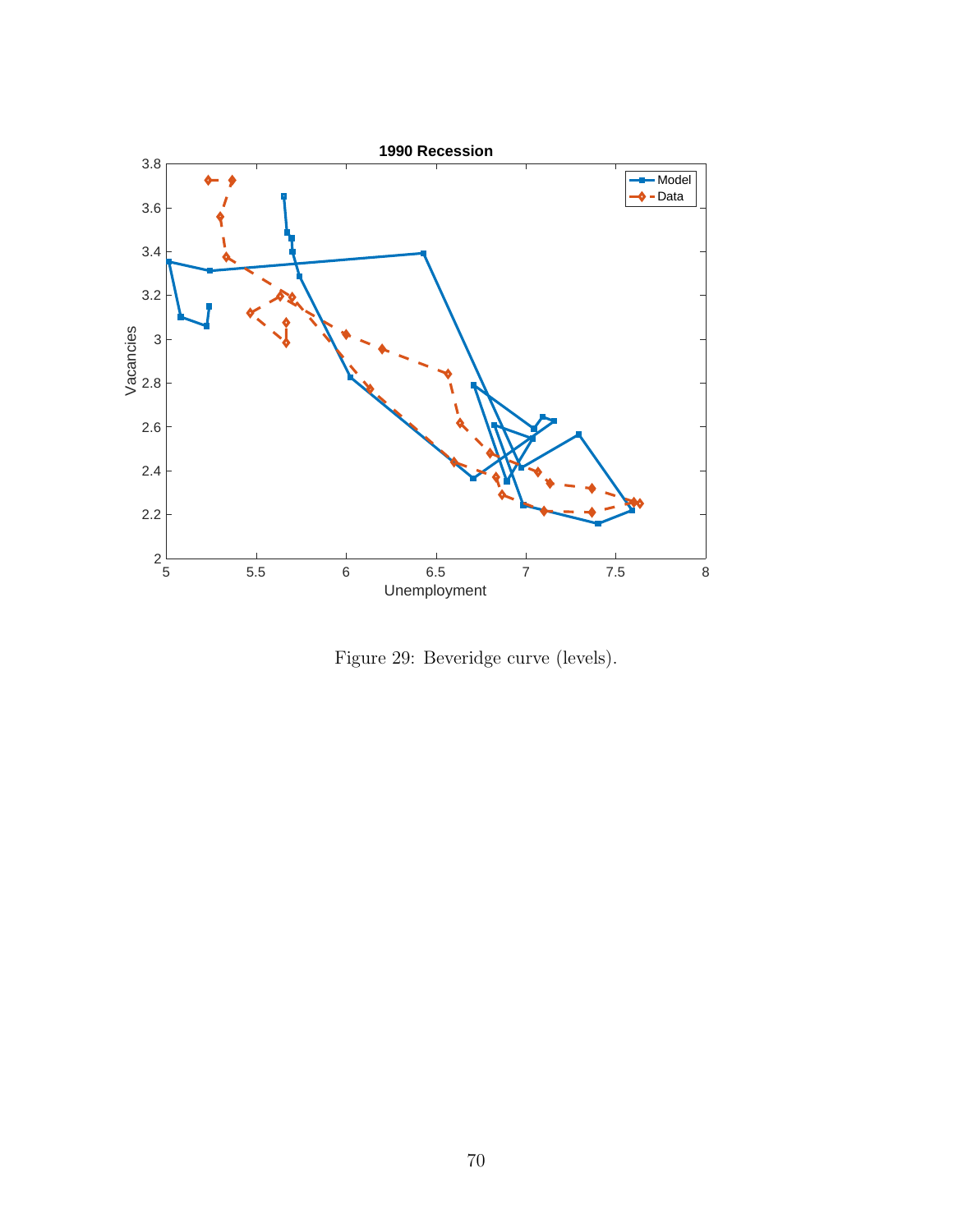

Figure 30: Beveridge curve (levels).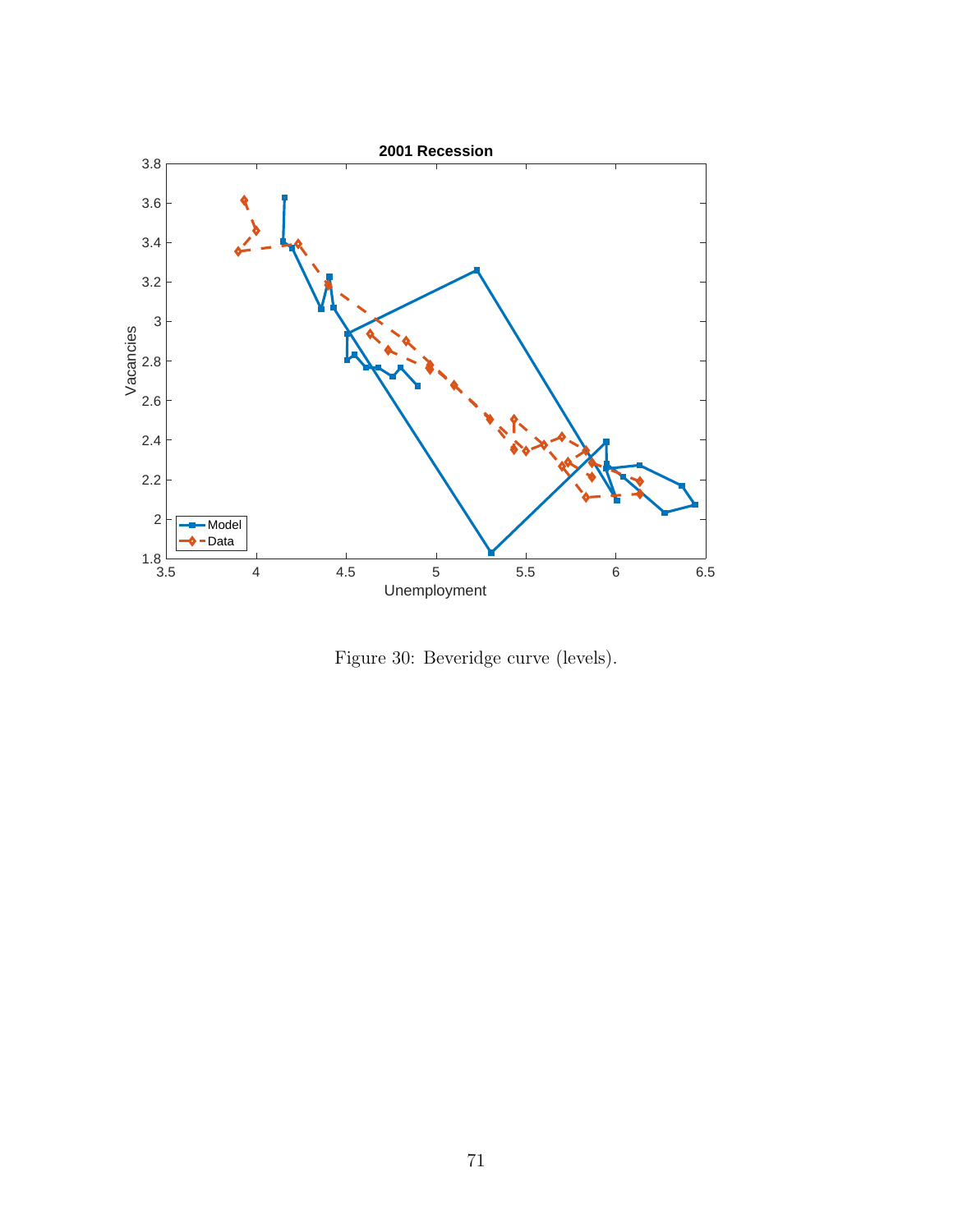

Figure 31: Beveridge curve (levels).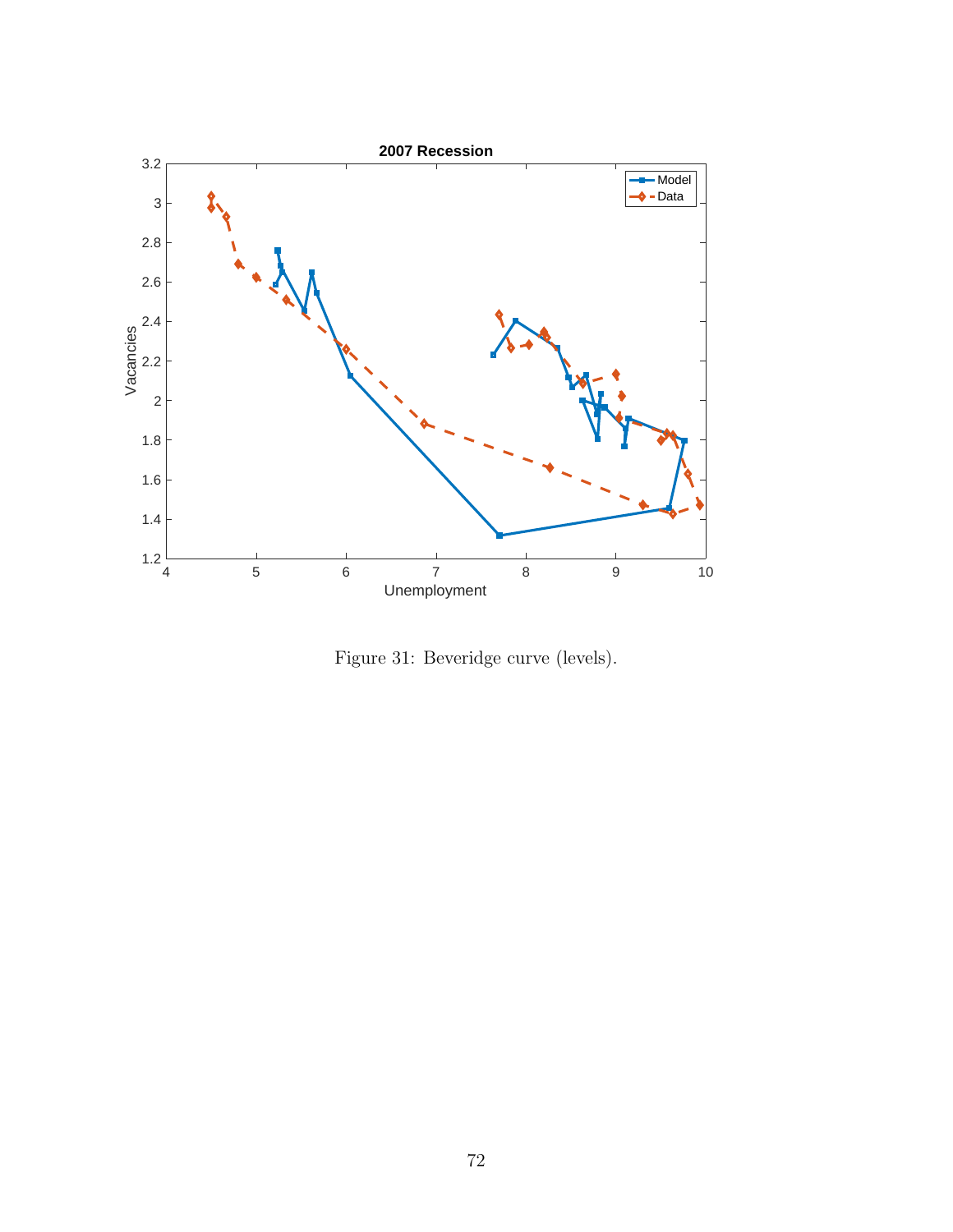

Figure 32: Rolling autocorrelation between employment and labor productivity.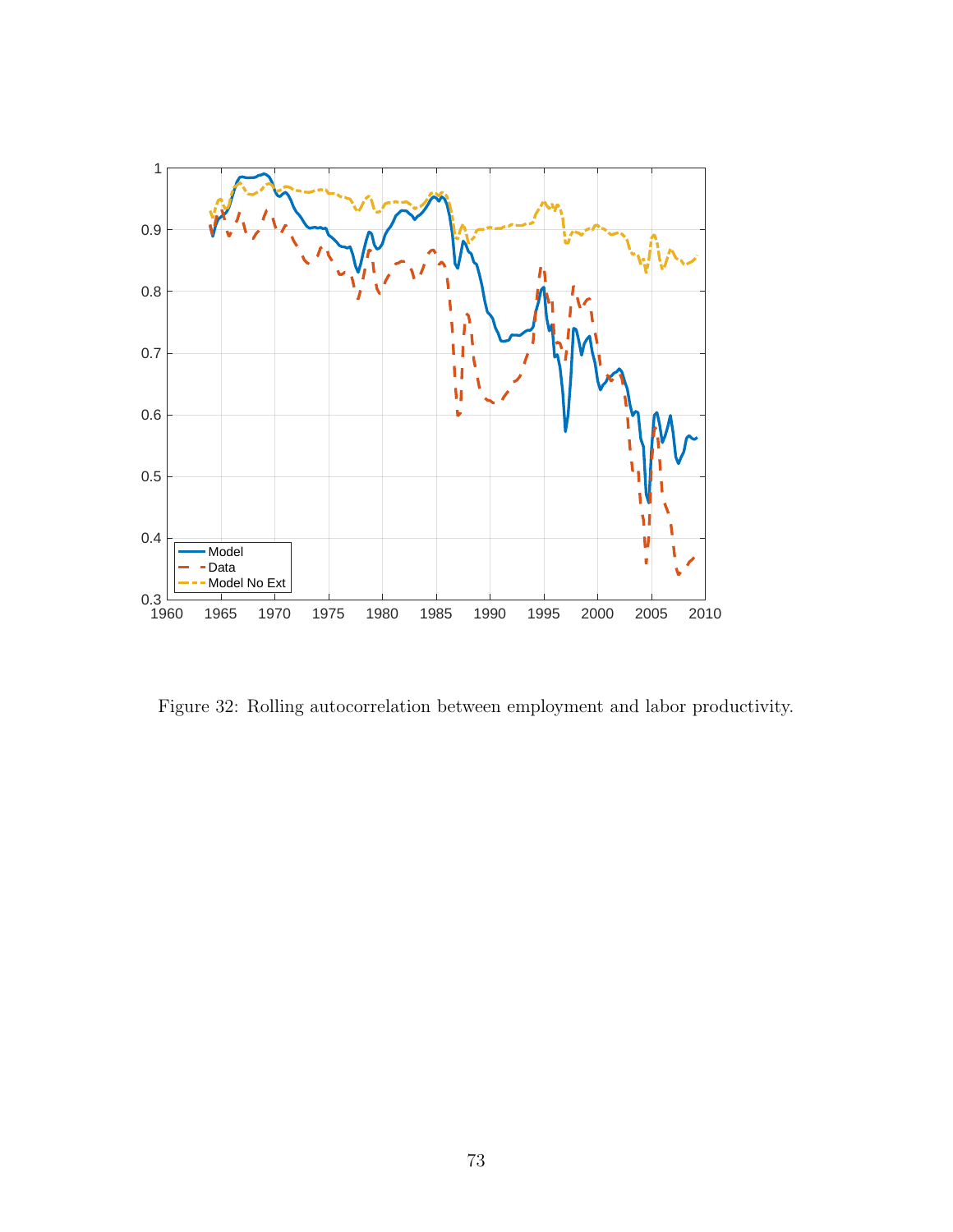## D Tables and figures for section [3](#page-16-0)

| Parameter            | Description                                  | Value  |
|----------------------|----------------------------------------------|--------|
| $\delta_K$           | Physical capital depreciation                | 0.025  |
| $\delta_L$           | Job destruction                              | 0.1    |
| ß                    | Discount factor                              | 0.9968 |
| $400 \ln (\gamma_Y)$ | Steady-state output growth rate (annual)     | 1.7    |
| $400 \ln (\gamma_I)$ | Steady-state investment growth rate (annual) | 2.9    |
| u                    | Steady-state unemployment rate               | 0.055  |
| G/Y                  | Steady-state government spending/output      | 0.2    |
| $400(\pi - 1)$       | Steady-state inflation (annual)              | 2.5    |
| q                    | Steady-state vacancy-filling rate            | 0.7    |

Table 7: Calibrated parameters and steady-state values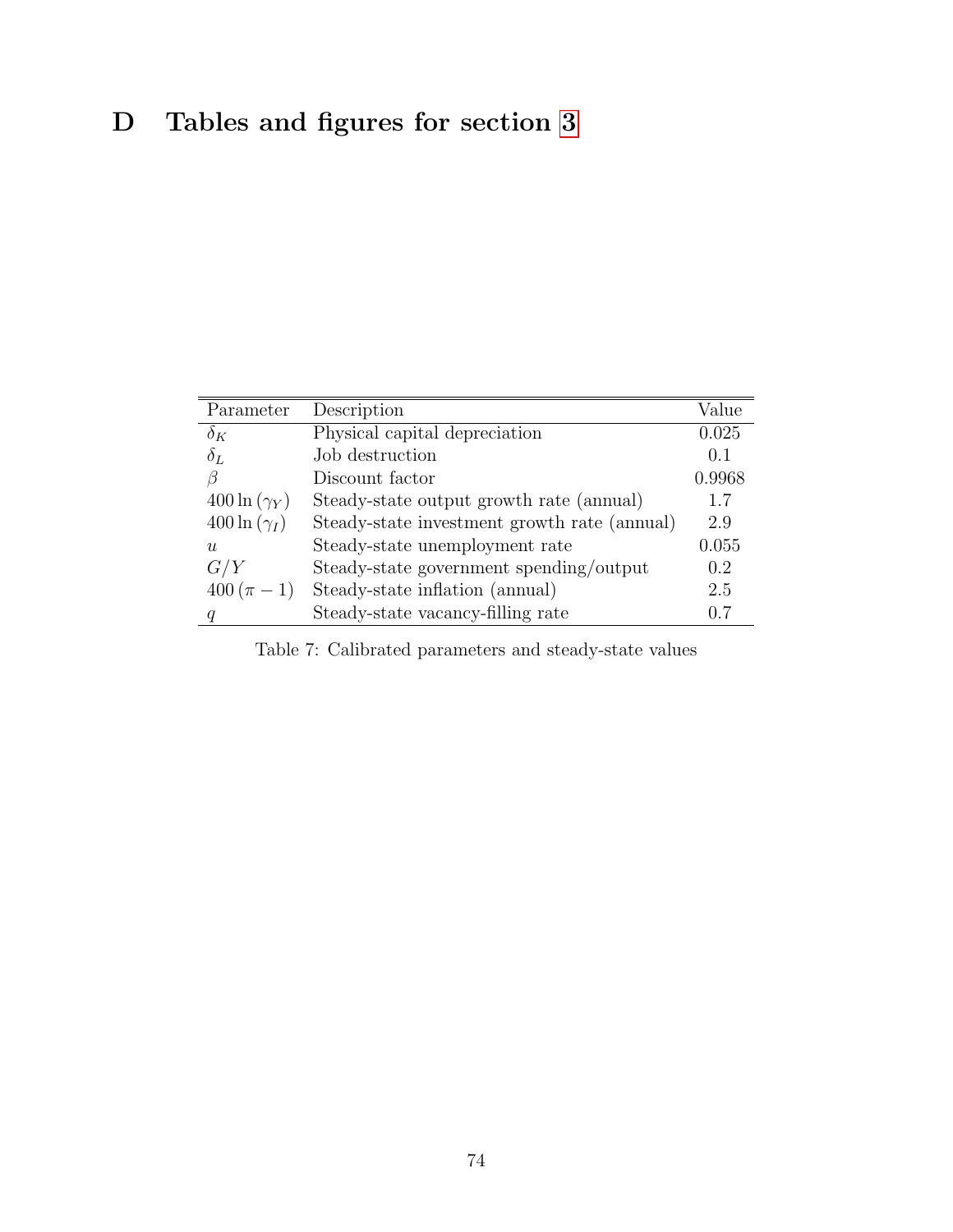|                             |                                      | Prior        |       | Posterior |        |          |
|-----------------------------|--------------------------------------|--------------|-------|-----------|--------|----------|
| Parameter                   | Description                          | Distribution | Mean  | St.dev.   | Mode   | St. dev. |
| $\vartheta_p$               | Price stickiness parameter           | beta         | 0.600 | 0.0500    | 0.5852 | 0.0293   |
| $\overline{\tau}$           | Price markup parameter               | gamma        | 1.300 | 0.0500    | 1.5437 | 0.0495   |
| $\rho_R$                    | Taylor rule smoothing parameter      | beta         | 0.700 | 0.1500    | 0.7846 | 0.0172   |
| $r_\pi$                     | Taylor rule inflation coefficient    | gamma        | 1.700 | 0.1500    | 1.8832 | 0.1152   |
| $r_y$                       | Taylor rule output coefficient       | beta         | 0.030 | 0.0100    | 0.0349 | 0.0097   |
| $\hbar$                     | Consumption habit parameter          | beta         | 0.500 | 0.1500    | 0.4218 | 0.0467   |
| $\omega_0$                  | Capacity utilization adjustment cost | gamma        | 0.500 | 0.3000    | 1.1635 | 0.3134   |
| S''                         | Investment adjustment cost           | gamma        | 8.000 | 2.0000    | 4.5238 | 1.0499   |
| $\alpha$                    | Capital share of income              | beta         | 0.250 | 0.0500    | 0.1528 | 0.0125   |
| $\overline{D}/\overline{w}$ | Steady-state replacement rate        | beta         | 0.200 | 0.1000    | 0.1482 | 0.0176   |
| $\sigma_m$                  | Matching function elasticity         | beta         | 0.500 | 0.1000    | 0.5047 | 0.0978   |
| $\kappa_e$                  | Hiring fixed cost/output $(\%)$      | gamma        | 1.000 | 0.3000    | 0.3584 | 0.1108   |
| $\kappa_v$                  | Vacancy cost/output $(\%)$           | beta         | 0.080 | 0.0500    | 0.0320 | 0.0192   |
| $\sigma_g$                  | Variance of gov-t spending shock     | gamma        | 0.100 | 1.0000    | 3.2143 | 0.1724   |
| $\sigma_R$                  | Variance of monetary policy shock    | gamma        | 0.350 | 5.0000    | 0.2452 | 0.0142   |
| $\sigma_z$                  | Variance of TFP shock                | gamma        | 0.100 | 2.0000    | 0.6165 | 0.0408   |
| $\sigma_{\Psi}$             | Inv. specific shock variance         | gamma        | 0.100 | 1.0000    | 3.5377 | 0.1885   |
| $\sigma_{\zeta}$            | Variance of risk premium             | gamma        | 0.100 | 5.0000    | 1.6037 | 0.1058   |
| $\sigma_{\tau}$             | Variance of price markup shock       | gamma        | 0.100 | 5.0000    | 1.0458 | 0.0948   |
| $\sigma_D$                  | Variance of UI shock                 | gamma        | 0.100 | 5.0000    | 6.2421 | 0.3278   |
| $\sigma_{barg}$             | Variance of bargaining shock         | gamma        | 0.100 | 5.0000    | 0.0607 | 0.0185   |
| $\rho_{\zeta}$              | Persistence of risk premium          | beta         | 0.800 | 0.1000    | 0.8048 | 0.0314   |
| $\rho_D$                    | Persistence of UI shock              | beta         | 0.700 | 0.1000    | 0.7617 | 0.0340   |
| $\rho_{D,U}$                | UI feedback on past unemployment     | beta         | 0.200 | 0.1000    | 0.2787 | 0.0443   |

Table 8: Priors and posteriors of estimated parameters.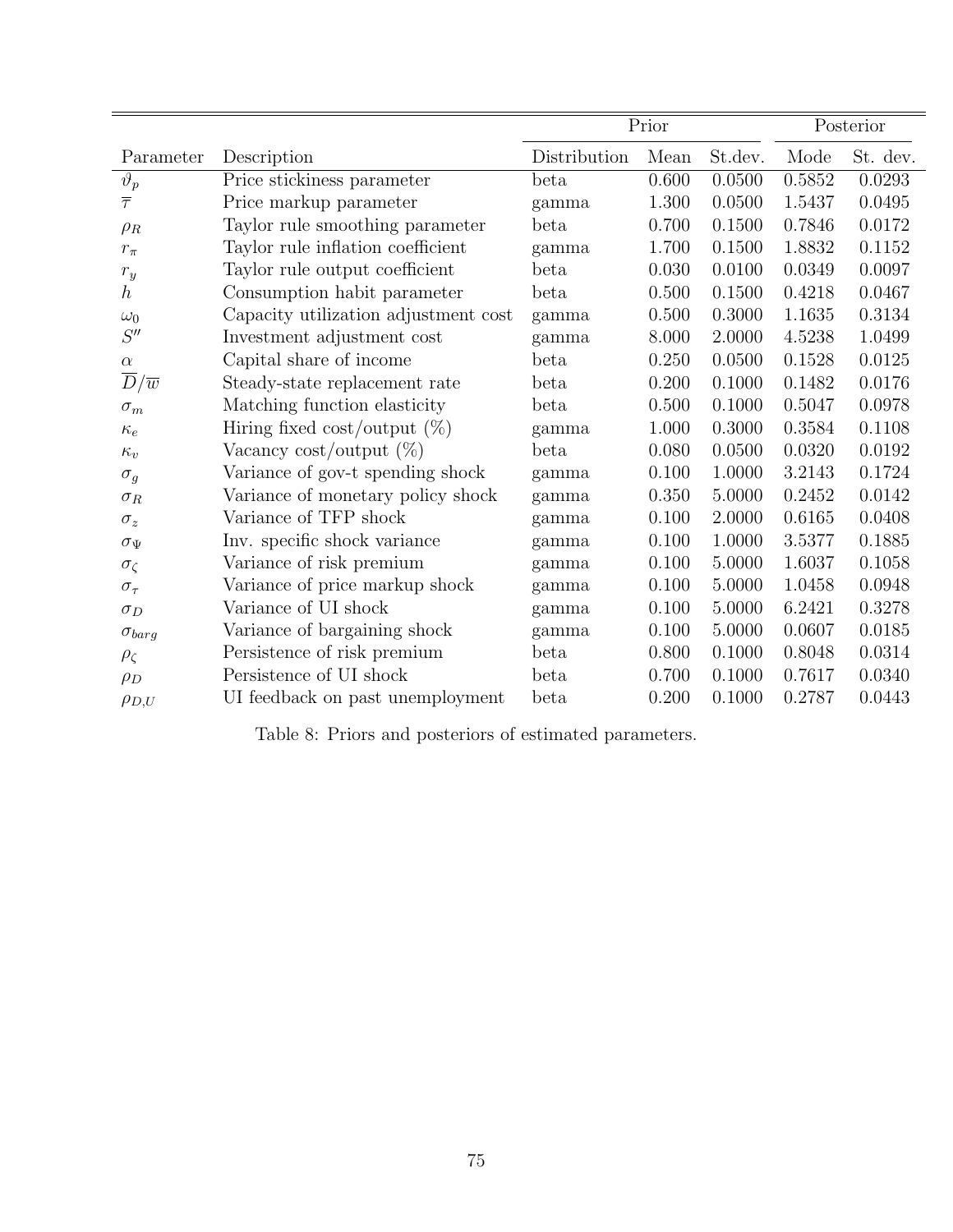|                       | Output | Unemployment | Inflation | Wages |
|-----------------------|--------|--------------|-----------|-------|
| Monetary policy       | 0.54   | 3.06         | 11.09     | 5.93  |
| Neutral technology    | 58.35  | 37.21        | 8.38      | 2.78  |
| Investment            | 31.77  | 20.11        | 11.03     | 2.59  |
| Government spending   | 1.76   | 9.52         | 8.79      | 9.67  |
| Risk premium          | 1.54   | 2.68         | 27.51     | 7.62  |
| Price markup          | 3.95   | 15.39        | 4.15      | 15.26 |
| Unemployment benefits | 1.25   | 6.68         | 3.11      | 0.79  |
| Bargaining power      | 0.83   | 5.34         | 25.93     | 55.36 |

Table 9: Infinite-horizon variance decomposition  $(\%)$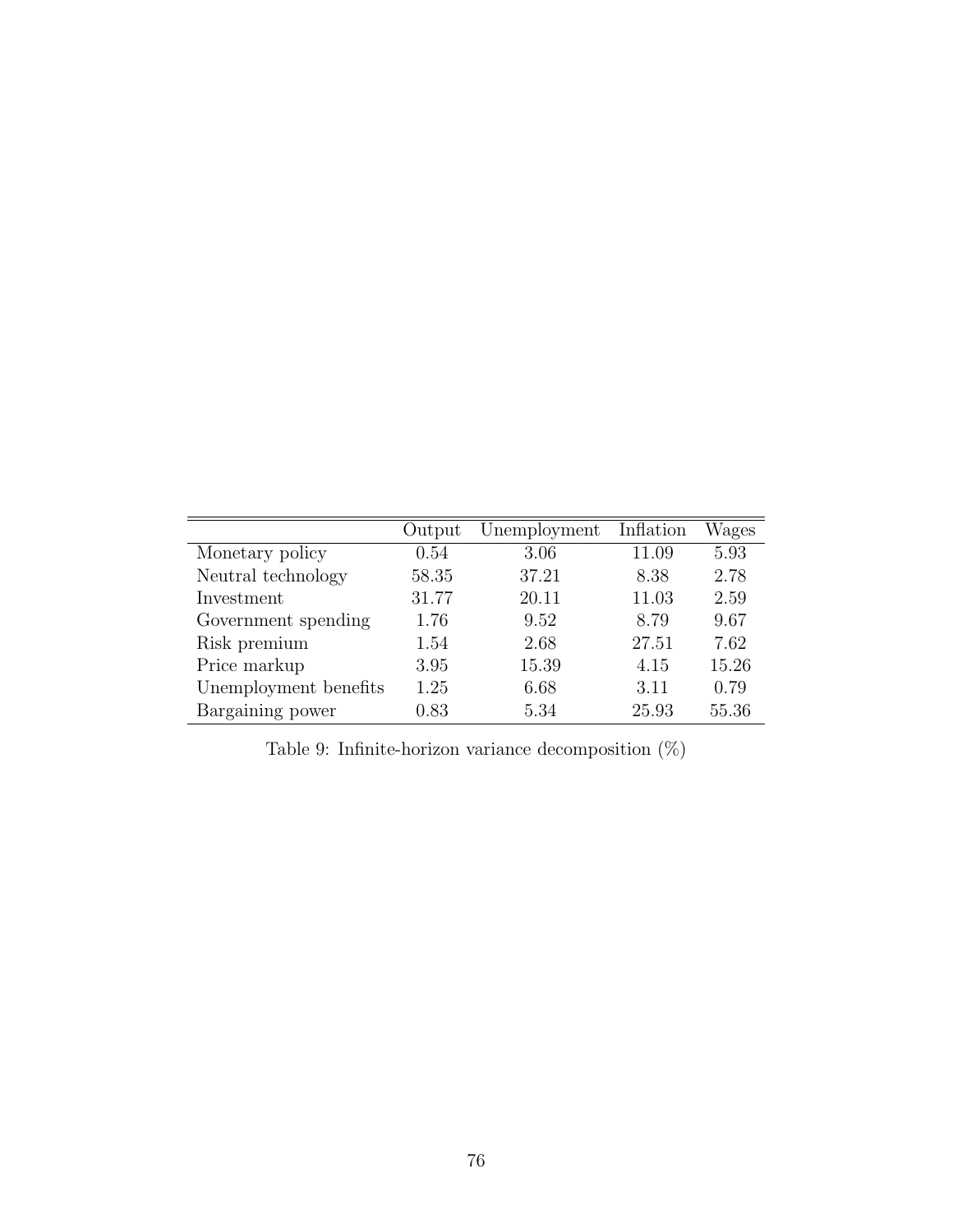

Figure 33: Historical variance decomposition of unemployment.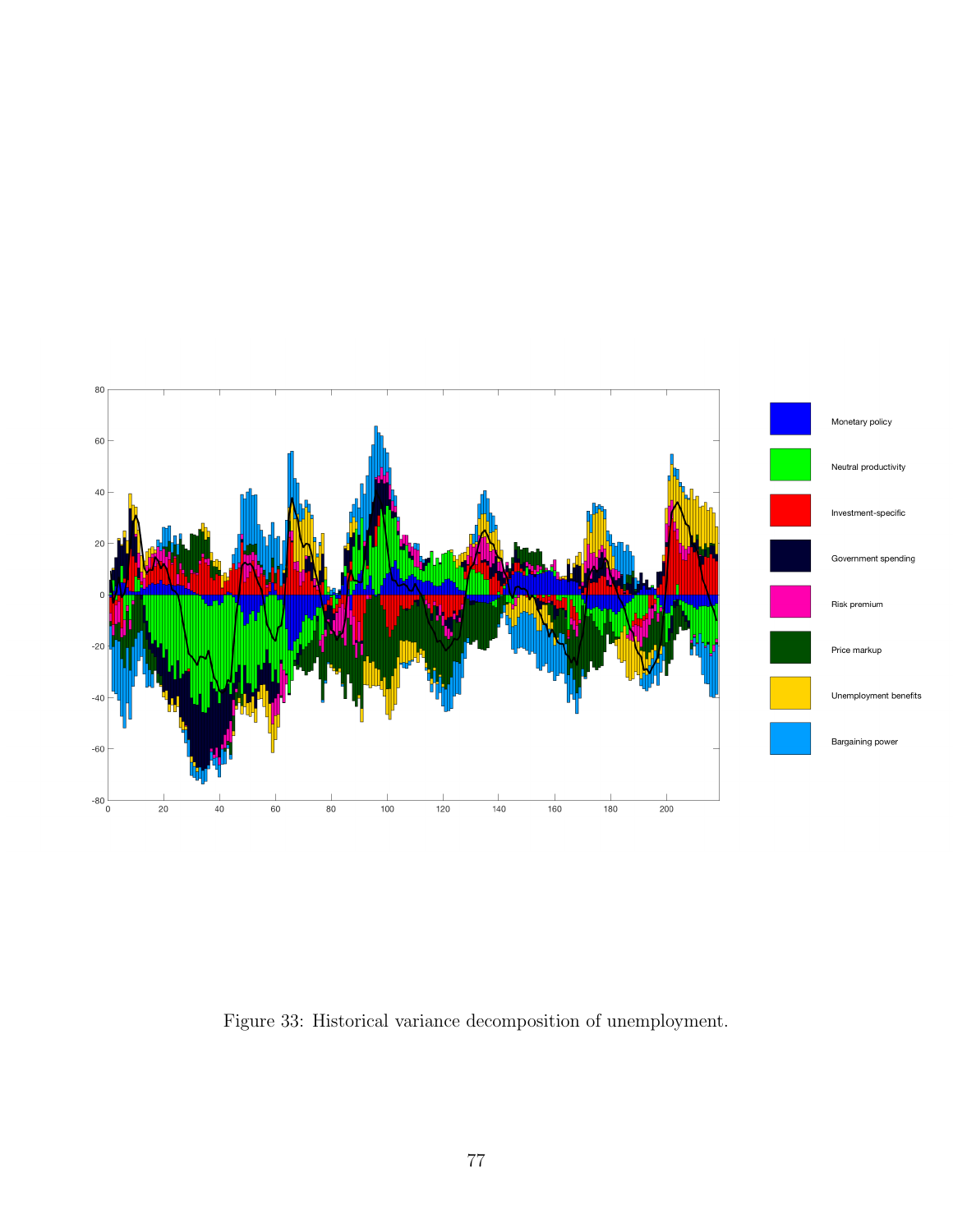

Figure 34: Impulse response to UI shock.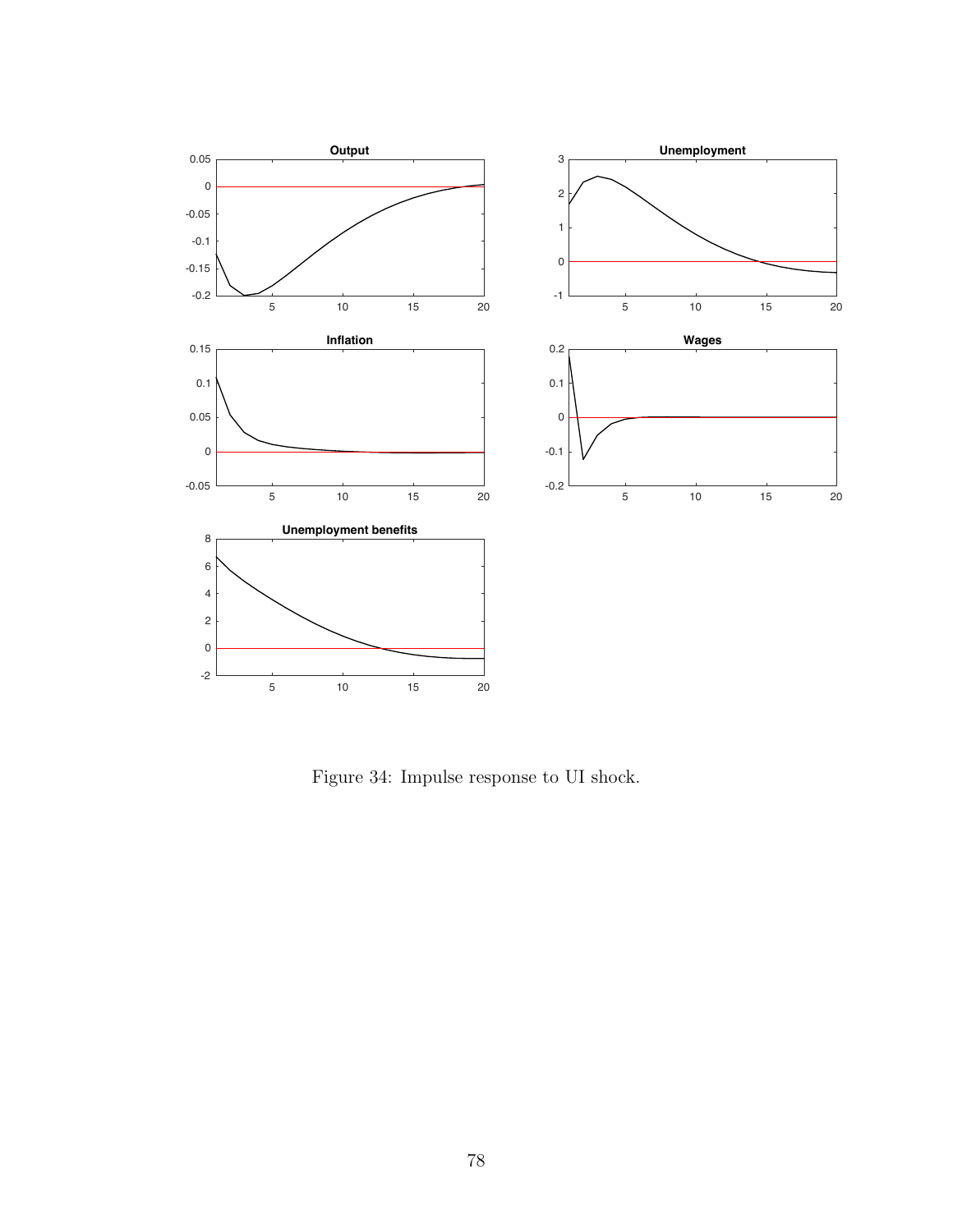

Figure 35: Impulse response to neutral productivity shock.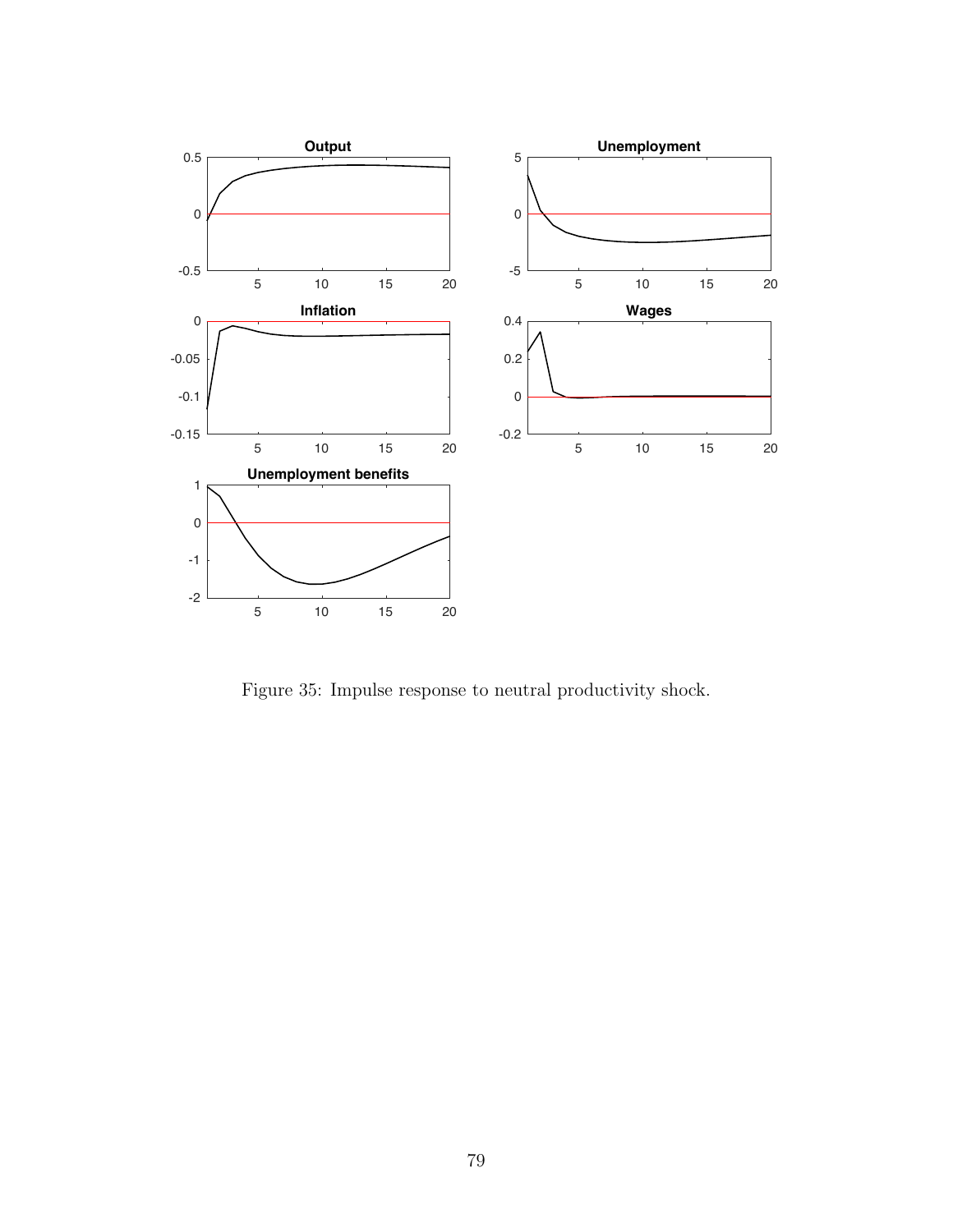

Figure 36: Impulse response to investment-specific productivity shock.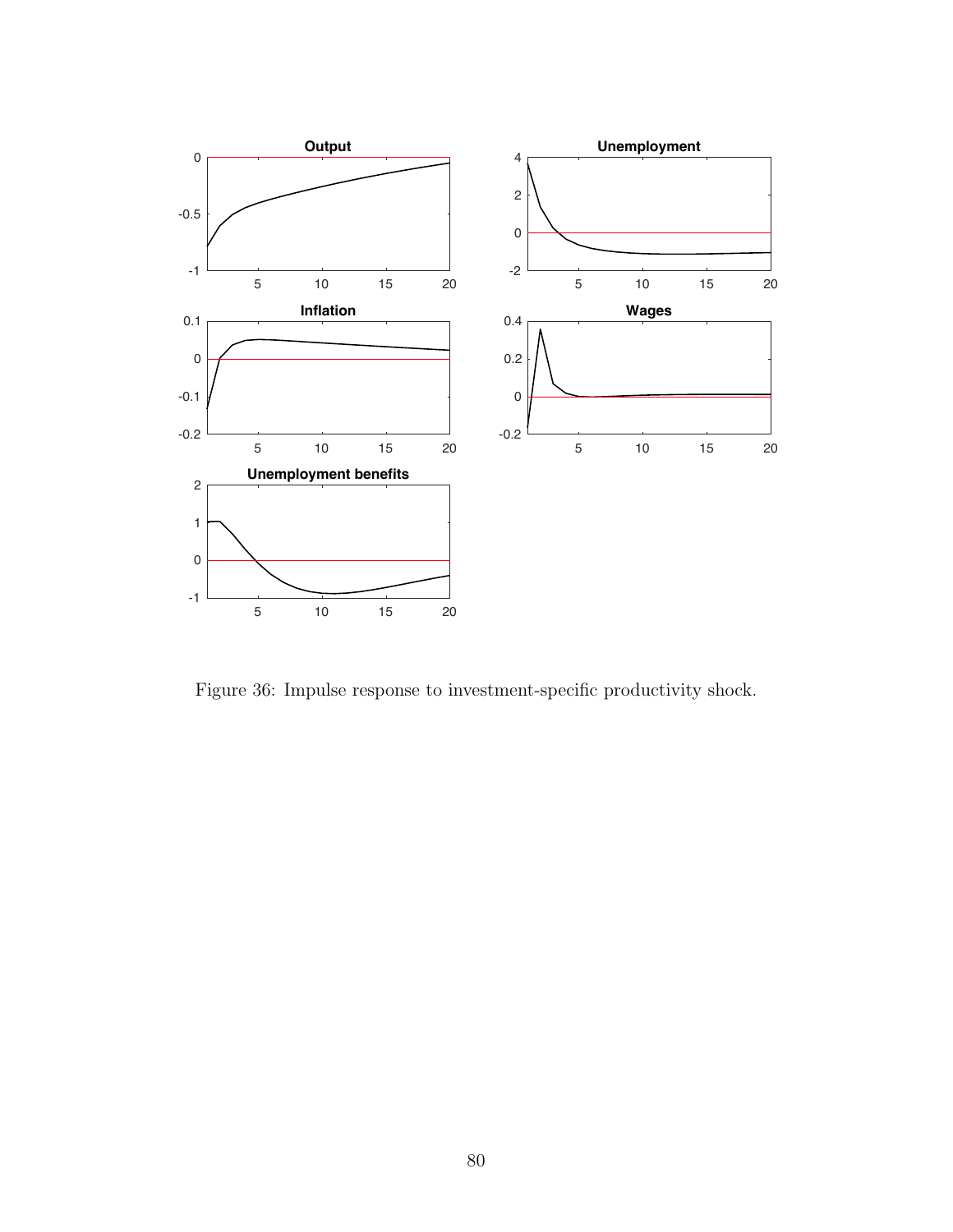

Figure 37: Impulse response to government spending shock.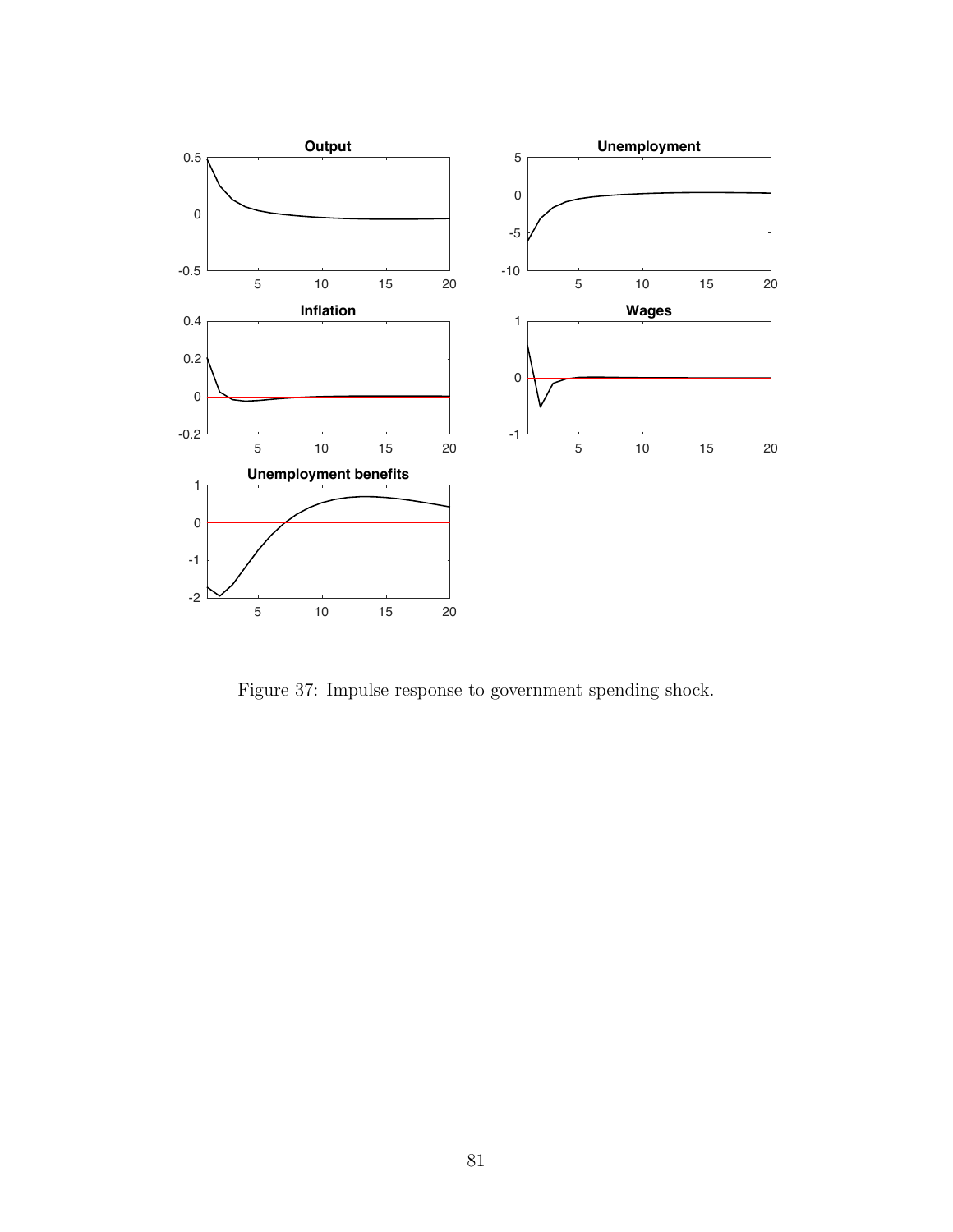

Figure 38: Impulse response to monetary policy shock.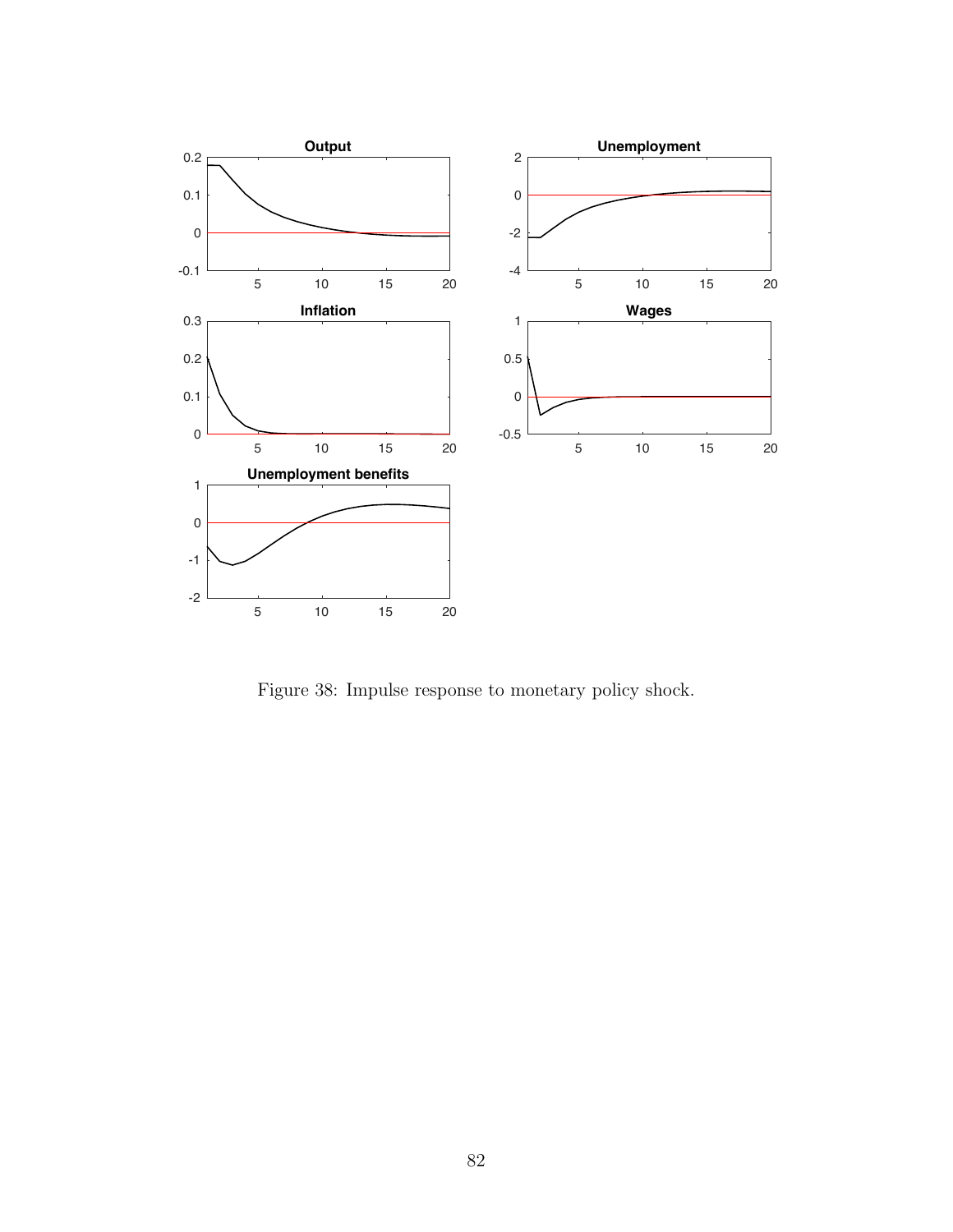

Figure 39: Impulse response to risk premium shock.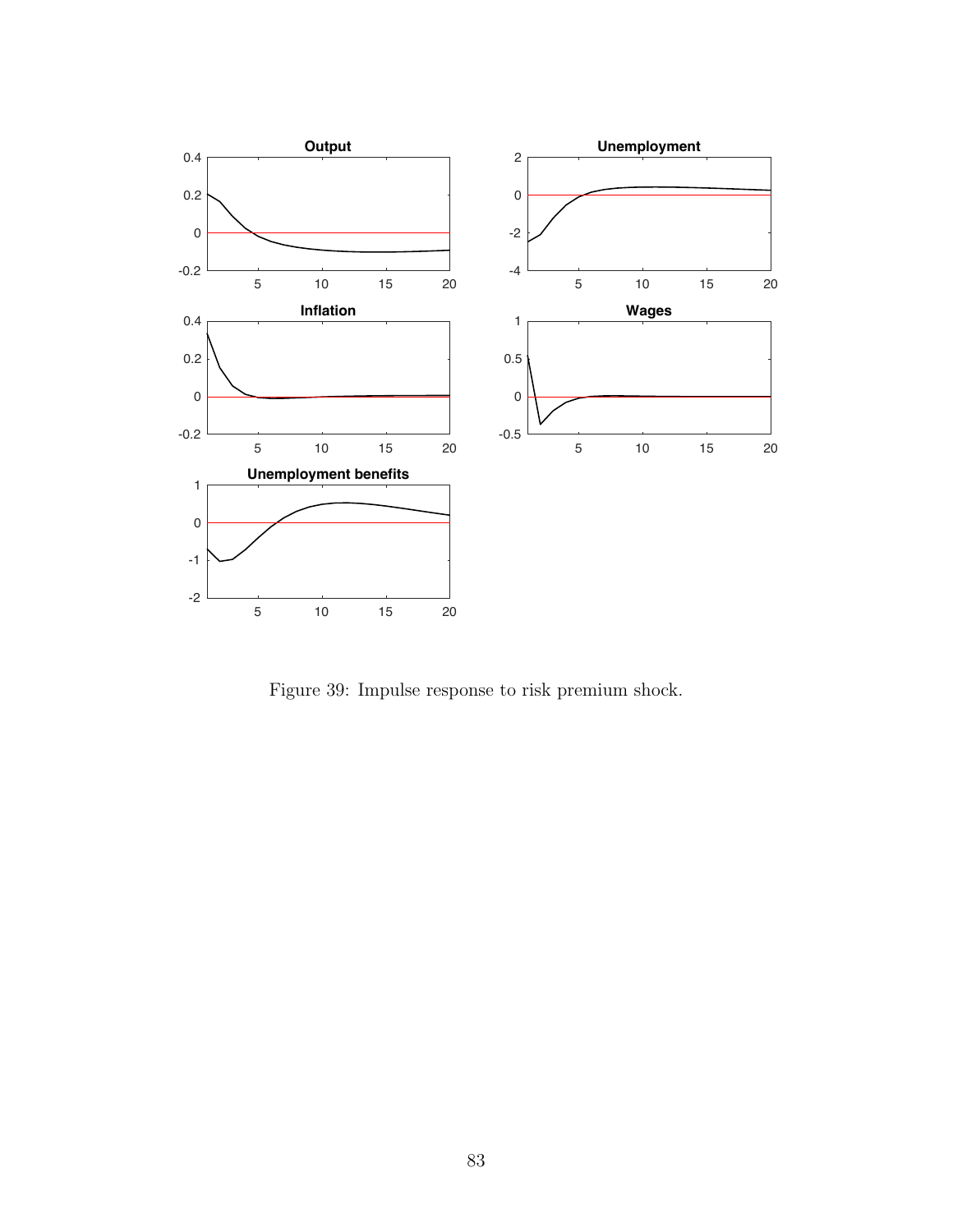

Figure 40: Impulse response to price markup shock.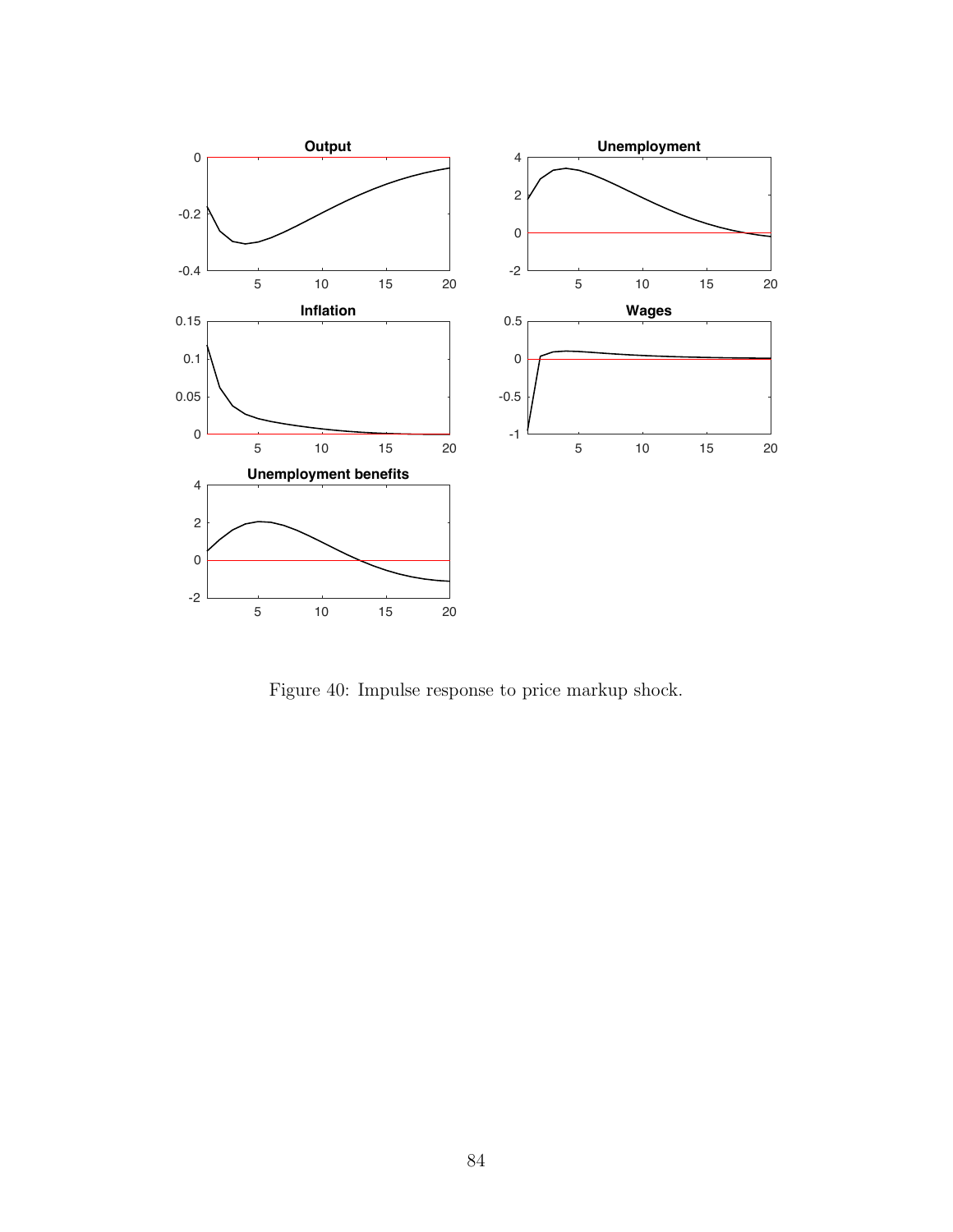

Figure 41: Impulse response to bargaining power shock.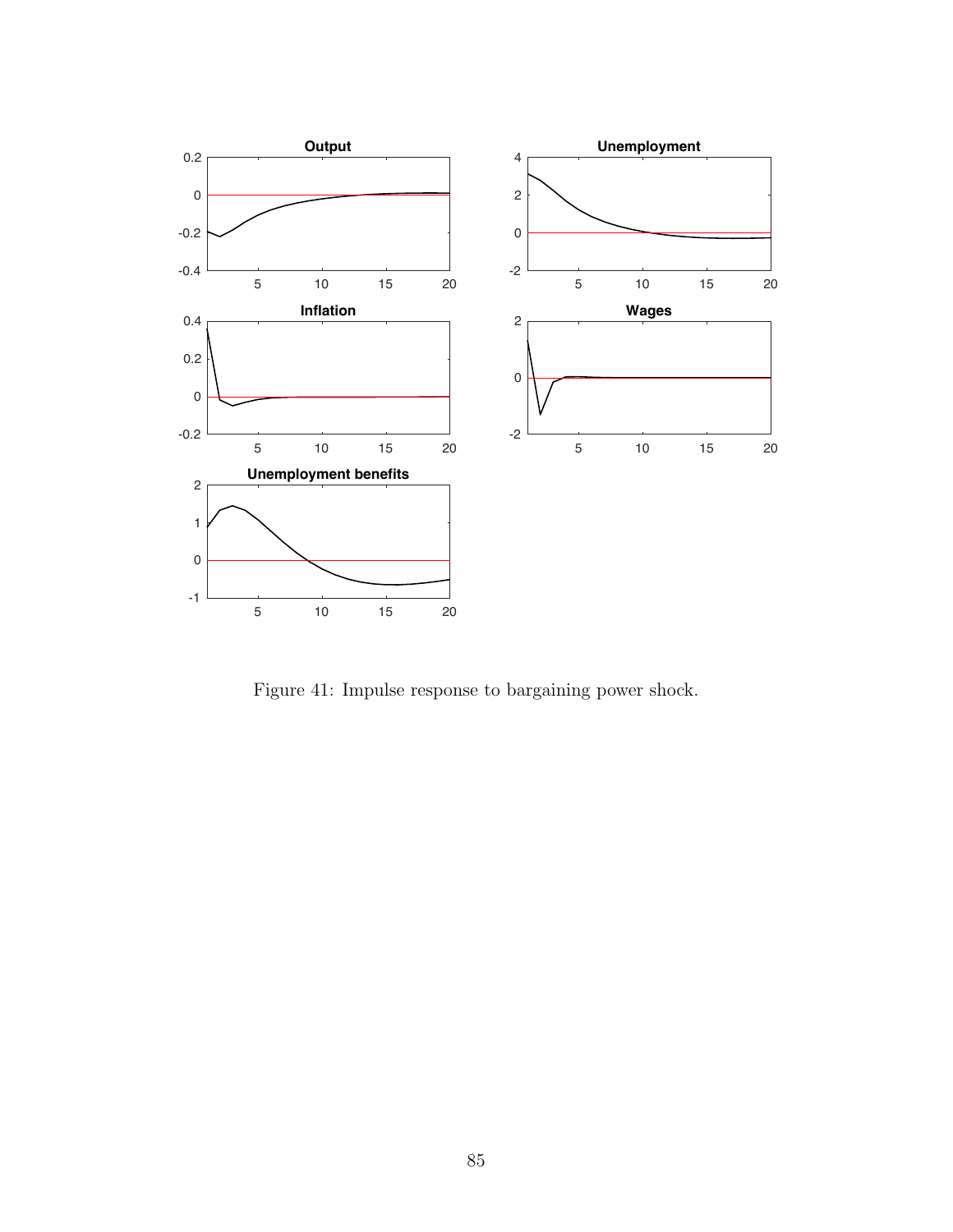

Figure 42: Simulated unemployment: actual economy vs. counterfactual economy with constant UI.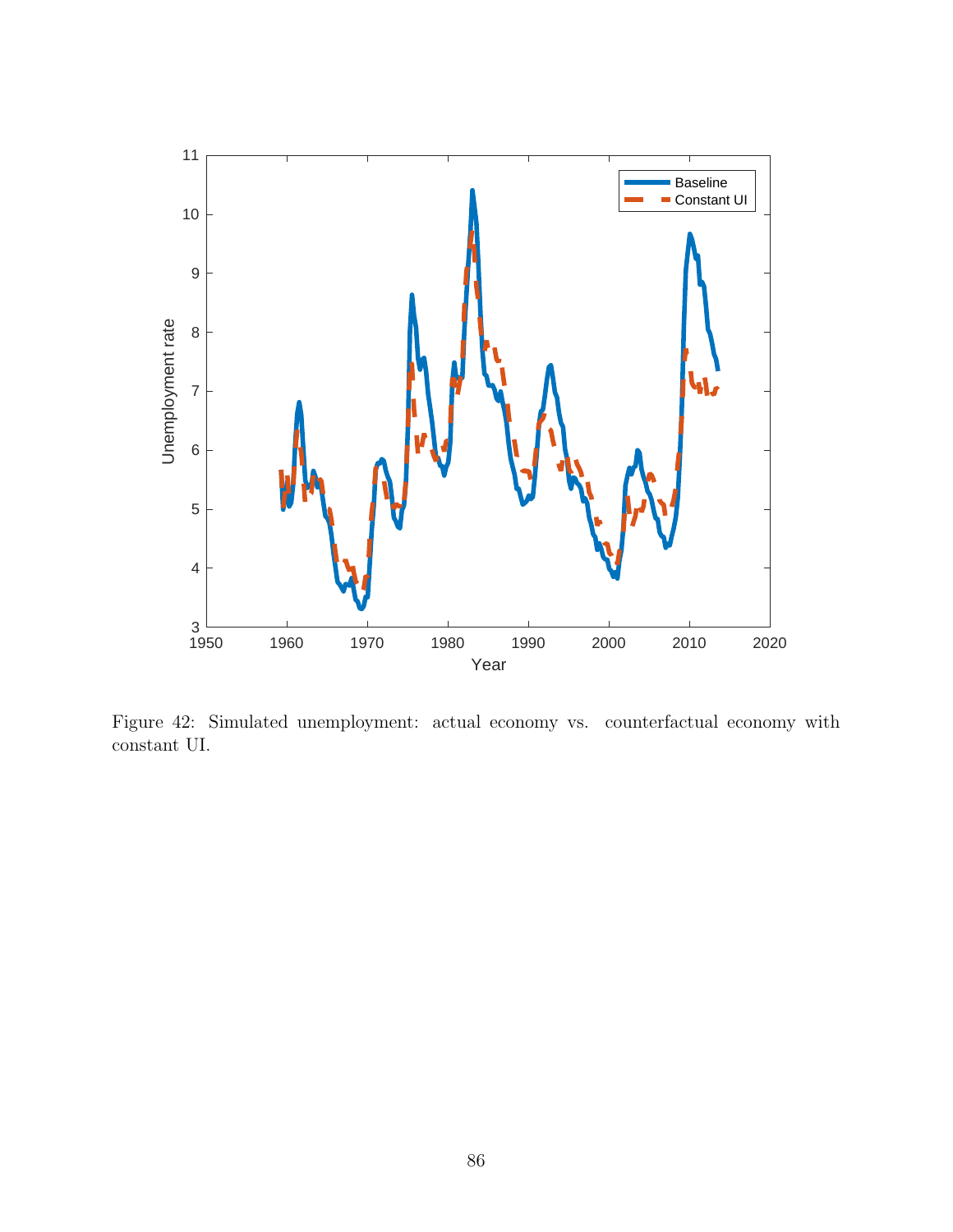

Figure 43: Effects of UI shocks and the systematic component of UI on unemployment fluctuations.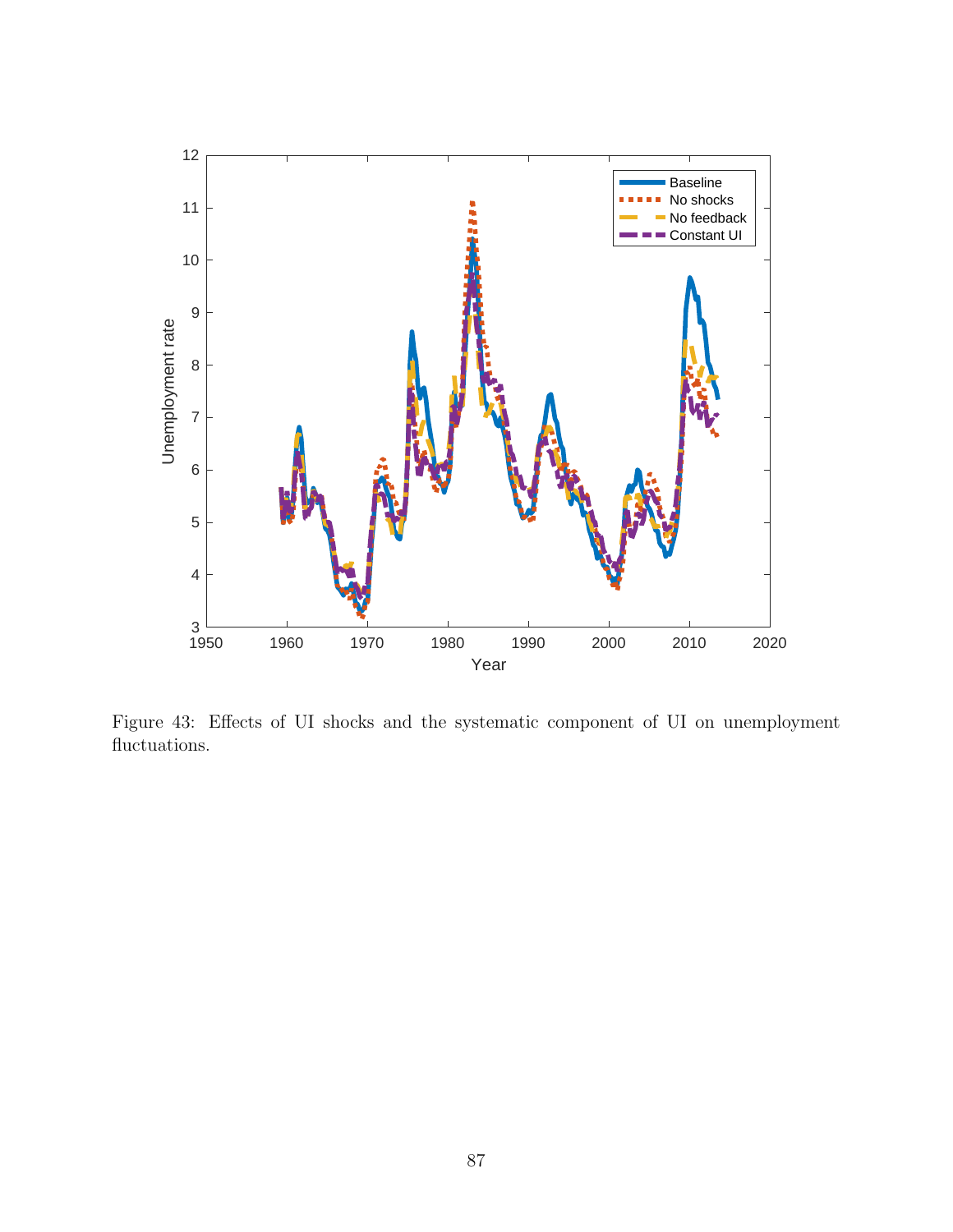

Figure 44: Simulated output: actual economy vs. counterfactual economy with constant UI.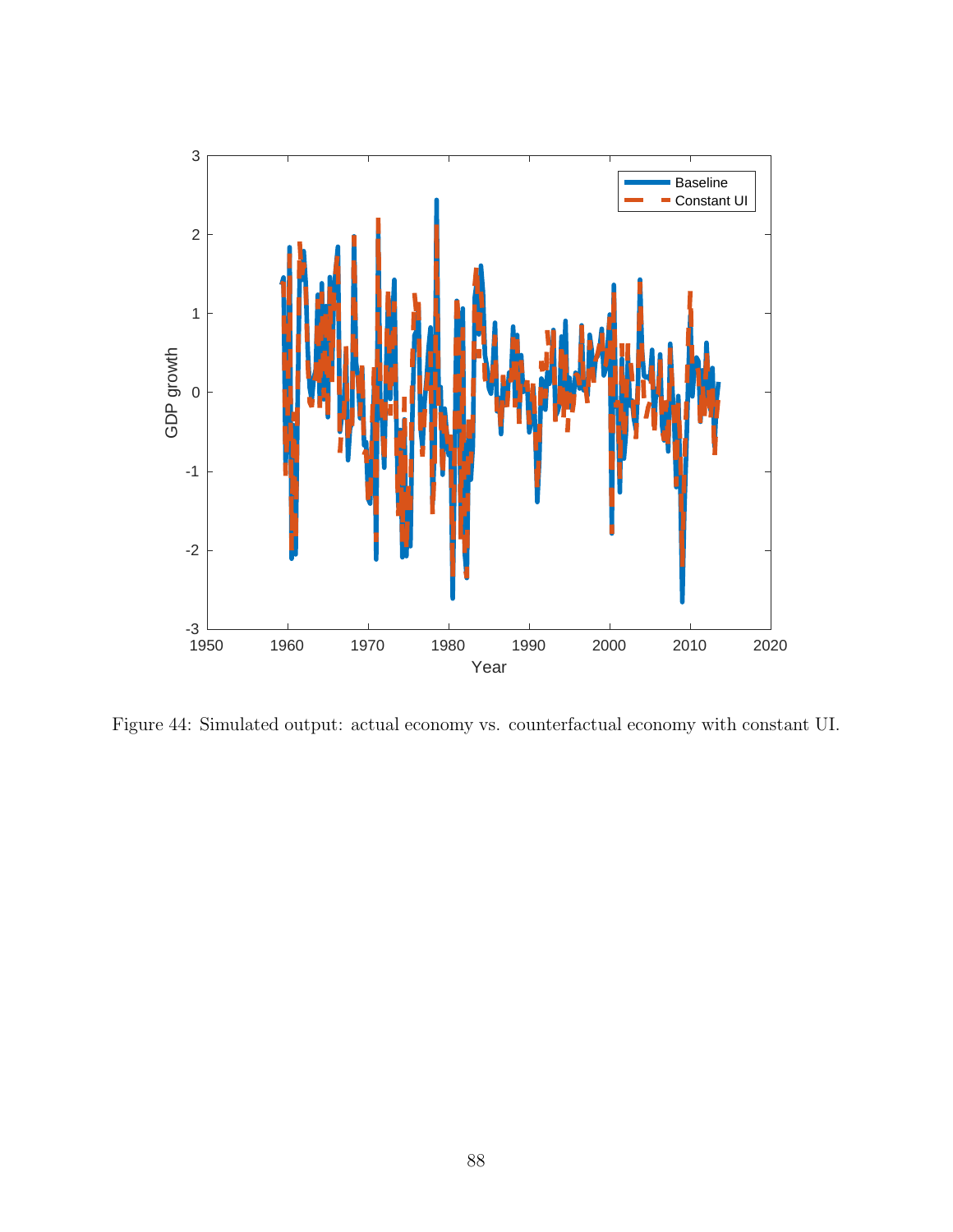

Figure 45: Simulated inflation: actual economy vs. counterfactual economy with constant UI.